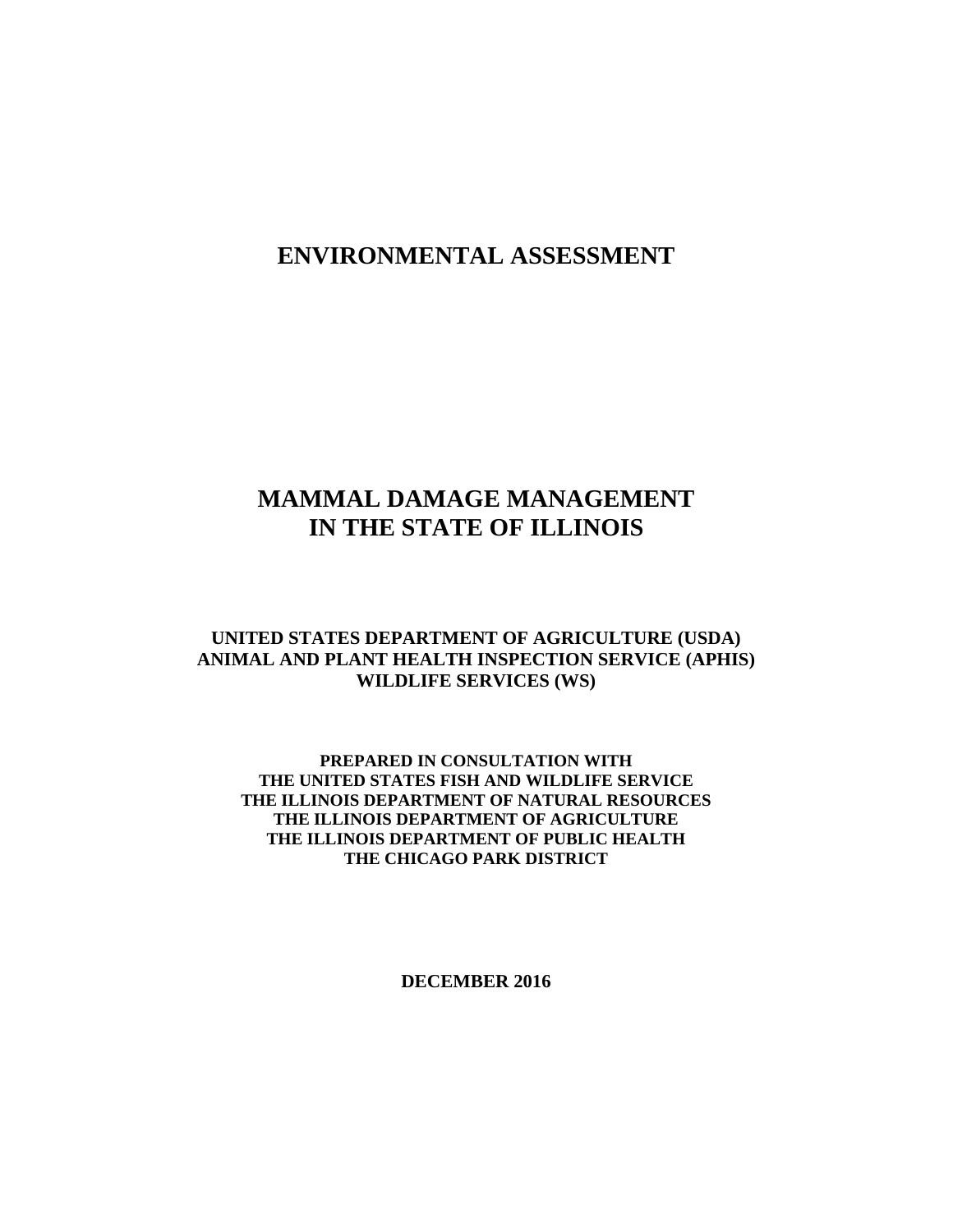## **TABLE OF CONTENTS**

| <b>ACRONYMS.</b> |  |
|------------------|--|

#### **CHAPTER 1: NEED FOR ACTION AND SCOPE OF ANALYSIS**

| 1.1  |  |
|------|--|
| 1.2  |  |
| 1.3  |  |
| 1.4  |  |
| 1.5  |  |
| 1.6  |  |
| 1.7  |  |
| 1.8  |  |
| 1.9  |  |
| 1.10 |  |

#### **CHAPTER 2: DEVELOPMENT OF ALTERNATIVES**

| $2.2^{\circ}$ |                                                                   |  |
|---------------|-------------------------------------------------------------------|--|
| 2.3           | STANDARD OPERATING PROCEDURES FOR MAMMAL DAMAGE MANAGEMENT 29     |  |
| 2.4           | ADDITIONAL STANDARD OPERATING PROCEDURES SPECIFIC TO THE ISSUES30 |  |
| 2.5           |                                                                   |  |
| 2.6           |                                                                   |  |
|               |                                                                   |  |

#### **CHAPTER 3: ENVIRONMENTAL CONSEQUENCES**

| 3.1 | ENVIRONMENTAL CONSEQUENCES FOR ISSUES ANALYZED IN DETAIL 38 |  |
|-----|-------------------------------------------------------------|--|
|     |                                                             |  |
| 3.3 |                                                             |  |

#### **CHAPTER 4: LIST OF PREPARERS AND PERSONS CONSULTED**

| 4.1 |  |
|-----|--|
| 4.2 |  |

#### **LIST OF APPENDICES**

| APPENDIX B METHODS AVAILABLE FOR RESOLVING OR PREVENTING MAMMAL DAMAGE IN     |
|-------------------------------------------------------------------------------|
| APPENDIX C FEDERALLY LISTED THREATENED AND ENDANGERED SPECIES IN THE STATE OF |
| APPENDIX D STATE LISTED THREATENED AND ENDANGERED SPECIES IN THE STATE OF     |
|                                                                               |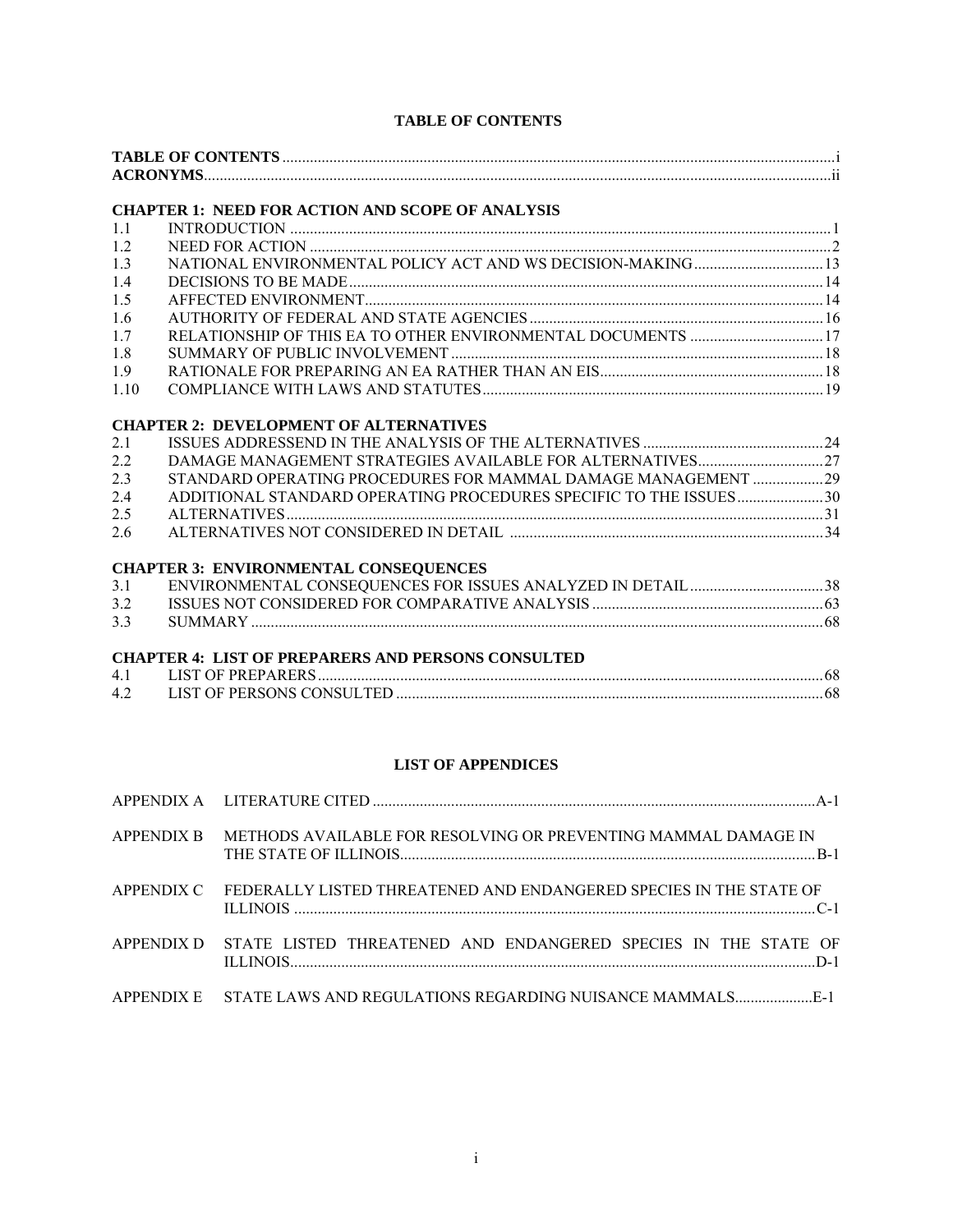## **ACRONYMS**

| <b>APHIS</b>    | Animal and Plant Health Inspection     | <b>IDOA</b>  | Illinois Department of Agriculture   |
|-----------------|----------------------------------------|--------------|--------------------------------------|
|                 | Service                                | <b>IDPH</b>  | Illinois Department of Public Health |
| AVMA            | American Veterinary Medical            | <b>IESPA</b> | Illinois Endangered Species          |
|                 | Association                            |              | Protection Act                       |
| <b>CEQ</b>      | Council on Environmental Quality       | <b>ILCS</b>  | Illinois Compiled Statutes           |
| <b>CFR</b>      | Code of Federal Regulations            | <b>IWDM</b>  | Integrated Wildlife Damage           |
| <b>CDC</b>      | Centers for Disease Control and        |              | Management                           |
|                 | Prevention                             | MDM          | Mammal Damage Management             |
| CO <sub>2</sub> | Carbon Dioxide                         | MOU          | Memorandum of Understanding          |
| <b>CSA</b>      | Cooperative Service Agreement          | <b>NASS</b>  | National Agricultural Statistics     |
| DEA             | Drug Enforcement Agency                |              | Service                              |
| EA.             | <b>Environmental Assessment</b>        | <b>NEPA</b>  | National Environmental Policy Act    |
| <b>EIS</b>      | <b>Environmental Impact Statement</b>  | <b>NHPA</b>  | National Historic Preservation Act   |
| EPA             | U.S. Environmental Protection          | <b>NWCO</b>  | Nuisance Wildlife Control Operator   |
|                 | Agency                                 | <b>NWRC</b>  | National Wildlife Research Center    |
| <b>ESA</b>      | <b>Endangered Species Act</b>          | <b>SOP</b>   | <b>Standard Operating Procedure</b>  |
| <b>FAA</b>      | <b>Federal Aviation Administration</b> | T&E          | Threatened and Endangered            |
| <b>FDA</b>      | Food and Drug Administration           | TNR          | Trap, Neuter, Release Program        |
| <b>FIFRA</b>    | Federal Insecticide, Fungicide, and    | <b>USACE</b> | U.S. Army Corps of Engineers         |
|                 | Rodenticide Act                        | U.S.         | <b>United States</b>                 |
| <b>FMD</b>      | Foot and Mouth Disease                 | <b>USDA</b>  | U.S. Department of Agriculture       |
| <b>FONSI</b>    | Finding of No Significant Impact       | <b>USFWS</b> | U.S. Fish and Wildlife Service       |
| FY              | Fiscal Year                            | <b>VS</b>    | Veterinary Services                  |
| <b>HPS</b>      | Hantavirus Pulmonary Syndrome          | <b>WNV</b>   | West Nile Virus                      |
| <b>IDNR</b>     | Illinois Department of Natural         | WS           | <b>Wildlife Services</b>             |
|                 | Resources                              |              |                                      |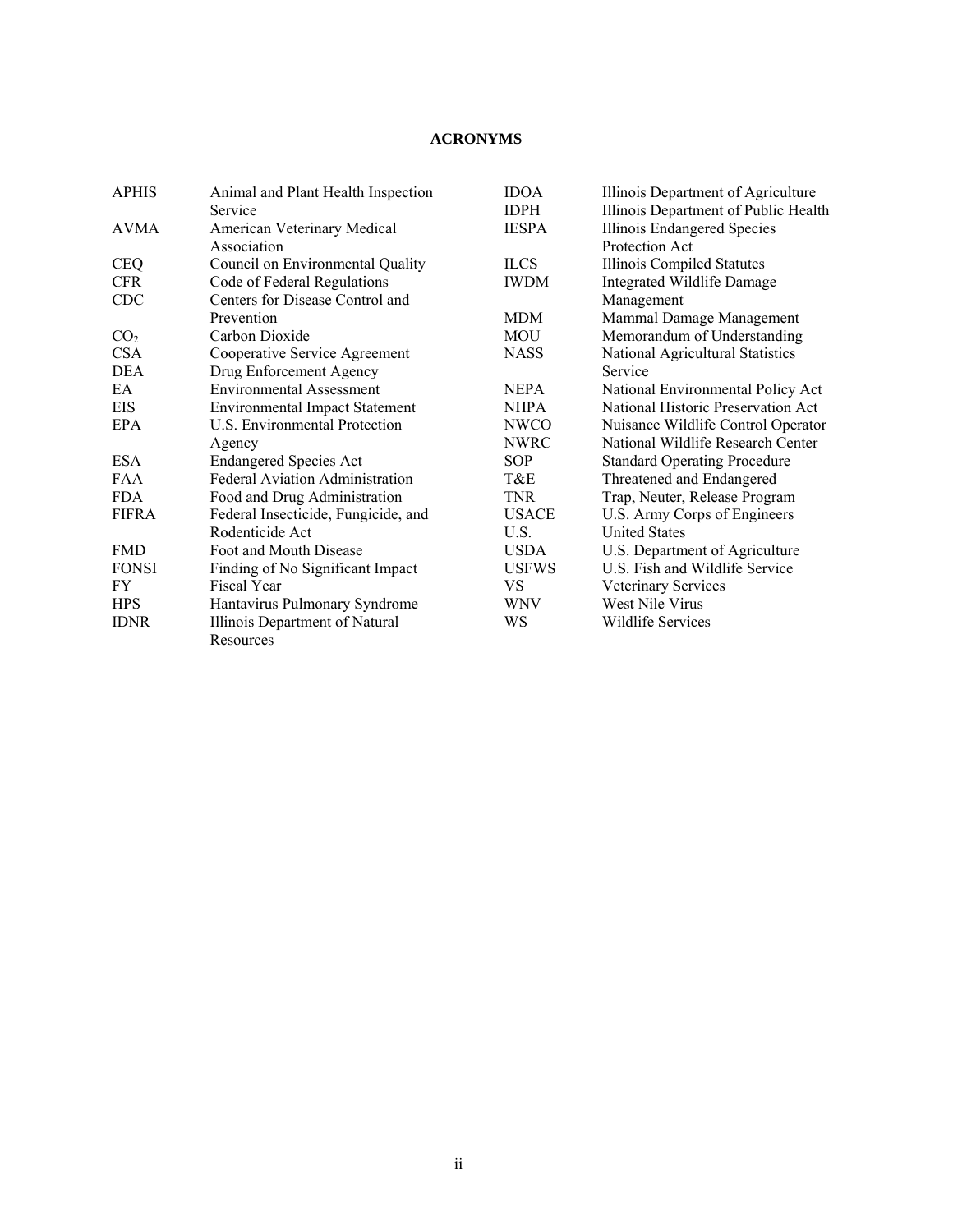#### **CHAPTER 1: NEED FOR ACTION AND SCOPE OF ANALYSIS**

#### **1.1 INTRODUCTION**

Across the United States, habitat has been substantially changed as human populations expand and land is used for human needs. These human uses and needs often compete with the needs of animals which increases the potential for conflicting human/animal interactions. This Environmental Assessment (EA) evaluates the potential environmental effects of alternatives for WS' involvement in mammal damage management in Illinois. The U.S. Department of Agriculture (USDA), Animal and Plant Health Inspection Service (APHIS), Wildlife Services (WS) program is the federal agency authorized to protect American resources from damage associated with wildlife (the Act of March 2, 1931 (46 Stat. 1468; 7 U.S.C. 426-426b) as amended, and the Act of December 22, 1987 (101 Stat. 1329-331, 7 U.S.C. 426c)). Human/animal conflict issues are complicated by the wide range of public responses to animals and animal damage. What may be unacceptable damage to one person may be a normal cost of living with nature to someone else. The relationship in American culture of values and damage can be summarized in this way:

*Animals have either positive or negative values, depending on varying human perspectives and circumstances (Decker and Goff 1987). Animals are generally regarded as providing economic, recreational and aesthetic benefits, and the mere knowledge that animals exist is a positive benefit to many people. However, the activities of some animals may result in economic losses to agriculture and damage to property. Sensitivity to varying perspectives and values is required to manage the balance between human and animal needs. In addressing conflicts, managers must consider not only the needs of those directly affected by damage but a range of environmental, sociocultural and economic considerations as well.* 

WS' activities are conducted to prevent or reduce animal damage to agricultural, industrial, and natural resources, and to property, livestock, and threats to public health and safety on private and public lands in cooperation with federal, state and local agencies, tribes, private organizations, and individuals. The WS program uses an integrated approach (WS Directive 2.105) in which a combination of methods may be used or recommended to reduce damage. Program activities are not based on punishing offending animals but are conducted to reduce damage and risks to human and livestock health and safety, and are used as part of the WS Decision Model (Slate et al. 1992).

WS is a cooperatively funded, service-oriented program that receives requests for assistance with damage caused by animals from private and public entities, including tribes and other governmental agencies. As requested, WS cooperates with land and animal management agencies to reduce damage effectively and efficiently in accordance with applicable federal, state, and local laws and Memoranda of Understanding (MOUs) between WS and other agencies.

WS chose to prepare this EA to facilitate planning, interagency coordination and the streamlining of program management, and to clearly communicate with the public the analysis of individual direct, indirect, and cumulative impacts. In addition, this EA has been prepared to evaluate a range of alternatives to meet the need for action while addressing the issues associated with mammal damage management. Pursuant to the NEPA and the Council on Environmental Quality (CEQ) regulations, WS is preparing this EA to document the analyses associated with proposed federal actions and to inform decision-makers and the public of reasonable alternatives capable of avoiding or minimizing significant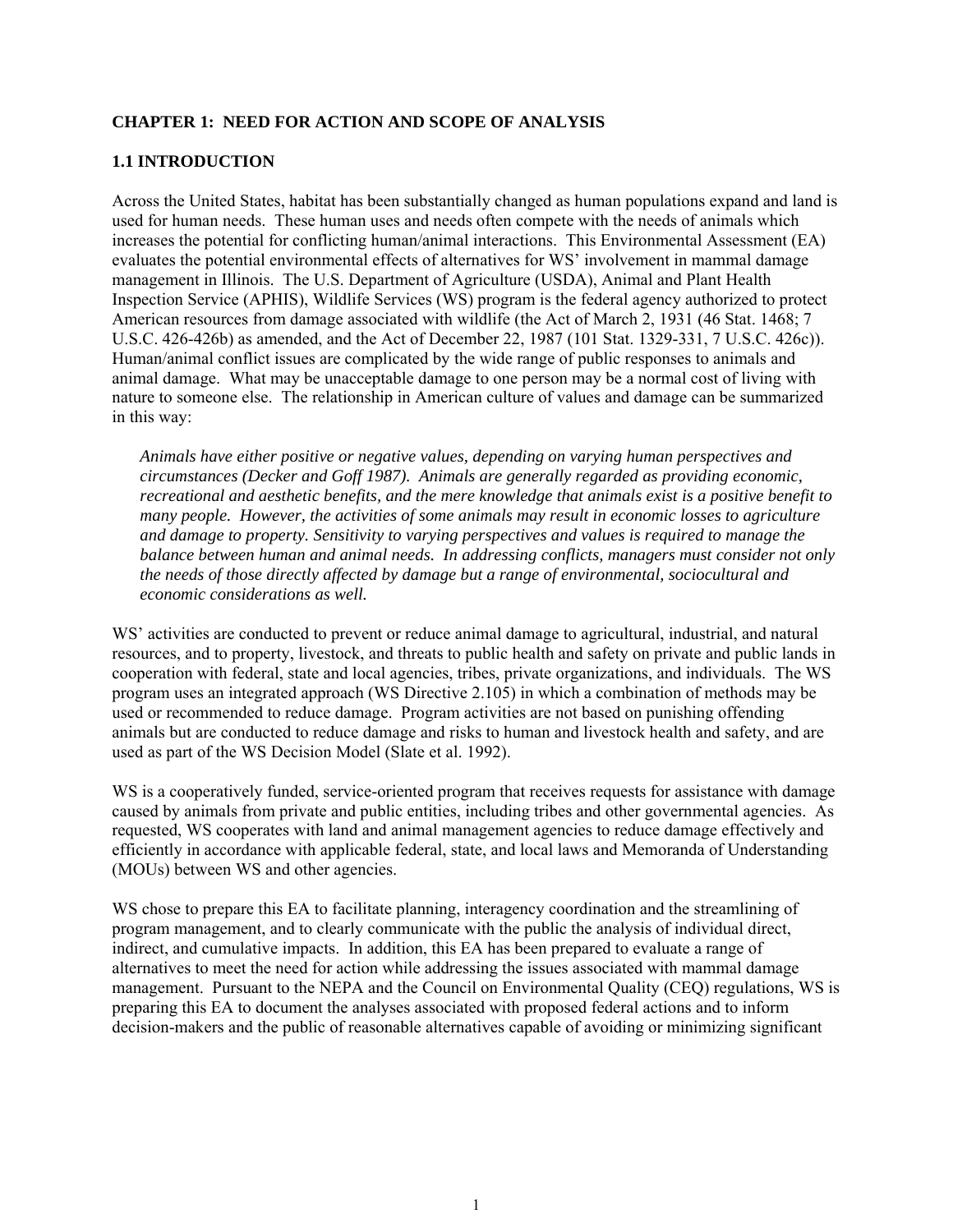effects. This EA will also serve as a decision-aiding mechanism to ensure that the policies and goals of the NEPA are infused into the actions of the agency<sup>1</sup>.

The WS-Illinois program continues to receive requests for assistance or anticipates receiving requests for assistance to resolve or prevent damage or threats associated with nine-banded armadillo (*Dasypus novemcinctus*), American badger (*Taxidea taxus*), American beaver (*Castor canadensis*), bobcat (*Lynx rufus*), coyote (*Canis latrans*), red fox (*Vulpes vulpes*), gray fox (*Urocyon cinereoargenteus*) groundhog/marmot (*Marmota monax*), muskrat (*Ondatra zibethicus*), Virginia opossum (*Didelphis virginiana*), Eastern cottontail (*Sylvilagus floridanus*), raccoon (*Procyon lotor*), striped skunk (*Mephitis mephitis*), Eastern gray squirrel (*Sciurus carolinensus*), fox squirrel (*Sciurus niger*), red squirrel (*Tamiasciurus hudsonicus*), Southern flying squirrel (*Glaucomys volans*), Eastern chipmunk (*Tamias striatus*), feral swine (*Sus scrofa*), river otter (*Lontra canadensis*), big brown bat (*Eptesicus fuscus*), little brown bat (*Myotis lucifugus*), Northern long-eared myotis (*Myotis septentrionalis*), Eastern red bat (*Lasiurus borealis*), Eastern pipistrelle (*Pipistrellus subflavus*), nutria (*Myocastor coypus*), feral/freeranging cat (*Felis domesticus*), feral/free-ranging dog (*Canis familiaris*) plains pocket gopher (*Geomys bursarius*), mink (*Mustela vison*), least weasel (*Mustela nivalis*), long-tailed weasel (*Mustela frenata*) and small mammals, such as insectivores (shrews and moles)(orders *Insectivora* and *Soricomorpha*) and rodents (mice, rats, and voles) (order *Rodentia*).

## **1.2 NEED FOR ACTION**

l

Some species of wildlife have adapted to thrive in human altered habitats. Those species, in particular, are often responsible for the majority of conflicts between people and wildlife that lead to requests for assistance to reduce damage to resources and to reduce threats to the safety of people. Both sociological and biological carrying capacities must be applied to resolve wildlife damage problems. The wildlife acceptance capacity, or cultural carrying capacity, is the limit of human tolerance for wildlife or the maximum number of a given species that can coexist compatibly with local human populations (Hardin 1986). Biological carrying capacity is the land or habitat's ability to support healthy populations of wildlife without degradation to the species' health or their environment during an extended period of time (Decker and Purdy 1988). These phenomena are especially important because they define the sensitivity of a person or community to a wildlife species. For any given damage situation, there are varying thresholds of tolerance exhibited by those people directly and indirectly affected by the species and any associated damage. This damage threshold determines the wildlife acceptance capacity. While the habitat may have a biological carrying capacity to support higher populations of wildlife, in many cases the wildlife acceptance capacity is lower or has been met (Hardin 1986). Once the wildlife acceptance capacity is met or exceeded, people begin to implement population or damage management to alleviate damage or address threats to human health and safety.

The alleviation of damage or other problems caused by or related to the behavior of wildlife is termed wildlife damage management and is recognized as an integral component of wildlife management (Leopold 1933, The Wildlife Society 2010, Berryman 1991). The imminent threat of damage or loss of resources is often sufficient for individual actions to be initiated and the need for damage management is derived from the specific threats to resources. The need for action to manage damage and threats associated with mammals arises from requests for assistance<sup>2</sup> received by WS to reduce and prevent

<sup>&</sup>lt;sup>1</sup>After the development of the EA by WS and consulting agencies and after public involvement in identifying new issues and alternatives, WS will issue a Decision. Based on the analyses in the EA after public involvement, a decision will be made to either publish a Notice of Intent to prepare an Environmental Impact Statement or a Finding of No Significant Impact (FONSI) will be noticed to the public in accordance to NEPA and the Council of Environmental Quality regulations.

<sup>&</sup>lt;sup>2</sup> WS only conducts mammal damage management after receiving a request for assistance. Before initiating mammal damage activities, a Memorandum of Understanding, cooperative service agreement, or other comparable document must be signed between WS and the cooperating entity which lists all the methods the property owner or manager will allow to be used on property they own and/or manage.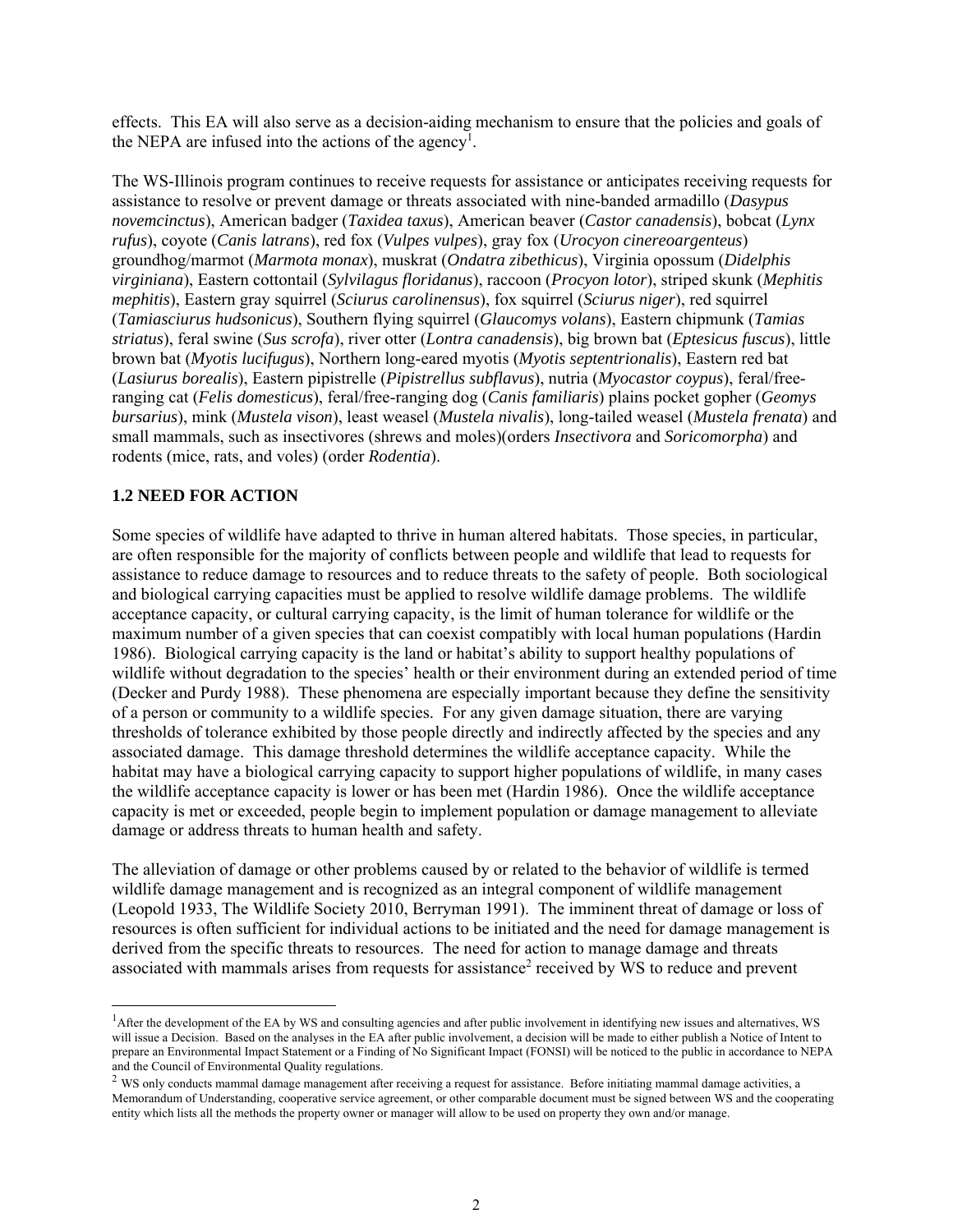damage associated with mammals from occurring to four major categories: agricultural resources, natural resources, property, and threats to human safety. WS has identified those mammal species most likely to be responsible for causing damage to those four categories based on previous requests for assistance. Table 1.1 lists WS' technical assistance projects involving mammal damage or threats of damage to those four major resource types from the federal fiscal year<sup>3</sup> (FY) 2010 through FY 2014. Technical assistance is provided by WS to those persons requesting assistance with resolving damage or the threat of damage by providing information and recommendations on mammal damage management activities that can be conducted by the requestor without WS' direct involvement in managing or preventing the damage. WS' technical assistance activities will be discussed further in Chapter 2 of this EA. Table 1.1 does not include direct operational assistance projects where WS was requested to provide assistance through the direct application of methods.

The technical assistance projects conducted by WS are representative of the damage and threats that are caused by mammals. Technical assistance projects conducted by WS from FY 2010 through FY 2014 include 12.6% associated with feral swine. Raccoon (8.7%), striped skunk (7.7%), and beaver (7.6%) rounded out the species with the most requests for technical assistance. Because of the high volume of requests for technical and direct assistance with deer and the special considerations for their populations in Illinois, white-tailed deer will not be included in this EA. Rather, information regarding damage management for white-tailed deer in Illinois can be found in its own separate EA (USDA 2014).

| <b>Species</b>                        | <b>Projects</b> | <b>Species</b>                 | <b>Projects</b> |
|---------------------------------------|-----------------|--------------------------------|-----------------|
| <b>Armadillos, Nine Banded</b>        | 2               | <b>Muskrats</b>                | 158             |
| <b>Badgers</b>                        | 17              | <b>Nutria</b>                  | 4               |
| Bats (all)                            | 126             | <b>Opossums, Virginia</b>      | 147             |
| <b>Beavers</b>                        | 185             | <b>Otters, River</b>           |                 |
| <b>Bobcats</b>                        | 6               | <b>Rabbits, Cottontail</b>     | 122             |
| Cats (feral/free ranging)             | 134             | <b>Raccoons</b>                | 213             |
| <b>Chipmunks, Eastern</b>             | 15              | <b>Rats, Norway</b>            | 12              |
| <b>Covotes</b>                        | 167             | <b>Skunks, Striped</b>         | 190             |
| Dogs (feral/free ranging and hybrids) | 20              | <b>Squirrels, Eastern Gray</b> | 91              |
| <b>Foxes, Gray</b>                    | 16              | <b>Squirrels, Flying</b>       | 85              |
| <b>Foxes, Red</b>                     | 59              | <b>Squirrels, Fox</b>          | 96              |
| <b>Marmots/Woodchucks</b>             | 154             | Squirrels, Ground (all)        | 15              |
| Mice, Deer                            | 25              | <b>Swine, Feral</b>            | 308             |
| Mice, House                           |                 | <b>Voles</b> (all)             | 25              |
| <b>Mink</b>                           | 12              | <b>Weasels (all)</b>           | 8               |
| Moles (all)                           | 8               |                                |                 |
|                                       |                 | <b>TOTAL</b>                   | 2,434           |

**Table 1.1 – WS' Technical assistance projects conducted in Illinois, FY 2010 - FY 2014** 

Table 1.2 lists those mammal species and the resource types that those mammal species can cause damage. Many of the mammal species can cause damage to or pose threats to a variety of resources. Most requests for assistance received by WS are associated with those mammal species causing damage or threats of damage to property and human safety. For example, many of those mammal species listed in Table 1.2 are potential vectors for zoonotic diseases or can damage property through digging, burrowing or damaging lawns, houses and businesses.

 $\overline{a}$ 

<sup>&</sup>lt;sup>3</sup> The federal fiscal year begins on October 1 and ends on September 30 the following year.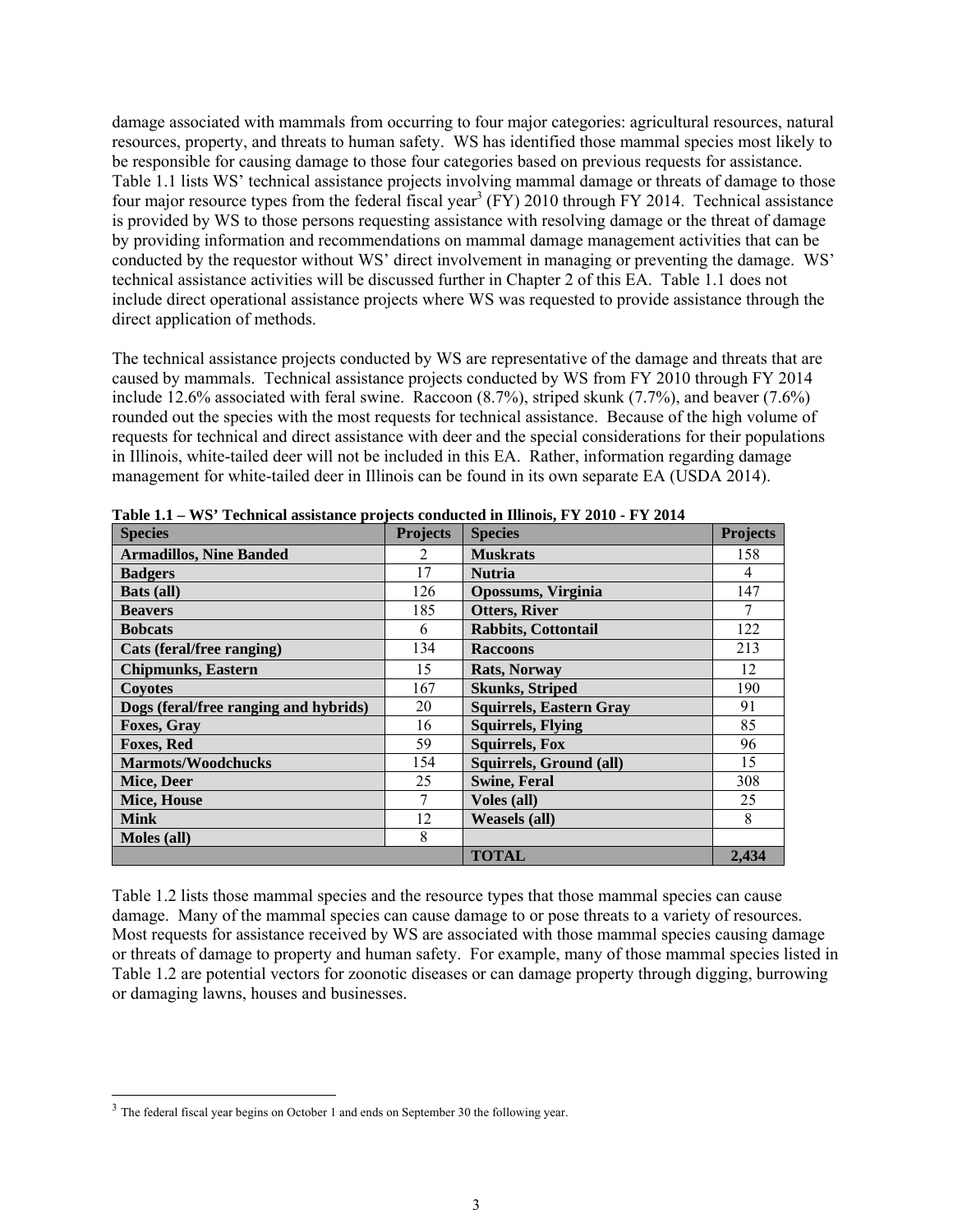| type daniage by those species, if our 2010 to 2014.                                     | <b>Resource</b> <sup>a</sup> |   |              |                |                                | <b>Resource</b> <sup>a</sup> |   |   |   |
|-----------------------------------------------------------------------------------------|------------------------------|---|--------------|----------------|--------------------------------|------------------------------|---|---|---|
| <b>Species</b>                                                                          | N<br>P<br>A                  |   | $\bf H$      | <b>Species</b> |                                | N                            | P | H |   |
| <b>Armadillos, Nine Banded</b>                                                          |                              | X | X            | X              | <b>Muskrats</b>                | X                            | X | X | X |
| <b>American Badgers</b>                                                                 |                              | X | X            | X              | <b>Nutria</b>                  | X                            |   | X |   |
| <b>Bats</b>                                                                             |                              |   | X            | X              | Opossums, Virginia             | X                            |   | X | X |
| <b>American Beavers</b>                                                                 | X                            | X | X            | X              | <b>Otters, River</b>           |                              | X | X |   |
| <b>Bobcats</b>                                                                          |                              |   | X            | X              | Rabbits, Eastern Cottontail    |                              |   | X | X |
| <b>Cats, Feral/Free Ranging</b>                                                         | X                            | X | X            | X              | <b>Raccoons</b>                | X                            | X | X | X |
| <b>Chipmunks</b> , Eastern                                                              |                              |   | X            | X              | Rats, Norway                   |                              |   | X | X |
| Coyotes                                                                                 | X                            |   | X            | X              | <b>Skunks, Striped</b>         | X                            |   | X | X |
| Dogs, Feral                                                                             |                              |   | X            | X              | <b>Squirrels, Eastern Gray</b> |                              |   | X | X |
| <b>Foxes, Red</b>                                                                       | X                            |   | X            | X              | <b>Squirrels, Fox</b>          |                              |   | X | X |
| <b>Marmots/Woodchucks</b>                                                               | X                            | X | X            | X              | <b>Squirrels, Ground</b>       |                              |   | X | X |
| Mice, Deer                                                                              |                              |   | X            | X              | <b>Swine, Feral</b>            | X                            | X | X | X |
| Mice, House                                                                             |                              |   | Χ            | X              | <b>Voles</b>                   |                              |   | Χ | X |
| <b>Moles</b>                                                                            |                              |   | $\mathbf{X}$ | X              |                                |                              |   |   |   |
| <sup>a</sup> A=Agriculture, N =Natural Resources, P=Property, H=Human Health and Safety |                              |   |              |                |                                |                              |   |   |   |

**Table 1.2 – Mammal species addressed in the EA with WS requests for assistance received and the resource type damage by those species, from 2010 to 2014.** 

#### **Need for Mammal Damage Management to Protect Human Health and Safety**

Human health and safety concerns and problems associated with mammals include, but are not limited to, the potential for transmission of zoonotic diseases to humans, mammal hazards at airports, and risks and actual instances of mammals injuring humans.

Zoonoses (*i*.*e*., wildlife diseases transmissible to people) are a major concern of cooperators when requesting assistance with managing threats from mammals. Disease transmission can not only occur from direct interactions between humans and mammals but from interactions with pets and livestock that have direct contact with mammals. Pets and livestock often encounter and interact with mammals which can increase the opportunity of transmission of disease to humans. Table 1.3 depicts common diseases affecting humans that can be transmitted by mammals in addition to diseases which affect other animals, including domestic species. These include viral, bacterial, mycotic (fungal), protozoal, and rickettsial diseases.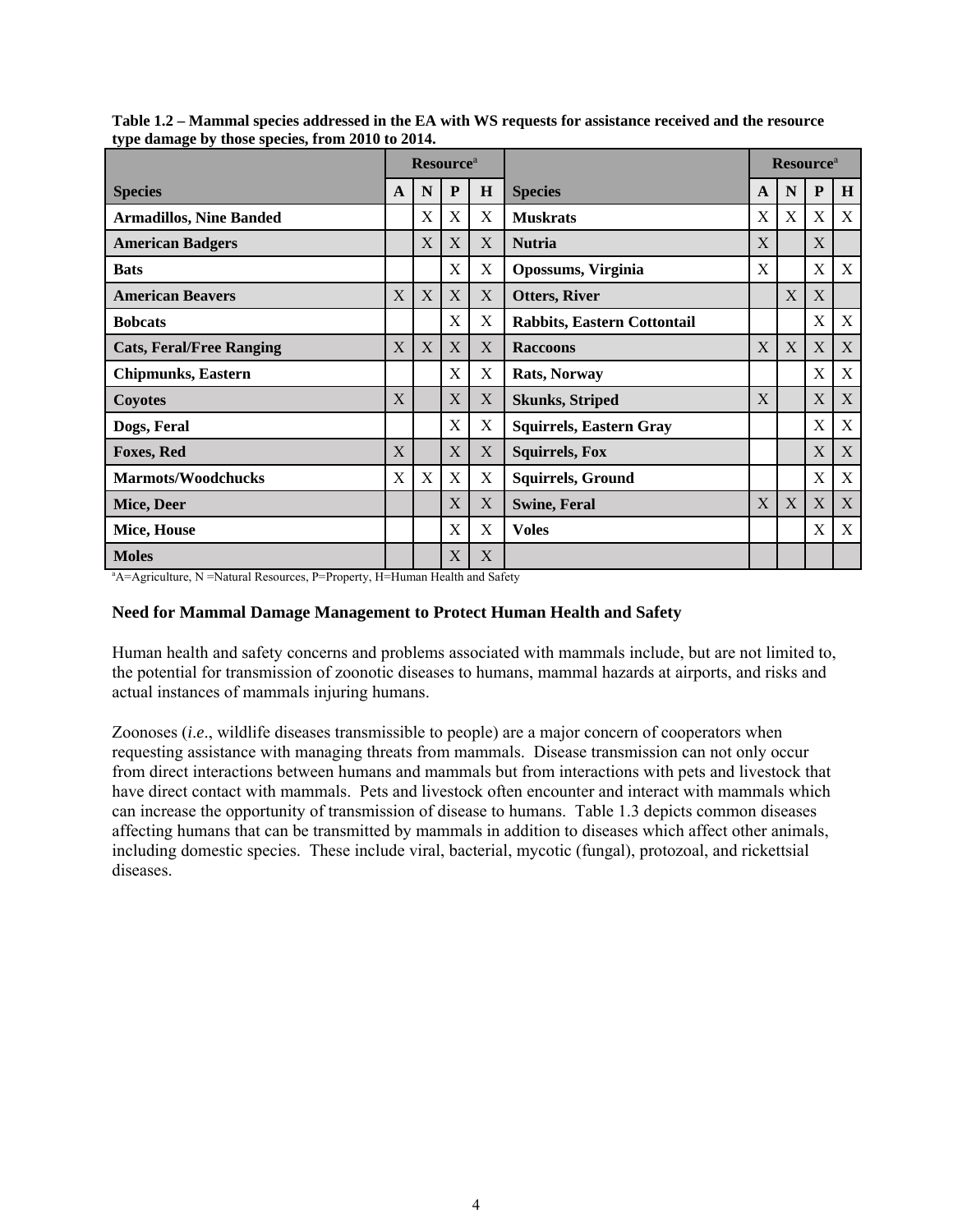| <b>Disease</b>        | <b>Causative Agent</b>                                                                                                                                          | Hosts <sup>‡</sup>             | <b>Human Exposure</b>                    |
|-----------------------|-----------------------------------------------------------------------------------------------------------------------------------------------------------------|--------------------------------|------------------------------------------|
| Anthrax               | <b>Bacillus</b> antracis                                                                                                                                        | cats, dogs                     | inhalation, ingestion                    |
| Tetanus               | Clostridium tetani                                                                                                                                              | mammals                        | direct contact                           |
| Dermatophilosis       | Dermatophilus congolensis                                                                                                                                       | mammals                        | direct contact                           |
| Pasteurellaceae       | Haemophilus influenzae                                                                                                                                          | mammals                        | bite or scratch                          |
| Salmonellosis         | Salmonella spp.                                                                                                                                                 | mammals                        | ingestion                                |
| Yersinosis            | Yersinia spp.                                                                                                                                                   | cats                           | ingestion                                |
| Chlamydioses          | Chlamydophilia felis                                                                                                                                            | cats                           | inhalation, direct contact               |
| Typhus                | Rickettsia prowazekii                                                                                                                                           | opossums                       | inhalation, ticks, fleas                 |
| Sarcoptic mange       | Sarcoptes scabiei                                                                                                                                               | red fox, coyotes, dogs         | direct contact                           |
| Trichinosis           | Trichinella spiralis                                                                                                                                            | raccoons, fox                  | ingestion, direct contact                |
| Rabies                | Rhabidovirus                                                                                                                                                    | mammals                        | direct contact                           |
| Visceral larval       | Baylisascaris procyonis                                                                                                                                         | raccoons, skunks               | ingestion, direct contact                |
| Leptospirosis         | Leptospira interrogans                                                                                                                                          | mammals                        | ingestion, direct contact                |
| Echinococcus          | Echinococcus multilocularis                                                                                                                                     | fox, coyotes                   | ingestion, direct contact                |
| Toxoplasmosis         | Toxoplasma ondii                                                                                                                                                | cats, mammals                  | ingestion, direct contact                |
| Spirometra            | Spirometra mansonoides                                                                                                                                          | bobcats, raccoons, fox         | ingestion, direct contact                |
| Giardiasis            | Giardia lamblia, G. Duodenalis                                                                                                                                  | beaver, coyotes, cats,<br>dogs | ingestion, direct contact                |
| Lyme disease          | Borellia burgdorferi                                                                                                                                            | deer                           | tick bite (vectored by deer)             |
| Human<br>ehrlichiosis | Ehrlichia sp.                                                                                                                                                   | deer                           | tick bite (vectored by deer)             |
| Tularemia             | Francisella tularensis                                                                                                                                          | rodents, rabbits               | direct contact, ingestion,<br>inhalation |
| Hantavirus            | Hantaviruses                                                                                                                                                    | rodents                        | direct contact, ingestion,<br>inhalation |
|                       | <sup>†</sup> Table 1.3 is not considered an exhaustive list of wildlife diseases that are considered infectious to humans that are carried by wildlife species. |                                |                                          |

**Table 1.3 - Wildlife Diseases in the Eastern United States that Pose Potential Health Risks through Transmission to Humans (Beran 1994, Davidson 2006)†**

The zoonoses provided are the more common infectious diseases for the species addressed in this EA and are only a representation of the

approximately 100 to 3,000 zoonoses known to exist. ‡ The host species provided for each zoonosis includes only those mammalian species addressed in this EA unless the zoonoses listed potentially infects a broad range of mammalian wildlife.

Zoonoses infecting a broad range of mammals are denoted by the general term "*mammals*" as the host species. The diseases listed do not necessarily infect only those mammalian species covered under this EA but likely infect several species of mammals or groups of mammals. For a complete discussion of the more prevalent diseases in free-ranging mammals, please refer to Beran (1994) and Davidson (2006).

Individuals or property owners that request assistance with mammals frequently are concerned about potential disease risks but are unaware of the types of diseases that can be transmitted by those animals. In those types of situations, assistance is requested because of a perceived risk to human health or safety associated with wild animals living in close association with humans, from animals acting out of character by roving in human-inhabited areas during daylight, or from animals showing no fear when humans are present.

In many circumstances when human health concerns are the primary reason for requesting WS' assistance there may have been no actual cases of transmission of disease to humans by mammals. Thus, it is the risk of disease transmission that is the primary reason for requesting and conducting wildlife management to lessen the threat of disease transmission. Situations where the threat of disease associated with wild or feral mammal populations may include: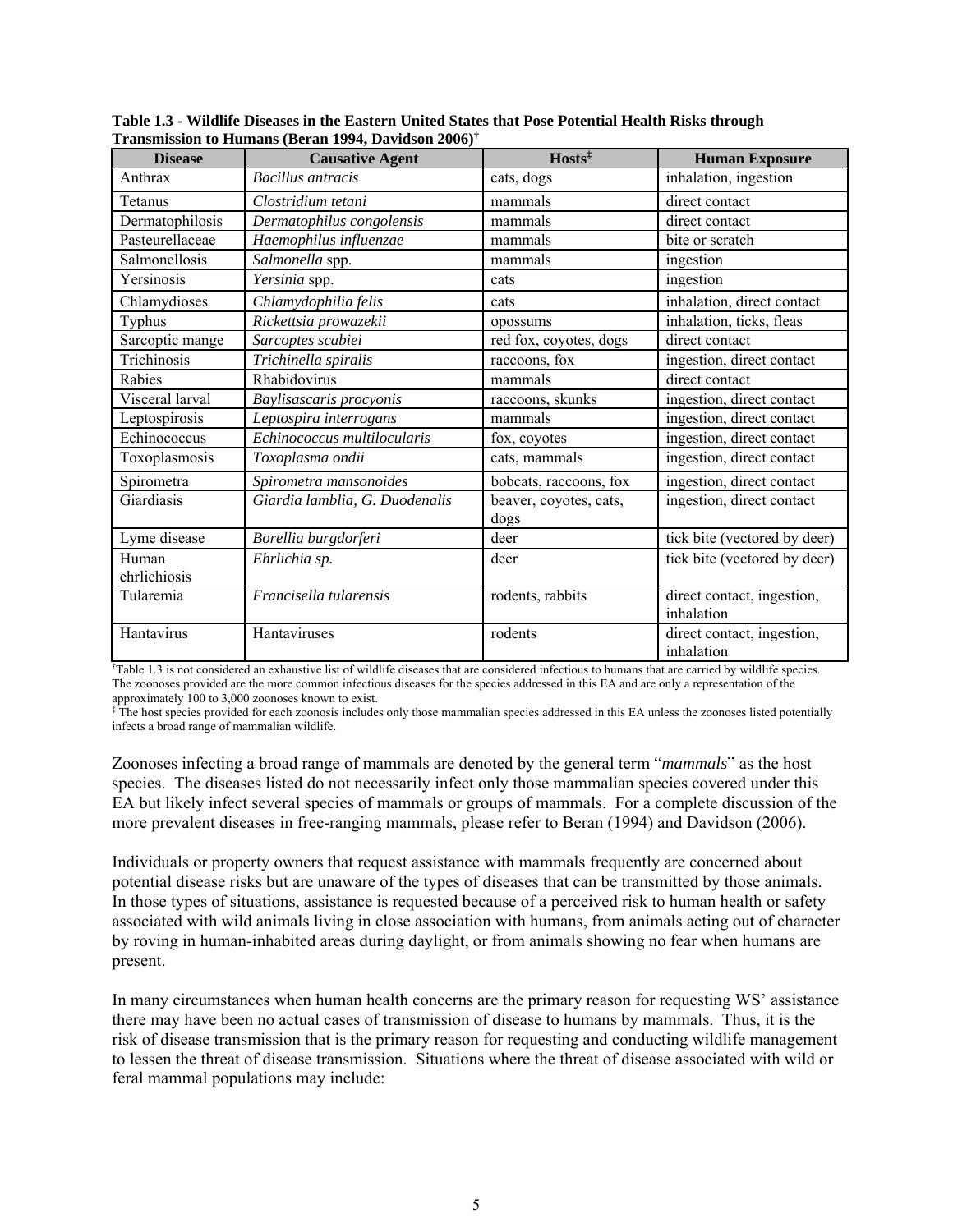- Exposure of residents to the threat of rabies due to the presence of bats in residential homes and publicly owned buildings such as schools.
- Exposure of humans to threats of rabies posed by skunks denning and foraging in a residential community or from companion animals coming in contact with infected skunks.
- Concern about the threat of histoplasmosis from the disturbance of a large deposit of guano in an attic or other confined space where a large colony of bats routinely roosts or raise young.
- Accumulated droppings from denning or foraging raccoons and subsequent exposure to raccoon roundworm in fecal deposits in a suburban community or at an industrial site where humans work or live in areas of accumulation.

Feral swine are known to carry numerous parasites and diseases which may be transmitted to humans including brucellosis, leptospirosis, salmonellosis, toxoplasmosis, bovine tuberculosis, influenza and *Escherichia coli* (West et al 2009, Hutton et al. 2006). Infection may result from direct exposure to swine (e.g., hunters handling carcasses), through contamination of food crops (California Food Emergency Response Team 2007), or through secondary infection of a third host (West et al. 2009). When diseases are transmitted through a third host, feral swine transmit the diseases to other wild mammals, birds, and reptiles, which in turn may transmit them to domestic livestock or humans. Although incidence of disease transmission from feral swine to humans is relatively uncommon, some diseases like brucellosis, tuberculosis and tularemia can be fatal.

Beaver damming activity creates conditions favorable to certain types of mosquitoes and can hinder mosquito control efforts or result in population increases of these insects (Wade and Ramsey 1986). While the presence of these insects is largely a nuisance, mosquitoes can transmit diseases such as Eastern and Western equine encephalitis, St. Louis Encephalitis, LaCrosse Virus, and West Nile Virus (WNV) (Mallis 1982)(Lindsey et. al. 2014)(Center for Disease Control (CDC) 2000). In Illinois, WNV was first identified in September 2001 when laboratory tests confirmed its presence in two dead crows found in the Chicago area. The following year, the state's first human cases and deaths from WNV were recorded. By the end of 2002, Illinois had counted more human cases (884) and deaths (67) than any other state in the United States. The number of WNV human cases in Illinois fell in 2003 and 2004 (2003 - 54 cases and one death; 2004 – 60 cases and four deaths). In 2005, Illinois recorded 252 cases and 12 deaths, both totals resulting in the second highest in the nation. From 2010 through 2015 there were 448 human cases of WNV reported in Illinois (IDPH 2016a).

Beaver are carriers of the intestinal parasite *Giardia lamblia,* which can contaminate human water supplies and cause outbreaks of the disease Giardiasis in humans (Woodward 1983, Beach and McCulloch 1985, Wade and Ramsey 1986, Miller and Yarrow 1994). The CDC has recorded at least 41 outbreaks of waterborne Giardiasis, affecting more than 15,000 people. Beaver are also known carriers of tularemia, a bacterial disease that is transmittable to humans through bites by arthropod vectors or infected animals or by handling animals or carcasses which are infected (Wade and Ramsey 1986). Skinner et al. (1984) found that in cattle-ranching sections of Wyoming the fecal bacterial count was much higher in beaver ponds than in other ponds, something that can be a concern to ranchers and recreationists. On rare occasions, beaver may contract the rabies virus and attack humans. In February 1999, a beaver attacked and wounded a dog and chased some children that were playing near a stream in Vienna, Virginia. Approximately a week later, a beaver was found dead at the site and tested positive for rabies (T. Menke, Virginia WS, pers. comm., 2003).

In addition to rabies, feral cats carry other zoonoses including cat scratch disease (*Bartonella henselae*), Salmonella (*Salmonella* spp.), murie typhus (*Rickettseia typhi*), plague (*Yersinia pestis*), tularemia (*Francisella tularensis*), toxoplasmosis (*Toxoplasma gondii*), hookworm (*Uncinaria sterocephala*,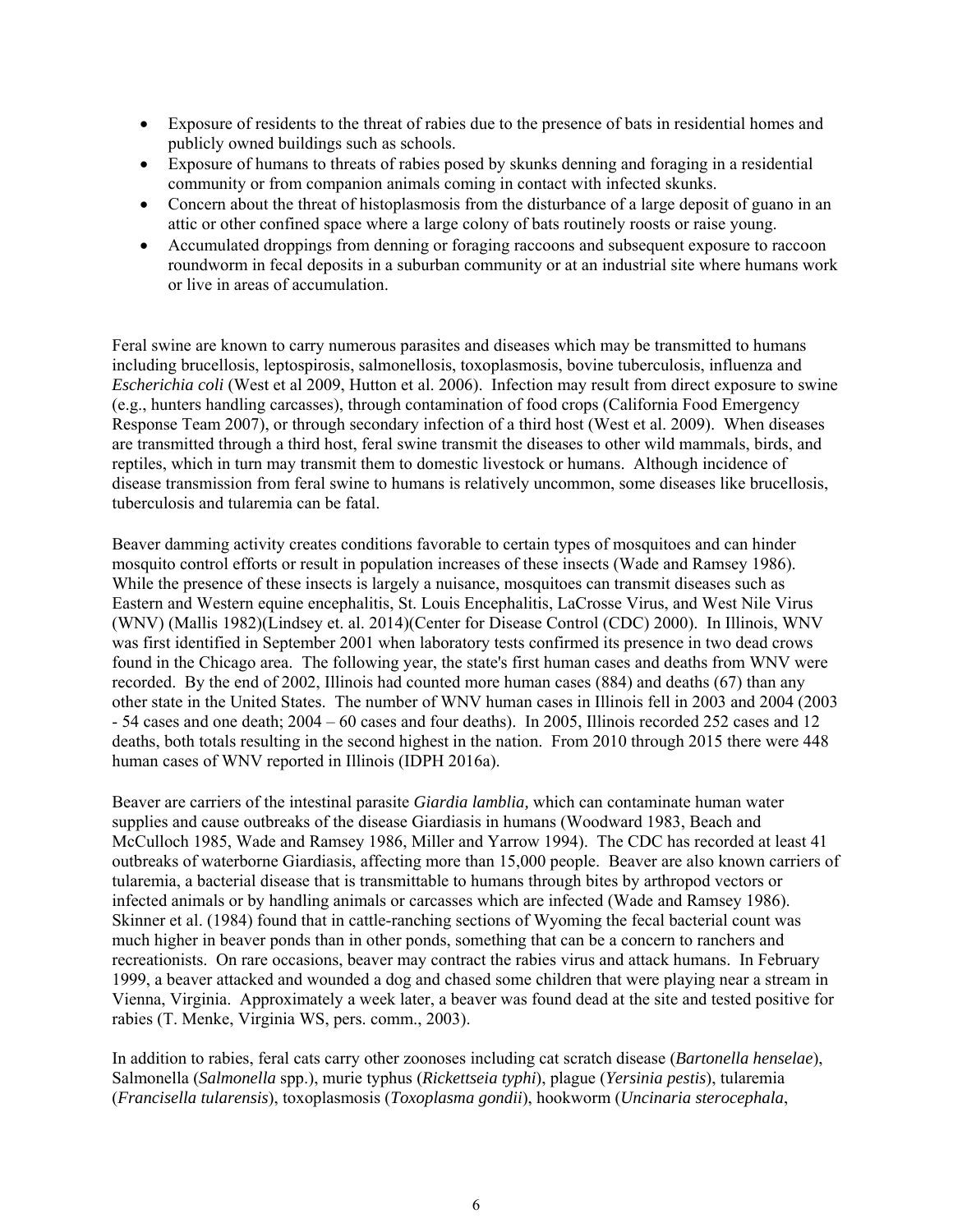*Ancylostoma tubaeforme*, *Ancylostoma braziliense*, *Ancylostoma ceylanicum*), and raccoon roundworm (Gerhold 2011, Gerhold and Jessup 2012). Many zoonosis carried by cats are not life-threatening to humans if they are diagnosed and treated early. However, certain portions of the population are at higher risk including children under the age of five, pregnant women, adults over 65 and persons with weakened immune systems (e.g., cancer patients undergoing chemotherapy) (CDC 2016*b*). For example, in 1994, five children in Florida were hospitalized with encephalitis associated with cat scratch fever (Patronek 1998). In 2002, fleas from a feral cat colony which had grown from 100 to 1,000 cats, despite a trap, neuter and release effort, caused a daycare center at the University of Hawaii in Manoa to close for two weeks because of concerns about the potential transmission of murie typhus and flea (*Ctenocephalides felis*) infestations afflicting 84 children and faculty (Jessup 2004). In another example, in 2010, cats using Miami-Dade County beaches as a litter box were responsible for at least seven confirmed and eight unconfirmed human hookworm infections (Gerhold and Jessup 2012). A similar incident occurred in Miami in 2006 when 22 people were diagnosed with hookworm at a children's camp where feral cats were observed (Gerold and Jessup 2012).

Feral dogs can also carry zoonoses. These include leptospirosis, salmonellosis, spirometra, and rabies and act as hosts for parasites that carry additional zoonoses. For example, the primary way which people in Arizona are infected with Rocky Mountain spotted fever is feral dogs. From 2002 to 2004 an outbreak resulted in the hospitalization of 15 people and the death of two people (Demma et al. 2005).

Many bat species have been linked to transmission of the zoonotic disease, histoplasmosis. Histoplasmosis is an infection caused by the fungus *Histoplasma*. *Histoplasma* can be found worldwide, but is most common in the Americas, particularly around the Ohio and Mississippi River Valleys of the United States (Manos et al. 1956). Infection in humans is caused by inhalation of microscopic fungal spores, often occurring during or after soil-disturbing activities. After spores are inhaled, the warm body temperature of the human host signals a transformation from spore to yeast; yeast then travels to regional lymph nodes and other parts of the host's body through the bloodstream. While most human cases of histoplasmosis go unreported, and the majority of infected individuals do not require treatment, a review of histoplasmosis outbreaks in the United States and Puerto Rico from 1938-2013 concluded birds, bats, or their droppings were present in 77% of outbreak settings (Benedict and Mody 2016). *Histoplasma*  grows best in soil enriched with bat or bird droppings. Additionally, bats, especially colonial species of bats, have been shown to shed *Histoplasma* in their feces (Hoff and Bigler 1981). Illinois falls within the endemic range of the *Histoplasma* fungus in the United States and persons working in high risk areas should take precautions to minimize contact with spores, including utilizing disposable clothing and a properly-fitted face mask capable of filtering fungal spores.

This section includes only some examples of zoonotic diseases for which WS could provide surveillance or management assistance. It is not intended to be an exhaustive discussion of all potential zoonoses for which WS could provide assistance.

Hantavirus Pulmonary Syndrome (HPS) is caused by infection with hantaviruses. HPS was first recognized in North America when a cluster of cases was diagnosed in the southwestern US. Infection in humans causes acute, severe respiratory disease with a mortality rate of 38%. Rodents are the primary reservoir hosts of hantaviruses and are asymptomatic carriers, with the white-footed mouse and the deer mouse being the primary reservoir hosts in Illinois. Human infection occurs when virus particles aerosolized from rodent urine, feces, or saliva are inhaled or by handling rodents (Davidson and Nettles 1997). As of January 8, 2016 the CDC reports three cases of confirmed Hantavirus known to be contracted in Illinois (CDC 2016a).

Tularemia, also known as rabbit fever, is a disease caused by the bacterium *Fracisella tularensis*. Tularemia typically infects animals such as rodents, rabbits, and hares. Usually, people become infected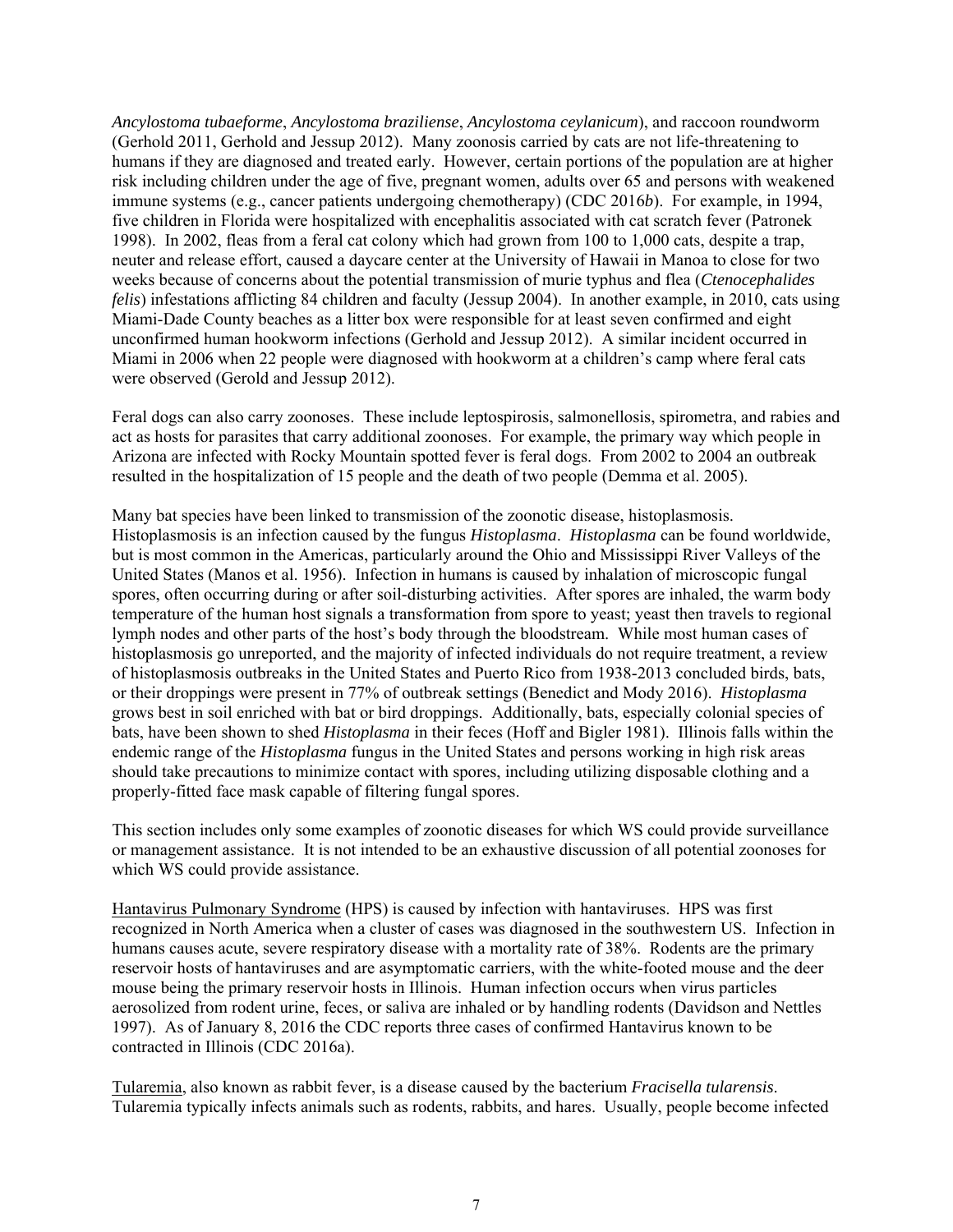through the bite of infected ticks or tabanid flies, by handling infected sick or dead animals, by eating or drinking contaminated food or water, or by inhaling airborne bacteria. About 200 human cases of tularemia are reported each year in the U.S, and 21 cases have been confirmed in Illinois since 2010 (CDC 2016b). Without treatment with appropriate antibiotics, tularemia can be fatal (Dennis et al. 2001). The causative agent of tularemia is one of the most infectious pathogenic bacteria known, requiring as few as 10 organisms to cause disease. The Working Group on Civilian Biodefense considers tularemia to be a dangerous potential biological weapon because of its extreme infectivity, ease of dissemination, and substantial capacity to cause illness and death (Dennis et al. 2001).

Rabies is an acute, fatal viral disease of mammals most often transmitted through the bite of a rabid animal. Rabies is preventable, but it is fatal without prior vaccination or post-exposure treatment. From 2010 through 2015, a total of 418 animals have tested positive for rabies in Illinois (IDPH 2016b). All positive animals were bats, except for one cow.

Foreign Animal Diseases: International trade and travel and the popularity of exotic pets have resulted in an ongoing risk of foreign animal disease introduction. In some cases, these diseases may be transmissible to humans. For example, in 2003, 16 individuals in Illinois and 65 individuals in five other Midwestern states were diagnosed as having contracted monkey pox from pet prairie dogs and/or other exotic rodents (APHIS 2003). Symptoms of monkey pox in humans included fever, cough, rash and swollen lymph nodes. The prairie dogs were believed to have contracted the disease from African rodents imported for sale as pets.

## *Disease Surveillance and Monitoring*

Public awareness and health risks associated with zoonoses have increased in recent years. Several zoonotic diseases associated with mammals are addressed in this EA. Those zoonotic diseases remain a concern and continue to pose threats to human safety where people encounter mammals. WS has received requests to assist with reducing damage and threats associated with several mammal species and could conduct or assist with disease monitoring or surveillance activities for any of the mammal species addressed in this EA. Most disease sampling occurs ancillary to other wildlife damage management activities (*i*.*e*., disease sampling occurs after wildlife have been captured or lethally removed for other purposes). For example, WS may collect blood samples from fox, coyote, beaver and muskrat that were lethally removed to alleviate damage occurring to property to test for tularemia.

#### **Need for Mammal Damage Management at Airports**

Airports provide ideal conditions for many wildlife species due to the large grassy areas adjacent to brushy, forested habitat used as noise barriers. Access to most airport properties is restricted so wildlife living within airport boundaries are protected during hunting and trapping seasons and are insulated from many other human disturbances.

The civil and military aviation communities have acknowledged that the threat to human safety from aircraft collisions with wildlife is increasing (Dolbeer 2000, MacKinnon et al. 2001). Collisions between aircraft and wildlife are a concern throughout the world because wildlife strikes threaten passenger safety (Thorpe 1996), result in lost revenue, and repairs to aircraft can be costly (Linnell et al. 1996, Robinson 1996). Aircraft collisions with wildlife can also erode public confidence in the air transport industry as a whole (Conover et al. 1995).

Between 1990 and 2014 in the United States, 3,360 aircraft strikes were reported involving terrestrial mammals and 1,264 involved bats (Dolbeer et al. 2015). The number of mammal strikes actually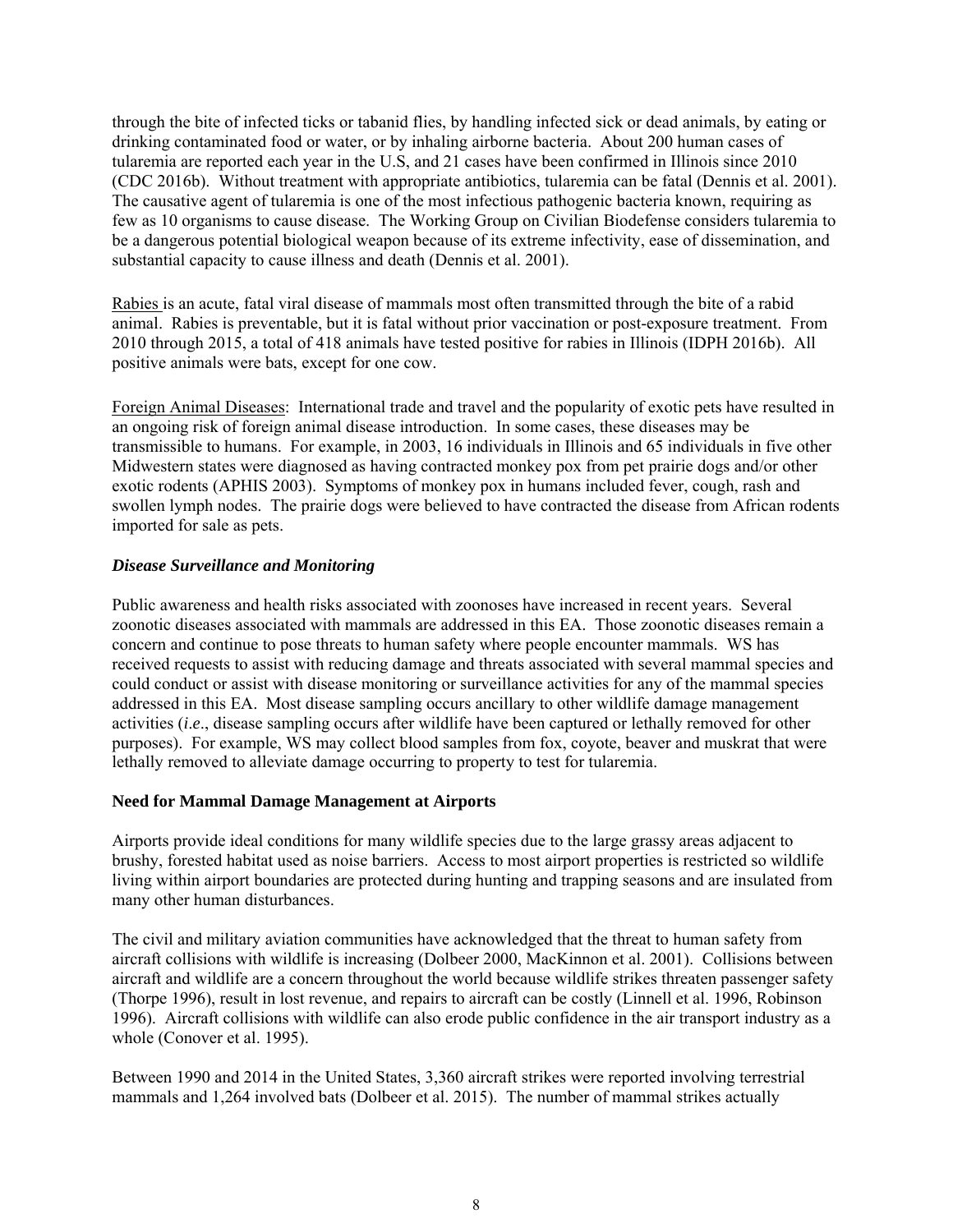occurring is likely to be much greater, since an estimated 80% of civil wildlife strikes go unreported (Cleary et al. 2000) and terrestrial mammal species with body masses less than one kilogram (2.2 pounds) are excluded from the database (Dolbeer et al. 2005). Civil and military aircraft have collided with a reported 62 mammal species (41 terrestrial and 21 bat) and 11 mammal species groups (7 terrestrial and five bat) from 1990 through 2014 (Dolbeer et al. 2015).

In Illinois, there were 172 reported strikes with mammals from 1 January 1990 through 1 May 2015 (FAA 2015). Twenty two of the mammal strikes involved bats, while 150 were terrestrial mammals (Table 1.4). These strikes reported a total of \$292,132 in damage. Preventing damage and reducing threats to human safety is the goal of those cooperators requesting assistance at airports given that a potential strike can lead to the loss of human life and considerable damage to property.

| <b>Species</b>                   | # Struck | <b>Species</b>           | <b>Projects</b> |
|----------------------------------|----------|--------------------------|-----------------|
| Coyote                           | 41       | <b>Red Bat</b>           |                 |
| <b>Domestic Dog</b>              |          | <b>Red Fox</b>           |                 |
| <b>Eastern Cottontail Rabbit</b> | 10       | <b>Silver Haired Bat</b> |                 |
| <b>Fox Squirrel</b>              |          | <b>Striped Skunk</b>     | 32              |
| <b>Bats (All)</b>                | 13       | <b>Woodchuck</b>         | 12              |
| <b>Muskrat</b>                   | 4        | Other/Unidentified       | 33              |
| <b>Raccoon</b>                   | 10       | <b>TOTAL</b>             | 172             |

**Table 1.4 – Mammal species reported struck by aircraft in Illinois from 1/1/1990 – 5/1/2015.** 

Wildlife populations near or found confined within perimeter fences at airports can be a threat to human safety and cause damage to property when struck by aircraft. Those wildlife confined inside the airport perimeter fence would not be considered distinct populations nor separate from those populations found outside the perimeter fence. Wildlife found within the boundaries of perimeter fences originate from populations outside the fence. Those populations inside the fence do not exhibit nor have unique characteristics from those outside the fence and do not warrant consideration as a unique population under this analysis.

#### **Need for Mammal Damage Management to Protect Agricultural Resources**

WS received requests for assistance from agricultural producers experiencing damage problems from mammals including, but not limited to: predation of livestock, including poultry, by coyotes and foxes; damage to crops and stored feed by woodchucks, raccoons and rodents; and risk of disease transmission.

In the United States, the National Agriculture Statistics Service (NASS) (2011) reported that 116,700 cattle and calves were lost due to predation with an estimated monetary value of \$48,185,000. In Illinois, predators killed a reported 300 cattle and 1,500 calves in 2011 for an estimated monetary value of \$804,000 (NASS 2011). Coyotes were the most common predator representing 66.5% of cattle losses and 87.9% of calf losses (NASS 2011). The USDA reported that 181 sheep and 847 lambs were lost to predation in Illinois during 2014, resulting in \$154,000 in monetary losses (USDA 2015c). Illinois livestock producers reported using a number of non-lethal methods to reduce losses due to predators including the use of guard animals (39.9%), exclusion and fencing (42.5%), night penning (20.6%), livestock carcass removal (38.5%) and predator culling (28.1%) (NASS 2011).

Illinois is an agricultural state with a large proportion of its landscape in crop production. Of the species covered in this EA, feral swine, raccoons, and groundhogs can cause the most damage to agricultural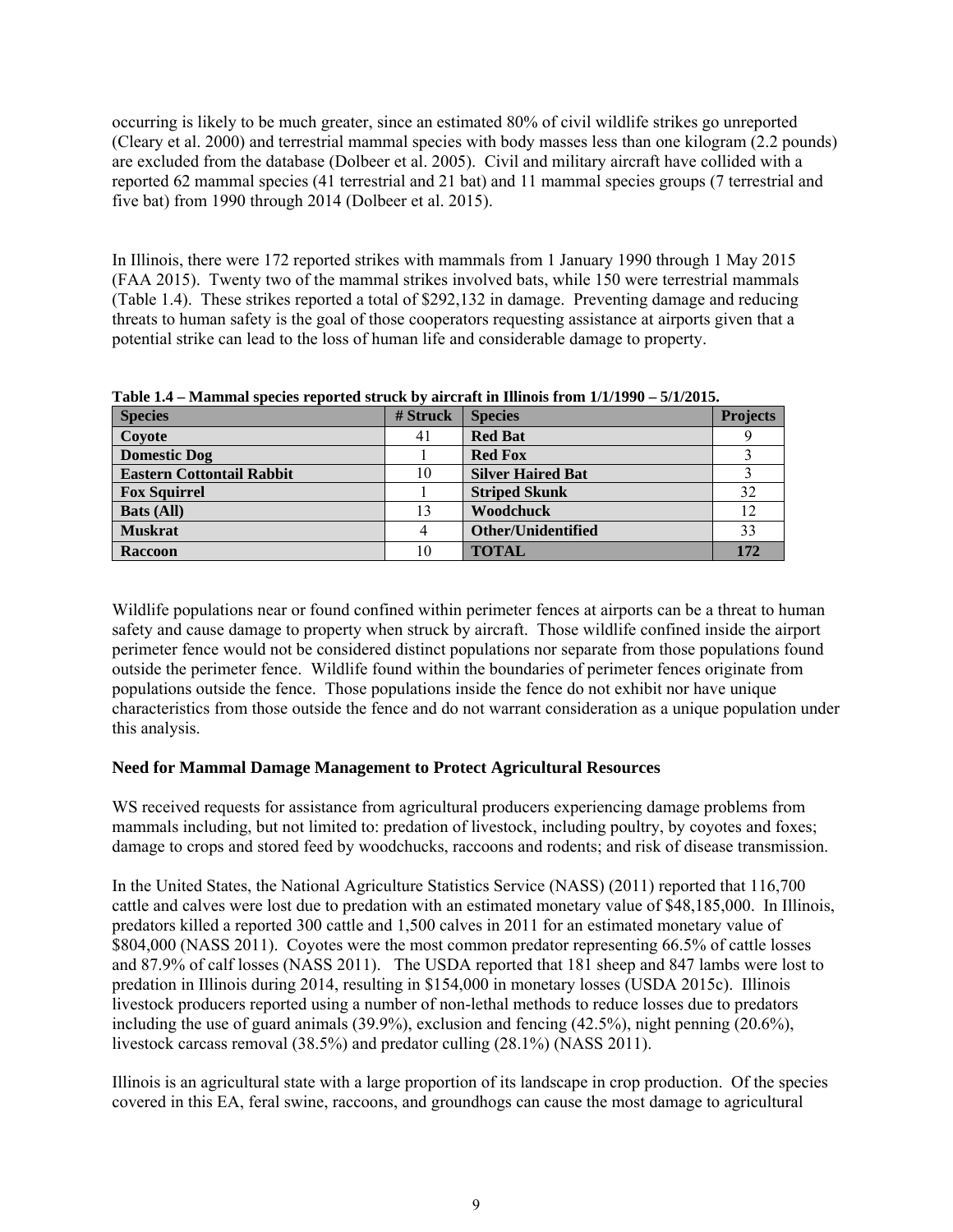crops. This is not an uncommon problem; Conover (2002) estimated that wildlife-related losses of agricultural commodities exceeds \$4.5 billion in revenue annually. Feral swine can impact crops directly by consumption and indirectly through behaviors such as rooting, trampling and wallowing. Raccoon commonly damage field and sweet corn crops and have been shown to reduce their home ranges during the period when corn is most attractive to them (Beasley and Rhodes 2008). When surveying corn fields for damage, a study in northern Indiana found that 87% of damage events were attributed to raccoon (DeVault et al 2007). Also, Beasley and Rhodes (2008) found a significant positive relationship between corn damage and raccoon abundance.

Woodchucks (commonly referred to as groundhogs) are also reported to cause damage to agriculture, such as row and forage crops, orchards, nursery plants, and commercial gardens. DeVault et al (2007) found that woodchucks were responsible for an estimated 38% of damage to soybean fields in northern Indiana, second only to white-tailed deer. Cottontail rabbits and voles are reported to damage orchard trees by gnawing at the base of the tree. Trees are badly damaged or the bark is girdled and trees die when feeding by rabbits and voles is severe. Similar damage occurs in nurseries, which grow landscape ornamentals and shrubs.

Livestock and dairy production contribute substantially to the state's economy and milk production which was valued at an estimated \$346 million in 2012. There were an estimated 98,000 milk cows, 344,000 beef cows, 4,600,000 pigs, 54,000 sheep, and 4,300,000 chickens in Illinois during 2012 (NASS 2014).

Several diseases including pseudorabies, tuberculosis, and potentially foot-and-mouth disease, affect domestic animals and wildlife. Monitoring for and containment or eradication of these diseases to protect agricultural and natural resource interests could include wildlife damage management activities conducted by WS in cooperation with the VS program, Illinois Department of Natural Resources (IDNR), the Illinois Department of Agriculture (IDOA) Bureau of Animal Health or other governmental agencies.

Toxoplasmosis. Cats, both domestic and wild, have been found to transmit the protozoan parasite, *Toxoplasma gondii* to other domestic and wild mammals. Cats have been found to be important reservoirs and the only species known to allow for the completion of the life cycle for *T. gondii* (Dubey 1973; Teutsch et al. 1979). Both feral and domiciled cats may be infected by this protozoan, but this infection is more common in stray cats. Fitzgerald et al. (1984) documented that feral and free-ranging cats transmitted *T. gondii* to sheep in New Zealand, resulting in abortion in ewes. Dubey et al. (1986) found cats to be a major reservoir of seroprevalence of *T. gondii* on swine farms in Illinois. The main sources for infecting cats are thought to be birds and mice. Also in Illinois, Fredebaugh et al. (2011) found that wild mammals located next to areas of high cat occurrence exhibited a higher prevalence of antibodies to *T. gondii*, suggesting that cats were the most likely source of environmental contamination for toxoplasmosis.

Foot and Mouth Disease (FMD) is a severe, highly contagious vesicular viral disease of cloven-hoofed animals, including, but not limited to, cattle, swine, sheep, goats, and deer. The disease is rarely fatal in adult animals, although mortality in young animals may be high. FMD is endemic in Africa, Asia, South America, and parts of Europe, but the United States has been free of FMD since 1929. Although it is often not fatal, FMD causes severe losses in the production of meat and milk and therefore has grave economic consequences. FMD does not infect humans or horses, however, both could potentially transmit the virus.

While FMD is primarily an economically devastating disease of livestock, experimental studies have clearly demonstrated that it also threatens wildlife. North American wildlife that are susceptible to FMD include white-tailed deer, feral pigs, bison, moose, antelope, musk ox, caribou, sheep, and elk. Most free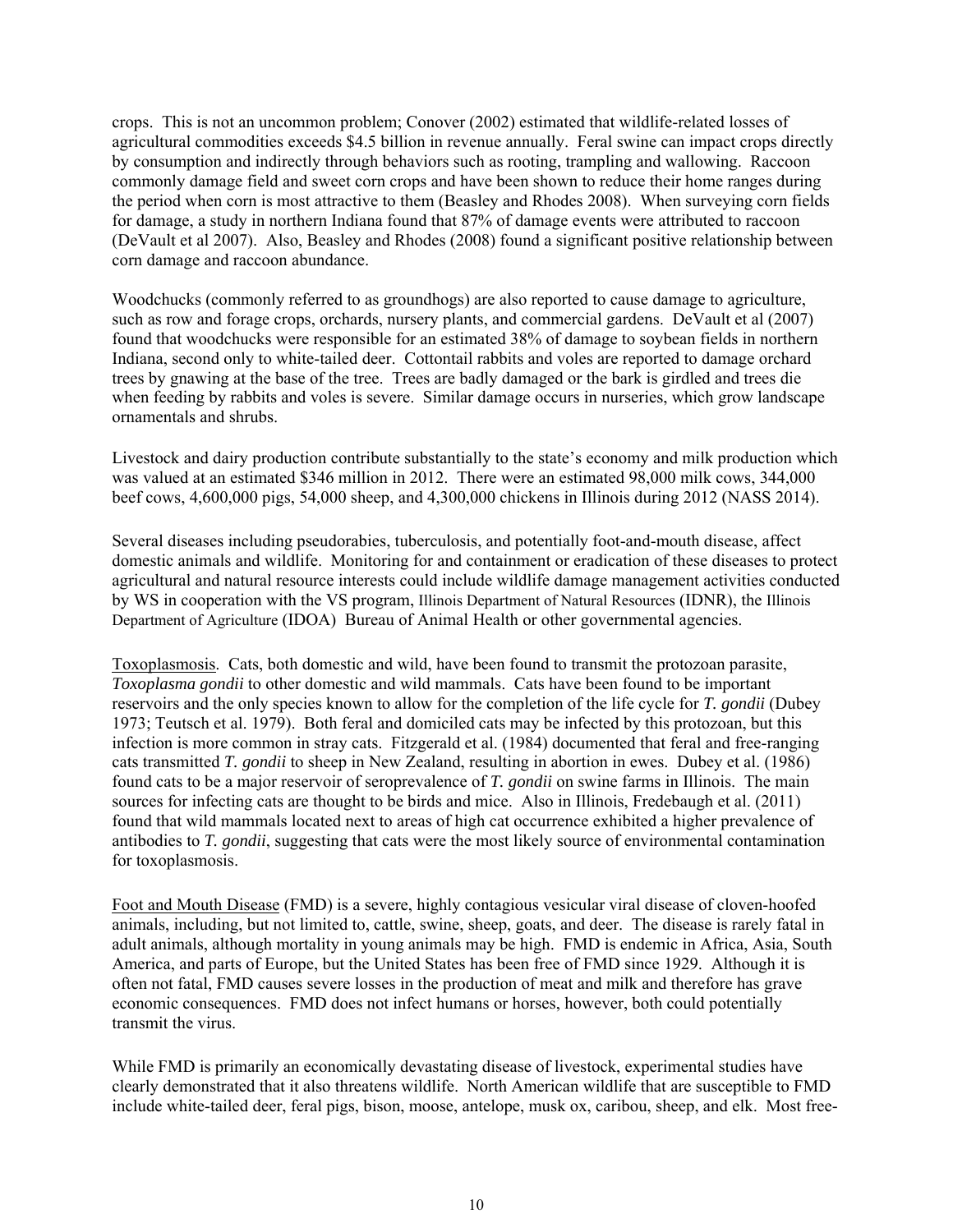living North American wildlife have not had previous viral exposure to FMD, and there is little information available about their vulnerability (USGS NWHC 2001). Feral swine are known to be vulnerable to FMD and could be an important carrier/reservoir of the disease in the event of an outbreak in the U.S. Each state in the U.S. is or has developed its own FMD emergency response plan. The Illinois Emergency Animal Disease/Animals in Disaster document details the response protocol should FMD either be suspected or confirmed in Illinois. In the event of FMD outbreak in Illinois state officials will contact the USDA WS Illinois office to notify of a possible request for assistance from a field location if assessments warrant such a request.

Feral swine are potential reservoirs for 30 viral and bacterial diseases as well as 37 parasites that threaten the health of livestock and humans (Hutton et al 2006). Of greatest concern is infection of swine production facilities with diseases like swine brucellosis, pseudorabies, and brucellosis. A study conducted in Texas found that feral swine do represent a reservoir of diseases transmissible to livestock (Corn et al, 1986). Swine harvested in this study tested positive for pseudorabies, brucellosis, and leptospirosis. Other diseases carried by feral swine include hog cholera, tuberculosis, bubonic plague, and anthrax (Beach 1993). A recent study in Oklahoma (Saliki et al. 1998) found samples also positive for antibodies against porcine parvovirus, swine influenza and the recently emerged porcine reproductive and respiratory syndrome virus. Porcine reproductive and respiratory syndrome is a highly infectious virus, requiring only a few viral particles to initiate infection (Henry 2003).

Pseudorabies is a disease of swine that can also affect cattle, horses, dogs, cats, sheep, and goats. The disease is caused by the pseudorabies virus, an extremely contagious herpes virus that causes reproductive problems, including abortion, stillbirths, and even occasional death in breeding and finishing hogs. The United States is one of the world's largest producers of pork and is the second largest exporter of pork. U.S. pork production accounts for about 10 percent of the total world supply. The retail value of pork sold to consumers exceeds \$30 billion annually. In addition, the pork industry supports more than 600,000 jobs. In 2004, domestic swine in all 50 states had attained Stage V pseudorabies free status. However, pseudorabies is still found in feral swine and these animals serve as a potential source of infection for domestic animals.

Feral swine act as reassortment vessels for such viruses as the highly pathogenic H5N1 influenza virus found throughout Europe, Asia, Africa and the Middle East (Hutton et al 2006). The reassortment of viruses could lead to new strains of influenza viruses that would become easily transferrable from wild or domesticated mammals to humans (Brown 2004). Hutton (2006) states that feral swine can be the location for the reassortment of the H5N1 virus, into a virus that is easily transmitted from human to human.

#### **Need to Resolve Damage Occurring to Natural Resources**

Natural resources may be described as those assets belonging to the public and often managed and held in trust by government agencies as representatives of the people. Such resources may be plants or animals, including threatened and endangered species (T&E) or habitats in general. Examples of natural resources in Illinois include: parks, forest preserves, wildlife management areas, and recreation areas; natural areas, including unique habitats or topographic features; threatened and endangered plants or animals; and any plant or animal populations which have been identified by the public as a natural resource.

Mammals have been identified to cause damage to natural resources in certain situations. Mammals causing damage are often locally overabundant at the damage site and threaten the welfare of a species' population identified as a natural resource. Predation can be especially harmful towards species with low productivity and declining populations. The presence of even a single predator at a nest site can result in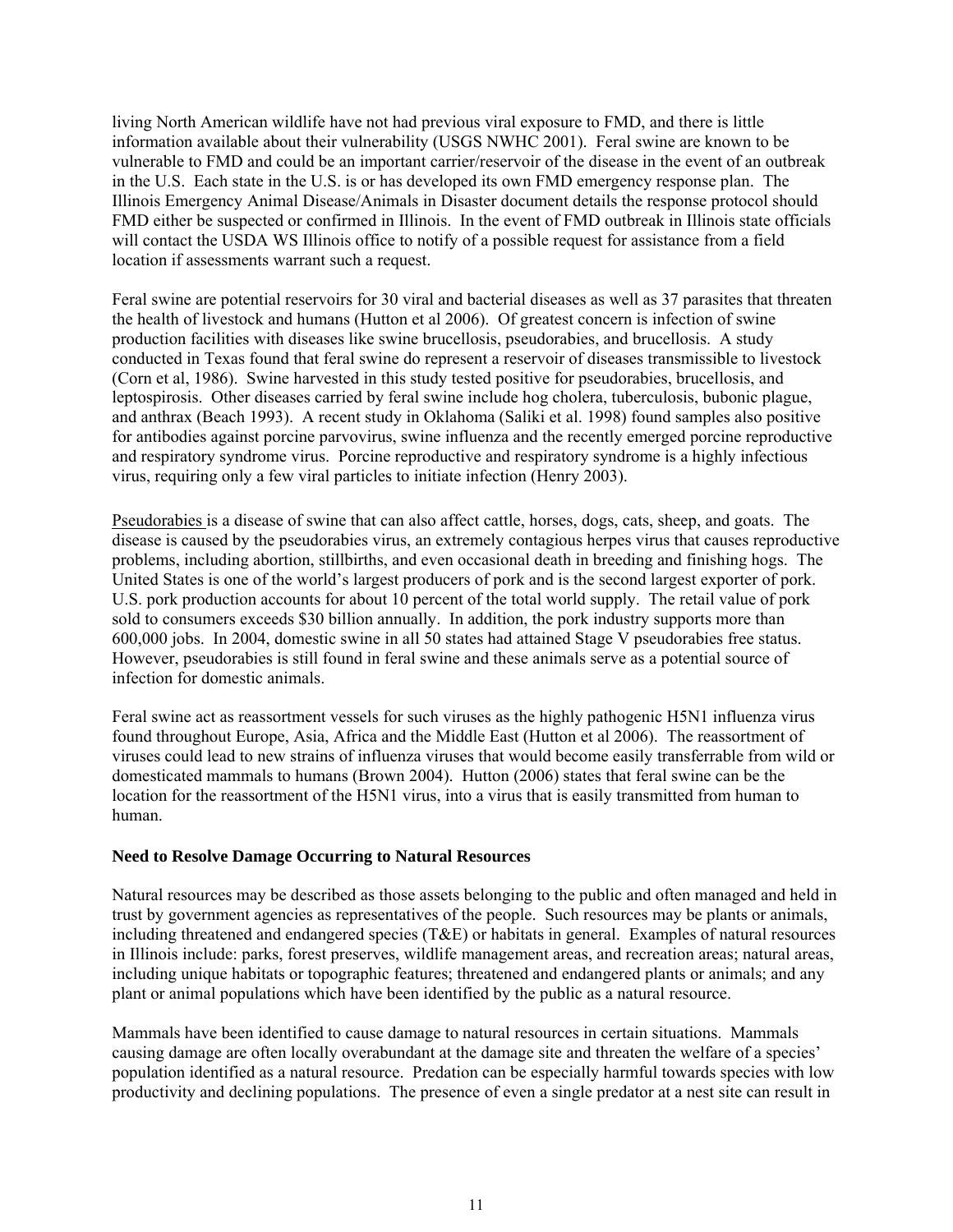the direct mortality of adult birds, chicks and eggs or cause birds to abandon active nests and the nesting site entirely (Erwin et al. 2011, Kress and Hall 2004). An example of this in Illinois would be predation of least terns (*Sternula antillarum*) and piping plovers (*Charadrius melodus*) and their nests by mesopredators. Virginia opossum, coyote, dog, fox, raccoon*,* mink*,* striped skunk, cat, rodents (i.e. rats) and other mammals are known or suspected to reduce breeding success of piping plovers (Patterson et al. 1991, Boettcher et al. 2007, Daisey 2009, Wilke 2011, Wilke 2012, USFWS 2014), and terns (Erwin et al. 2001, Kress and Hall 2004, Daisey 2009, Erwin et al. 2011, USFWS 2014).

Beaver can impact natural resource communities more indirectly. While beaver ponds and the habitat they create can be beneficial for some species of wildlife, beaver activities can also destroy other critical habitat types (e.g. free-flowing streams, riparian areas, bird roosting and nesting areas) that are important to sensitive wildlife species. For example, certain species of fish and mussels are dependent on clear, cool and/or fast moving water. Where beaver are abundant, they may restrict water flow to downstream natural areas thereby impacting wildlife populations. Freshwater mussels are the most imperiled group of animals in the U.S. (Carey et al. 2015).

Many natural areas in Illinois depend on levees and dikes to actively manage water levels and provide habitat to numerous other species. Some mammals, such as muskrats and groundhogs, can burrow into levees and dikes and degrade their integrity. Nutria construct burrow systems for cover, runs or slides to get to and from the water and vegetative platforms for feeding, resting or grooming (Bounds et al. 2003, Witmer et al. 2012). The creation of these structures also accelerates the erosion of wetlands or waterways resulting in the loss of habitat for other species (Witmer et al. 2012).

Feral swine have a negative effect on "almost all aspects of ecosystem structure and function" (Jolley et al. 2010). The greatest damage occurs in areas that are environmentally sensitive or which provide critically important habitat for species which are listed under the ESA or are otherwise imperiled (Campbell and Long 2009). Much of this damage occurs through feral swine's rooting behavior (digging for food with their snout) which disturbs both the structure and properties of soil (Campbell and Long 2009). Rooting, in conjunction with trampling and compaction, leads to the leaching of important minerals, changes in decomposition rates and nutrient cycling as well as increased rates of erosion (Campbell and Long 2009). This disturbance, along with the consumption of seeds and young plants by feral swine, also changes the composition of vegetation on the landscape, the rate of plant regeneration and encourages exotic invasive plants (Singer et al. 1984, Campbell and Long 2009). Howe et al. (1981) found that feral swine rooting activities in the forest of Tennessee and North Carolina had occurred to the extent that recovery would take three or more years while Bratton (1975) found that feral swine damage was so extensive that the forest understory was unlikely to ever recover. These changes in vegetation can be so extensive that they nearly wipe out local populations of native wildlife for which this vegetation provides critical habitat (Singer et al. 1984). This damage is most pronounced in areas that are more sensitive to disturbance such as aquatic environments (Seward et al. 2004, Kaller and Kelso 2006, Engeman et al. 2007, Kaller et al. 2007). Feral swine cause erosion, increased turbidity, increased sedimentation, fecal contamination, nutrient mobilization, and surface water enrichment. As a result, they can have direct and indirect effects on aquatic biota and communities (Zengel and Conner 2008).

Scientists estimate that nationwide cats kill hundreds of millions of birds and more than a billion small mammals, such as rabbits, squirrels, and chipmunks, each year. Cats kill common species such as cardinals, blue jays, and house wrens, as well as rare and endangered species such as piping plovers (American Bird Conservancy (ABC) 2005). Some feral and free-ranging cats kill more than 100 animals each year. One well-fed cat that roamed a wildlife experiment station was recorded to have killed more than 1,600 animals (mostly small mammals) over 18 months (ABC 2005). Researchers at the University of Wisconsin coupled their four-year cat predation study with the data from other studies, and estimated that rural feral and free-ranging cats kill at least 7.8 million and perhaps as many as 217 million birds a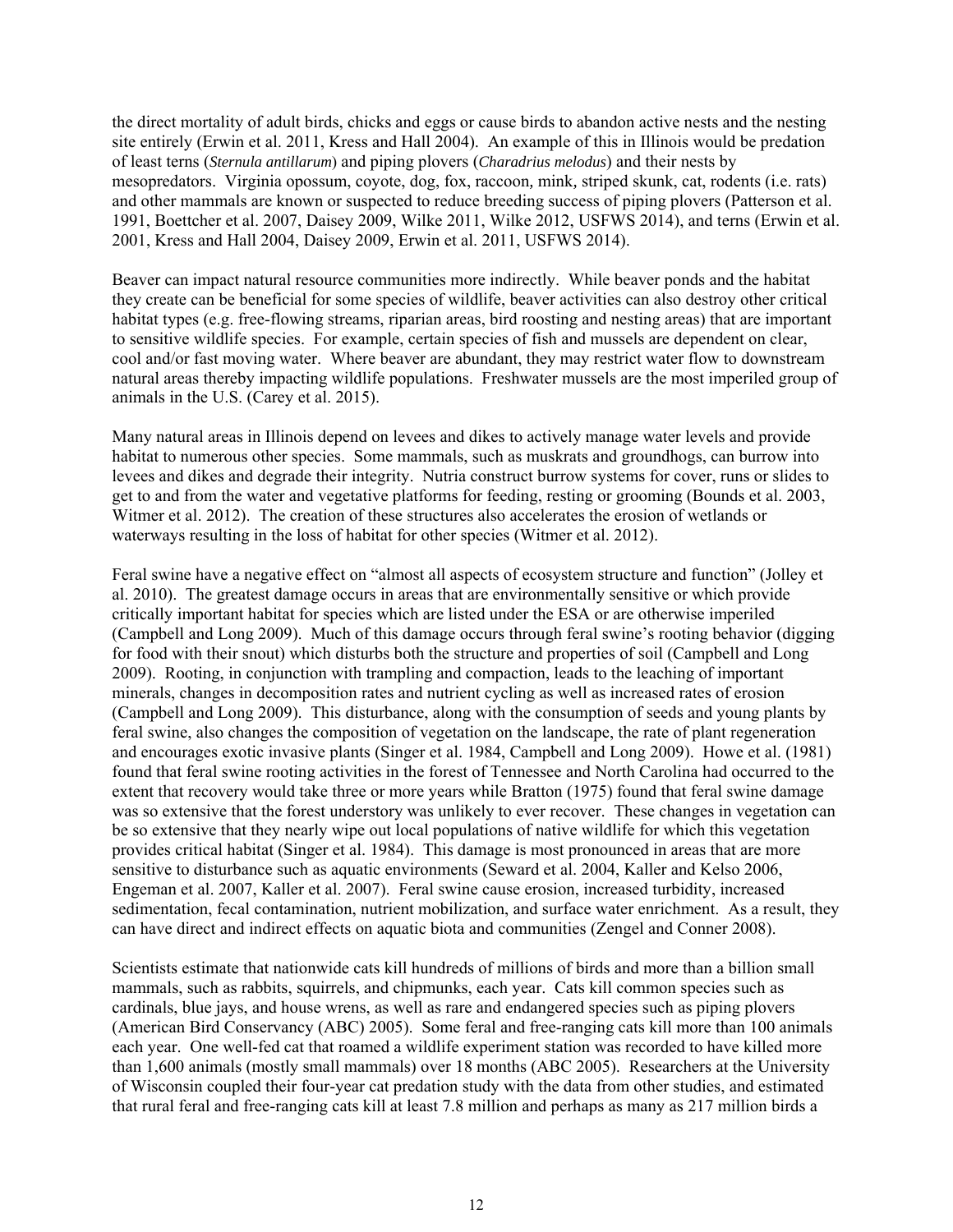year in Wisconsin. In some parts of the state, feral and free ranging cat densities reached 114 cats per square mile, outnumbering all similar-sized native predators (Coleman et al. 1997). Churcher and Lawton (1989) observed 77 well fed free-ranging cats in a Britain village for one year. They estimated that 30% to 50% of the animals captured by cats were birds and that the cats had significantly affected house sparrow populations within the village. Based on information acquired in the study, Churcher and Lawton (1989) estimated that more than 20 million birds are killed by cats in Britain each year with more than 70 million animals overall being taken by cats annually. Most recently, Loss et al. (2013) estimated that free-ranging cats kill 1.4 to 3.7 billion birds and 6.9 to 20.7 billion mammals worldwide annually.

## **Need for Mammal Damage Management to Protect Property**

Mammals cause damage to a variety of property types each year. From FY 2010 through FY 2014, WS received reports of damages or threats of damage caused by mammals to aircraft, airport runways and taxiways, roads and bridges, railroads and trestles, residential and non-residential buildings, swimming pools, landfills, machinery, equipment, trees, shrubs, flowers, and turf. The most frequently reported damage type is the threat of aircraft striking mammals. The direct threat of aircraft strikes with mammals can cause substantial damage requiring costly repairs and aircraft downtime. Indirect threats to aircraft may result from large populations of small mammals such as rabbits, mice, and voles attracting larger mammalian and avian predators to the airfield and increasing the risk of a wildlife strike.

Burrowing activities of woodchuck and muskrat can severely damage levees, dikes, earthen dams, landfills, and other structures (FEMA 2005). Woodchuck burrows under roadbeds and embankments and could potentially weaken or cause the collapse of these structures. Woodchucks also cause damage by chewing underground utility cables, sometimes resulting in power outages. Additionally, woodchuck burrows may cause damage to property when tractors and other equipment drop into a burrow or roll over due to a burrow.

Rooting by feral swine can cause damage to roadbeds, dikes and other earthen structures. Feral swine have broken through livestock and game fences to consume animal feed and mineral supplements. In some areas, foraging swine have damaged landscaping, golf courses and other ornamental plantings.

#### **Need for Non-Damage Related Activities by WS Involving Mammals**

Not all WS' activities related to mammals may involve traditional damage management or threats to human health or human safety. WS may be requested to assist with or conduct research and monitoring activities such as live-capturing mammals for marking or telemetry research or collecting road killed specimens to determine species distribution. WS' personnel may be involved in species population enhancement activities, such as live capturing mammals for reintroduction to historical habitat or habitat improvement. WS may also be requested to conduct or assist in rescuing and translocating mammals in dangerous situations or to euthanize severely injured or sick mammals that do not involve damage or threats to human health and safety.

# **1.3 NATIONAL ENVIRONMENTAL POLICY ACT (NEPA) AND WS DECISION-MAKING:**

All federal actions are subject to the NEPA (Public Law 9-190, 42 USC 4321 et seq.). WS follows CEQ regulations implementing the NEPA (40 CFR 1500 et seq.). In addition, WS follows the USDA (7 CFR 1b), and APHIS Implementing Guidelines (7 CFR 372) as part of the decision-making process. Those laws, regulations, and guidelines generally outline five broad types of activities to be accomplished as part of any project: public involvement, analysis, documentation, implementation, and monitoring. The NEPA also sets forth the requirement that all major federal actions be evaluated in terms of their potential to significantly affect the quality of the human environment for the purpose of avoiding or, where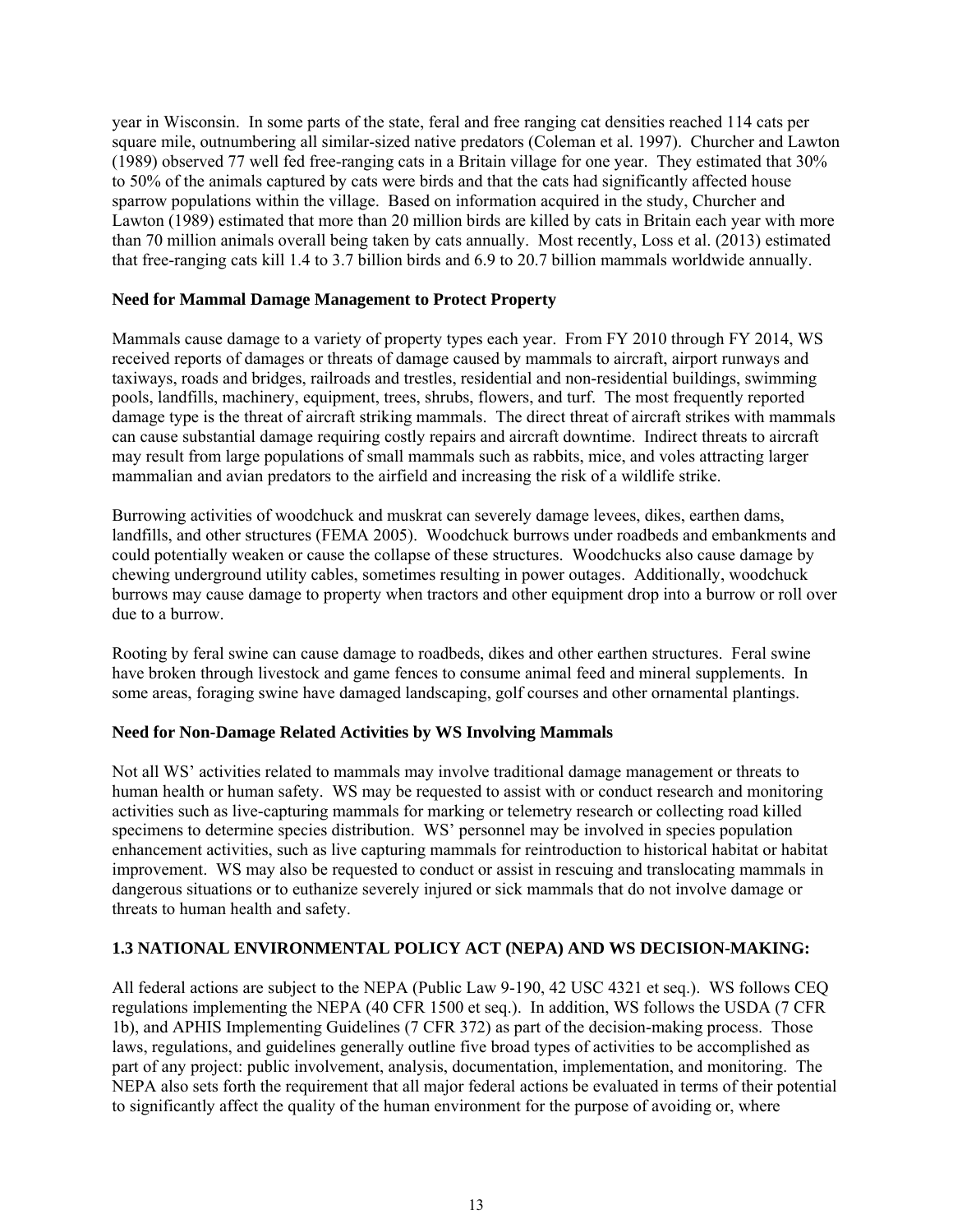possible, mitigating and minimizing adverse impacts. Federal activities affecting the physical and biological environment are regulated in part by the CEQ through regulations in 40 CFR 1500-1508. In accordance with the CEQ and USDA regulations, APHIS guidelines concerning the implementation of the NEPA, as published in the Federal Register (44 CFR 50381-50384) provide guidance to WS regarding the NEPA process.

Pursuant to the NEPA and the CEQ regulations, this EA documents the analyses of potential federal actions, informs decision-makers and the public of reasonable alternatives capable of avoiding or minimizing significant effects, and serves as a decision-aiding mechanism to ensure that the policies and goals of the NEPA are infused into federal agency actions. This EA was prepared by integrating as many of the natural and social sciences as warranted, based on the potential effects of the alternatives. The direct, indirect, and cumulative impacts of the proposed action are analyzed.

## **1.4 DECISIONS TO BE MADE**

Based on agency relationships, MOUs, and legislative authorities, WS is the lead agency for this EA, and therefore, responsible for the scope, content, and decisions made. As the authority for the management of mammal populations in the state, the IDNR was involved in reviewing the EA and providing input throughout the EA preparation process to ensure an interdisciplinary approach according to the NEPA and agency mandates, policies, and regulations. The IDNR is responsible for managing wildlife in the state, including those mammal species addressed in this EA, and establishes and enforces regulated hunting and trapping seasons. WS' activities to reduce and/or prevent mammal damage under the alternatives would be coordinated with the IDNR which would ensure WS' actions are incorporated into population objectives established for mammal species.

Based on the scope of this EA, the decisions to be made are:

- How can WS-Illinois best respond to the need to reduce mammal damage?
- Do the alternatives have significant impacts meriting an EIS?

# **1.5 AFFECTED ENVIRONMENT**

Mammals can be found across Illinois throughout the year. Therefore, damage or threats of damage associated with mammals could occur wherever mammals occur as would requests for assistance to manage damage or threats of damage. Assistance would only be provided by WS when requested by a landowner or manager and WS would only provide direct operational assistance on properties where a MOU, Cooperative Service Agreement (CSA), or other comparable document had been signed between WS and the cooperating entity.

Upon receiving a request for assistance, the proposed action alternative, or those actions described in the other alternatives could be conducted on private, federal, state, tribal, and municipal lands in Illinois to reduce damage and threats associated with mammals. The analyses in this EA are intended to apply to actions taken under the selected alternative that could occur in any locale and at any time within the analysis area. This EA analyzes the potential impacts of mammal damage management (MDM) and addresses activities that are currently being conducted under a MOU, CSA, or other comparable document with WS. This EA also addresses the potential impacts of MDM in Illinois where additional agreements may be signed in the future.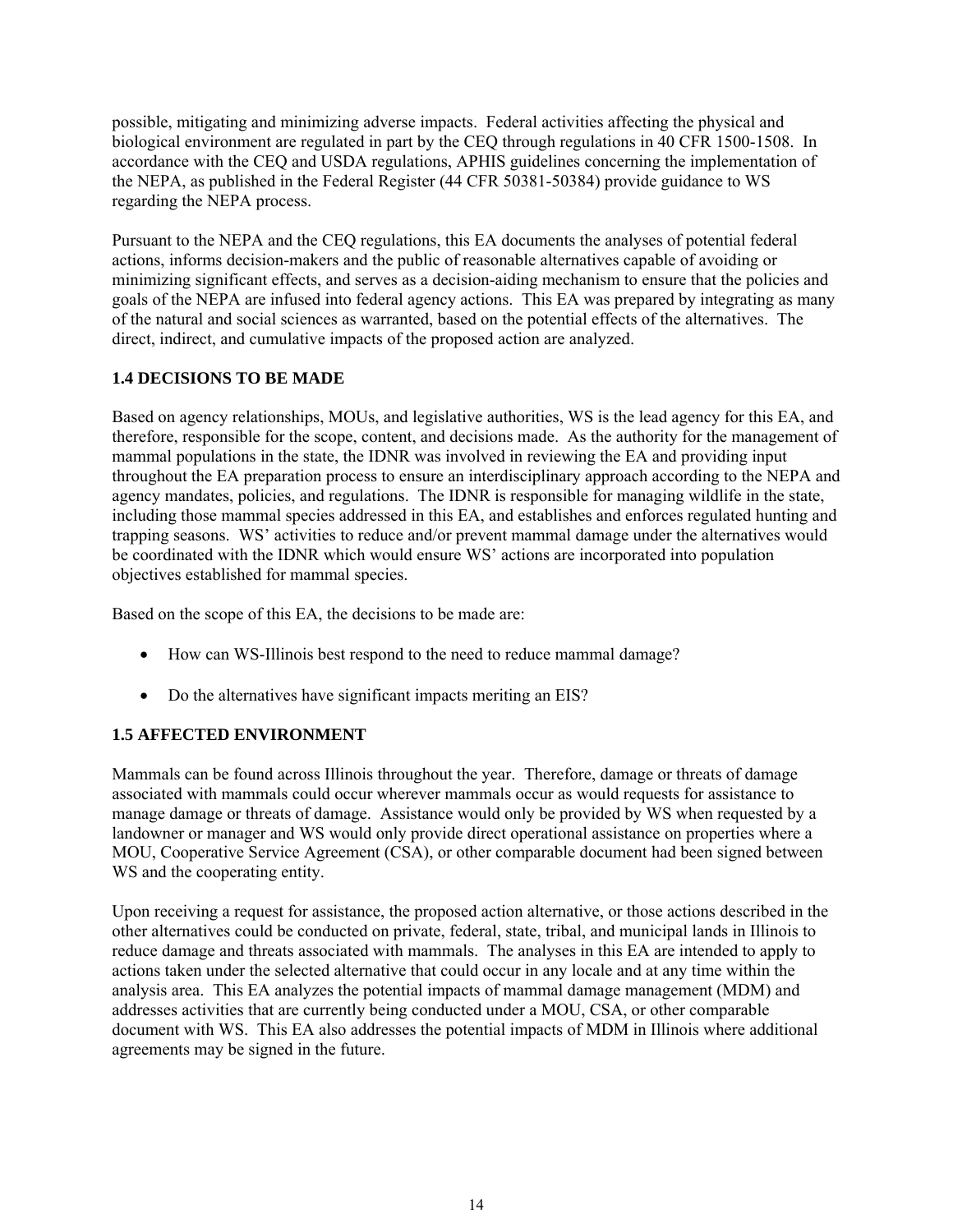#### **Federal, State, County, City, and Private Lands**

Under two of the alternatives, WS could continue to provide MDM activities on federal, state, county, municipal, and private land in Illinois when a request is received for such services by the appropriate resource owner or manager. In those cases where a federal agency requests WS' assistance with managing damage caused by mammals, the requesting agency would be responsible for analyzing those activities in accordance with the NEPA. However, this EA would cover such actions if the requesting federal agency determined the analyses and scope of this EA were appropriate for those actions and the requesting federal agency adopted this EA through their own Decision based on the analyses in this EA. Therefore, actions taken on federal lands have been analyzed in the scope of this EA.

#### **Native American Lands and Tribes**

At present there are no federally-recognized tribes in Illinois. In the event that Native American tribes are federally-recognized in the state, the WS program would only conduct damage management activities when requested by a Native American Tribe and only after a Memorandum of Understanding (MOU) or cooperative service agreement (CSA) has been signed between WS and the Tribe requesting assistance. Because Tribal officials would be responsible for requesting assistance from WS and determining what methods would be available to alleviate damage, no conflict with traditional cultural properties or beliefs would be anticipated. Those methods available to alleviate damage associated with mammals on federal, state, county, municipal, and private properties under the alternatives analyzed in this EA would also be available for use to alleviate damage on Tribal properties when the use of those methods have been approved for use by the Tribe requesting WS' assistance. Therefore, the activities and methods addressed under the alternatives would include those activities that could be employed on Native American lands, when requested and agreed upon.

#### **Site Specificity**

This EA analyzes the potential impacts of MDM based on previous activities conducted on private and public lands where WS and the appropriate entities have entered into a MOU, CSA, or other comparable document. The EA also addresses the impacts of MDM on areas where additional agreements may be signed in the future. Because the need for action is to reduce damage and because the program's goals and directives are to provide services when requested, within the constraints of available funding and workforce, it is conceivable that additional MDM efforts could occur. Thus, this EA anticipates the potential expansion and analyzes the impacts of such efforts as part of the alternatives.

Most of the mammal species addressed in this EA can be found statewide and throughout the year; therefore, damage or threats of damage can occur wherever those mammals occur. Planning for the management of mammal damage must be viewed as being conceptually similar to the actions of other entities whose missions are to stop or prevent adverse consequences from anticipated future events for which the actual sites and locations where they would occur are unknown but could be anywhere in a defined geographic area. Examples of such agencies and programs include fire and police departments, emergency clean-up organizations, and insurance companies. Although some of the sites where mammal damage could occur can be predicted, all specific locations or times where such damage would occur in any given year cannot be predicted. The threshold triggering an entity to request assistance from WS to manage damage associated with mammals is often unique to the individual; therefore, predicting where and when such a request for assistance would be received by WS is difficult. This EA emphasizes major issues as those issues relate to specific areas whenever possible; however, many issues apply wherever mammal damage and the resulting management actions could occur and are treated as such.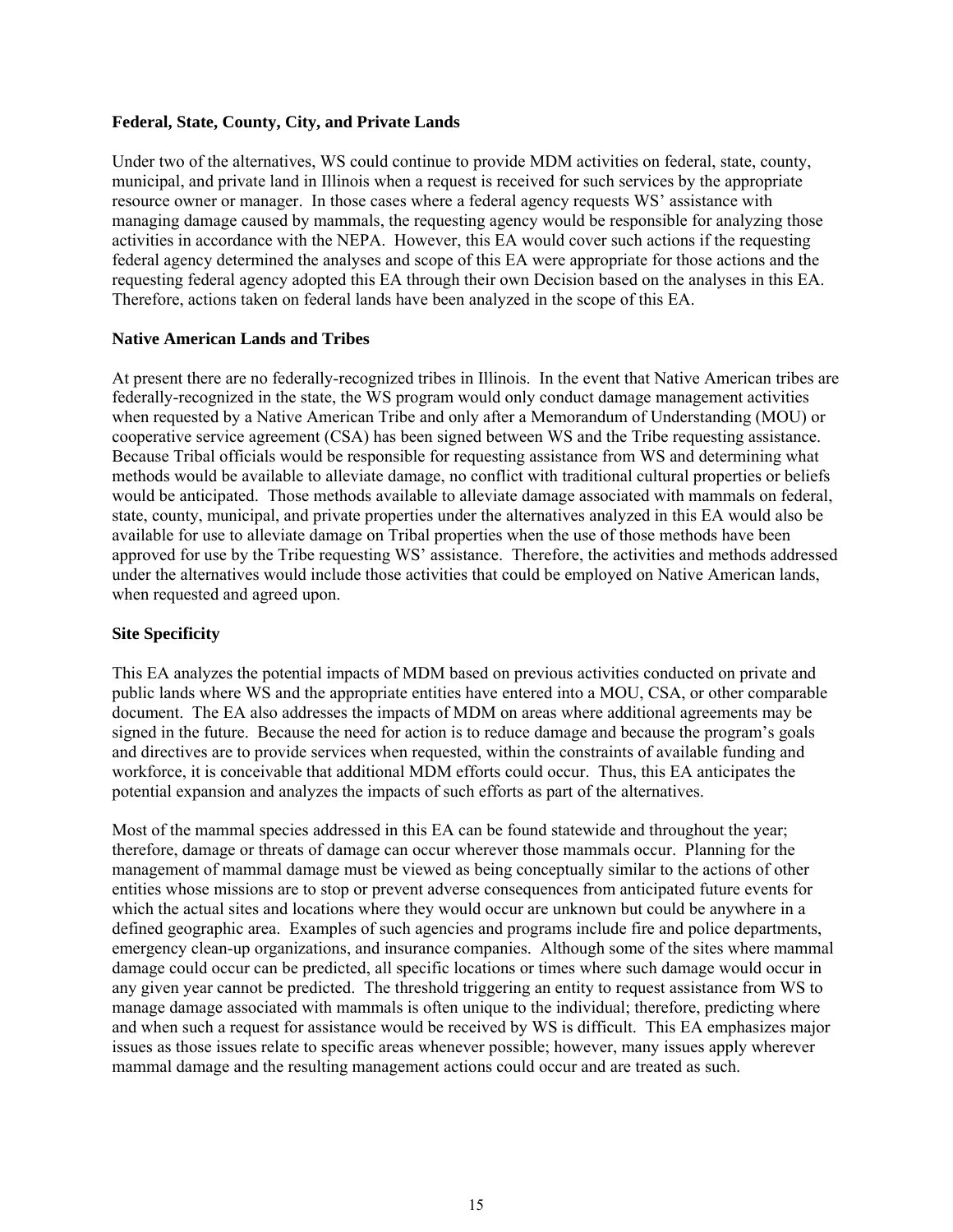Chapter 2 of this EA identifies and discusses issues relating to MDM. The standard WS Decision Model (Slate et al. 1992) would be the site-specific procedure for individual actions conducted by WS in the State (see Chapter 2 for a description of the Decision Model and its application). Decisions made using the model would be in accordance with WS' directives and Standard Operating Procedures (SOPs) described in this EA as well as relevant laws and regulations.

The analyses in this EA are intended to apply to any action that may occur in any locale and at any time within Illinois. In this way, WS believes it meets the intent of the NEPA with regard to site-specific analysis and that this is the only practical way for WS to comply with the NEPA and still be able to accomplish its mission.

# **1.6 AUTHORITY OF FEDERAL AND STATE AGENCIES**

The authorities of WS and other agencies as those authorities relate to conducting wildlife damage management activities are discussed by agency below:

# **WS' Legislative Authority**

The primary statutory authority for the WS program is the Act of March 2, 1931 (46 Stat. 1468; 7 U.S.C. 426-426b) as amended, and the Act of December 22, 1987 (101 Stat. 1329-331, 7 U.S.C. 426c). The WS program is the lead federal authority in managing damage to agricultural resources, natural resources, property, and threats to human safety associated with wildlife. WS' directives define program objectives and guide WS' activities in managing wildlife damage.

# **United States Environmental Protection Agency (EPA)**

The U.S. Environmental Protection Agency (EPA) is responsible for implementing and enforcing the Federal Insecticide, Fungicide, and Rodenticide Act (FIFRA), which regulates the registration and use of pesticides, including repellents and pesticides available for use to manage damage associated with mammals. The EPA is also responsible for administering and enforcing Section 404 of the Clean Water Act (CWA) along with the U.S. Army Corps of Engineers.

# **United States Fish and Wildlife Service (USFWS)**

The USFWS is the primary federal agency responsible for conserving, protecting, and enhancing the nation's fish and wildlife resources and their habitat. The USFWS has specific responsibilities for the protection of migratory birds, threatened and endangered species, inter-jurisdictional fish, and certain marine mammals, as well as for lands and waters managed by the agency in the National Wildlife Refuge System. The USFWS has statutory authority for enforcing the Fish and Wildlife Improvement Act of 1978 (16 USC 7.12), the Fish and Wildlife Act of 1956 (16 USC 742 a-j), and the Migratory Bird Treaty Act (16 USC 703-711).

# **United States Food and Drug Administration (FDA):**

The U.S. Food and Drug Administration (FDA) is responsible for protecting the public health by assuring the safety, efficacy, and security of human and veterinary drugs, biological products, medical devices, our nation's food supply, cosmetics, and products that emit radiation. The FDA is also responsible for advancing the public health by helping to speed innovations that make medicines and foods more effective, safer, and more affordable; and helping the public get the accurate, science-based information they need to use medicines and foods to improve their health.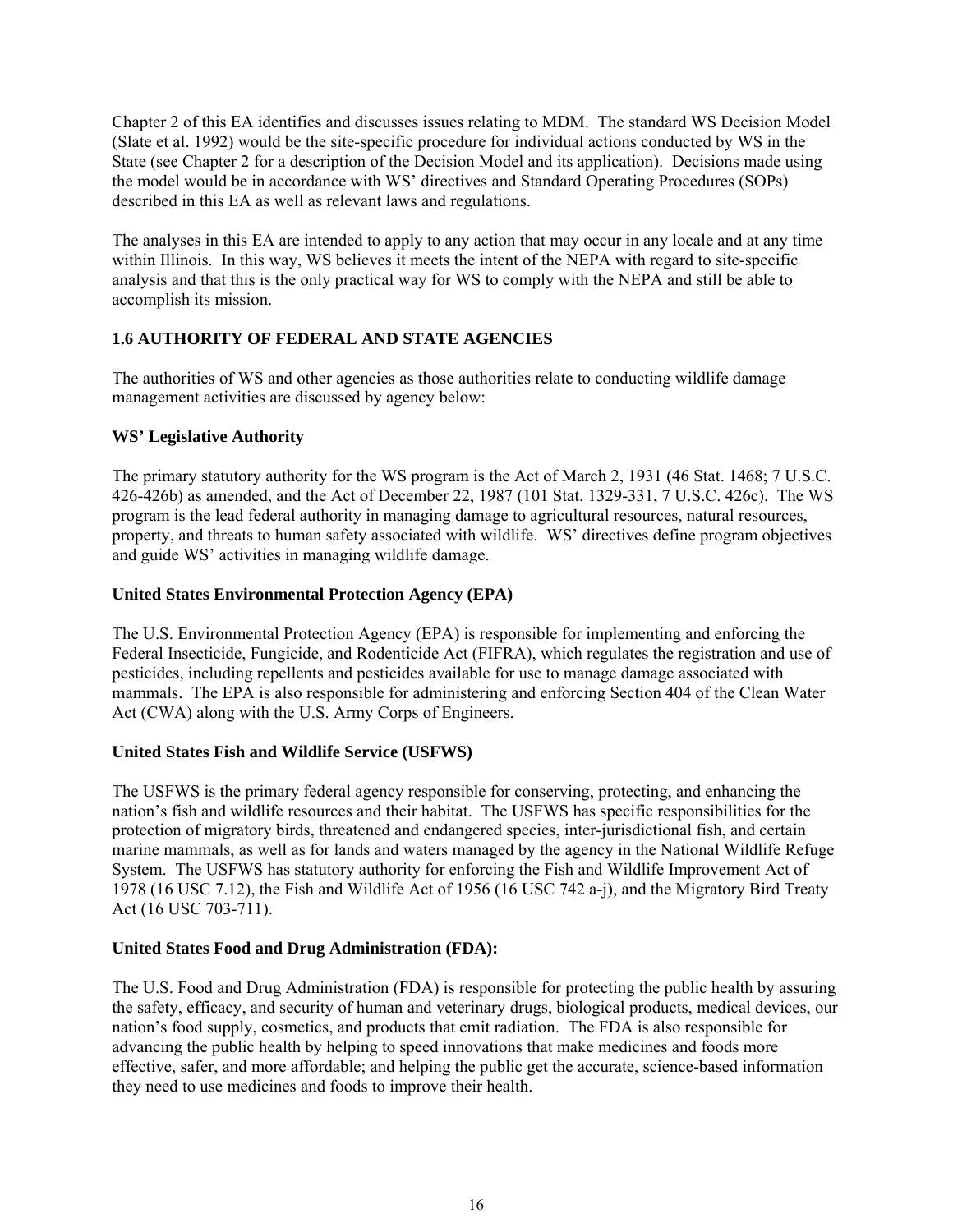#### **United States Drug Enforcement Administration (DEA):**

The U.S. Drug Enforcement Administration (DEA) is responsible for enforcing the Controlled Substance Act (1970). The DEA prevents the abuse and illegal use of controlled substances by regulating their production, distribution and storage.

## **United States Army Corps of Engineers (USACE):**

The U.S. Army Corps of Engineers (USACE) is responsible for regulating all waters of the U.S. under the Clean Water Act (CWA).

## **Illinois Department of Natural Resources (IDNR)**

The IDNR authority in wildlife management is given under Illinois Compiled Statutes (ILCS) Chapter 520 of the Wildlife Code for managing most wildlife species in the state. Article II, 5/1.3-1.12 states in part; *The regulation and licensing of the taking of wildlife in Illinois are exclusive powers and functions of the State... The Department shall take all measures necessary for the conservation, distribution, introduction and restoration of the birds and mammals... the Department shall use the most modern conservation methods to manage wildlife on State controlled lands or waters for propogation or breeding of wildlife. The Department may cooperate with any person desirous of managing wildlife on private lands or waters by (a) furnishing trees, shrubs, seeds or other materials where deemed necessary or desirable and (b) providing labor, equipment and technical supervision to plan and assist the landowner in wildlife habitat development.*

## **Illinois Department of Agriculture (IDOA) – Bureau of Animal Health and Welfare**

The Illinois Department of Agriculture's Bureau of Animal Health and Welfare is responsible for detection and eradication of certain animal diseases. State veterinarians perform epidemiological investigations, develop plans to eradicate disease in infected herds, and monitor and test animals. Animal Health investigators assist state field veterinarians with livestock testing, collect milk samples from dairy herds, test poultry for disease and ensure livestock owners comply with testing requirements. These officials also inspect livestock markets for proper sanitation, monitor livestock identification and ensure animals are transported properly. The IDOA licenses individuals and businesses, such as auction markets, livestock dealers, feeder swine dealers, and slaughter buyers, who purchase and sell livestock for a fee or assume ownership of livestock to resell for a profit. Licensing allows the Department to ensure compliance with animal health laws and strengthens the livestock industry by taking action when businesses operate illegally.

# **1.7 RELATIONSHIP OF THIS EA TO OTHER ENVIRONMENTAL DOCUMENTS**

**Environmental Assessment – Mammal Damage Management in Illinois:** WS-Illinois developed an EA that analyzed the environmental effects of WS' involvement in MDM in Illinois (USDA 2009) and a Supplement in 2012 (USDA 2012). That EA identified the issues associated with managing mammal damage in Illinois and analyzed alternative approaches to meet the specific need identified in the EA while addressing the identified issues. Since activities conducted under the previous EA will be reevaluated under this EA to address the new need for action and the associated affected environment, the previous EA will be superseded by this analysis and the outcome of the Decision issued based on the analyses in this EA.

**Environmental Assessment – White-tailed Deer Damage Management in Illinois:** WS-Illinois completed an EA that covered white-tailed deer damage management in the State of Illinois in 2014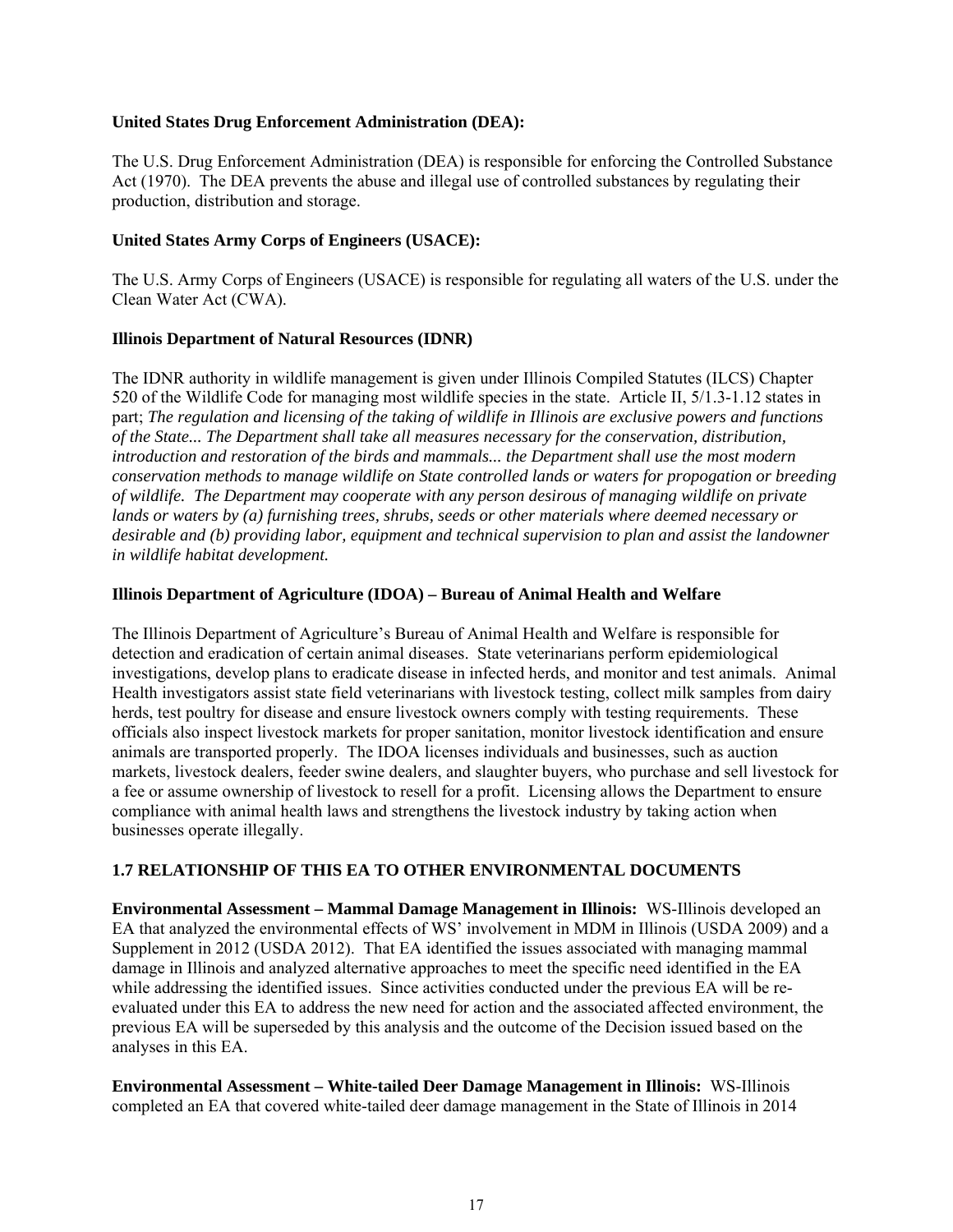(USDA 2014). Management of damage by and conflicts with white-tailed deer will not be addressed in this EA.

**Environmental Impact Statement – Feral Swine Damage Management: A National Approach:**  APHIS and cooperating agencies previously prepared an EIS that addressed feral swine damage management in the United States, American Samoa, Mariana Islands, United States Virgin Islands, Guam, and Puerto Rico (USDA 2015*c*). The Record of Decision selected the preferred alternative in the EIS to implement a nationally coordinated program that integrates methods to address feral swine damage. In accordance with the Record of Decision, WS developed this EA to be consistent with the EIS and the Record of Decision.

**Proposal to Permit Take as provided under the Bald and Golden Eagle Protection Act Final Environmental Assessment:** Developed by the USFWS, this EA evaluated the issues and alternatives associated with the promulgation of new regulations to authorize the "*take*" of bald eagles and golden eagles as defined under the Bald and Golden Eagle Protection Act. The preferred alternative in the EA evaluated the authorization of disturbance take of eagles, the removal of eagle nests where necessary to reduce threats to human safety, and the issuance of permits authorizing the lethal take of eagles in limited circumstances, including authorizing take that is associated with, but is not the purpose of, an action (USFWS 2009). A Decision and Finding of No Significant Impact (FONSI) was made for the preferred alternative in the EA. The selected alternative in the EA established new permit regulations for the "*take*" of eagles (see 50 CFR 22.26) and a provision to authorize the removal of eagle nests (see 50 CFR 22.27). The USFWS published a Final Rule on September 11, 2009 (74 FR 46836-46879).

# **1.8 SUMMARY OF PUBLIC INVOLVEMENT**

Issues related to mammal damage management were initially developed by WS and stakeholder feedback/consultations. Issues were defined and preliminary alternatives were identified through the scoping process. As part of this process, and as required by the Council on Environmental Quality (CEQ) and APHIS' NEPA implementing regulations, this document was made available to the public through legal notices published in local print media, through direct mailings to parties that have requested to be notified or have been identified to have an interest in the reduction of threats and damage associated with mammals, and by posting the EA on the APHIS website at http://www.aphis.usda.gov/wildlifedamage/nepa.

WS provided for a minimum of a 30-day comment period for the public and interested parties to provide new issues, concerns, and/or alternatives. Through the public involvement process, WS clearly communicated to the public and interested parties the analyses of potential environmental impacts on the quality of the human environment. New issues or alternatives raised after publication of public notices were fully considered to determine whether the EA should be revisited and, if appropriate, revised prior to issuance of a final Decision or publication of a notice of intent to prepare an EIS.

# **1.9 RATIONALE FOR PREPARING AN** *EA* **RATHER THAN AN** *EIS*

WS has the discretion to determine the geographic scope of their analyses under the NEPA. The intent in developing this EA is to determine if the proposed action would potentially have significant individual and/or cumulative impacts on the quality of the human environment that would warrant the preparation of an EIS or a finding of no significant impact (FONSI). In terms of considering cumulative effects, one EA analyzing impacts for the entire state will provide a more comprehensive and less redundant analysis than multiple EAs covering smaller areas. As most mammals are regulated by the IDNR, the best available data for analysis is often based on statewide population dynamics. For example, an EA on the county level may not have sufficient data for that area and would have to rely on statewide analysis anyway. If a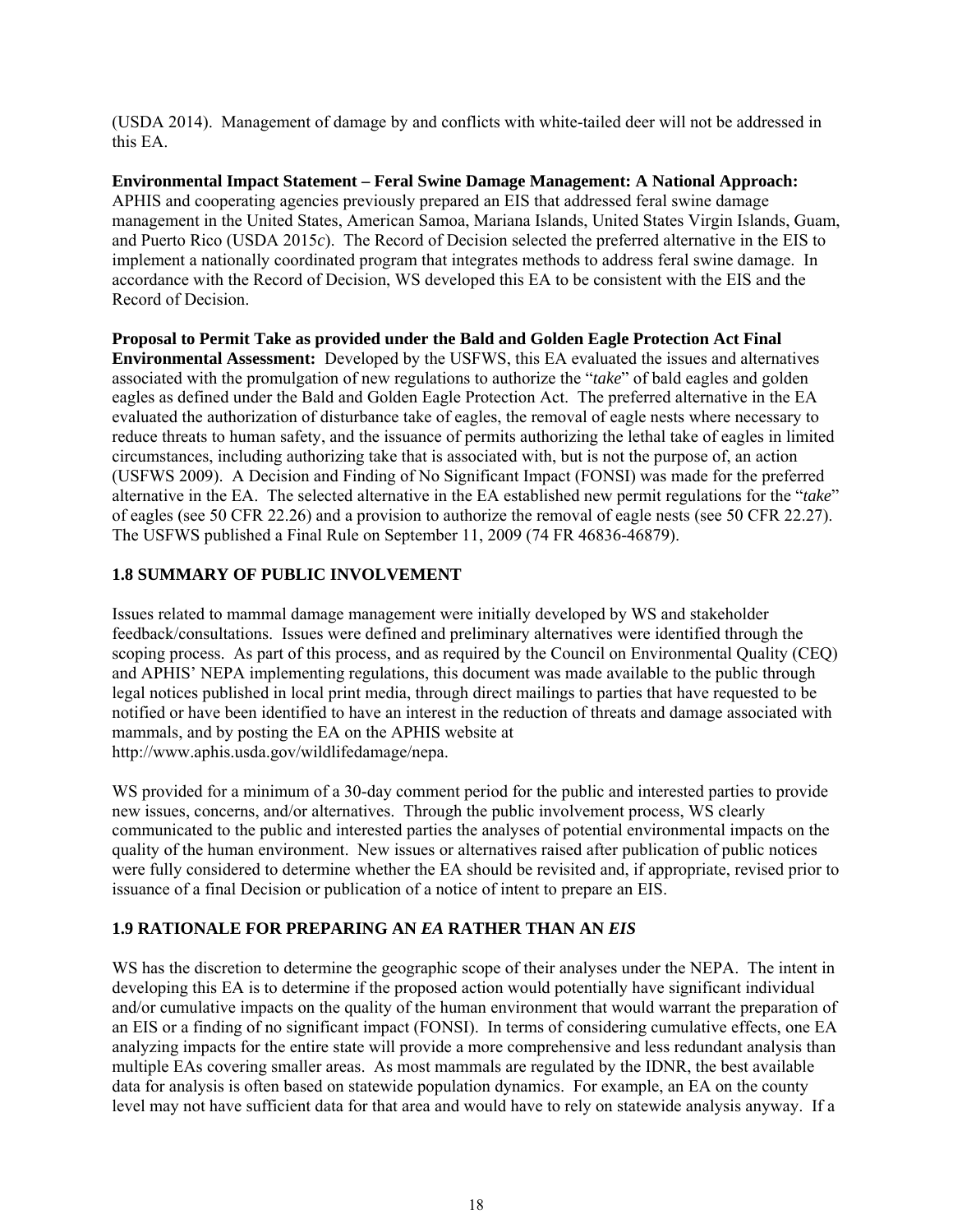determination is made through this EA that the proposed action or the other alternatives might have a significant impact on the quality of the human environment, then an EIS would be prepared.

#### **Environmental Status Quo**

As defined by the NEPA implementing regulations, the "*human environment shall be interpreted comprehensively to include the natural and physical environment and the relationship of people with that environment*" (40 CFR 1508.14). Therefore, when a federal action agency analyzes its potential impacts on the "*human environment*," it is reasonable for that agency to compare not only the effects of the federal action, but also the potential impacts that occur or could occur in the absence of the federal action by a non-federal entity. This concept is applicable to situations involving federal assistance to reduce damage associated with wildlife species.

Most non-native invasive species are not protected under state or federal law. Most resident wildlife species are managed under state authority or law without any federal oversight or protection. Federal protection is provided for species on the ESA. In some states, with the possible exception of restrictions on methods (*e*.*g*., firearms restrictions, pesticide regulations), unprotected wildlife species and certain resident wildlife species are managed with little or no restrictions allowing them to be killed or taken by anyone at any time when they are committing damage. For mammal damage management, the IDNR has the authority to manage and authorize the taking of mammals for damage management purposes, with the exception of species protected under the ESA.

When a non-federal entity (*e.g.*, agricultural producers, municipalities, counties, private companies, individuals, or any other non-federal entity) takes a mammal damage management action, the action is not subject to compliance with the NEPA due to the lack of federal involvement in the action. Under such circumstances, the environmental baseline or status quo must be viewed as an environment that includes those resources as they are managed or impacted by non-federal entities in the absence of the federal action being proposed. Therefore, in those situations in which a non-federal entity has decided that a management action directed towards mammals should occur and even the particular methods that would be used, WS' involvement in the action would not affect the environmental status quo. Given that nonfederal entities can receive authorization to use lethal MDM methods from the IDNR (depending on the species state classification), and since most methods for resolving damage are available to both WS and to non-federal entities, WS' decision-making ability is restricted to one of three alternatives: 1) WS can either take the action using the specific methods discussed in this EA upon request; 2) WS can provide non-lethal technical assistance only; 3) or WS can take no action, at which point the non-federal entity could take action anyway, either without a permit, during the hunting or trapping season, or through the issuance of a permit by the IDNR. Under those circumstances, WS would have virtually no ability to affect the environmental status quo because the action would likely occur in the absence of WS' direct involvement.

# **1.10 COMPLIANCE WITH LAWS AND STATUTES**

Several laws and regulations pertaining to wildlife damage management activities, including activities that could be conducted in the state are discussed below. Those laws and regulations relevant to mammal damage management activities are addressed below:

#### **Bald and Golden Eagle Protection Act (16 USC 668-668c), as amended:**

Populations of bald eagles showed periods of steep declines in the lower United States during the early 1900s attributed to the loss of nesting habitat, hunting, poisoning, and pesticide contamination. To curtail declining trends in bald eagles, Congress passed the Bald Eagle Protection Act (16 USC 668) in 1940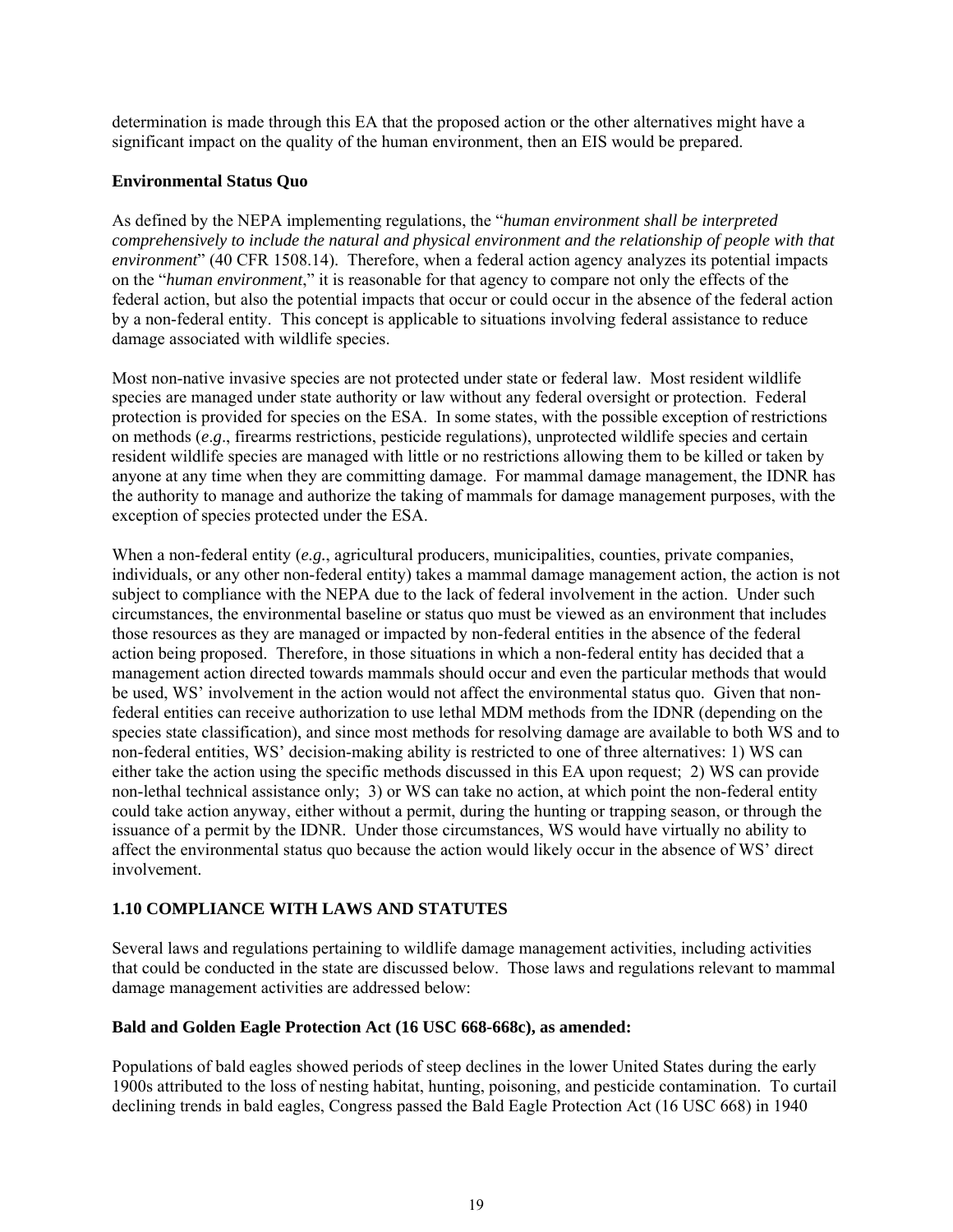prohibiting the take or possession of bald eagles or their parts. The Bald Eagle Protection Act was amended in 1962 to include the golden eagle and is now referred to as the Bald and Golden Eagle Protection Act. Certain populations of bald eagles were listed as "endangered" under the Endangered Species Preservation Act of 1966, which was extended when the modern Endangered Species Act (ESA) was passed in 1973. The "endangered" status was extended to all populations of bald eagles in the lower 48 states, except populations of bald eagles in Minnesota, Wisconsin, Michigan, Washington, and Oregon, which were listed as "threatened" in 1978. As recovery goals for bald eagle populations began to be reached in 1995, all populations of eagles in the lower 48 States were reclassified as "threatened". In 1999, the recovery goals for populations of eagles had been reached or exceeded and the eagle was proposed for removal from the ESA. The bald eagle was officially de-listed from the ESA on June 28, 2007 with the exception of the Sonora Desert bald eagle population. Although officially removed from the protection of the ESA across most of its range, the bald eagle is still afforded protection under the Bald and Golden Eagle Protection Act.

Under the Bald and Golden Eagle Protection Act (16 USC 668-668c), the take of bald eagles is prohibited without a permit from the USFWS. Under the Act, the definition of "take" includes actions that "*pursue, shoot, shoot at, poison, wound, kill, capture, trap, collect, destroy, molest, or disturb*" eagles. The regulations authorize the USFWS to issue permits for the take of bald eagles and golden eagles on a limited basis (see 74 FR 46836-46837, 50 CFR 22.26, 50 CFR 22.27). As necessary, WS would apply for the appropriate permits as required by the Bald and Golden Eagle Protection Act.

## **Endangered Species Act (ESA)**

The Endangered Species Act (ESA) recognizes that our natural heritage is of *"esthetic, ecological, educational, recreational, and scientific value to our Nation and its people*." The purpose of the Act is to protect and recover species that are in danger of becoming extinct. Under the ESA, species may be listed as endangered or threatened. Endangered is defined as a species that is in danger of becoming extinct throughout all or a significant portion of its range while threatened is defined as a species likely to become endangered in the foreseeable future. Under the ESA, *"all federal departments and agencies shall seek to conserve endangered and threatened species and shall utilize their authorities in furtherance of the purposes of the Act"* (Sec.2(c)). Additionally, the Act requires that, *"each Federal agency shall in consultation with and with the assistance of the Secretary, insure that any action authorized, funded or carried out by such an agency...is not likely to jeopardize the continued existence of any endangered or threatened species or result in the destruction or adverse modification of habitat of such species…...each agency will use the best scientific and commercial data available"* (Sec.7 (a) (2)). WS consults with the USFWS to ensure that the agency's actions, including the actions proposed in this EA, are not likely to jeopardize the existence of endangered or threatened species or their habitat.

#### **National Historic Preservation Act (NHPA) of 1966, as amended**

The NHPA and its implementing regulations (36 CFR 800) require federal agencies to initiate the section 106 process if an agency determines that the agency's actions are undertakings as defined in Sec.  $800.16(y)$  and, if so, whether it is a type of activity that has the potential to cause effects on historic properties. If the undertaking is a type of activity that does not have the potential to cause effects on historic properties, assuming such historic properties were present, the agency official has no further obligations under section 106. None of the MDM methods described in this EA that might be used operationally by WS causes major ground disturbance, any physical destruction or damage to property, any alterations of property, wildlife habitat, or landscapes, nor involves the sale, lease, or transfer of ownership of any property. In general, such methods also do not have the potential to introduce visual, atmospheric, or audible elements to areas in which they are used that could result in effects on the character or use of historic properties. Therefore, the methods that would be used by WS under the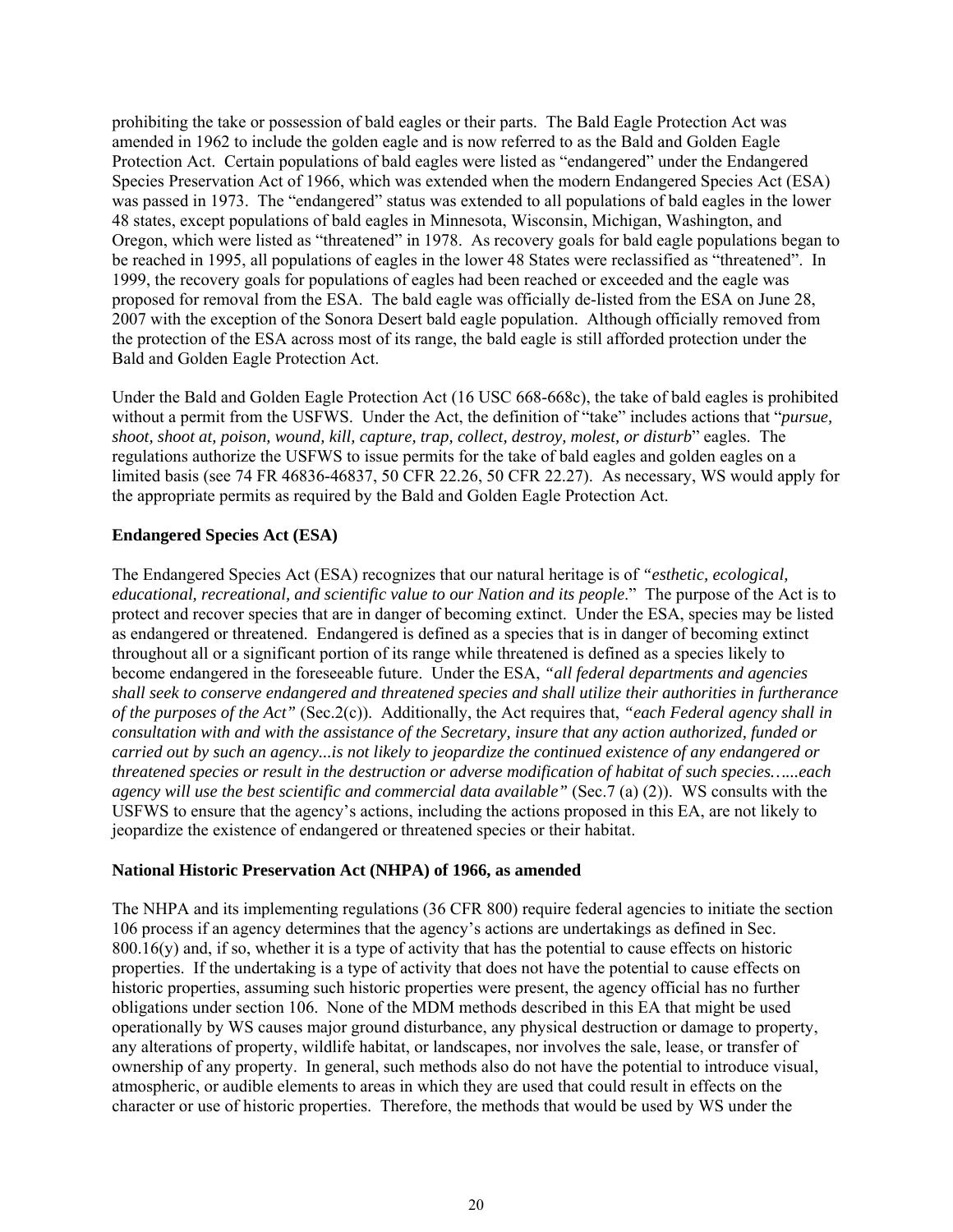alternatives are not generally the types of activities that would have the potential to affect historic properties. If an individual activity with the potential to affect historic resources is planned under an alternative selected as a result of a decision on this EA, the site-specific consultation as required by Section 106 of the NHPA would be conducted as necessary.

Noise-making methods, such as firearms, that are used at or in close proximity to historic or cultural sites for the purposes of hazing or removing wildlife have the potential for audible effects on the use and enjoyment of historic property. However, such methods would only be used at a historic site at the request of the owner or manager of the site to resolve a damage problem, which means such use would be to the benefit of the historic property. A built-in factor for this issue is that virtually all the methods involved would only have temporary effects on the audible nature of a site and can be ended at any time to restore the audible qualities of such sites to their original condition with no further adverse effects. Site-specific consultation as required by the Section 106 of the NHPA would be conducted as necessary in those types of situations.

#### **Coastal Zone Management Act of 1972, as amended (16 USC 1451-1464, Chapter 33; P.L. 92-583, October 27, 1972; 86 Stat. 1280).**

This law established a voluntary national program within the Department of Commerce to encourage coastal states to develop and implement coastal zone management plans. Funds were authorized for costsharing grants to states to develop their programs. Subsequent to federal approval of their plans, grants would be awarded for implementation purposes. In order to be eligible for federal approval, each state's plan was required to define boundaries of the coastal zone, identify uses of the area to be regulated by the state, determine the mechanism (criteria, standards or regulations) for controlling such uses, and develop broad guidelines for priorities of uses within the coastal zone. In addition, this law established a system of criteria and standards for requiring that federal actions be conducted in a manner consistent with the federally approved plan. The standard for determining consistency varied depending on whether the federal action involved a permit, license, financial assistance, or a federally authorized activity. As appropriate, a consistency determination would be conducted by WS to assure management actions would be consistent with Illinois' Coastal Zone Management Program established under the Coastal Zone Management Act.

#### **Environmental Justice in Minority and Low Income Populations (Executive Order 12898)**

Executive Order 12898, promotes the fair treatment of people of all races, income levels and cultures with respect to the development, implementation and enforcement of environmental laws, regulations and policies. Environmental justice is the pursuit of equal justice and protection under the law for all environmental statutes and regulations without discrimination based on race, ethnicity, or socioeconomic status. Executive Order 12898 requires federal agencies to make environmental justice part of their mission, and to identify and address disproportionately high and adverse human health and environmental effects of federal programs, policies, and activities on minority and low-income persons or populations. All activities are evaluated for their impact on the human environment and compliance with Executive Order 12898.

WS would use only legal, effective, and environmentally safe wildlife damage management methods, tools and approaches. All chemicals that could be used by WS are regulated by the EPA through the FIFRA, by the IDOA, by the Drug Enforcement Agency (DEA), by MOUs with land managing agencies, and by WS' Directives. WS would properly dispose of any excess solid or hazardous waste. It is not anticipated that the proposed action or the alternatives would result in any adverse or disproportionate environmental impacts to minority and low-income persons or populations. In contrast, the alternatives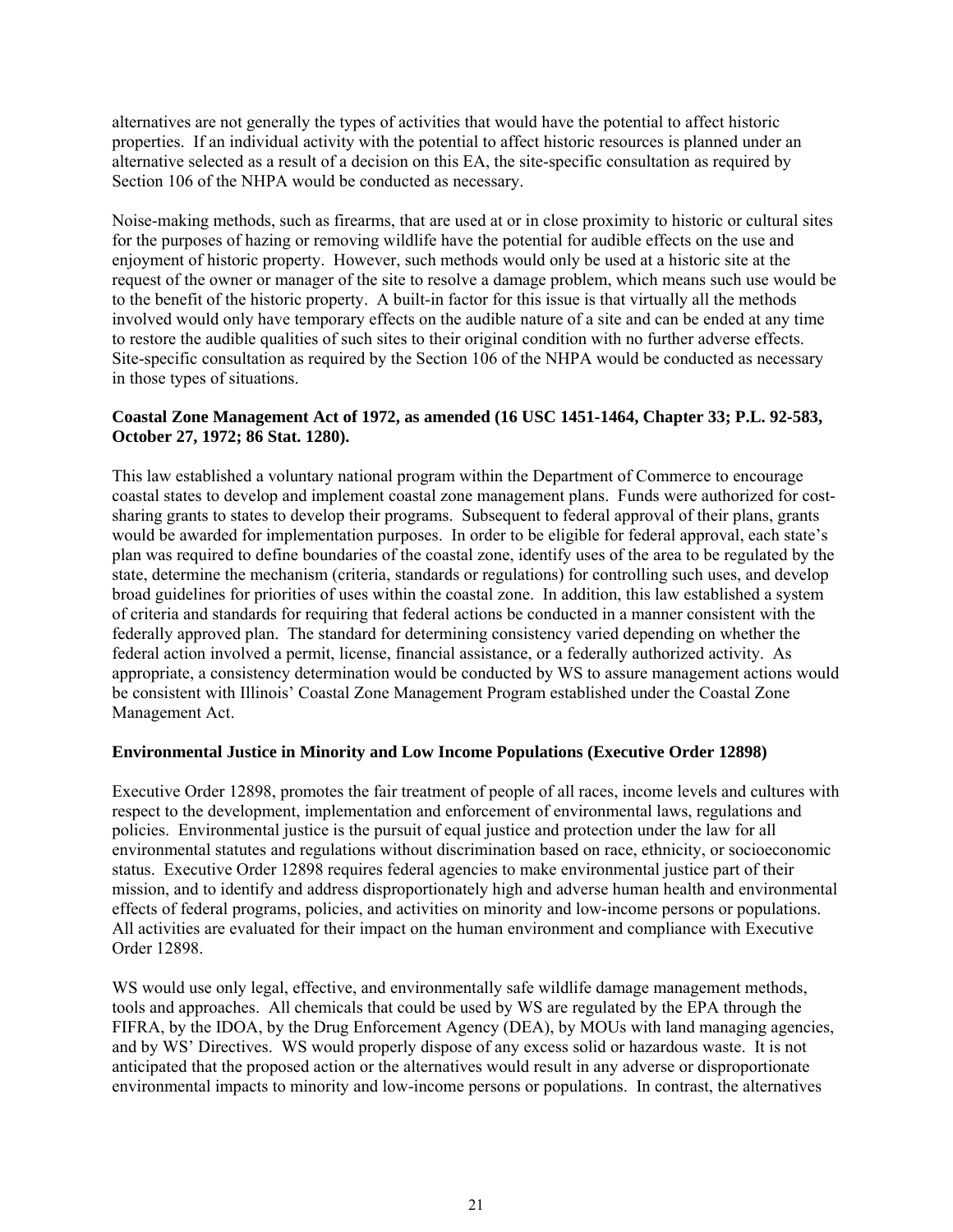may benefit minority or low-income populations by reducing threats to public health and safety and property damage.

#### **Protection of Children from Environmental Health and Safety Risks (Executive Order 13045)**

Children may suffer disproportionately for many reasons from environmental health and safety risks, including the development of their physical and mental status. WS makes it a high priority to identify and assess environmental health and safety risks that may disproportionately affect children. WS have considered the impacts that this proposal might have on children. The proposed activities would occur by using only legally available and approved methods where it would be highly unlikely that children would be adversely affected. For these reasons, WS concludes that it would not create an environmental health or safety risk to children from implementing the proposed action or the alternatives. Additionally, since the proposed mammal damage management program is directed at reducing human health and safety risks at locations where children are sometimes present, it is expected that health and safety risks to children posed by mammals would be reduced.

#### **Invasive Species (Executive Order 13112)**

Executive Order 13112 directs federal agencies to use their programs and authorities to prevent the spread or to control populations of invasive species that cause economic or environmental harm or harm to human health. The Order states that each federal agency whose actions may affect the status of invasive species shall, to the extent practicable and permitted by law: 1) reduce invasion of exotic species and the associated damages, 2) monitor invasive species populations and provide for restoration of native species and habitats, 3) conduct research on invasive species and develop technologies to prevent introduction, and 4) provide for environmentally sound control and promote public education of invasive species.

#### **The Native American Graves and Repatriation Act of 1990**

The Native American Graves Protection and Repatriation Act requires federal agencies to notify the Secretary of the Department that manages the federal lands upon the discovery of Native American cultural items on federal or tribal lands. Federal projects would discontinue work until a reasonable effort has been made to protect the items and the proper authority has been notified.

#### **Occupational Safety and Health Act of 1970**

The Occupational Safety and Health Act of 1970 and its implementing regulations (29 CFR 1910) on sanitation standards states that, "*Every enclosed workplace shall be so constructed, equipped, and maintained, so far as reasonably practical, as to prevent the entrance or harborage of rodents, insects, and other vermin. A continuing and effective extermination program shall be instituted where their presence is detected*." This standard includes mammals that may cause safety and health concerns at workplaces.

#### **Federal Insecticide, Fungicide, and Rodenticide Act**

The FIFRA requires the registration, classification, and regulation of all pesticides used in the United States. The EPA is responsible for implementing and enforcing the FIFRA. All chemical methods that would be available for use by WS or could be recommended by WS under any of the alternatives would be registered with and regulated by the EPA and the IDOA, and would be used or recommended by WS in compliance with labeling procedures and requirements. There are several products registered for the control of mammals (fumigants, toxicants, repellents) in Illinois listed in Appendix B.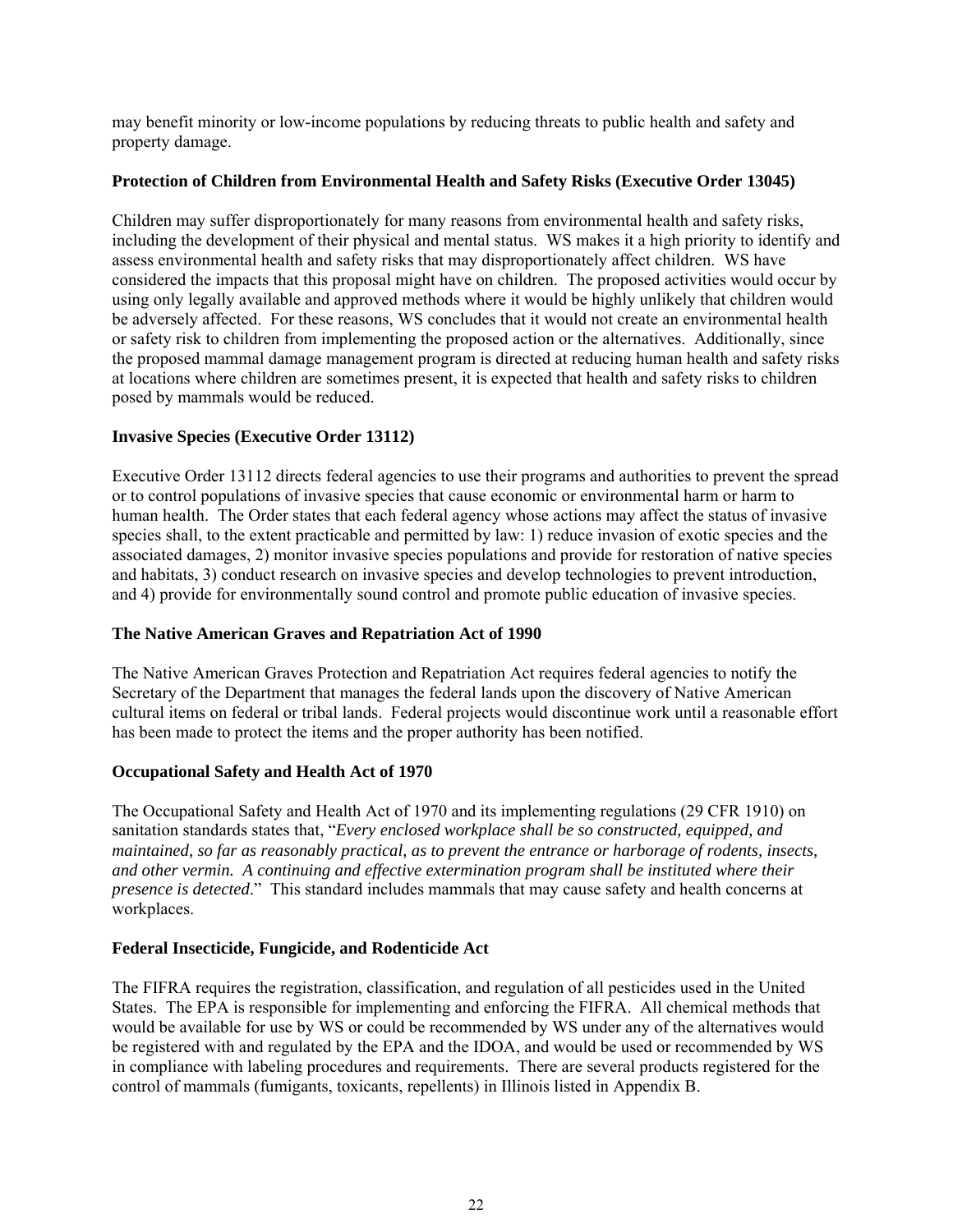#### **Federal Food, Drug, and Cosmetic Act (21 U.S.C. 360)**

This law places administration of pharmaceutical drugs, including those used in wildlife capture and handling, under the Food and Drug Administration.

#### **Controlled Substances Act of 1970 (21 U.S.C. 821 et seq.)**

This law requires an individual or agency to have a special registration number from the DEA to possess controlled substances, including those that are used in wildlife capture and handling.

#### **Animal Medicinal Drug Use Clarification Act of 1994**

The Animal Medicinal Drug Use Clarification Act and its implementing regulations (21 CFR 530) establish several requirements for the use of animal drugs, including those used to capture and handle wildlife in damage management programs. Those requirements are: (1) a valid "*veterinarian-clientpatient*" relationship, (2) well defined record keeping, (3) a withdrawal period for animals that have been administered drugs, and (4) identification of animals. A veterinarian, either on staff or on an advisory basis, would be involved in the oversight of the use of animal capture and handling drugs under any alternative where WS could use those immobilizing and euthanasia drugs. Veterinary authorities in each state have the discretion under this law to establish withdrawal times (*i*.*e*., a period of time after a drug is administered that must lapse before an animal may be used for food) for specific drugs. Animals that might be consumed by a human within the withdrawal period must be identified. WS would establish procedures for administering drugs used in wildlife capture and handling that would be approved by state veterinary authorities in order to comply with this law.

#### **Clean Water Act (Section 404)**

Section 404 (33 U.S.C. 1344) of the Clean Water Act prohibits the discharge of dredged or fill material into waters of the United States without a permit from the United States Army Corps of Engineers (USACE) unless the specific activity is exempted in 33 CFR 323 or covered by a nationwide permit in 33 CFR 330. The breaching of most beaver dams is covered by these regulations (33 CFR 323, 33 CFR 330).

#### **Food Security Act**

The Wetland Conservation provision (Swampbuster) of the 1985 (16 USC 3801-3862), 1990 (as amended by PL 101-624), and 1996 (as amended by PL 104-127) farm bills require all agricultural producers to protect wetlands on the farms they own. Wetlands converted to farmland prior to December 23, 1985 are not subject to wetland compliance provisions even if wetland conditions return as a result of lack of maintenance or management. If prior converted cropland is not planted to an agricultural commodity (crops, native and improved pastures, rangeland, tree farms, and livestock production) for more than 5 consecutive years and wetland characteristics return, the cropland is considered abandoned and then becomes a wetland subject to regulations under Swampbuster and Section 404 of the Clean Water Act. The Natural Resource Conservation Service is responsible for certifying wetland determinations according to this Act.

#### **Illinois Wildlife Laws**

Several state laws and regulations pertain to WS wildlife damage management actions (Appendix E). WS complies with these laws and regulations, and consults/cooperates with the IDNR and other agencies as much as possible.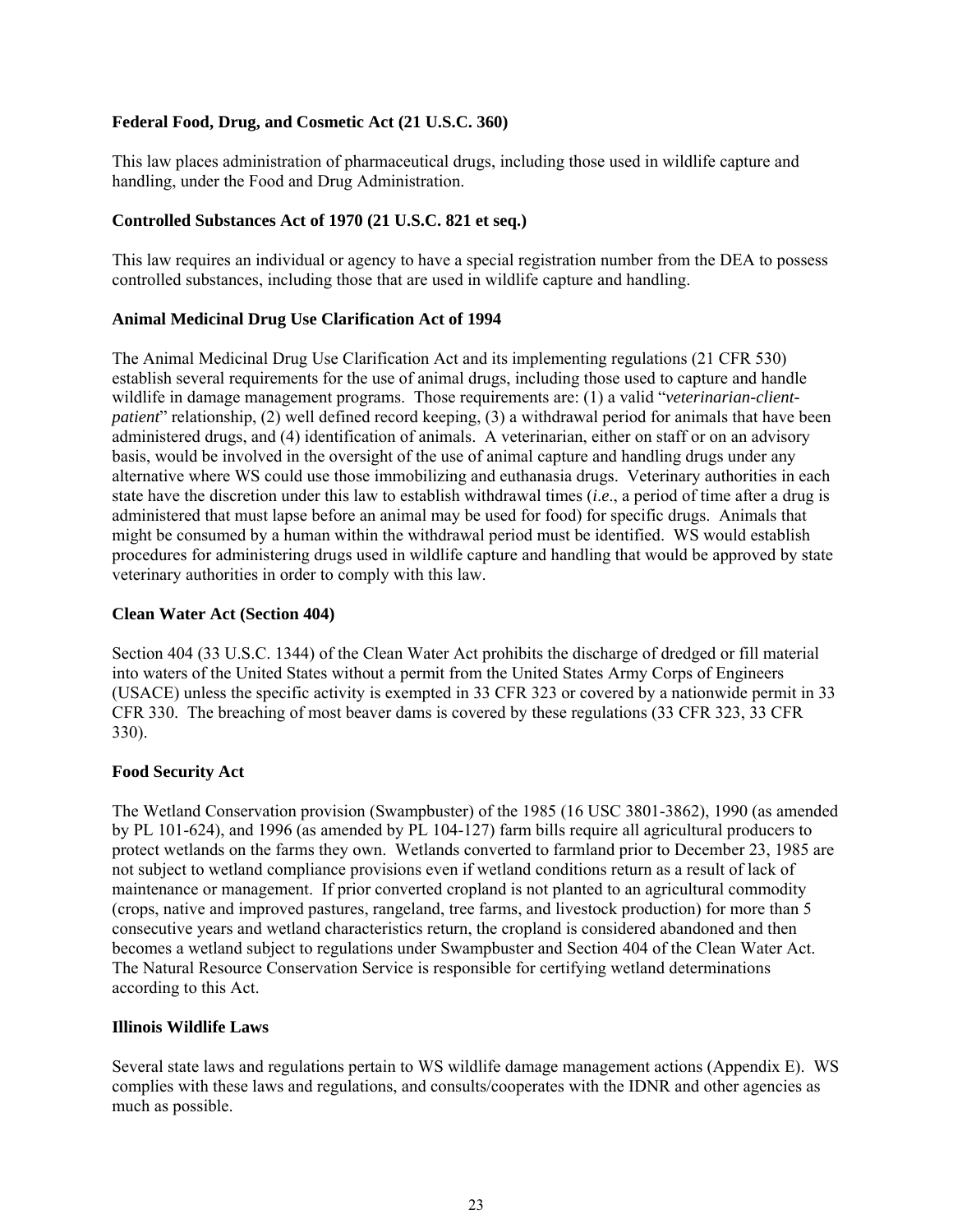#### **Illinois Pesticide Laws**

The use of pesticides in Illinois is conducted pursuant to the Illinois Pesticide Act (Illinois Administrative Code Title 8, part 250, section 250.3). The use of products such as those intended to kill rodents and larger mammals is regulated by the IDOA.

## **CHAPTER 2: DEVELOPMENT OF ALTERNATIVES**

Chapter 2 contains a discussion of the issues that have driven the development of standard operating procedures (SOPs) and alternatives to address mammal damage. This chapter also contains a description of the Integrated Wildlife Damage Management (IWDM) strategies that are typically used to manage wildlife damage, including a description of WS' operational, technical, and research assistance and the decision model used to resolve wildlife complaints. The issues, management strategies, and SOPs collectively formulated the alternatives.

## **2.1 ISSUES ADDRESSED IN THE ANALYSIS OF THE ALTERNATIVES**

Issues are concerns of the public and/or professional community raised regarding potential adverse effects that might occur from a proposed action. Such issues must be considered in the NEPA decision-making process. Issues related to managing damage and other issues associated with mammals in Illinois were developed by WS through discussions with partnering agencies, cooperators, and stakeholders.

The issues as they relate to the possible implementation of the alternatives, including the proposed action, are discussed in detail in Chapter 3. The issues analyzed in detail are the following:

#### **Issue 1 - Effects of Damage Management Activities on Target Mammal Populations**

A common issue when addressing damage caused by wildlife are the potential impacts of management actions on the populations of target species. Methods used to resolve damage or threats to human safety can involve altering the behavior of target species and may require the use of lethal methods when appropriate. Non-lethal methods can disperse or otherwise make an area unattractive to target species causing damage which reduces the presence of those species at the site and potentially the immediate area around the site where non-lethal methods are employed. Although non-lethal methods do not physically harm wildlife, harassment of threatened and endangered species is considered "take" under the IESPA and ESA. Lethal methods would be employed to remove a mammal or those mammals responsible for causing damage or posing threats to human safety. The use of lethal methods would therefore result in local population reductions in the area where damage or threats were occurring. The number of target species removed from the population using lethal methods under the alternatives would be dependent on the number of requests for assistance received, the number of individuals involved with the associated damage or threat, and the efficacy of methods employed.

The analysis for magnitude of impact on populations from the use of lethal methods would be based on a measure of the number of animals killed in relation to their abundance and/or status (e.g. nuisance species, game species, etc.). Magnitude may be determined either quantitatively or qualitatively. Quantitative determinations are based on population estimates, allowable harvest levels, and actual harvest data. Qualitative determinations are based on population trends and harvest data when available. Generally, WS only conducts damage management on species whose population densities are high and usually only after they have caused damage. WS' removal is monitored by comparing numbers of animals killed with overall populations or trends in populations to assure the magnitude of take is maintained below the level that would cause adverse impacts to the viability of native species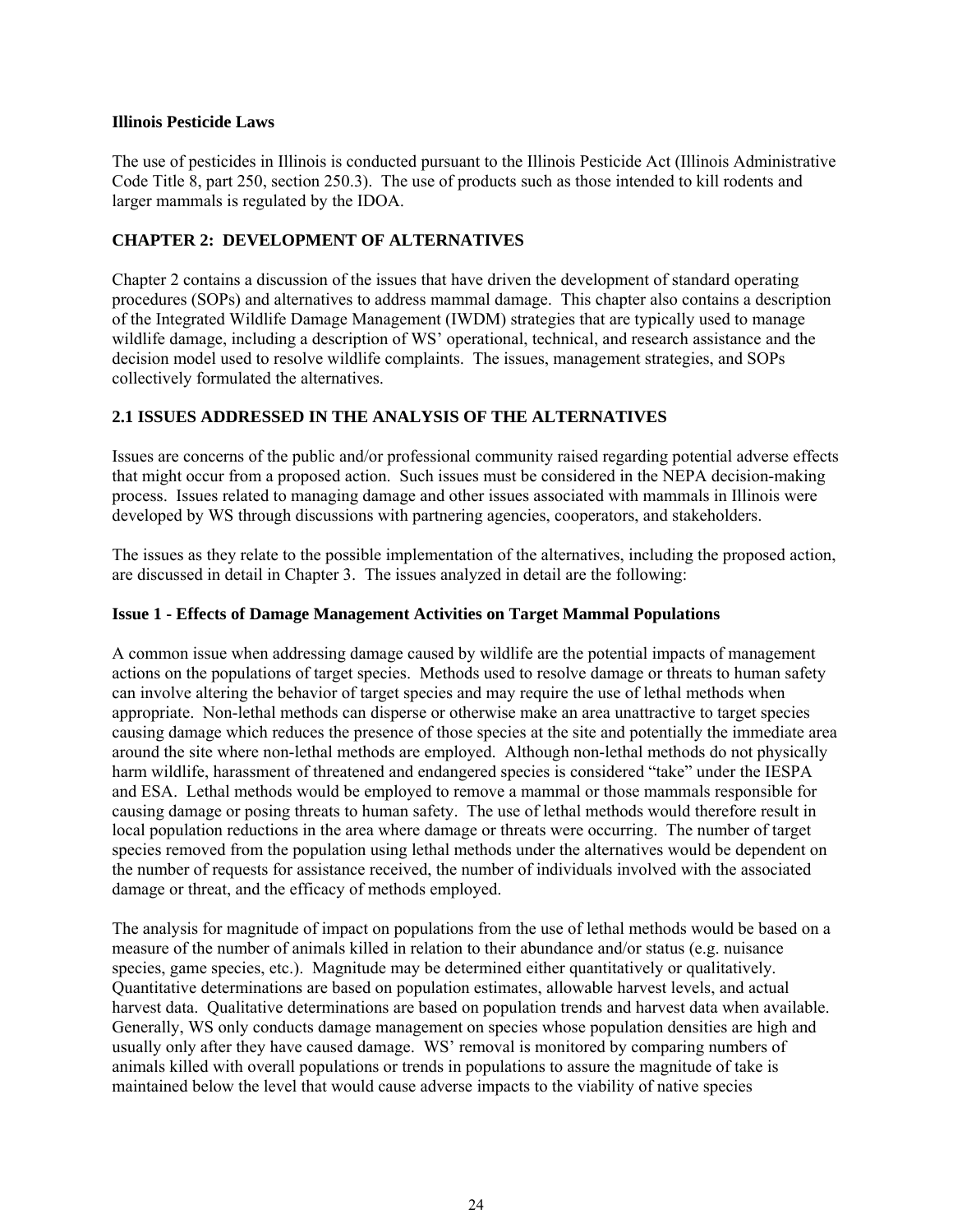populations. All lethal removal of mammals by WS would occur at the requests of a cooperator seeking assistance and only after authorization has been provided by the IDNR for the lethal take, when required.

In addition, many of the mammal species addressed in this EA can be harvested during annual hunting and/or trapping seasons and can be addressed using available methods by other entities when those species cause damage or pose threats of damage when permitted by the IDNR. Therefore, any mammal damage management activities conducted by WS under the alternatives addressed would be occurring along with other natural process and human-induced events such as natural mortality, human-induced mortality from private damage management activities, mortality from regulated harvest, and humaninduced alterations of wildlife habitat.

## **Issue 2 - Effects on Non-target Wildlife Species Populations, Including T&E Species**

The issue of non-target species effects, including effects on T&E species arises from the use of non-lethal and lethal methods identified in the alternatives. The use of non-lethal and lethal methods has the potential to inadvertently disperse, capture, or kill non-target wildlife. Concerns have also been raised about the potential for adverse effects to occur to non-target wildlife from the use of chemical methods. Chemical methods being considered for use to manage damage and threats associated with mammals are further discussed in Appendix B.

The Endangered Species Act (ESA) is a Federal legislation that makes it illegal for any person to '*take*' any listed endangered or threatened species or their critical habitat. The ESA defines take as, "to harass, harm, pursue, hunt, shoot, wound, kill, trap, capture, or collect, or to attempt to engage in any such conduct" (16 USC 1531-1544). Critical habitat is a specific geographic area or areas that are essential for the conservation of a threatened or endangered species. The ESA requires that federal agencies conduct their activities in a way to conserve species. It also requires that federal agencies consult with the USFWS prior to undertaking any action that may take listed endangered or threatened species or their critical habitat pursuant to Section 7(a)(2) of the ESA.

At the State level, the Illinois Endangered Species Protection Act (IESPA) protects plant and animal species listed as threatened or endangered in Illinois. This list includes all species listed under the ESA that occur in Illinois, as well as other species that were once more prevalent in Illinois. The IDNR issues limited permits for harassment and incidental take of listed species for the purposes of research and protection of property and human safety.

There may also be concerns that WS' activities could result in the disturbance of eagles that may be near or within the vicinity of WS' activities. Under 50 CFR 22.3, the term "disturb", as it relates to take under the Bald and Golden Eagle Act, has been defined as "to agitate or bother a bald and golden eagles to a degree that causes, or is likely to cause, based on the best scientific information available, 1) injury to an eagle, 2) a decrease in its productivity, by substantially interfering with normal breeding, feeding, or sheltering behavior, or 3) nest abandonment, by substantially interfering with normal breeding, feeding, or sheltering behavior." The environmental consequences evaluation conducted in Chapter 3 of this EA will discusses the potential for WS' activities to disturb eagles as defined by the Act.

#### **Issue 3 - Effects of Damage Management Methods on Human Health and Safety**

An additional issue often raised is the potential risks to human safety associated with employing methods to manage damage caused by target species. Both chemical and non-chemical methods have the potential to have adverse effects on human health and safety. WS' employees use and recommend only those methods which are legally available, selective for target species, and are effective at resolving the damage associated with wildlife. Still, some concerns exist regarding the safety of WS' methods despite their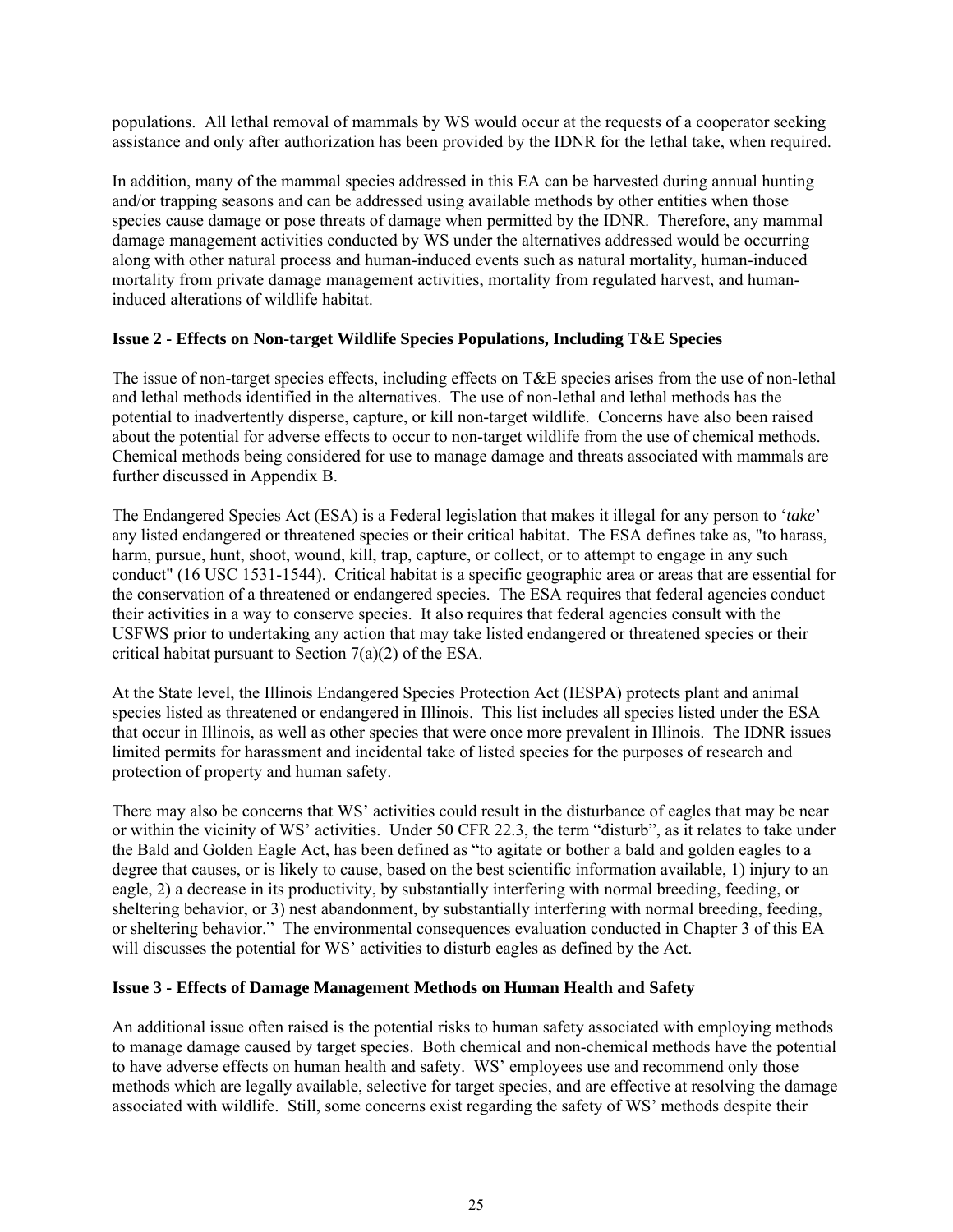legality. As a result, WS will analyze the potential for proposed methods that pose a risk to members of the public or employees of WS. In addition to the potential risks to the public associated with WS' methods, risks to employees are also an issue. WS' employees are potentially exposed to damage management methods as well as subject to workplace accidents. Selection of methods, as part of an integrated approach, includes consideration for public and employee safety.

## *Safety of Chemical Methods Employed*

The issue of using chemical methods as part of managing damage associated with wildlife relates to the potential for human exposure, either through direct contact with the chemical or exposure, to the chemical or from wildlife that have been exposed. Under the alternatives identified, the use of chemical methods would include immobilizing drugs, euthanasia drugs, reproductive inhibitors, fumigants, toxicants, and repellents. These methods are further discussed in Appendix B.

The issue of the potential for drugs used in animal capture, handling, and euthanasia to cause adverse health effects in humans that hunt and consume the species involved has been raised. This issue is expected to only be of concern for wildlife which are hunted and sometimes consumed by people as food. Chemicals proposed for use under the relevant alternatives are regulated by the EPA through FIFRA, by state laws, by the DEA, by the FDA, and by WS' Directives.

## *Safety of Non-Chemical Methods Employed*

Non-chemical methods employed to reduce damage and threats to safety caused by mammals, if misused, could potentially be hazardous to human safety. Non-chemical methods may include but are not limited to firearms, live-traps, exclusion, body-gripping traps, pyrotechnics, and other scaring devices. A complete list of non-chemical methods available to alleviate damage associated with mammals is provided in Appendix B of this EA. The cooperator requesting assistance would be made aware through a MOU, CSA, or a similar document that those devices agreed upon could potentially be used on property owned or managed by the cooperator; thereby, making the cooperator aware of the use of those methods on property they own or manage to identify any risks to human safety associated with the use of those methods.

#### **Issue 4 - Humaneness and Animal Welfare Concerns of Methods**

Humaneness, in part, is a person's perception of harm or pain inflicted on an animal, and people may perceive the humaneness of an action differently. The issue of humaneness and animal welfare, as it relates to the killing or capturing of wildlife, is an important but very complex concept that can be interpreted in a variety of ways. Schmidt (1989) indicated that vertebrate damage management for societal benefits could be compatible with animal welfare concerns, if *"…the reduction of pain, suffering, and unnecessary death is incorporated in the decision making process."*

According to the American Veterinary Medical Association (AVMA), suffering is described as a *"…highly unpleasant emotional response usually associated with pain and distress*" (AVMA 1987)*.* However, suffering *"…can occur without pain…*,*"* and *"…pain can occur without suffering…"* Because suffering carries with it the implication of a time frame, a case could be made for *"…little or no suffering where death comes immediately…"* (California Department of Fish and Game 1991). Pain and physical restraint can cause stress in animals and the inability of animals to effectively deal with those stressors can lead to distress. Suffering occurs when action is not taken to alleviate conditions that cause pain or distress in animals.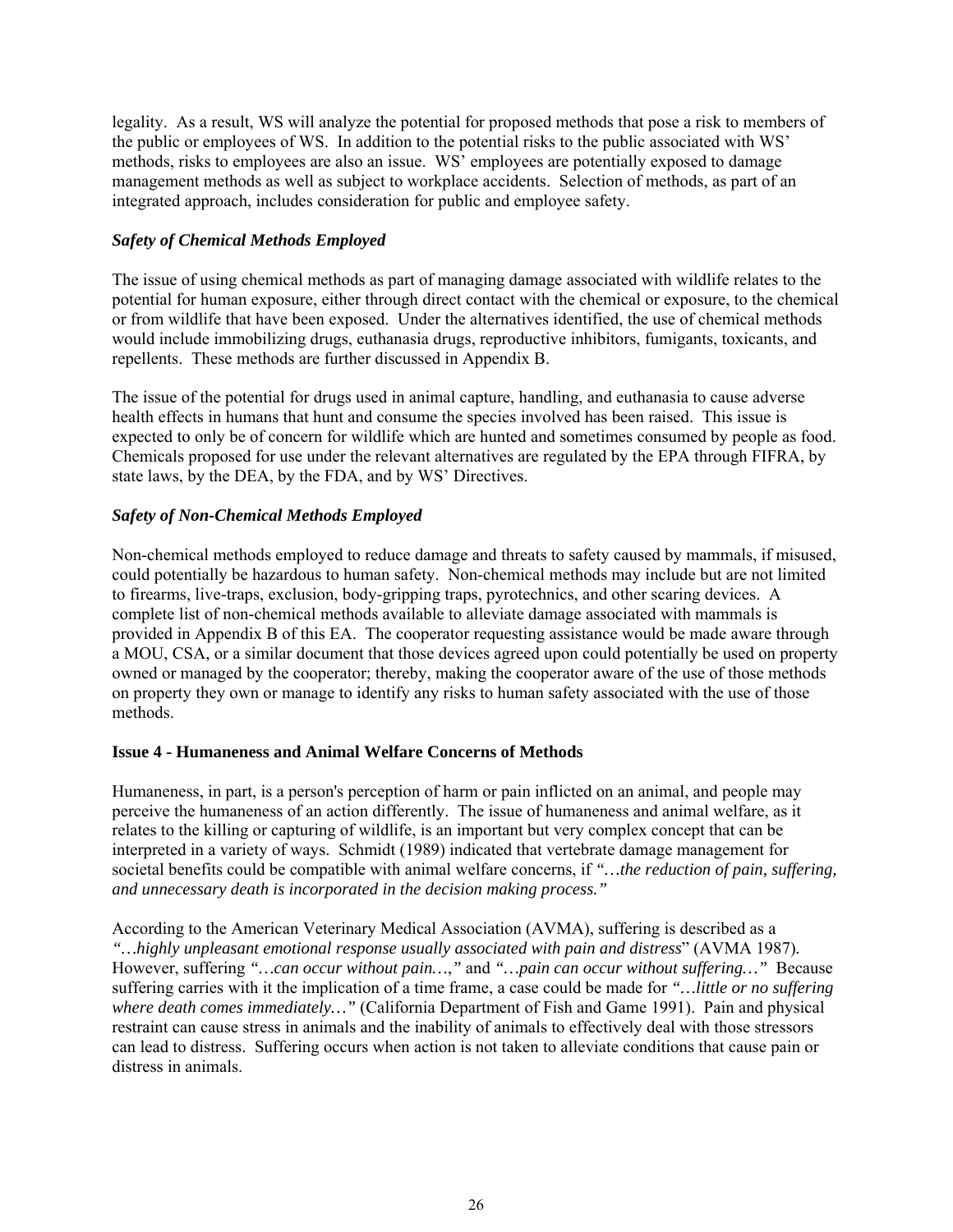Defining pain as a component in humaneness appears to be a greater challenge than that of suffering. Pain obviously occurs in animals, but assessing pain experienced by animals can be challenging (AVMA 2013, California Department of Fish and Game 1991). The AVMA defines pain as being, "that sensation (perception) that results from nerve impulses reaching the cerebral cortex via ascending neural pathways" (AVMA 2013). The key component of this definition is the perception of pain. The AVMA (2013) notes that "pain" should not be used for stimuli, receptors, reflexes, or pathways because these factors may be active without pain perception. For pain to be experienced, the cerebral cortex and subcortical structures must be functional. If the cerebral cortex is nonfunctional because of hypoxia, depression by drugs, electric shock, or concussion, pain is not experienced.

Stress has been defined as the effect of physical, physiologic, or emotional factors (stressors) that induce an alteration in an animal's base or adaptive state. Responses to stimuli vary among animals based on the animals' experiences, age, species and current condition. Not all forms of stress result in adverse consequences for the animal and some forms of stress serve a positive, adaptive function for the animal. Eustress describes the response of animals to harmless stimuli which initiate responses that are beneficial to the animal. Neutral stress is the term for response to stimuli which have neither harmful nor beneficial effects to the animal. Distress results when an animal's response to stimuli interferes with its well-being and comfort (AVMA 2013).

Analysis of this issue must consider not only the welfare of the animals captured, but also the welfare of humans, livestock and T&E species if damage management methods are not used. For example, some individuals may perceive techniques used to remove a predator that is killing or injuring pets or livestock as inhumane, while others may believe it is equally or more inhumane to permit pets and livestock that depend upon humans for protection to be injured or killed by predators.

## **2.2 DAMAGE MANAGEMENT STRATEGIES AVAILABLE FOR ALTERNATIVES**

#### **Integrated Wildlife Damage Management (IWDM)**

The most effective approach to resolving wildlife damage is to integrate the use of several methods simultaneously or sequentially. The philosophy behind IWDM is to implement the best combination of effective management methods in the most cost-effective manner while minimizing the potentially harmful effects on humans, target and non-target species, and the environment. IWDM may incorporate cultural practices (e.g., animal husbandry), habitat modification (e.g., exclusion), animal behavior modification (e.g., scaring), removal of individual offending animals, local population reduction, elimination of invasive species (e.g., feral swine) or any combination of these, depending on the circumstances of the specific damage problem.

# **The IWDM Strategies Employed by WS**

#### **Direct Damage Management Assistance**

Direct damage management assistance includes damage management activities that are directly conducted or supervised by WS personnel. Direct damage management assistance may be initiated when the problem cannot effectively be resolved through technical assistance alone and when a *Work Initiation Document for Wildlife Damage Management* or other comparable instruments provide for direct damage management by WS. The initial investigation defines the nature, history, and extent of the problem, species responsible for the damage, and methods available to resolve the problem. The professional skills of WS personnel are often required to effectively resolve problems, especially if restricted-use pesticides are necessary or if the problems are complex.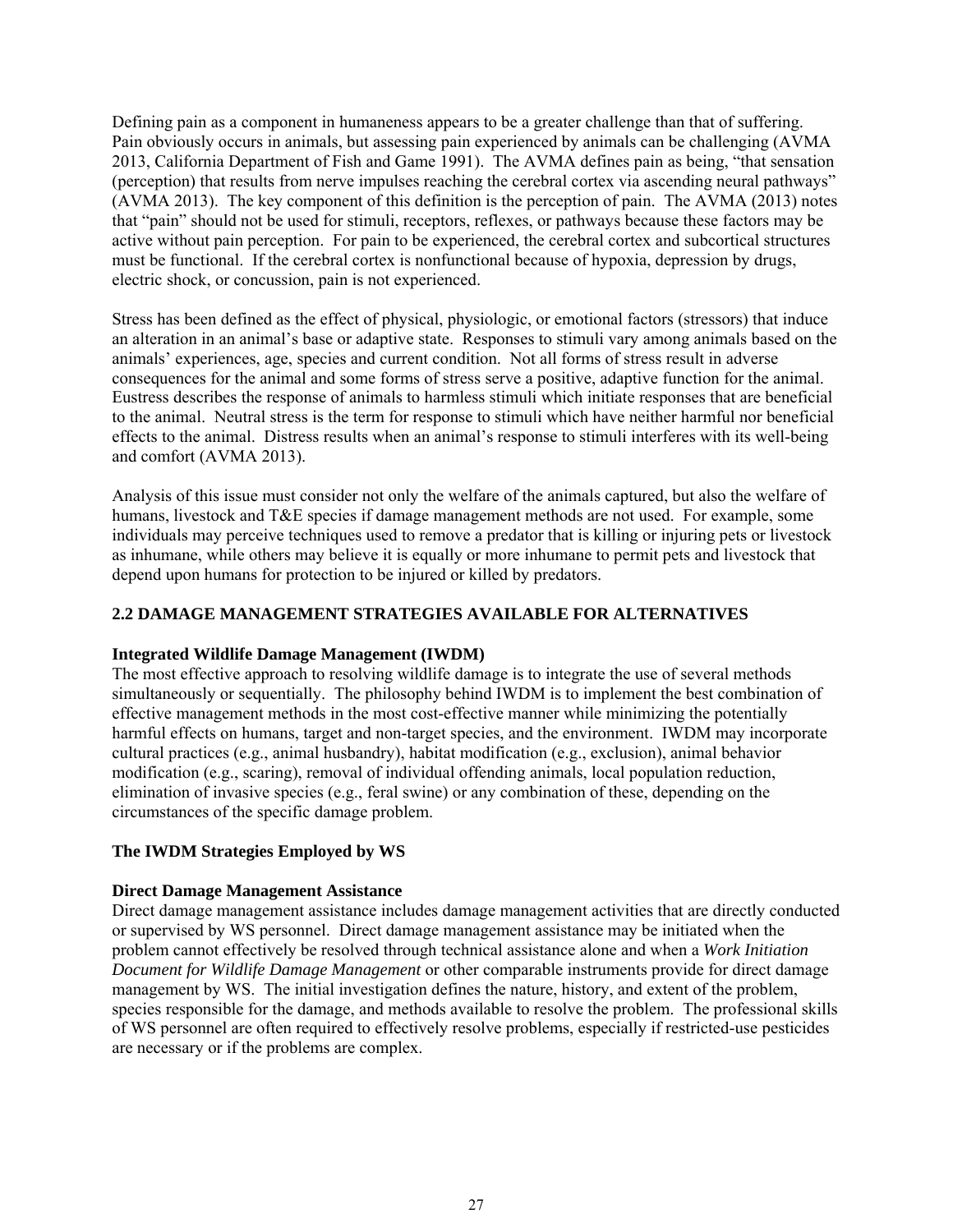#### **Technical Assistance Recommendations**

"Technical assistance" as used herein is information, demonstrations, and advice on available and appropriate wildlife damage management methods and approaches. The implementation of damage management actions is the responsibility of the requester. In some cases, WS provides supplies or materials that are of limited availability for use by non-WS entities. Technical assistance may be provided through a personal or telephone consultation, or during an on-site visit with the requester. Generally, several management strategies are described to the requester for short and long-term solutions to damage problems. These strategies are based on the level of risk, need, and the practicality of their application. In some instances, wildlife-related information provided to the requestor by WS results in tolerance/acceptance of the situation. In other instances, management options are discussed and recommended.

Under APHIS NEPA implementing regulations and specific guidance for the WS program, WS technical assistance is categorically excluded from the need to prepare an EA or EIS. However, it is discussed in this EA because it is an important component of the IWDM approach to resolving mammal damage problems.

#### **Educational Efforts**

Education is an important element of WS program activities because wildlife damage management is about finding compromise and coexistence between the needs of people and needs of wildlife. This is extremely challenging as nature has no balance, but rather is in continual flux. WS routinely disseminates recommendations and information to individuals sustaining damage. Additionally WS provides lectures, courses, and demonstrations to producers, homeowners, state and county agents, colleges and universities, and other interested groups related to wildlife damage management and disease issues. WS frequently cooperates with other agencies in education and public information efforts including cooperative presentations or publications. Technical papers are presented at professional meetings and conferences so that WS personnel, other wildlife professionals, and the public are periodically updated on recent developments in damage management technology, programs, laws and regulations, and agency policies.

#### **Research and Development**

The National Wildlife Research Center (NWRC) functions as the research arm of WS by providing scientific information and development of methods for wildlife damage management that are effective and environmentally responsible. NWRC scientists work closely with wildlife managers, researchers, field specialists and others to develop and evaluate wildlife damage management techniques. NWRC scientists have authored hundreds of scientific publications and reports, and are respected world-wide for their expertise in wildlife damage management. **Receive Request** 

#### **Wildlife Services Decision Making**

WS personnel use a thought process for evaluating and responding to damage complaints which is depicted by the WS Decision Model and described by Slate et al. (1992) (Figure 2.1). WS personnel are frequently contacted after requesters have tried or considered non-lethal methods and found them to be impractical, too costly, or inadequate to reduce damage. WS personnel assess the problem then evaluate the appropriateness and availability (legal and administrative) of strategies and methods based on biological, economic and social considerations. Following this evaluation, methods deemed to be practical for the situation are incorporated into a management strategy. After this strategy has been implemented, monitoring is conducted and



**Figure 2.1** WS Decision Model as presented by Slate et al. (1992) for developing a strategy to respond to a request for assistance with human-wildlife conflicts.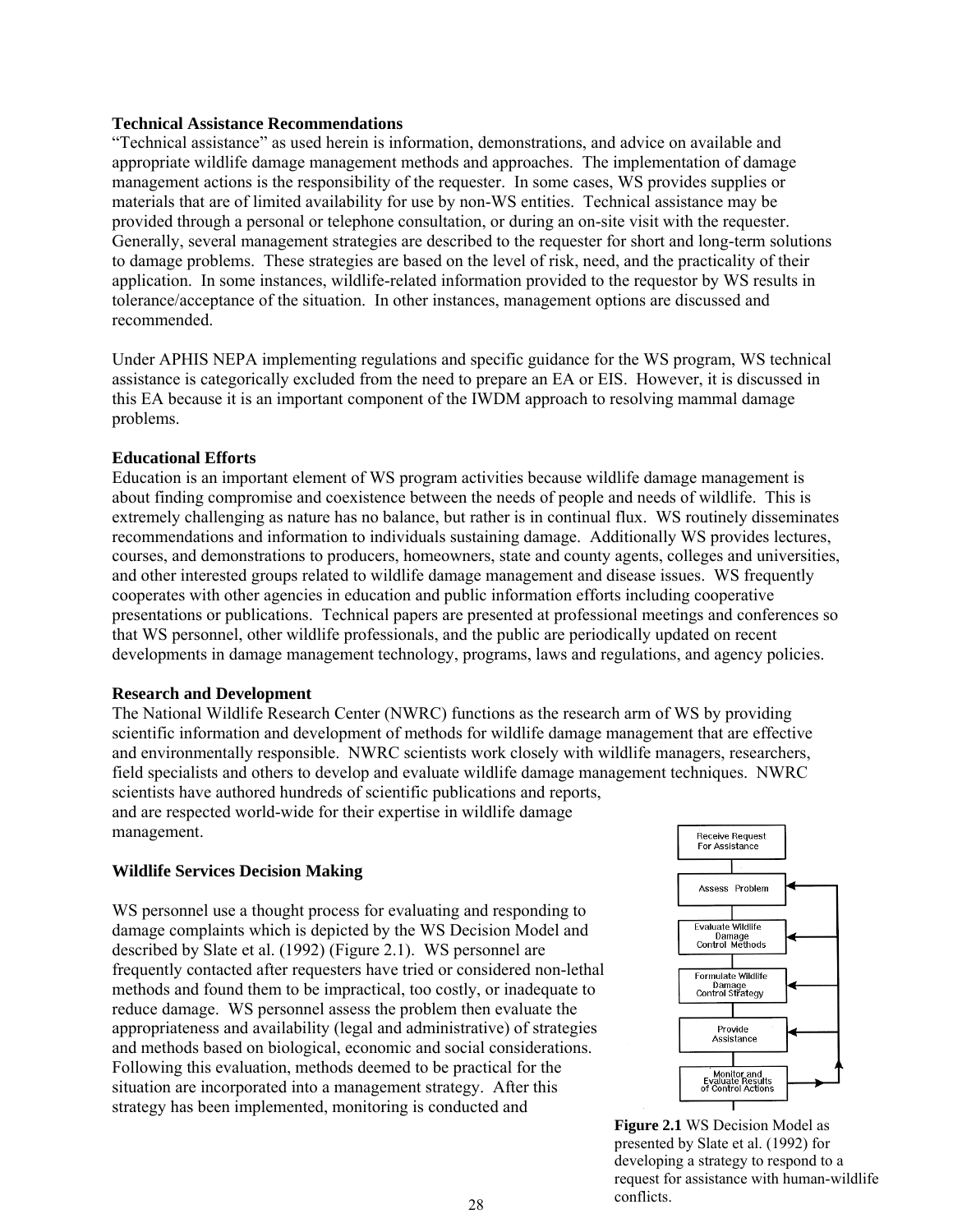evaluation continues to assess the effectiveness of the strategy. If the strategy is effective, the need for further management is ended. In terms of the WS Decision Model (Slate et al. 1992), most damage management efforts consist of continuous feedback between receiving the request and monitoring the results of the damage management strategy. The Decision Model is not a written documented process, but a mental problem-solving process common to most, if not all, professions.

## **Community-based Decision Making**

The WS program follows the "co-managerial approach" to solve wildlife damage or conflicts as described by Decker and Chase (1997). Within this management model, WS could provide technical assistance regarding the biology and ecology of mammals and effective, practical, and reasonable methods available to the local decision-maker(s) to reduce damage or threats. This could include non-lethal and lethal methods depending on the alternative selected. WS and other state, tribal and federal wildlife management agencies may facilitate discussions at local community meetings when resources are available.

Requests for assistance to manage damage caused by mammals often originate from the decisionmaker(s) based on community feedback or from concerns about damage or threats to human safety. As representatives of the community, the decision-maker(s) are able to provide the information to local interests either through technical assistance provided by WS or through demonstrations and presentation by WS on mammal damage management activities. This process allows decisions on mammal damage management activities to be made based on local input. They may implement management recommendations provided by WS or others on their own, or may request management assistance from WS, other wildlife management agencies, local animal control agencies, or private businesses or organizations.

#### **2.3 STANDARD OPERATING PROCEDURES FOR MAMMAL DAMAGE MANAGEMENT**

SOPs improve the safety, selectivity, and efficacy of wildlife damage management activities. The WS program uses many such SOPs. Those SOPs would be incorporated into activities conducted by WS when addressing mammal damage and threats.

Some key SOPs pertinent to the proposed action and alternatives include the following:

- The WS Decision Model, which is designed to identify effective wildlife damage management strategies and their impacts, would be consistently used and applied when addressing mammal damage.
- EPA-approved label directions would be followed for all pesticide use. The registration process for chemical pesticides is intended to assure minimal adverse effects occur to the environment when chemicals are used in accordance with label directions.
- All pesticides and repellants used would be registered by the IDOA.
- Immobilizing and euthanasia drugs would be used according to the DEA, FDA, and WS' directives and procedures.
- All controlled substances would be registered with the DEA or the FDA.
- WS' employees would follow approved procedures outlined in the WS' Field Manual for the Operational Use of Immobilizing and Euthanizing Drugs (Johnson et al. 2001).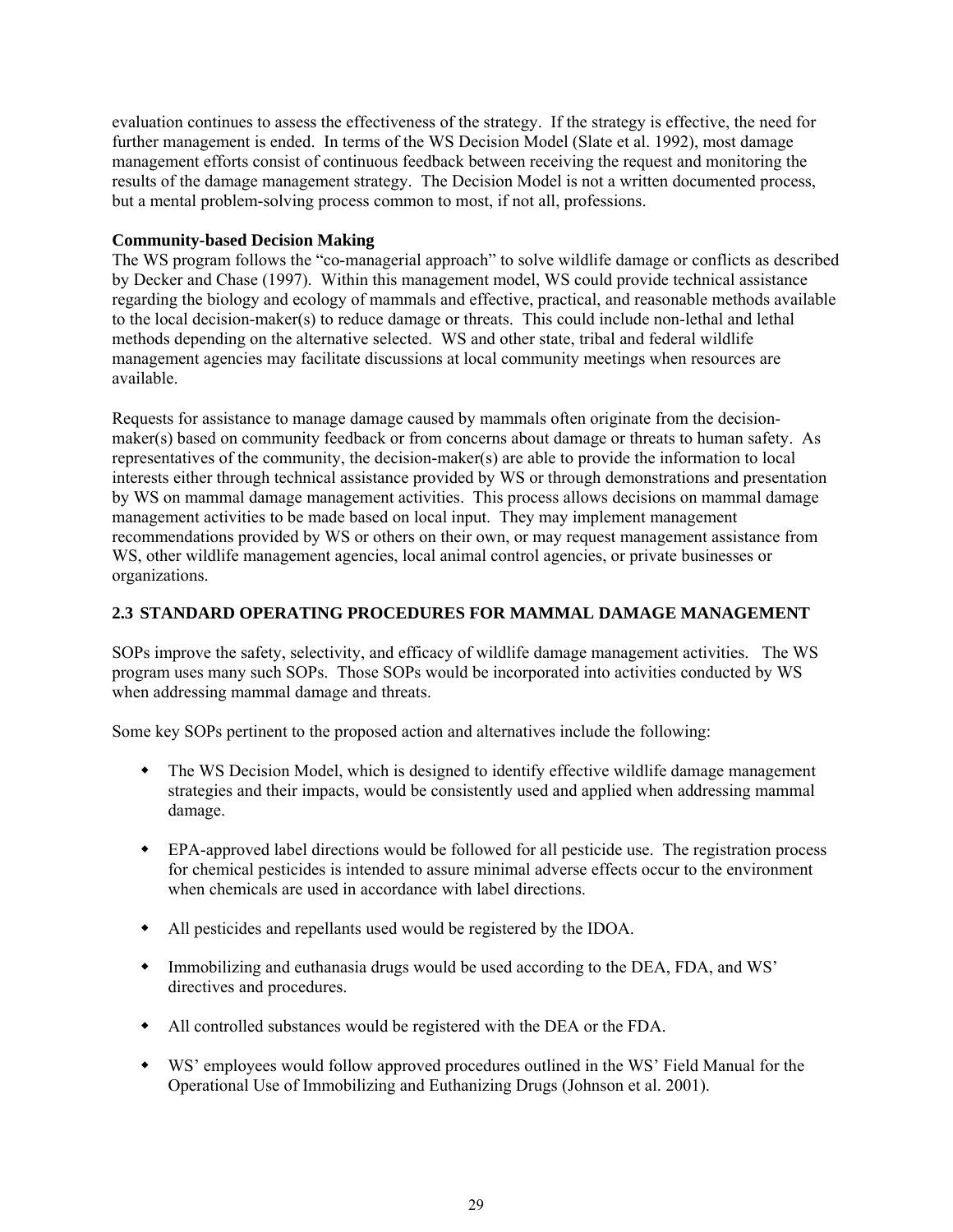- WS' employees that use controlled substances would be trained to use each material and are certified to use controlled substances.
- WS' employees who use pesticides and controlled substances would participate in state-approved continuing education to keep current of developments and maintain their certifications.
- Safety Data Sheets for pesticides and controlled substances would be provided to all WS' personnel involved with specific damage management activities.
- All personnel who use firearms would be trained according to WS' Directives.

# **2.4 ADDITIONAL STANDARD OPERATING PROCEDURES SPECIFIC TO THE ISSUES**

Several additional SOPs are applicable to the alternatives and the issues identified including the following:

## **Issue 1 - Effects of Damage Management Activities on Target Mammal Populations**

- Lethal take of mammals by WS would be reported and monitored by WS and the IDNR to evaluate population trends and the magnitude of WS' take of mammals and ensure activities do not adversely affect mammal populations in the state.
- The take of mammals under the alternatives would only occur when authorized by the IDNR, when applicable, and only at levels authorized.
- Management actions would be directed toward localized populations or groups of target species and/or an individual of those species. Generalized population suppression across Illinois, or even across major portions of Illinois, would not be conducted with the exception of exotic and/or invasive species.
- The use of non-lethal methods would be considered prior to the use of lethal methods when managing mammal damage.

# **Issue 2 - Effects on Non-target Wildlife Species Populations, Including T&E Species**

- As appropriate, suppressed firearms would be used to minimize noise impacts.
- Personnel would be present during the use of live-capture methods or live-traps would be checked frequently to ensure non-target and T&E species are released immediately or are prevented from being captured.
- Carcasses of mammals retrieved after damage management activities have been conducted would be disposed of in accordance with WS Directive 2.515.
- Non-target animals captured in traps would be released unless it is determined that the animal would not survive and/or that the animal cannot be released safely.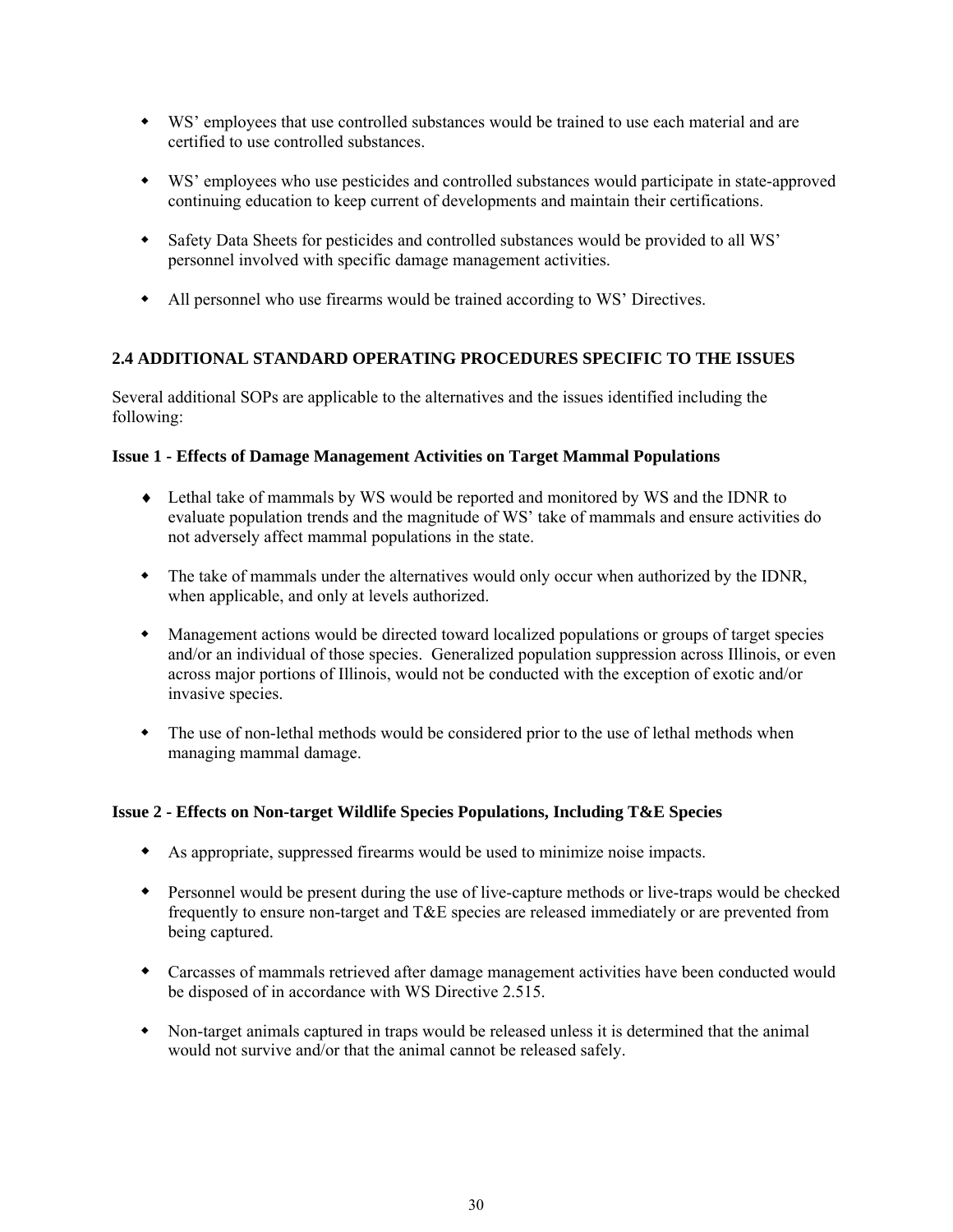#### **Issue 3 - Effects of Damage Management Methods on Human Health and Safety**

- Damage management activities would be conducted away from areas of high human activity. If this is not possible, then activities would be conducted during periods when human activity is low (*e.g.*, early morning), if possible.
- Shooting would be conducted during time periods when public activity and access to the control areas are restricted. Personnel involved in shooting operations would be fully trained in the proper and safe application of this method.
- All personnel employing chemical methods would be properly trained and certified in the use of those chemicals. All chemicals used by WS would be securely stored and properly monitored to ensure the safety of the public. WS' use of chemicals and training requirements to use those chemicals are outlined in WS Directive 2.401 and WS Directive 2.430.
- All chemical methods used by WS or recommended by WS would be registered with the EPA, DEA, FDA, and the IDOA, as appropriate.
- WS would adhere to all established withdrawal times for mammals when using immobilizing drugs for the capture of mammals that are agreed upon by WS, the IDNR, and veterinary authorities. Although unlikely, in the event that WS is requested to immobilize mammals either during a period of time when harvest of those mammal species is occurring or during a period of time where the withdrawal period could overlap with the start of a harvest season, WS would euthanize the animal or mark the animal with ear tags labeled with a "*do not eat*" warning and appropriate contact information.
- Pesticide and controlled substance use, storage, and disposal would conform to label instruction and other applicable laws and regulations, and Executive Order 12898.

#### **Issue 4 - Humaneness and Animal Welfare Concerns of Methods**

- Personnel would be well trained in the latest and most humane devices/methods for removing mammals causing damage.
- WS' use of euthanasia methods would follow those recommended by WS' directives (WS Directive 2.505, WS Directive 2.430).
- WS' use of all traps, snares (cable devices), and other capture devices would comply with WS Directive 2.450

#### **2.5 ALTERNATIVES**

Alternatives were developed for consideration based on the need for action and issues using the WS Decision model (Slate et al. 1992). The alternatives will receive detailed environmental impacts analysis in Chapter 3 (Environmental Consequences). Chapter 2 also discusses alternatives considered but not analyzed in detail, with rationale. The following alternatives were developed to meet the need for action and address the identified issues associated with managing damage caused by mammals in Illinois: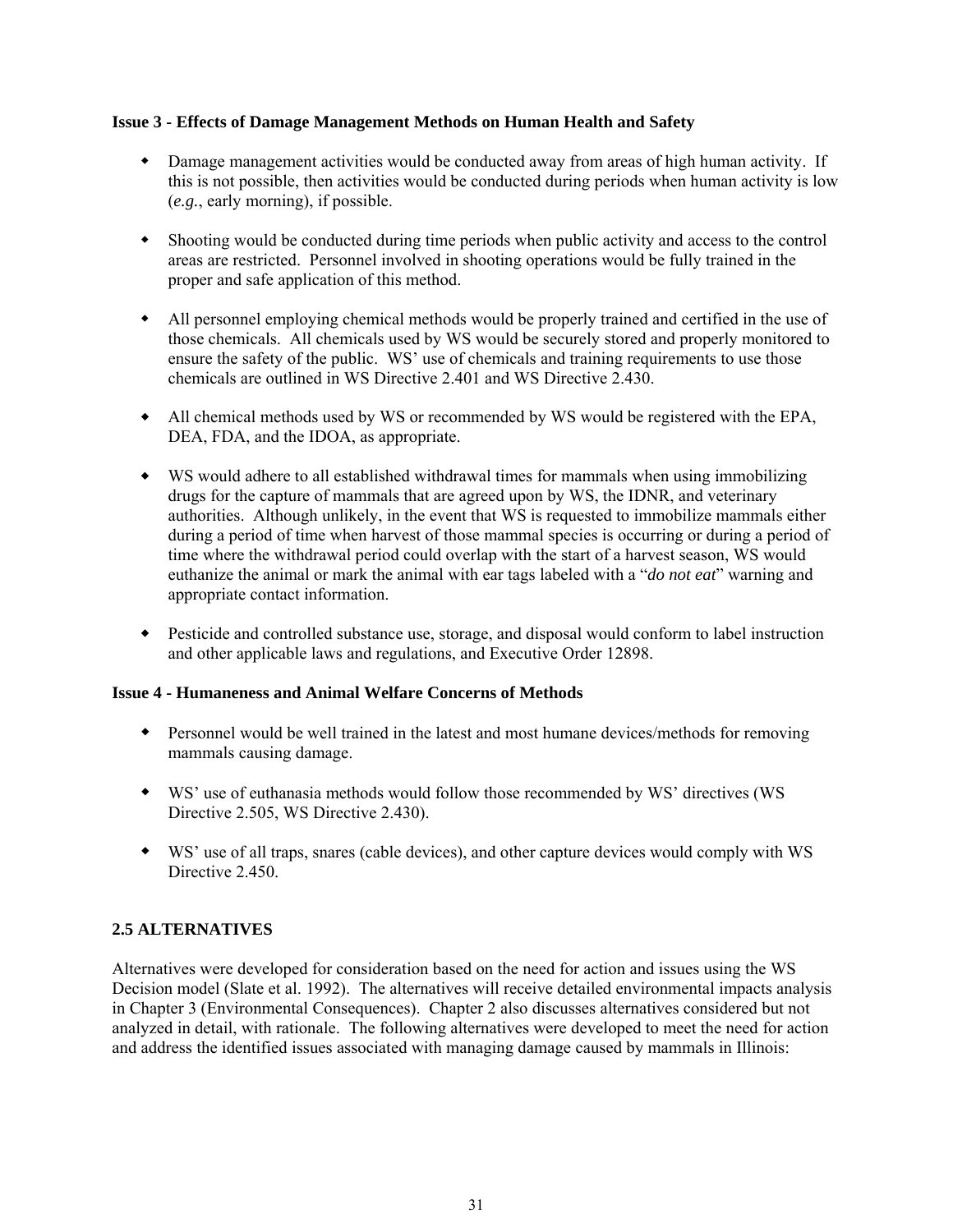#### **Alternative 1 - Continue the Current Adaptive Integrated Mammal Damage Management Program (No Action/Proposed Action)**

The proposed action/no action alternative would continue the current implementation of an adaptive integrated approach utilizing non-lethal and lethal techniques, as deemed appropriate using the WS Decision Model, to reduce damage and threats caused by mammals. WS, in consultation with the IDNR, would continue to respond to requests for assistance with, at a minimum, technical assistance, or when funding is available, operational damage management. Funding could occur through federal appropriations or from cooperative funding.

The adaptive approach to managing damage associated with mammals would integrate the use of the most practical and effective methods to resolve a request for damage management as determined by sitespecific evaluation to reduce damage or threats to human safety for each request. City/town managers, agricultural producers, property owners, and others requesting assistance would be provided information regarding the use of appropriate non-lethal and lethal techniques. WS would work with those persons experiencing mammal damage in addressing those mammals responsible for causing damage as expeditiously as possible. To be most effective, damage management activities should begin as soon as mammals begin to cause damage. Mammal damage that has been ongoing can be difficult to resolve using available methods since mammals could be conditioned to an area and are familiar with a particular location. Subsequently, making that area unattractive through the use of available methods can be difficult to achieve once damage has been ongoing. WS would work closely with those entities requesting assistance to identify situations where damage could occur and begin to implement damage management activities under this alternative as early as possible to increase the likelihood of those methods achieving the level of damage reduction requested by the cooperating entity.

Under this alternative, WS would respond to requests for assistance by: 1) taking no action if warranted, 2) providing only technical assistance to property owners or managers on actions they could take to reduce damages caused by mammals, or 3) provide technical assistance and direct operational assistance to a property owner or manager experiencing damage. The removal of many of the mammal species native to Illinois or designated a game species can only legally occur through regulated hunting and trapping seasons or through the issuance of a permit or license by the IDNR and only at levels specified in the permit. Activities conducted under this alternative would occur in compliance with Chapter 520 of the ILCS, known as the Wildlife Code, and in coordination with the IDNR.

Property owners or managers requesting assistance would be provided with information regarding the use of effective and practical non-lethal and lethal techniques under this alternative. Property owners or managers may choose to implement WS' recommendations on their own (*i*.*e*., technical assistance), use contractual services of private businesses, use volunteer services of private organizations, use the services of WS (*i*.*e*., direct operational assistance), take the management action themselves without consulting another private or governmental agency, or take no action.

Euthanasia of live-captured mammals would occur through the use of euthanasia drugs or carbon dioxide once live-captured using other methods. Euthanasia drugs are an acceptable form of euthanasia for freeranging wildlife while carbon dioxide is a conditionally acceptable<sup>4</sup> method of euthanasia (AVMA 2013). On occasion, mammals could be euthanized by gunshot once live-captured which is a method of euthanasia considered appropriate by the AVMA for free-ranging wildlife, when administered appropriately (AVMA 2013).

 $\overline{a}$ 

<sup>4</sup> The AVMA (2013) defines conditional acceptable as "...[methods] *that by the nature of the technique or because of greater potential for operator error or safety hazards might not consistently produce humane death or are methods not well documented in the scientific literature".*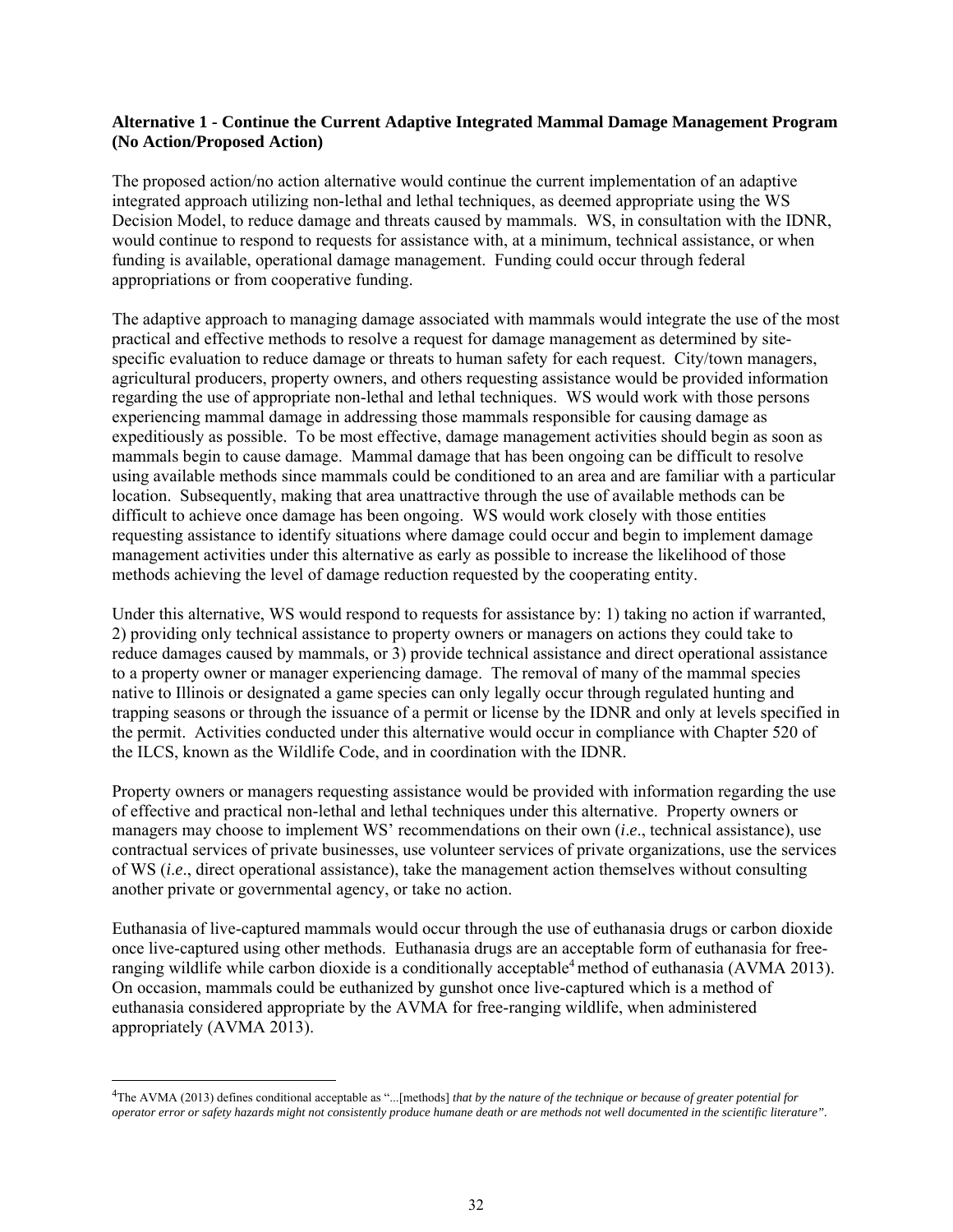Lethal and non-lethal methods are intended to be short-term attempts at reducing damage occurring at the time those methods are employed. Long-term solutions to managing mammal damage would include limited habitat manipulations, exclusion and/or changes in cultural practices which are addressed further below and in Appendix B.

Non-lethal methods can disperse or otherwise make an area unattractive to mammals; thereby, reducing the presence of mammals at the site and potentially the immediate area around the site where non-lethal methods are employed. Non-lethal methods would be given priority when addressing requests for assistance (WS Directive 2.101). However, non-lethal methods would not necessarily be employed to resolve every request for assistance if deemed inappropriate by WS' personnel using the WS Decision Model, especially when the requesting entity has used non-lethal methods previously and found those methods to be inadequate in resolving the damage or threats of damage. Non-lethal methods are used to exclude, harass, and disperse target wildlife from areas where damage or threats are occurring. When effective, non-lethal methods would disperse mammals from the area resulting in a reduction in the presence of those mammals at the site. For any management methods employed, the proper timing is essential in effectively dispersing those mammals causing damage. Employing methods soon after damage begins or soon after threats are identified increases the likelihood that those damage management activities would achieve success in addressing damage. Therefore, coordination and timing of methods is necessary to be effective in achieving expedient resolution of mammal damage.

Lethal methods would be employed to resolve damage associated with those mammals identified by WS as responsible for causing damage or threats to human safety only after receiving a request for the use of those methods. The use of lethal methods would result in local population reductions in the area where damage or threats were occurring since mammals would be removed from the population. Lethal methods are often employed to reinforce non-lethal methods and to remove mammals that have been identified as causing damage or posing a threat to human safety. The number of mammals removed from the population using lethal methods under the proposed action would be dependent on the number of requests for assistance received, the number of mammals involved with the associated damage or threat, and the efficacy of methods employed.

WS may recommend mammals be harvested during the regulated hunting and/or trapping season for those species in an attempt to reduce the number of mammals causing damage. Managing mammal populations over broad areas could lead to a decrease in the number of mammals causing damage. Establishing hunting or trapping seasons and the allowed take during those seasons is the responsibility of the IDNR.

#### **Alternative 2: Non-lethal Mammal Damage Management Only by WS**

Under this alternative, WS would be restricted to only using or recommending non-lethal methods to resolve damage caused by mammals (Appendix B). Lethal methods could continue to be used under this alternative by those persons experiencing damage by mammals without involvement by WS. In situations where non-lethal methods were impractical or ineffective to alleviate damage, WS could refer requests for information regarding lethal methods to the IDNR, local animal control agencies, or private businesses or organizations. Property owners or managers might choose to implement WS' non-lethal recommendations on their own or with the assistance of WS, implement lethal methods on their own, or request assistance (nonlethal or lethal) from a private or public entity other than WS.

#### **Alternative 3 – No Mammal Damage Management Conducted by WS**

This alternative would preclude any and all activities by WS to reduce threats to human health and safety, and to alleviate damage to agricultural resources, property, and natural resources. WS would not be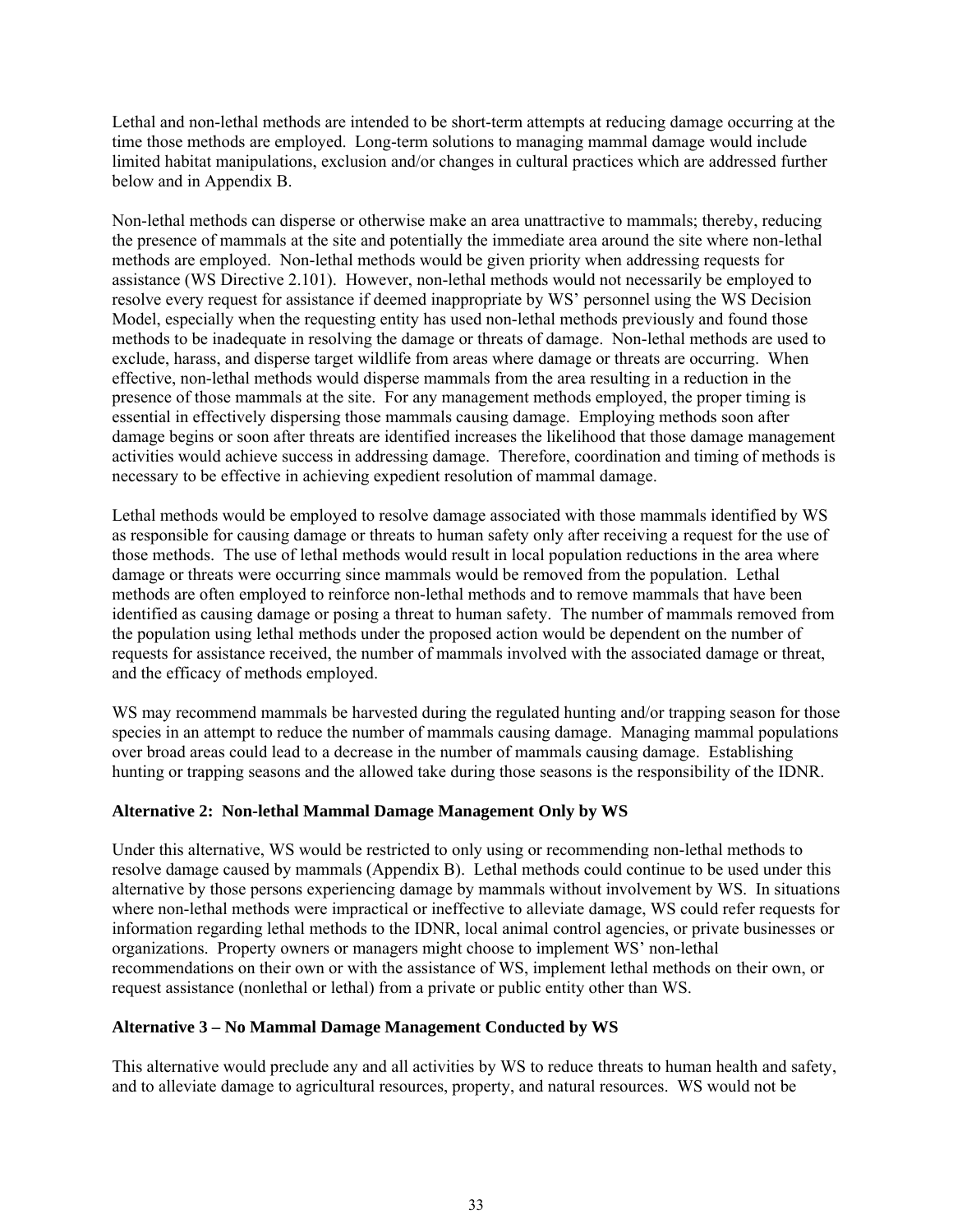involved with any aspect of mammal damage management. All requests for assistance received by WS to resolve damage caused by mammals would be referred to the IDNR and/or other private entities.

Despite no involvement by WS in resolving damage and threats associated with mammals, those persons experiencing damage caused by mammals could continue to resolve damage by employing those methods legally available since the lethal removal of mammals to alleviate damage or threats can occur despite the lack of involvement by WS. The lethal removal of mammals could occur through the issuance of permits by the IDNR, when required, and during the hunting or trapping seasons. All methods described in Appendix B would be available for use by those persons experiencing damage or threats except for the use of immobilizing drugs and euthanasia chemicals. Immobilizing drugs and euthanasia chemicals can only be used by WS or appropriately licensed veterinarians.

# **2.6 ALTERNATIVES NOT CONSIDERED IN DETAIL**

In addition to those alternatives analyzed in detail, several alternatives were identified by WS but will not receive detailed analyses for the reasons provided. Those alternatives considered but not analyzed in detail include:

## **Non-lethal Methods Implemented Before Lethal Methods**

This alternative would require that all non-lethal methods or techniques described in Appendix B be applied to all requests for assistance to reduce damage and threats to safety from mammals. If the use of all non-lethal methods fails to resolve the damage situation or reduce threats to human safety at each damage situation, lethal methods would be employed to resolve the request. Non-lethal methods would be applied to every request for assistance regardless of severity or intensity of the damage or threat until deemed inadequate to resolve the request. This alternative would not prevent the use of lethal methods by those persons experiencing mammal damage but would only prevent the use of those methods by WS until all non-lethal methods had been employed.

Those persons experiencing damage often employ non-lethal methods to reduce damage or threats prior to contacting WS. Verification of the methods used would be the responsibility of WS. No standard exists to determine requester diligence in applying those methods, nor are there any standards to determine how many non-lethal applications are necessary before the initiation of lethal methods. Thus, only the presence or absence of non-lethal methods can be evaluated. The proposed action (Alternative 1) is similar to a non-lethal before lethal alternative because the use of non-lethal methods is considered before lethal methods by WS (WS Directive 2.101). Adding a non-lethal before lethal alternative and the associated analysis would not add additional information to the analyses in the EA.

## **Use of Lethal Methods Only by WS**

This alternative would require the use of lethal methods only to reduce threats and damage associated with mammals. However, non-lethal methods can be effective in preventing damage in certain instances. Under WS Directive 2.101, WS must consider the use of non-lethal methods before lethal methods. Nonlethal methods have been effective in alleviating mammal damage. In those situations where damage could be alleviated using non-lethal methods deemed effective, those methods would be employed or recommended as determined by the WS Decision Model. Therefore, this alternative was not considered in detail.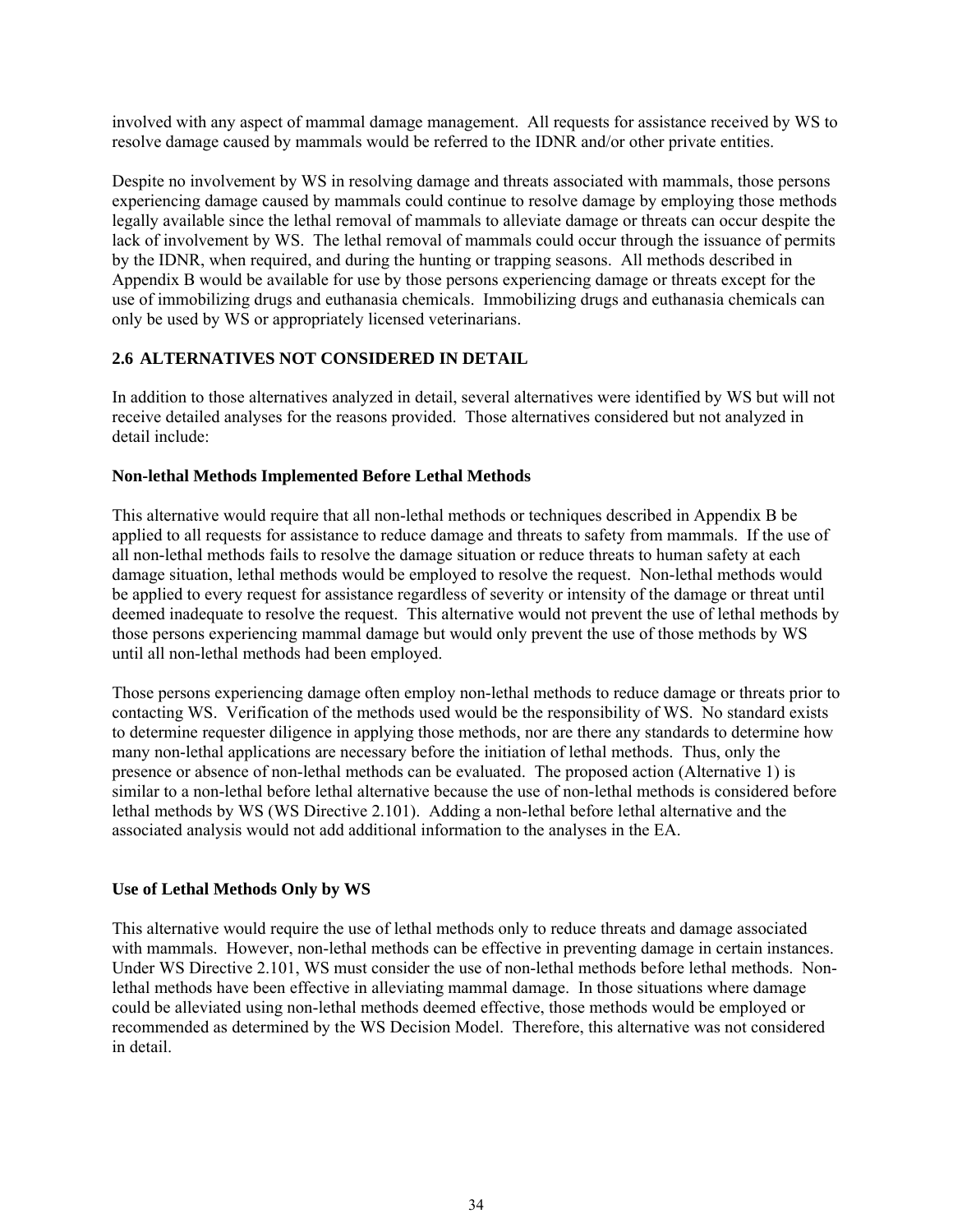## **Trap and Translocate Mammals Only**

Under this alternative, all requests for assistance would be addressed using live-capture methods or the recommendation of live-capture methods. Mammals would be live-captured using immobilizing drugs, live-traps, or nets (*e*.*g*., cannon nets, rocket nets, or drop nets). All mammals live-captured through direct operational assistance by WS would be translocated.

Translocation sites would be identified and have to be pre-approved by the IDNR and the property owner where the translocated mammals would be placed prior to live-capture and translocation. Live-capture and translocation could be conducted as part of the alternatives analyzed in detail. When requested by the IDNR, WS could translocate mammals or recommend translocation under any of the alternatives analyzed in detail, except under the no involvement by WS alternative (Alternative 3). Since WS does not have the authority to translocate mammals unless permitted by the IDNR, this alternative was not considered in detail. In addition, the translocation of mammals by WS could occur under any of the alternatives analyzed in detail, except Alternative 3. However, translocation by other entities could occur under Alternative 3.

The translocation of mammals that have caused damage to other areas following live-capture generally would not be effective or cost-effective. Translocation is generally ineffective because problem mammal species are highly mobile and can easily return to damage sites from long distances, habitats in other areas are generally already occupied, and translocation would most likely result in mammal damage problems at the new location. In a study in Northcentral Illinois, raccoons were trapped and relocated, then monitored (Mosillo et al. 1999). The study found that translocated raccoons left the release site very quickly (hours to days) and dispersed into the surrounding environment. Many of them denned near human residences after dispersal, potentially creating new conflicts with landowners. Also, hundreds of mammals would need to be captured and translocated to solve some damage problems; therefore, translocation would be unrealistic. Translocation of wildlife is also discouraged by WS policy (WS Directive 2.501) because of the stress to the translocated animal, poor survival rates, and the difficulties that translocated wildlife have with adapting to new locations or habitats (Nielsen 1988). There is also a concern of spreading wildlife diseases by moving wildlife from one location to another.

## **Reducing Damage by Managing Mammal Populations through the Use of Reproductive Inhibitors**

Under this alternative, the only method available to resolve requests for assistance would be the recommendation and the use of reproductive inhibitors to reduce or prevent reproduction in mammals responsible for causing damage. Reproductive inhibitors are often considered for use where wildlife populations are overabundant and where traditional hunting or lethal control programs are not publicly acceptable (Muller et al. 1997). Use and effectiveness of reproductive control as a wildlife population management tool is limited by population dynamic characteristics (*e.g.*, longevity, age at onset of reproduction, population size and biological/cultural carrying capacity), habitat and environmental factors (*e.g.*, isolation of target population, cover types, and access to target individuals), socioeconomic, and other factors.

Population modeling indicates that reproductive control is more efficient than lethal control only for some rodent and small bird species with high reproductive rates and low survival rates (Dolbeer 1998). Additionally, the need to treat a sufficiently large number of target animals, multiple treatments, and population dynamics of free-ranging populations place considerable logistic and economic constraints on the adoption of reproduction control technologies as a wildlife management tool for some species.

Currently, no reproductive inhibitors are available for use to manage most mammal populations. Also, the use of reproductive inhibitors is prohibited in Illinois under Illinois Compiled Statute 520 ILCS 2.33g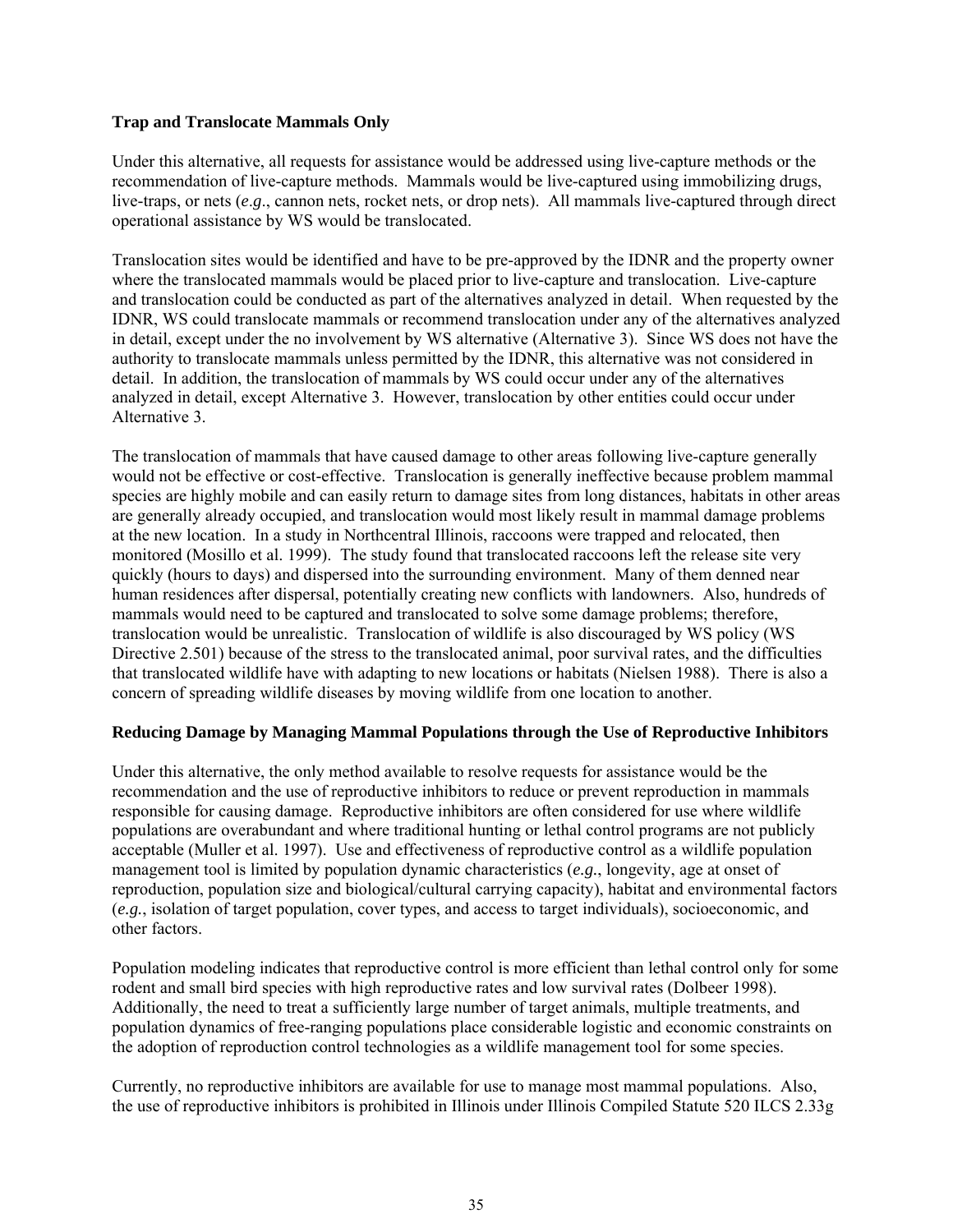which states, "it is unlawful to use poisons, chemicals or explosives for the taking of any species protected by this act." Given the costs associated with live-capturing and performing sterilization procedures on mammals and the lack of availability of chemical reproductive inhibitors for the management of most mammal populations, this alternative was not evaluated in detail. If a reproductive inhibitor becomes available to manage a large number of mammal populations and has proven effective in reducing localized mammal populations, the use of the inhibitor could be evaluated under the proposed action as a method available that could be used in an integrated approach to managing damage as long as it is approved for use in Illinois. Currently, the only reproductive inhibitor that is registered with the EPA for use on mammals is Gonacon<sup>TM</sup>, which is only available for use on white-tailed deer. Gonacon<sup>TM</sup> is not currently registered for use in Illinois.

## **Compensation for Mammal Damage**

Reimbursement provides producers monetary compensation for losses; it does not remove the problem nor does it assist with reducing future losses. The compensation only alternative would require the establishment of a system to reimburse persons impacted by mammal damage. Under such an alternative, WS would not provide any technical assistance or direct damage management. Aside from lack of legal authority, analysis of this alternative indicates that the concept has many drawbacks (Wagner et al. 1997):

- It would require larger expenditures of money and labor to investigate and validate all damage claims to determine and administer appropriate compensation.
- Compensation would most likely be less than full market value.
- In the case of predation on livestock or pets, compensation may not be a satisfactory solution for individuals who feel responsible for the well-being of their livestock or in situations where there is an emotional attachment to the animal.
- Compensation would give little incentive to resource owners to limit damage through improved cultural, husbandry, or other practices and management strategies.
- Not all resource owners would rely completely on a compensation program and lethal control would most likely continue as permitted by state law.
- Compensation would not be practical for reducing threats to human health and safety.

This alternative was eliminated from further analysis because it is not financially feasible or practical to provide compensation for all mammal damage.

## **Bounties**

Payment of funds (bounties) for killing some mammals suspected of causing economic losses have not been supported by state agencies, such as the IDNR, as well as most wildlife professionals for many years (Latham 1960, Hoagland 1993). WS concurs with those agencies and wildlife professionals because of several inherent drawbacks and inadequacies in the payment of bounties. Bounties are often ineffective at controlling damage over a wide area, such as the entire state. The circumstances surrounding the lethal removal of animals are typically arbitrary and completely unregulated because it is difficult or impossible to assure animals claimed for bounty were not lethally removed from outside the area where damage was occurring. Also, MDM often targets problem individuals or groups of individuals and establishment of a bounty may not resolve conflicts created by those individuals. In addition, WS does not have the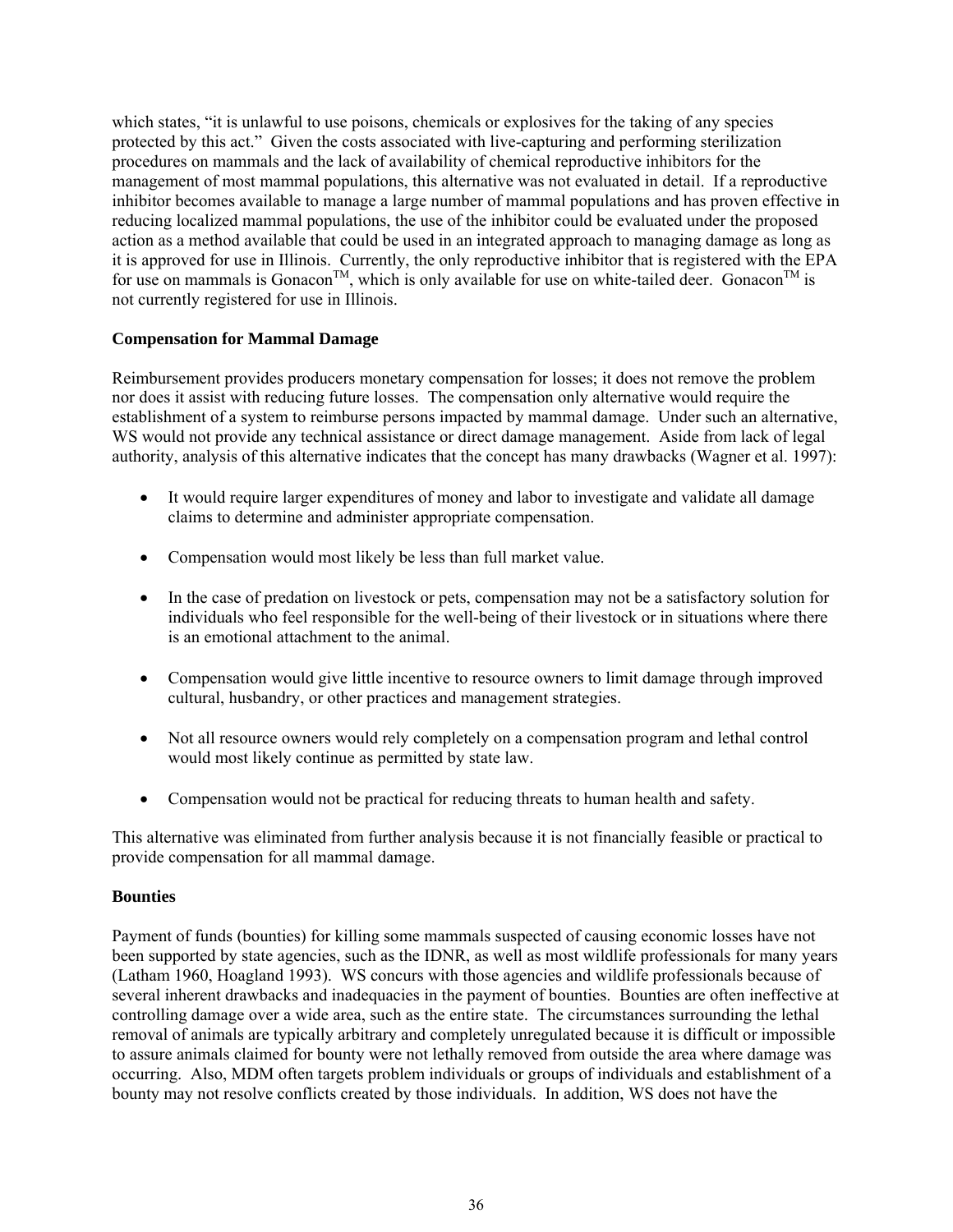authority to establish a bounty program.

 $\overline{a}$ 

## **Trap-Neuter-Release Program for Feral and Free Ranging Cats**

This topic has undergone considerable debate in animal welfare and scientific communities for a number of years. The debate focuses on whether controlling feral, free-ranging, or invasive animal populations through Trap-Neuter-Release (TNR) programs, often including a vaccination component, are effective and alleviate problems (*i.e*., diseases, predation, agricultural damage, and human safety).

Theoretically, TNR would work if all animals of one sex or both were sterilized. However, the probability of controlling invasive species in the wild with this technique is not currently reasonable, especially with the animals being self-sufficient and not relying on humans to survive. Additionally, some individuals within a population can be trap-shy. Capturing or removing trap shy individuals often requires implementing other methods.

In addition, the National Association of State Public Health Veterinarians and the AVMA oppose TNR programs based on health concerns and threats (AVMA 2016). Of major concern are the potential for diseases and parasites transmission to humans either from direct contact during sterilization or the risk of exposure after the animal is released. Once live-captured, performing sterilization procedures during field operations on anesthetized feral cats would be difficult. Sanitary conditions are difficult to maintain when performing surgical procedures in field conditions. To perform operations under appropriate conditions, live-captured animals would need to be transported from the capture site to an appropriate facility which increases the threat from handling and transporting. A mobile facility could be used but would still require additional handling and transporting of the live-captured animals to the facility. Once the surgical procedure was completed, the animal would have to be held to ensure recovery and transported back to the area where capture occurred.

TNR programs are often not as successful as desired and needed to reduce immediate threats posed by wildlife, especially when human safety is a concern (Barrows 2004, Levy and Crawford 2004, Jessup 2004, Winter 2004, AVMA 2016). Animals subjected to TNR would continue to cause the same problems<sup>5</sup> they caused before the TNR program was initiated because of slow attrition. TNR programs can take a decade or longer to reduce target species populations (Barrows 2004, Winter 2004) especially when acute issues need rapid solutions (Levy and Crawford 2004, Stoskopf and Nutter 2004). Several studies report that target species populations often remain stable or increase following TNR programs due to immigration and reproduction from other members of the groups (Castillo and Clarke 2003, Levy and Crawford 2004, Winter 2004) with little to no resolution of threats to human safety or damages (Barrows 2004, Slater 2004, Winter 2004).

Other concerns arise when considering the legality of TNR programs given the documented damage caused by target species, especially to native wildlife (Barrows 2004, Levy and Crawford 2004, Jessup 2004). Some people have questioned whether TNR programs are violating the Migratory Bird Treaty Act and the ESA because released animals may continue to kill migratory birds and/or endangered species (Barrows 2004, Levy and Crawford 2004, Jessup 2004). As a result of the continued threat to human safety created by TNR programs and the continued threat to T&E wildlife and native wildlife in general, this alternative will not be considered further.

 $<sup>5</sup>$  Levy et al. (2003), Barrows (2004), and Jessup (2004) reported that sterilized cats that do not spend any time on courting and mating are left</sup> with more time to hunt than non-sterilized cats and therefore, continue to remain as potential reservoirs of animal and human disease, a social nuisance, and continue to hunt and kill protected species.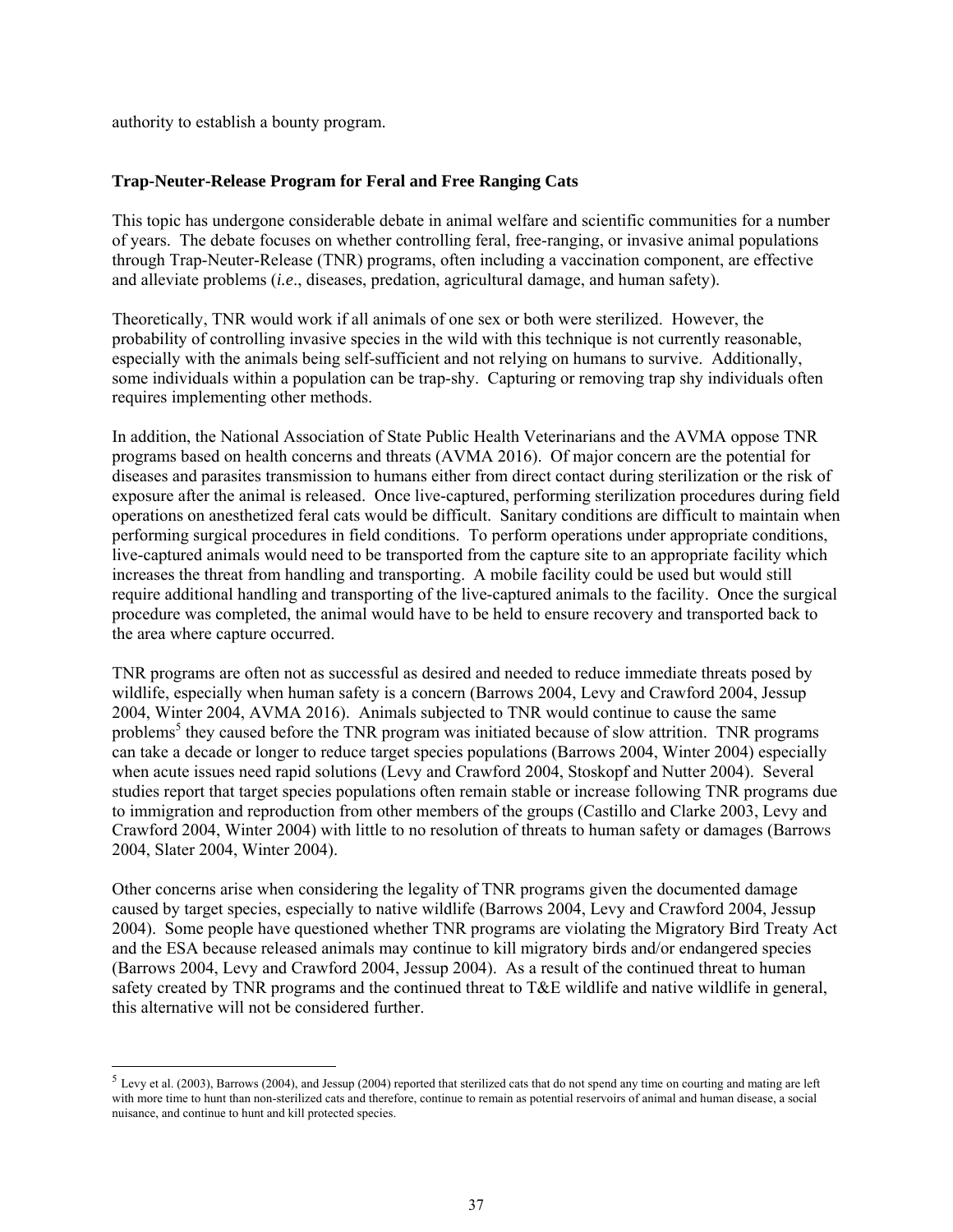# **CHAPTER 3: ENVIRONMENTAL CONSEQUENCES**

Chapter 3 provides information needed for making informed decisions in selecting the appropriate alternative to address the need for action described in Chapter 1 and the issues described in Chapter 2. This chapter analyzes the environmental consequences of each alternative in relation to the issues identified. Additionally, this chapter compares the environmental consequences of the proposed action / no action alternative to the environmental consequences of the other alternatives.

### Environmental consequences can be direct, indirect, and cumulative.

Direct Effects: Caused by the action and occur at the same time and place.

Indirect Effects: These are impacts caused by an action that are later in time or farther removed in distance, but are still reasonably foreseeable.

Cumulative Effects: As defined by CEQ (40 CFR 1508.7), these are impacts to the environment that result from the incremental impact of the action when added to other past, present, and reasonably foreseeable future actions, regardless of what agency (federal or non-federal) or person undertakes such other actions. Cumulative impacts may result from individually minor, but collectively significant, actions taking place over time.

Irreversible and Irretrievable Commitments of Resources: Other than minor uses of fuels for motor vehicles and other materials, there are no irreversible or irretrievable commitments of resources.

## **3.1 ENVIRONMENTAL CONSEQUENCES FOR ISSUES ANALYZED IN DETAIL**

The proposed action/no action alternative (Alternative 1) serves as the baseline for the analysis and the comparison of expected impacts among the alternatives. The analysis also takes into consideration mandates, directives, and the procedures of WS.

## **Effects on Target Mammal Species Populations**

## **Alternative 1: Integrated Mammal Damage Management Program (Proposed Action/No Action)**

A common issue is whether damage management actions would adversely affect the populations of target mammal species, especially when lethal methods are employed. Alternative 1 addresses requests for assistance received by WS through technical and operational assistance where an integrated approach to methods would be employed and/or recommended. Non-lethal methods can disperse or otherwise make an area unattractive to mammals causing damage; thereby, reducing the presence of mammals at the site and potentially the immediate area around the site where non-lethal methods are employed.

Many non-lethal methods are used to exclude, harass, and disperse target wildlife from areas where damage or threats are occurring. When effective, non-lethal methods would disperse mammals from the area resulting in a reduction in the presence of those mammals at the site where those methods were employed. However, mammals responsible for causing damage or threats are moved to other areas with minimal impact on those species' populations. Non-lethal methods are not employed over large geographical areas or applied at such intensity that essential resources (*e*.*g*., food sources, habitat) would be unavailable for extended durations or over a wide geographical scope that long-term adverse effects would occur to a species' population. Non-lethal methods are generally regarded as having minimal impacts on overall populations of wildlife since individuals of those species are unharmed. The use of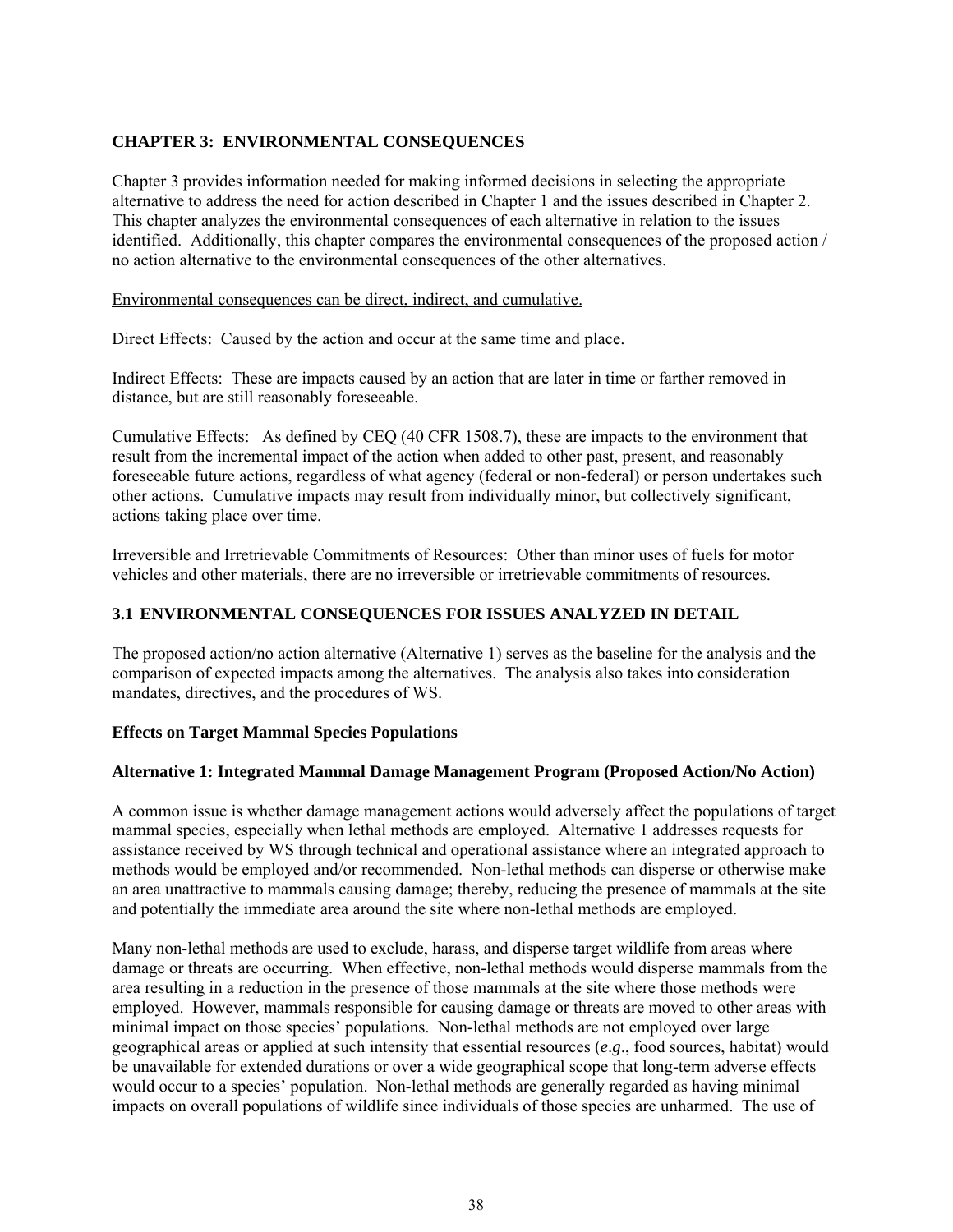non-lethal methods would not have adverse impacts on mammal populations under any of the alternatives.

The use of IWDM approved lethal methods, listed in appendix B, could result in local population reductions in the area where damage or threats were occurring since mammals would be removed from the population. Lethal methods are often employed to reinforce non-lethal methods and to remove mammals that have been identified as causing damage or posing a threat to human safety. The use of lethal methods would result in local reductions of mammals in the area where damage or threats were occurring. The number of mammals removed from the population using lethal methods would be dependent on the number of requests for assistance received, the number of mammals involved with the associated damage or threat, the number approved by the regulatory agency that manages the species in question, and the efficacy of methods employed.

WS may recommend mammals be harvested during the regulated hunting and/or trapping season for those species in an attempt to reduce the number of mammals causing damage. Managing mammal populations over broad areas could lead to a decrease in the number of mammals causing damage. Establishing hunting and trapping seasons and the allowed harvest during those seasons is the responsibility of the IDNR. WS does not have the authority to establish hunting or trapping seasons or to set allowed harvest numbers during those seasons. However, the harvest of those mammals with hunting and/or trapping seasons would be occurring in addition to any lethal removal that could occur by WS under the alternatives or recommended by WS.

Generally, WS only conducts damage management on species whose population densities are high or concentrated and usually only after they have caused damage. Table 4.1 identifies average annual lethal removal of animals by WS, proposed maximum annual WS removal, estimated annual harvest by hunters and trappers, and estimated annual lethal take using Nuisance Wildlife Control Permits within Illinois for 2010-2014. No indirect effects were identified for this issue.

| <b>Species</b>       | <b>Average</b><br><b>Annual</b><br><b>WS</b><br><b>Removal</b><br>2010-2014 | <b>Maximum</b><br><b>Proposed WS</b><br><b>Annual</b><br><b>Removal</b> | $\mathbf{L}$<br><b>Statewide</b><br><b>Population</b><br>Trend | <b>IL Statewide</b><br><b>Average Annual</b><br><b>Estimated</b><br><b>Season Harvest</b><br>2010-2014 | <b>Average Annual</b><br><b>Removal with</b><br><b>Nuisance Wildlife</b><br><b>Control Permits</b><br>2010-2014 | % WS Proposed<br><b>Annual Removal</b><br><b>Compared to Average</b><br><b>Annual Harvest and</b><br><b>Control Permits</b> |
|----------------------|-----------------------------------------------------------------------------|-------------------------------------------------------------------------|----------------------------------------------------------------|--------------------------------------------------------------------------------------------------------|-----------------------------------------------------------------------------------------------------------------|-----------------------------------------------------------------------------------------------------------------------------|
| Armadillo            | $\Omega$                                                                    | 20 or less                                                              | Increasing                                                     | n/a                                                                                                    | n/a                                                                                                             | n/a                                                                                                                         |
| Badger               | 0.2                                                                         | 5 or less                                                               | Stable                                                         | 35.2                                                                                                   | n/a                                                                                                             | 14.29%                                                                                                                      |
| Bats (all)           | 0.2                                                                         | 20 or less                                                              | Unknown                                                        | n/a                                                                                                    | 3,249.2                                                                                                         | 0.62%                                                                                                                       |
| Beaver               | 96                                                                          | 500                                                                     | <b>Stable</b>                                                  | 5,948.2                                                                                                | 1,741.8                                                                                                         | 6.50%                                                                                                                       |
| <b>Bobcat</b>        | $\boldsymbol{0}$                                                            | 20 or less                                                              | Increasing                                                     | n/a                                                                                                    | n/a                                                                                                             | n/a                                                                                                                         |
| Chipmunk,<br>Eastern | $\theta$                                                                    | 20 or less                                                              | Unknown                                                        | n/a                                                                                                    | 4,481.6                                                                                                         | 0.45%                                                                                                                       |
| Coyote               | 54.4                                                                        | <b>200</b>                                                              | Stable                                                         | 8,080.6                                                                                                | 816.8                                                                                                           | 2.25%                                                                                                                       |
| Feral<br>Cat/Dog     | 16.4<br>Transfer of<br>Custody                                              | Unlimited<br>Transfer of<br>Custody                                     | Unknown                                                        | n/a                                                                                                    | n/a                                                                                                             | n/a                                                                                                                         |
| Foxes, Gray          | $\theta$                                                                    | 20 or less                                                              | Decreasing                                                     | 56.8                                                                                                   | Insufficient data                                                                                               | Insufficient data                                                                                                           |
| Foxes, Red           | 4.4                                                                         | 50                                                                      | Stable                                                         | 751.8                                                                                                  | 119.0                                                                                                           | 5.74%                                                                                                                       |
| Groundhog            | 66.4                                                                        | 100                                                                     | Stable                                                         | 8,997.0                                                                                                | 1872.0                                                                                                          | 0.92%                                                                                                                       |

Table 4.1 Quantitative impacts of lethal removal for selected species in Illinois.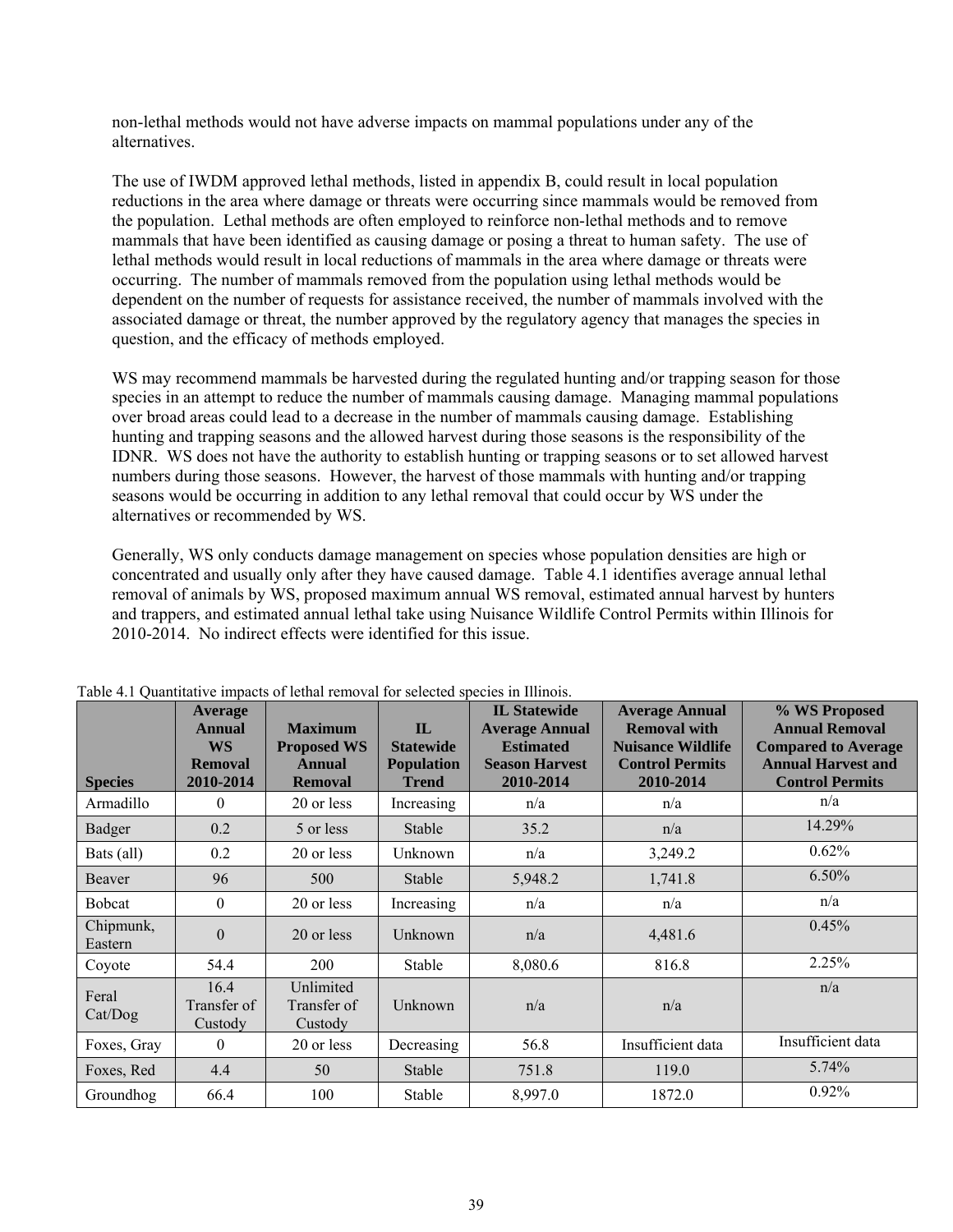| <b>Species</b>                   | <b>Average</b><br><b>Annual</b><br><b>WS</b><br><b>Removal</b><br>2010-2014 | <b>Maximum</b><br><b>Proposed WS</b><br><b>Annual</b><br><b>Removal</b> | $\mathbf{IL}$<br><b>Statewide</b><br><b>Population</b><br><b>Trend</b> | <b>IL Statewide</b><br><b>Average Annual</b><br><b>Estimated</b><br><b>Season Harvest</b><br>2010-2014 | <b>Average Annual</b><br><b>Removal with</b><br><b>Nuisance Wildlife</b><br><b>Control Permits</b><br>2010-2014 | % WS Proposed<br><b>Annual Removal</b><br><b>Compared to Average</b><br><b>Annual Harvest and</b><br><b>Control Permits</b> |
|----------------------------------|-----------------------------------------------------------------------------|-------------------------------------------------------------------------|------------------------------------------------------------------------|--------------------------------------------------------------------------------------------------------|-----------------------------------------------------------------------------------------------------------------|-----------------------------------------------------------------------------------------------------------------------------|
| Moles and<br><b>Shrews</b>       | 96.6                                                                        | 1,000                                                                   | Unknown                                                                | n/a                                                                                                    | n/a                                                                                                             | n/a                                                                                                                         |
| Mink                             | $\Omega$                                                                    | 20 or less                                                              | Stable                                                                 | 1851.2                                                                                                 | n/a                                                                                                             | 1.08%                                                                                                                       |
| Muskrat                          | 34.4                                                                        | 500                                                                     | Stable                                                                 | 27,569.4                                                                                               | 2,988.8                                                                                                         | 1.64%                                                                                                                       |
| Nutria                           | $\boldsymbol{0}$                                                            | 20 or less                                                              | Decreasing                                                             | n/a                                                                                                    | n/a                                                                                                             | n/a                                                                                                                         |
| Opossum,<br>Virginia             | 59.4                                                                        | 200                                                                     | Stable                                                                 | 4,337.4                                                                                                | 7,129.4                                                                                                         | 1.74%                                                                                                                       |
| Otter, River                     | 0.6                                                                         | 20 or less                                                              | Increasing                                                             | 1,652.5                                                                                                | n/a                                                                                                             | 1.21%                                                                                                                       |
| Pocket<br>Gopher,<br>Plains      | $\mathbf{0}$                                                                | 20 or less                                                              | Unknown                                                                | n/a                                                                                                    | n/a                                                                                                             | n/a                                                                                                                         |
| Rabbit,<br>Eastern<br>Cottontail | 74.2                                                                        | 500                                                                     | Stable                                                                 | 13,907.1                                                                                               | 300                                                                                                             | 3.52%                                                                                                                       |
| Raccoon                          | 306                                                                         | 1,000                                                                   | Stable                                                                 | 122,978.6                                                                                              | 24,913.0                                                                                                        | 0.68%                                                                                                                       |
| Rodentia*                        | 48.6                                                                        | 1,000                                                                   | Unknown                                                                | n/a                                                                                                    | n/a                                                                                                             | n/a                                                                                                                         |
| Skunk,<br>Striped                | 80.6                                                                        | 200                                                                     | Stable                                                                 | 572.0                                                                                                  | 11,780.4                                                                                                        | 1.62%                                                                                                                       |
| Squirrel,<br>Eastern<br>Gray     | 1.2                                                                         | 20 or less                                                              | Stable-<br>decreasing                                                  | 326,804.8                                                                                              | n/a                                                                                                             | 0.01%                                                                                                                       |
| Squirrel,<br>Fox                 | 0.6                                                                         | 20 or less                                                              | Stable                                                                 | 233,626.0                                                                                              | n/a                                                                                                             | 0.01%                                                                                                                       |
| Squirrel,<br>Ground              | 11.8                                                                        | 500                                                                     | Stable                                                                 | n/a                                                                                                    | 667.2                                                                                                           | n/a                                                                                                                         |
| Squirrel,<br>Red                 | $\mathbf{0}$                                                                | 20 or less                                                              | Unknown                                                                | n/a                                                                                                    | n/a                                                                                                             | n/a                                                                                                                         |
| Squirrel,<br>Southern<br>Flying  | $\mathbf{0}$                                                                | 20 or less                                                              | Unknown                                                                | n/a                                                                                                    | n/a                                                                                                             | n/a                                                                                                                         |
| Swine, Feral                     | 91.4                                                                        | 500                                                                     | Decreasing                                                             | n/a                                                                                                    | n/a                                                                                                             | n/a                                                                                                                         |
| Vole                             | 96.6                                                                        | 500                                                                     | Unknown                                                                | n/a                                                                                                    | n/a                                                                                                             | n/a                                                                                                                         |
| Weasel,<br>Least                 | $\boldsymbol{0}$                                                            | 20 or less                                                              | Stable                                                                 | n/a                                                                                                    | n/a                                                                                                             | n/a                                                                                                                         |
| Weasel,<br>Long-tailed           | $\boldsymbol{0}$                                                            | 20 or less                                                              | Stable                                                                 | n/a                                                                                                    | n/a                                                                                                             | n/a                                                                                                                         |

\*Mammals in this category include small mammal species that are not protected by the Illinois Wildlife Code. These may include various species of mice and voles. This category does not include species in order *Rodentia* protected by the Illinois Wildlife Code, including beavers, musk rats, and squirrels.

## **Raccoons**

The raccoon is found throughout Illinois. Absolute raccoon population densities are difficult or impossible to determine over a large spatial scale (Gehrt, et al. 2002). At this time, the IDNR does not conduct a formal population census for raccoons but does monitor long-term trends in relative abundance through the sale of fur/hides (estimated fur harvest), road-kill surveys and spotlight surveys. The current population trend for raccoons in Illinois is stable (IDNR 2015a).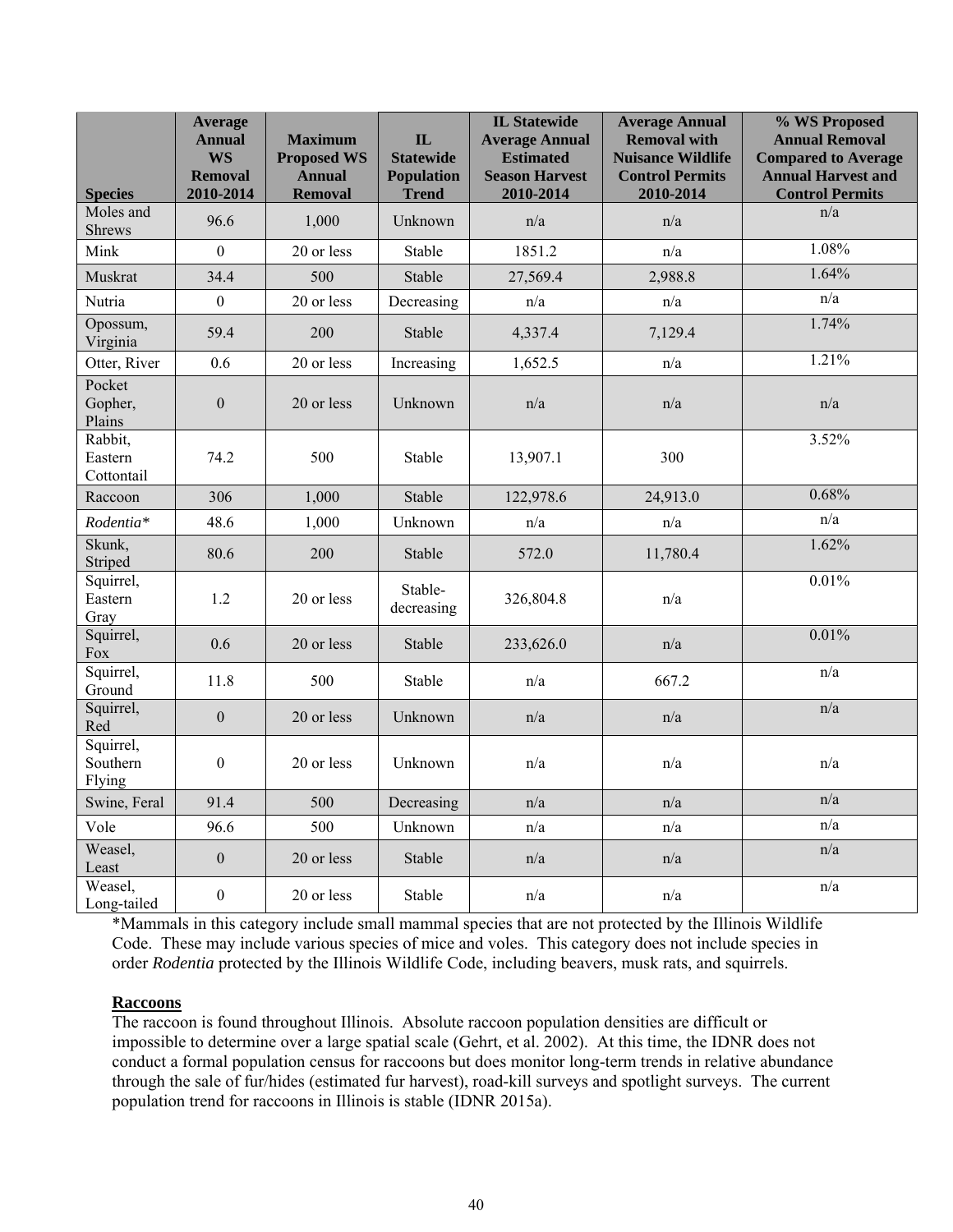Raccoon are classified as a furbearer species in Illinois with a regulated annual hunting and trapping season. The hunting season runs from November through February and the trapping season runs from November through January. Raccoon have no daily or season limit for hunting or trapping (IDNR 17- 550, 17-570). The number of raccoon estimated as harvested from 2010 through 2014 is shown in Table 4.1 (IDNR 2010a-2014a). Reported harvest of raccoons during the hunting/trapping seasons is based on estimated the sale of fur/hides. There is no mandatory reporting of raccoons harvested during the annual hunting/trapping seasons.

In addition to hunting and trapping, raccoons can be lethally removed as a nuisance species by land owners or leasees and Nuisance Wildlife Control Operators (NWCO) when causing damage or posing a threat of damage and when permitted by the IDNR. Between 2010 through 2014, an average of 24,913 raccoons were euthanized each year by individuals with Nuisance Wildlife Control Permits in the state (IDNR 2010b-2014b). From 2010 through 2014, WS removed an average of 306 raccoons each year. This represents 1.23% of all raccoons euthanized with Nuisance Wildlife Control Permits (Table 4.1).

## *Direct, Indirect, and Cumulative Effects:*

Based on previous requests for assistance received by WS and anticipated future requests, up to 1,000 raccoon could be lethally removed annually by WS to alleviate damage. Using the average annual trapper/hunter harvest data to assess WS' impacts to the raccoon population, WS' removal of 1,000 raccoon would represent 0.81% of the estimated harvest and 0.68% of all lethal removal when combined with removal from Nuisance Wildlife Control Permits (Table 4.1). This level of removal is insignificant and not expected to negatively impact raccoon populations.

The unlimited hunter/trapper harvest allowed by the IDNR during the length of the hunting and trapping seasons provides an indication that cumulative removal, including removal for damage management, would not reach a level where overharvest of the raccoon population would occur resulting in an undesired population decline. The IDNR's oversight of WS, hunting/trapping seasons and NWCOs would ensure that the cumulative removal would not have a negative impact on the overall raccoon population.

# **Red Fox**

Red fox are found throughout Illinois, and they are most abundant in the northern two-thirds of the state (IDNR 2016f). In good habitat, up to three red fox can be found per square mile. Although red fox populations are currently stable, their numbers have declined since the 1970s. This decline can be attributed to the increase of coyotes throughout the state. Coyotes and red fox compete for food resources and habitat. In areas of high coyote populations, foxes can select more urban landscapes to avoid interactions with coyotes (Gosselink et al. 2003). The current population trend for red fox in Illinois is stable (IDNR 2014a).

Red fox are classified as a furbearer species in Illinois with a regulated annual hunting and trapping season that runs from November through January. Red fox have no daily or season limit for hunting or trapping (IDNR 17-550, 17-570). The number of red fox estimated as harvested annually from 2010 through 2014 is 751.8 (Table 4.1) (IDNR 2010a-2014a). Reported harvest of red fox during the hunting/trapping seasons is based on the sale of fur/hides. There is no mandatory reporting of red fox harvested during the annual hunting/trapping seasons.

In addition to hunting and trapping, red fox can be lethally removed as a nuisance species by land owners or leasees and NWCOs when causing damage or posing a threat of damage and when permitted by the IDNR. Between 2010 through 2014, an average of 119 fox were euthanized each year by individuals with Nuisance Wildlife Control Permits in the state (IDNR 2010b-2014b). From 2010 through 2014, WS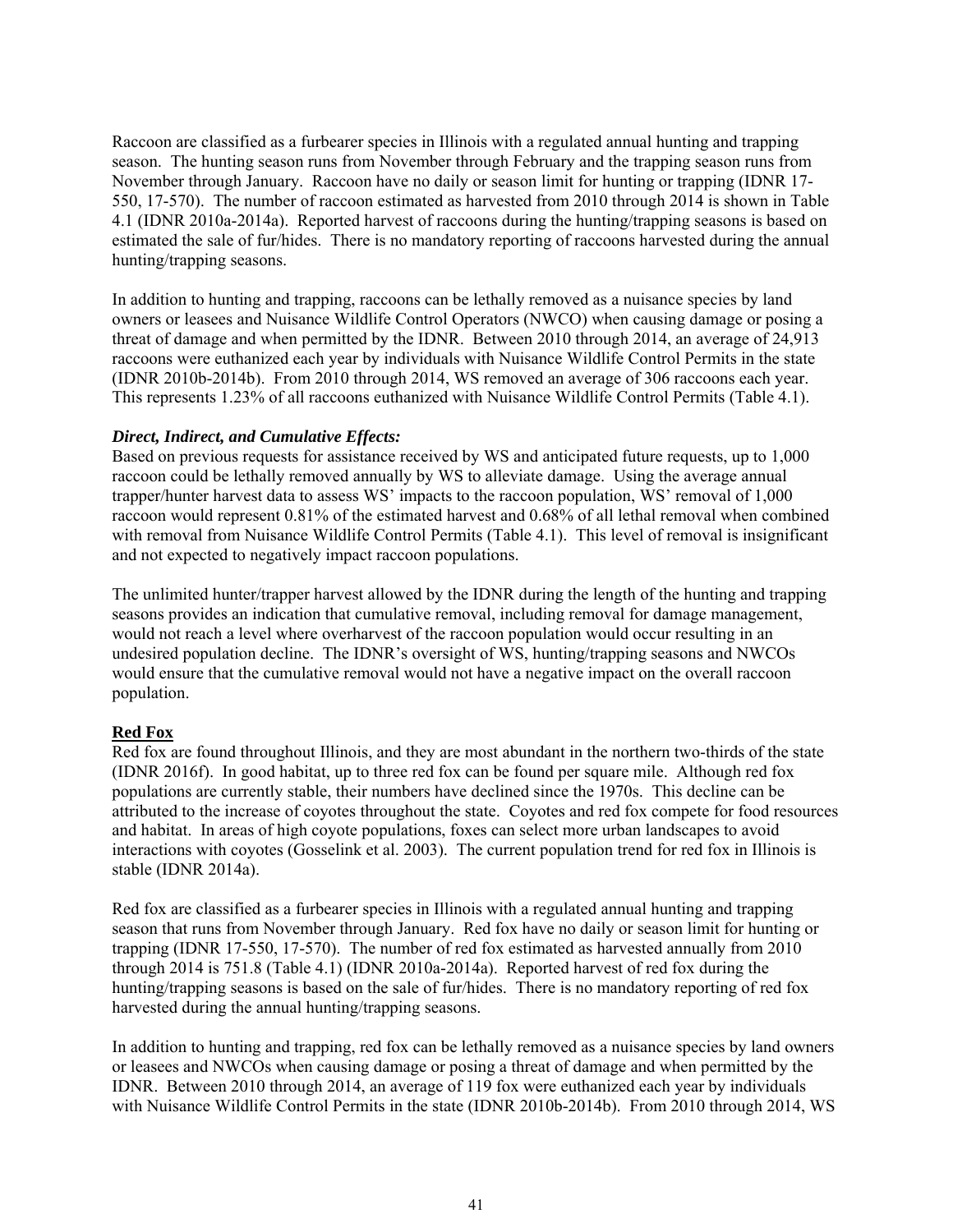removed an average of 4.4 red fox each year. This represents 3.70% of all fox euthanized with Nuisance Wildlife Control Permits (Table 4.1).

## *Direct, Indirect, and Cumulative Effects:*

Based on previous requests for assistance received by WS and anticipated future requests, the removal of red fox by WS would not exceed 50 animals annually. WS lethal removal of 50 red fox would represent 6.65% of the estimated hunter/trapper harvest (Table 4.1). Damages and threats of damages associated with red fox most often occur in urban/suburban areas and at airports where hunting is restricted or not allowed. Therefore, WS' proposed lethal removal would not adversely affect the ability to harvest red fox during the annual regulated hunting season. Based on the limited proposed removal by WS and the fact that the IDNR allows for unlimited harvest of red fox, WS' activities will have no significant effects on statewide red fox populations. The unlimited harvest levels allowed by the IDNR during the trapping and hunting seasons provide an indication that cumulative removal, including removal for damage management, would not reach a level where overharvest of the red fox population would occur resulting in an undesired population decline. The IDNR's oversight of WS, annual trapping seasons, and NWCO removal would ensure that the cumulative removal would not have a negative impact on the overall red fox population.

## **Virginia Opossum**

Virginia opossums are common and found throughout Illinois, and they tend to be most abundant in the southern part of the state, but high numbers also occur in urban areas (IDNR 2016e). Populations can exceed 200 opossums per square mile in favorable habitats. At this time, the IDNR does not conduct a formal population census for opossums but does monitor long-term trends in relative abundance through the sale of fur/hides (estimated fur harvest), road-kill surveys, spotlight surveys, and archery deer hunter survey. The current population trend for opossums in Illinois is stable (IDNR 2015a).

Opossums are classified as a furbearer species with a regulated annual hunting and trapping season. The hunting season runs from November through February and the trapping season runs from November through January. Opossums have no daily or season limit for hunting or trapping (IDNR 17-550, 17- 570). The number of opossums estimated as harvested annually from 2010 through 2014 is 4,337.4 (Table 4.1) (IDNR 2010a-2014a). Reported harvest of opossums during the hunting/trapping seasons is based on the sale of fur/hides. There is no mandatory reporting of opossums harvested during the annual hunting/trapping seasons.

In addition to hunting and trapping, opossums can be lethally removed as a nuisance by land owners or leasees and NWCOs when causing damage or posing a threat of damage and when permitted by the IDNR. Between 2010 through 2014, an average of 7,129.4 opossums were euthanized each year by individuals with Nuisance Wildlife Control Permits in the state (IDNR 2010b-2014b). From 2010 through 2014, WS removed an average of 59.4 opossums each year. This represents 0.83% of all opossums euthanized with Nuisance Wildlife Control Permits (Table 4.1).

# *Direct, Indirect, and Cumulative Effects:*

Based on previous requests for assistance received by WS and anticipated future requests, up to 200 opossums could be lethally removed by WS annually to alleviate damage. Using the average annual harvest data to assess WS' impacts to the opossum population, WS' removal of 200 opossums would represent 4.61% of the estimated hunter/trapper harvest and 1.74% of all lethal removal when combined with removal under Nuisance Wildlife Control Permits (Table 4.1). This level of removal is considered to be a low magnitude.

The unlimited hunter/trapper harvest allowed by the IDNR during the length of the hunting and trapping seasons provides an indication that cumulative removal, including removal for damage management,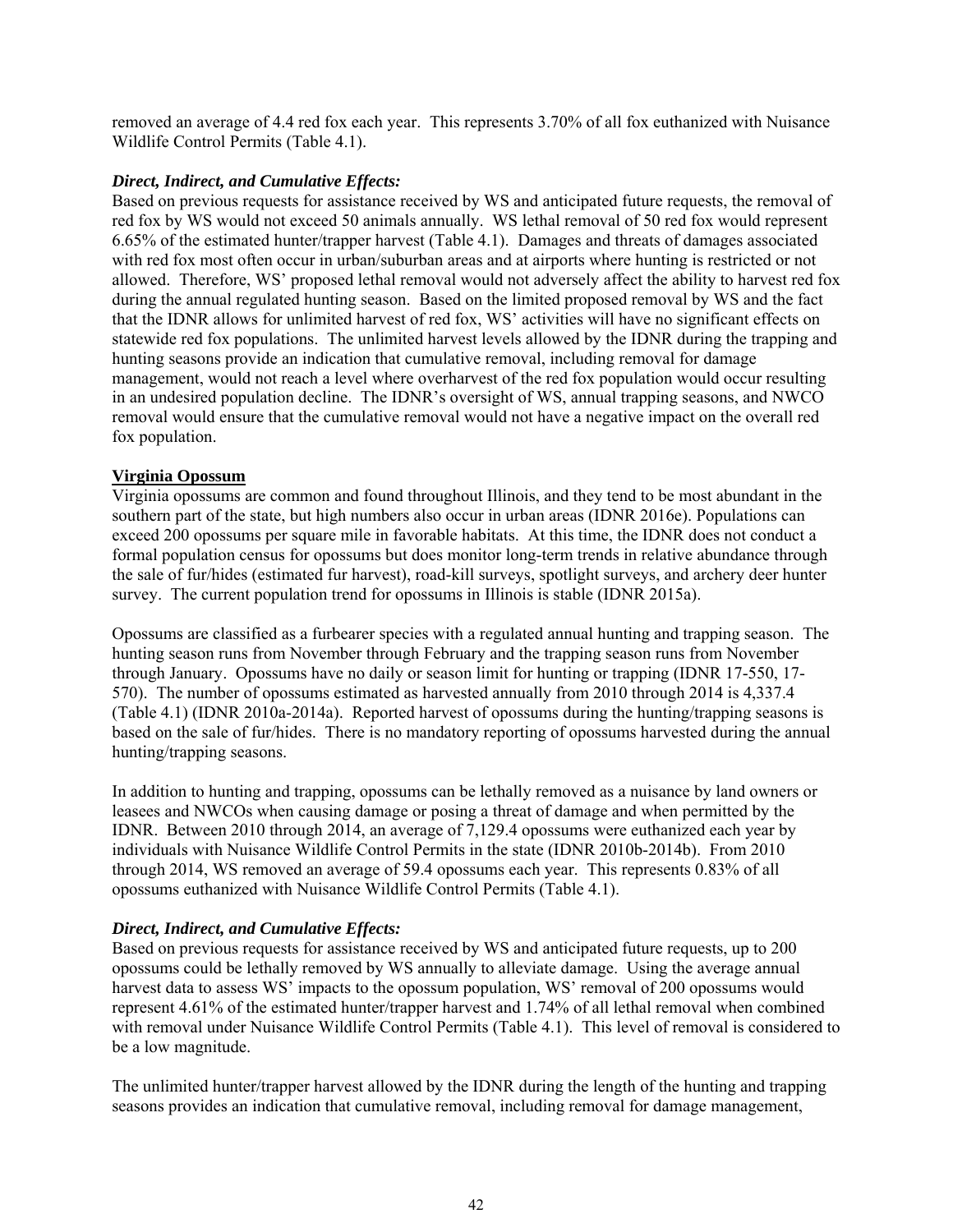would not reach a level where overharvest of the opossum population would occur resulting in an undesired population decline. The IDNR's oversight of WS, hunting/trapping seasons and NWCOs would ensure that the cumulative removal would not have a negative impact on the overall opossum population.

## **Striped Skunk**

Striped skunks are common and found throughout Illinois (IDNR 2016g). The highest numbers of skunks are in hilly rural areas and in habitats that include a mixture of farmland, pastureland and timber. In some urban areas skunks are abundant, especially along railroads or high-tension power lines because these features provide travel ways and denning sites. Skunks are sensitive to outbreaks of diseases like rabies and distemper. These outbreaks can cause a skunk population to decline sharply. This species may be less common now than it was 50 years ago because small farming operations have given way to larger, less diverse crop farms. At this time, the IDNR does not conduct a formal population census for skunks but does monitor long-term trends in relative abundance through the sale of fur/hides (estimated fur harvest), road-kill surveys, and spotlight surveys. The current population trend for skunks in Illinois is stable (IDNR 2015a).

Skunks are classified as a furbearer species with a regulated annual hunting and trapping season. The IDNR has established year round hunting seasons on skunks and trapping seasons from November through January with no bag limits on both seasons (IDNR 17-550, 17-570). The number of skunks estimated as harvested annually by sport hunters/trappers from 2010 through 2014 is 572 (Table 4.1) (IDNR 2010a-2014a). Reported harvest of skunks during the hunting/trapping seasons is based on the sale of fur/hides. The reported numbers are significantly lower than the actual number of skunks harvested since more skunks are harvested than sold (Bob Bluett, IDNR, pers. comm., January 22, 2016). There is no mandatory reporting of skunks harvested during the annual hunting/trapping seasons.

In addition to hunting and trapping, skunks can be lethally removed as a nuisance by land owners or leasees and NWCOs when causing damage or posing a threat of damage and when permitted by the IDNR. Between 2010 through 2014, an average of 11,780.4 skunks were euthanized each year by individuals with Nuisance Wildlife Control Permits in the state (IDNR 2010b-2014b). From 2010 through 2014, WS removed an average of 80.6 skunks each year. This represents 0.68% of all skunks euthanized with Nuisance Wildlife Control Permits (Table 4.1).

## *Direct, Indirect, and Cumulative Effects:*

Based on previous requests for assistance received by WS and anticipated future requests, up to 200 skunks could be lethally removed by WS annually to alleviate damage. Using the average annual harvest and Nuisance Wildlife Control Permit data to assess WS' impacts to the skunk population, WS' removal of 200 skunks would represent 1.62% of the estimated total number of skunks removed by hunters/trappers and under IDNR permits (Table 4.1). Since more skunks are trapped/hunted than sold, this level of removal is considered to be a low magnitude.

The unlimited hunter/trapper harvest allowed by the IDNR during the length of the hunting and trapping seasons provides an indication that cumulative removal, including removal for damage management, would not reach a level where overharvest of the skunk population would occur resulting in an undesired population decline. The IDNR's oversight of WS, hunting/trapping seasons and NWCOs would ensure that the cumulative removal would not have a negative impact on the overall skunk population.

## **Coyote**

Coyotes are found throughout Illinois and they are most abundant in the southern, southeastern and westcentral parts of the state (IDNR 2016b). Although coyote densities vary based on local habitat quality, Knowlton (1972) published that density estimates of 0.5 to 1.0 coyotes per square mile would likely be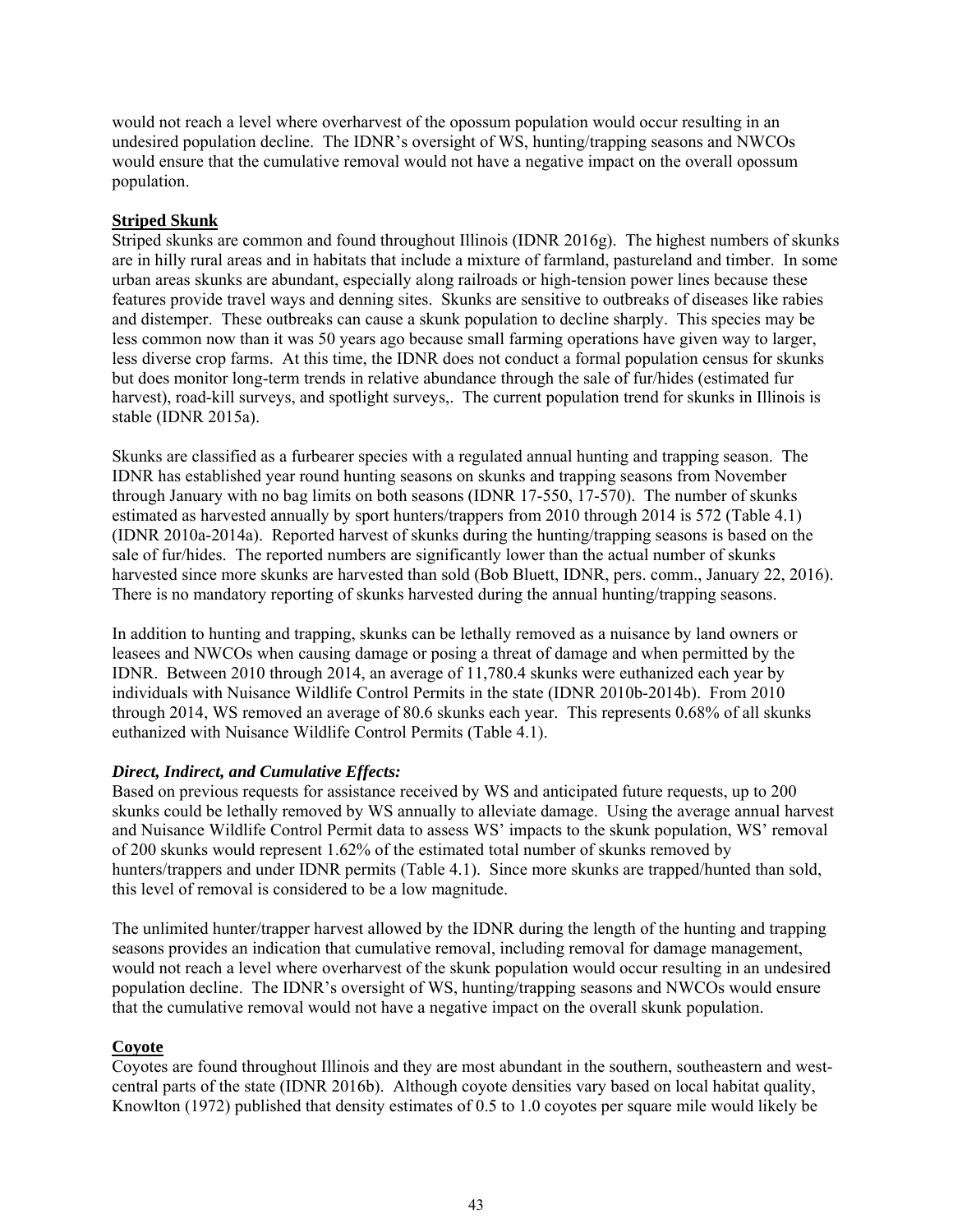applicable to coyote densities across much of their range. Coyote densities as high as two per square kilometer (five per square mile) have been reported in the southwestern and west-central United States, but are lower in other portions of the country. Few studies have accurately determined coyote densities (Voigt and Berg 1987). At this time, the IDNR does not conduct a formal population census for coyotes but does monitor long-term trends in relative abundance through the sale of fur/hides (estimated fur harvest) and archery deer hunter survey. The current population trend for coyotes in Illinois is stable (IDNR 2014c).

The IDNR has established year round hunting seasons on coyotes and trapping seasons from November through January with no bag limits on both seasons (IDNR 17-550, 17-570). The numbers of coyotes estimated as harvested annually from 2010 through 2014 is 8,080.6 (Table 4.1) (IDNR 2010a-2014a). Reported harvest of coyotes during the hunting/trapping seasons is based on the sale of fur/hides. There is no mandatory reporting of coyotes harvested during the annual hunting/trapping seasons.

In addition to hunting and trapping, coyotes can be lethally removed as a nuisance by land owners or leasees and NWCOs when causing damage or posing a threat of damage and when permitted by the IDNR. Between 2010 through 2014, an average of 816.8 coyotes were euthanized each year by individuals with Nuisance Wildlife Control Permits in the state (IDNR 2010b-2014b). From 2010 through 2014, WS removed an average of 54 coyotes each year. This represents 6.66% of all coyotes euthanized with Nuisance Wildlife Control Permits (Table 4.1).

## *Direct, Indirect, and Cumulative Effects:*

Based on previous requests for assistance received by WS and anticipated future requests, the removal of coyotes by WS would not exceed 200 coyotes annually. WS lethal removal of 200 coyotes would represent 2.25% of the estimated annual hunter/trapper harvest and removals under authority of IDNR Nuisance Wildlife Control Permits (Table 4.1). This level of removal is insignificant and not expected to negatively impact coyote populations. Population modeling information suggests that a viable coyote population can withstand an annual removal of 70% of their population without causing a decline in the population (Connolly 1995). Therefore, no significant cumulative impacts are expected when WS' removal is added to the average annual sportsman harvest. Based on the limited proposed removal by WS and the fact that the IDNR allows for unlimited harvest of coyotes, WS' activities will have no significant effects on statewide coyote populations. The unlimited harvest levels allowed by the IDNR during the trapping and hunting seasons provide an indication that cumulative removal, including removal for damage management, would not reach a level where overharvest of the coyote population would occur resulting in an undesired population decline. The IDNR's oversight of WS, annual trapping seasons, and NWCO removal would ensure that the cumulative removal would not have a negative impact on the overall coyote population.

## **Beaver**

Beaver are common in Illinois and are found in every county in the state (IDNR 2016a). Nelson and Nielson (2011) found in central and southern Illinois there are between 5.6 to 9.9 beavers in a colony and 0.8 to 3.27 colonies per square kilometer, in suitable habitat. The current population trend for beavers in Illinois is stable (IDNR 2010a-2014a).

Beavers are classified as a furbearer species with a regulated annual trapping season that runs from November through March. Beavers have no daily or season limit for trapping (IDNR 17-570). The number of beavers estimated as harvested annually by sport trappers from 2010 through 2014 is 5,948.2 (Table 4.1) (IDNR 2010a-2014a). Reported harvest of beavers during the trapping seasons is based on the sale of fur/hides. There is no mandatory reporting of beavers harvested during the annual trapping seasons.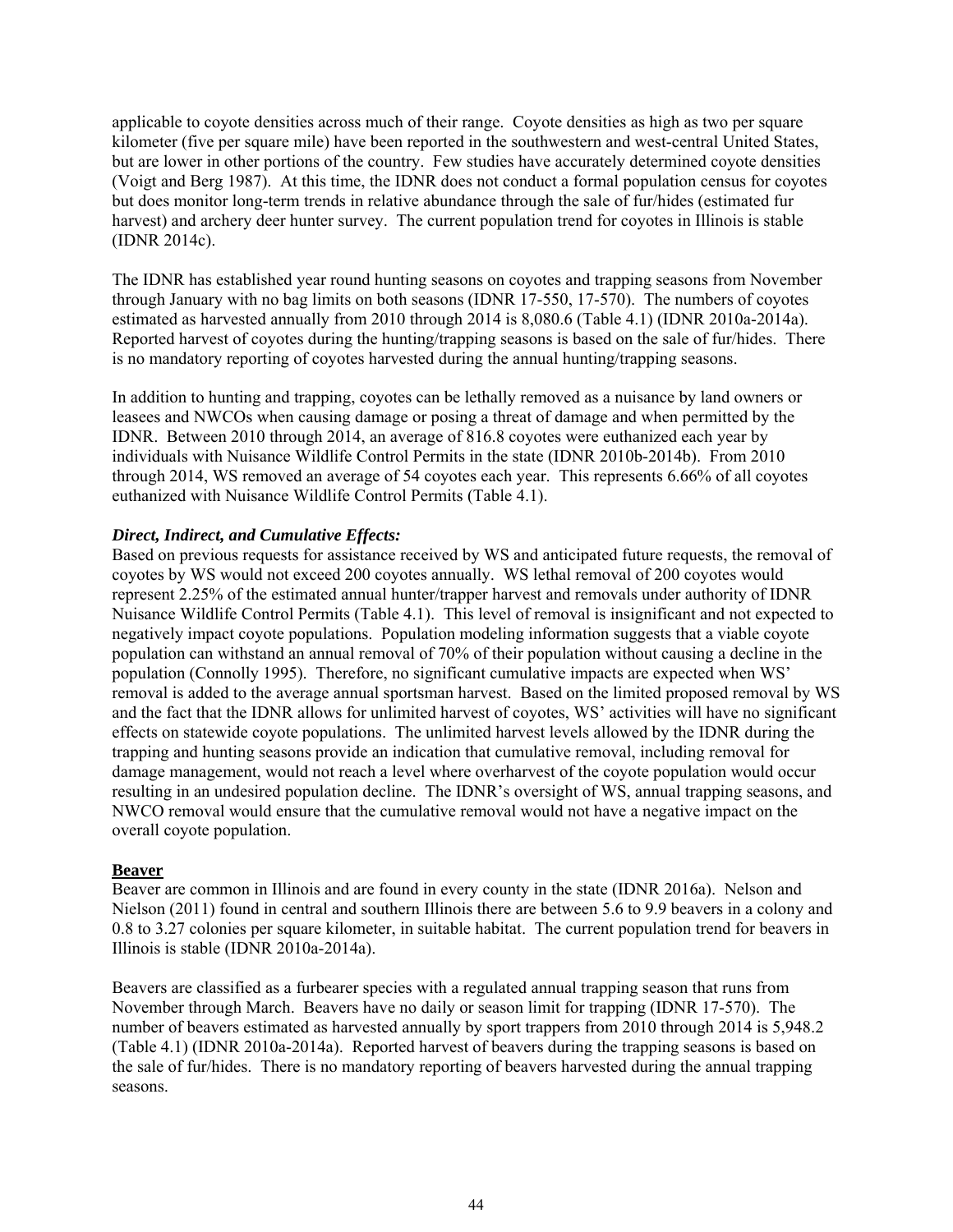In addition to trapping, beavers can be lethally removed as a nuisance by land owners or leasees and NWCOs when causing damage or posing a threat of damage and when permitted by the IDNR. Between 2010 through 2014, an average of 1,741.8 beavers were euthanized each year by individuals with Nuisance Wildlife Control Permits in the state (IDNR 2010b-2014b). From 2010 through 2014, WS removed an average of 96 beavers each year. This represents 5.51% of all beavers euthanized with Nuisance Wildlife Control Permits (Table 4.1).

## *Direct, Indirect, and Cumulative Effects:*

Based on previous requests for assistance received by WS and anticipated future requests, up to 500 beavers could be lethally removed by WS annually to alleviate damage. WS' removal of 500 beavers would represent 6.50% of the estimated annual trapper harvest and removal of beavers under authority of IDNR Nuisance Wildlife Control Permits (Table 4.1). This level of removal is considered to be a low magnitude.

To address damage by beaver flooding and human health threats related to waterborne contaminants, WS may breach or remove beaver dams or install flow control devices during beaver damage management activities. To minimize the impact on wetland dependent plants and animals, only dams that are less than five years old may be removed. Dam breaching, removal or installation of flow control devices are usually conducted in conjunction with local population reductions using trapping and/or shooting. As a result, changes in habitat generally have no long term effects on local beaver populations. Some animals that escape removal may lose or have limited access to stored food caches during winter months due to lower water levels and the presence of ice. This may limit winter survival of some individuals due to starvation or increased predation risk while feeding on land. However, reductions in local populations would result in lower interspecific competition for available food resources. Dam removal or flow manipulation would have no effect on neighboring populations and would not alter habitat in a way that does not allow for future use by beaver or re-colonization.

The unlimited trapper harvest allowed by the IDNR during the length of the trapping seasons provides an indication that cumulative removal, including removal for damage management, would not reach a level where overharvest of the beaver population would occur resulting in an undesired population decline. The IDNR's oversight of WS, trapping seasons and NWCOs would ensure that the cumulative removal would not have a negative impact on the overall beaver population.

## **Muskrat**

Muskrats are common in Illinois and are found in every county, with the northeastern and northwestern regions of the state supporting the highest numbers (IDNR 2016d). Muskrat populations can fluctuate greatly from year to year depending on weather condition, disease outbreaks, habitat loss, etc. However, muskrats are highly prolific and produce two to three litters per year that average four to seven young per litter which makes them relatively immune to overharvest (Boutin and Birkenholz 1987). The current population trend for muskrats in Illinois is stable (IDNR 2010a-2014a).

Muskrats are classified as a furbearer species with a regulated annual trapping season from November through March. Muskrats have no daily or season limit for trapping (IDNR 17-570). The number of muskrats estimated as harvested annually from 2010 through 2014 is 27,569.4 (Table 4.1) (IDNR 2010a-2014a). Reported harvest of muskrats during the trapping seasons is based on the sale of fur/hides. There is no mandatory reporting of muskrats harvested during the annual trapping seasons.

In addition to trapping, muskrats can be lethally removed as a nuisance by land owners or leasees and NWCOs when causing damage or posing a threat of damage or when permitted by the IDNR. Between 2010 through 2014, an average of 2,989 muskrats were removed each year by individuals with Nuisance Wildlife Control Permits in the state (IDNR 2010b-2014b). From 2010 through 2014, WS removed an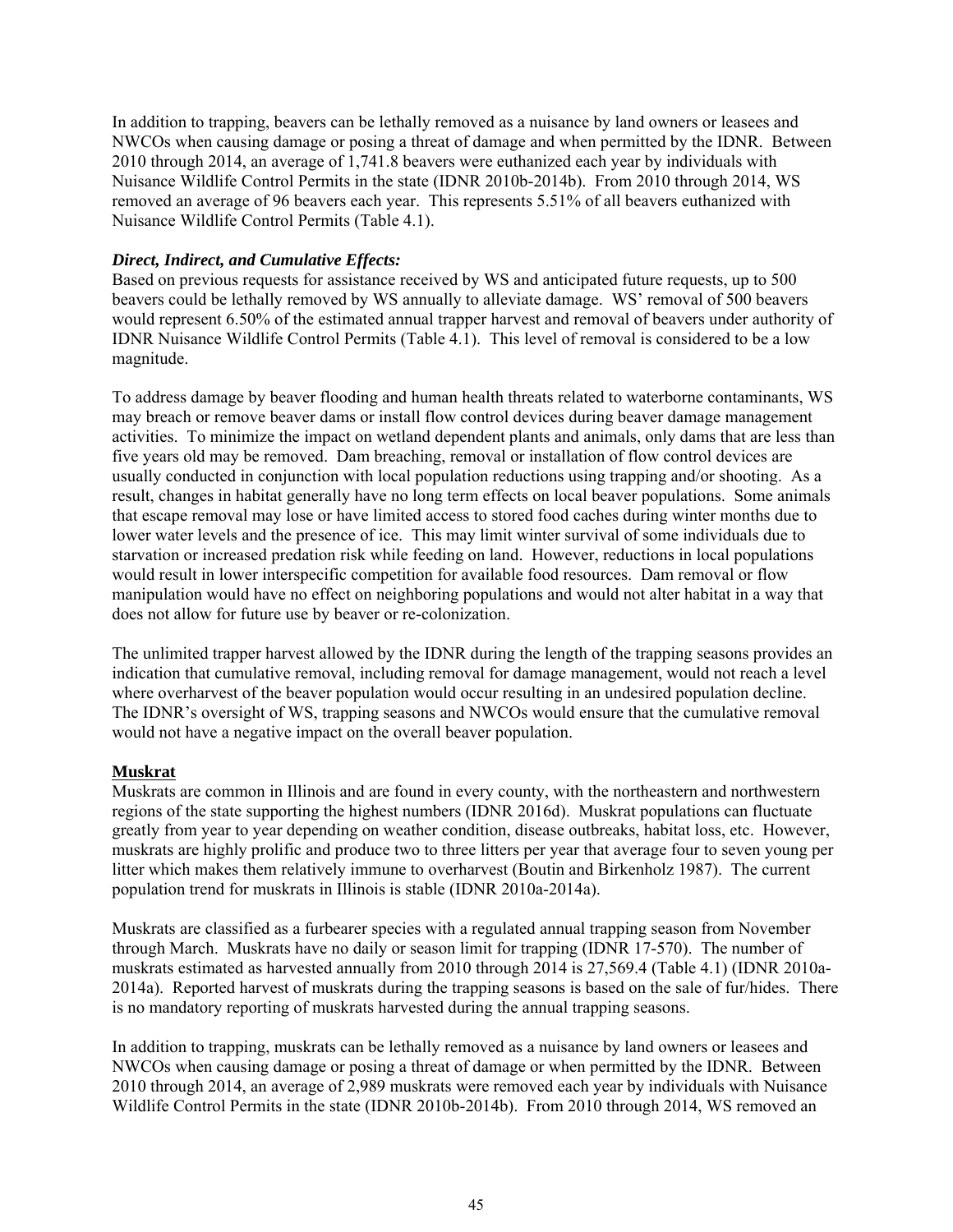average of 34 muskrats each year. This represents 1.15% of all muskrats euthanized with Nuisance Wildlife Control Permits (Table 4.1).

## *Direct, Indirect, and Cumulative Effects:*

Based on previous requests for assistance received by WS and anticipated future requests, up to 500 muskrats could be lethally removed by WS annually to alleviate damage. Using the average annual trapper harvest data to assess WS' impacts to the muskrat population, WS' removal of 500 muskrats would represent 1.64% of the estimated annual trapper harvest and removal of muskrats under authority of IDNR Nuisance Wildlife Control Permits (Table 4.1). This level of removal is considered to be a low magnitude.

Like many other mammal species in Illinois, muskrats maintain sufficient population densities to allow for an annual trapping season. During the trapping season, there is no limit on the number of muskrats that can be harvested daily and no limit on the number of muskrats that can be harvested during the length of the season.

## **Woodchucks**

The woodchuck (also known as groundhog, marmot or whistle pig) is a large rodent, often seen in pastures, meadows, fields, and along highways in Illinois and is common throughout the state (IDNR 2016h). Woodchucks have one litter a year and average five kits (Merritt 1987, Armitage 2003). Woodchucks breed at age one and live four to five years. Woodchuck populations in Illinois are not monitored by IDNR and no population estimates are available. According to The University of Illinois Extension, typical densities in Illinois are one to two adults per acre. The woodchuck population in Illinois is stable (IDNR 2010a-2014a).

Woodchucks are classified as a game mammal with a regulated annual hunting and trapping seasons. The hunting season runs from June through March and the trapping season runs from June through September. Woodchucks have no daily or season limit for hunting or trapping (IDNR 17-530, 17-570). The number of woodchucks estimated as harvested annually from 2010 through 2014 is 8,997 (Table 4.1) (IDNR 2010a-2014a). Harvest numbers are reported from the Illinois Hunter Harvest Survey. There is no mandatory reporting of woodchucks harvested during the annual hunting seasons.

In addition to hunting and trapping, woodchucks can be lethally removed as a nuisance by land owners or leasees and NWCOs when causing damage or posing a threat of damage or when permitted by the IDNR. Between 2010 through 2014, an average of 1,872 woodchucks were euthanized each year by individuals with Nuisance Wildlife Control Permits in the state (IDNR 2010b-2014b). From 2010 through 2014, WS removed an average of 66 woodchucks each year. This represents 3.55% of all woodchucks euthanized with Nuisance Wildlife Control Permits (Table 4.1).

## *Direct, Indirect, and Cumulative Effects:*

Based on previous requests for assistance received by WS and anticipated future requests, up to 100 woodchucks could be lethally removed by WS annually to alleviate damage. Using the average annual hunter/trapper harvest data to assess WS' impacts to the woodchuck population, WS' removal of 100 woodchucks would represent 0.92% of the estimated annual hunter harvest and removal of woodchucks under authority of IDNR Nuisance Wildlife Control Permits (Table 4.1). This level of removal is considered to be a low magnitude.

Woodchuck damage management activities would target single animals or local populations of the species at sites where their presence is causing unacceptable damage to agriculture, human health or safety, natural resources, or property. Some local populations may be temporarily reduced as a result of damage management activities conducted under the proposed action alternative aimed at reducing damage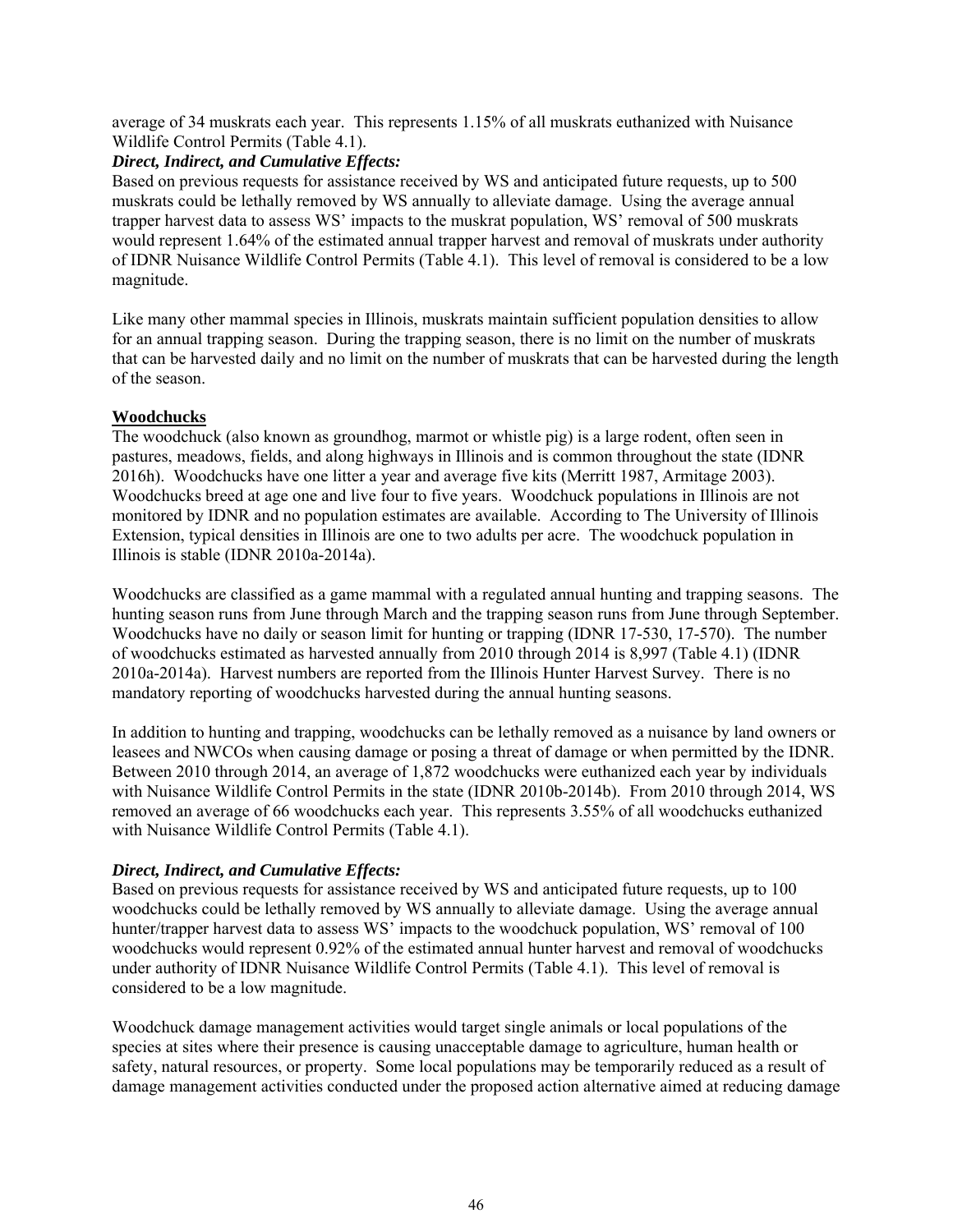at a local site. The unlimited harvest of woodchucks, as regulated by the IDNR, provides an indication that densities are sufficient that overharvest is unlikely to occur.

### **Eastern Cottontail**

The Eastern cottontail is abundant and widespread across Illinois. The highest population densities occur in the southern third and western parts of the state (IDNR 2016c). Cottontails do not distribute themselves evenly across the landscape, but tend to concentrate in favorable habitats such as brushy fence rows or field edges, gullies filled with debris, brush piles, areas of dense briars, or landscaped backyards where food and cover are suitable. Cottontails are rarely found in dense forest or open grasslands, but fallow crop fields may provide suitable habitat. Within these habitats, cottontails spend their entire lives in an area of 10 acres or less. Occasionally they may move a mile or so from a summer range to winter cover or to a new food supply. In suburban areas, cottontails are numerous and mobile enough to fill voids when cottontails are removed from an area. Population densities vary with habitat quality, but one cottontail per 0.4 hectares (1 acre) is a reasonable average (Craven 1994). Cottontails live only 12 to 15 months, yet make the most of time available reproductively. They can raise as many as six litters per year of one to nine young (usually four to six), having a gestation period of 28 to 32 days. If no young were lost, a single pair together with their offspring could produce 350,000 cottontails in five years (National Audubon Society 2000). At this time, the IDNR does not conduct a formal population census for cottontails, but does monitor long-term trends in relative abundance through road-kill surveys (Stan McTaggart, IDNR, pers. comm., February 3, 2016). The current population trend for cottontails in Illinois is stable (IDNR 2015b).

Cottontails are classified as a small game species with a regulated annual hunting season that runs from November through February. They have a daily bag limit of four with a possession limit of ten (IDNR 17-530). The number of cottontails estimated as harvested annually from 2010 through 2014 is 13,907.1 (Table 4.1) (Stan McTaggart, IDNR, pers. comm., February 3, 2016). Harvest numbers are reported from the Illinois Hunter Harvest Survey. There is no mandatory reporting of cottontails harvested during the annual hunting seasons.

In addition to hunting, cottontails can be lethally removed as a nuisance by land owners or leasees and NWCOs when causing damage or posing a threat of damage and when permitted by the IDNR. The IDNR does not track the exact number of cottontails lethally removed, but it is estimated that 300 to 500 cottontails may be lethally removed using Nuisance Wildlife Control Permits per year (Bob Bluett, IDNR, pers. comm., February 22, 2016). From 2010 through 2014, WS removed an average of 74.2 cottontails each year (Table 4.1).

## *Direct, Indirect, and Cumulative Effects:*

Based on previous requests for assistance received by WS and anticipated future requests, up to 500 cottontails could be lethally removed by WS annually to alleviate damage. WS' removal of 500 cottontails would represent 3.52% of the estimated annual hunter harvest and removal of cottontails under authority of IDNR Nuisance Wildlife Control Permits (Table 4.1). Damages and threats of damages associated with cottontails most often occur in urban/suburban areas and at airports within Illinois where hunting is restricted or not allowed. Therefore, WS' proposed lethal removal would not adversely affect the ability to harvest cottontails during the annual regulated hunting season or result in adverse cumulative impacts to the statewide population.

## **Feral Swine**

Feral swine (also known as wild pigs, wild boars, or feral hogs), are medium to large sized hoofed mammals that look similar to domestic swine. These animals breed any time of year but peak breeding times usually occur in the fall. Litters sizes usually range from one to 12 piglets (Mayer and Brisbin 2009). Feral swine are the most prolific wild mammals in North America. Given adequate nutrition, a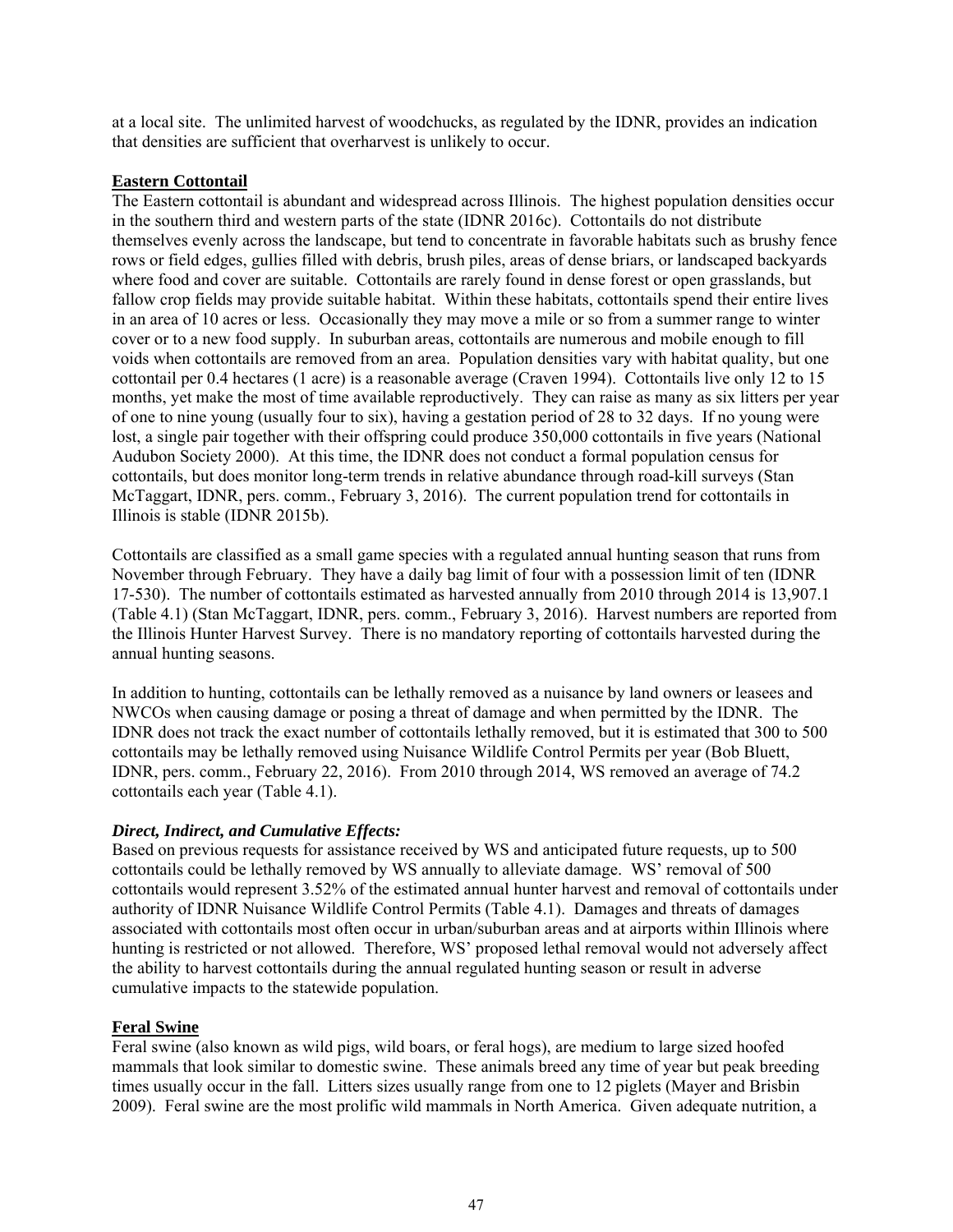feral swine population can reportedly double in just four months (Barrett and Birmingham 1994). Feral swine may begin to breed as young as four months of age and sows can produce two litters per year (Mayer and Brisbin 2009). Feral swine are found in variable habitat in most of the United States, with the highest densities occurring in the southern United States. Populations are usually clustered around areas with ample food and water supplies.

There are currently no known populations of feral hogs in Illinois (USDA 2015b). If feral swine are detected in Illinois, they and their damage may be addressed by the WS program in response to requests by federal agencies, state agencies, municipal agencies, or the public at any location in the state. Agricultural producers may request assistance with managing damage to standing crops or disease threats to domestic livestock. Natural resource managers may request assistance to protect natural areas, parks or recreation areas, or T&E species. Public health agencies may request assistance in reducing feral swine densities where disease threats to people may exist.

## *Direct, Indirect, and Cumulative Effects:*

To address any future requests for assistance associated with feral swine, the WS-Illinois program may use any legal methods among those outlined by the APHIS National Feral Swine Damage Management Program as suitable for feral swine damage management to assist in ensuring feral swine do not become established in Illinois. WS anticipates that up to 500 swine could be lethally removed annually. Feral swine would most likely be lethally removed by trapping and/or shooting. Feral swine captured using live-capture methods would be subsequently euthanized pursuant to WS Directive 2.505 or in cases where the animal is a pet or raised for the purpose of agricultural production, WS would transfer custody of the animal to Animal Control within the county of capture. Executive Order 13112 states that each federal agency whose actions may affect the status of invasive species shall, to the extent practicable and permitted by law; 1) reduce invasion of exotic species and associated damages, 2) monitor invasive species populations, provide for restoration of native species and habitats, 3) conduct research on invasive species and develop technologies to prevent introduction, and 4) provide for environmentally sound control and promote public education on invasive species. WS' lethal removal of feral swine would comply with this Executive Order. The removal of feral swine is not expected to have any significant direct, indirect, or cumulative effects as a feral swine population has never existed in the state.

## **Free-ranging/Feral Cats and Dogs**

Free-ranging cats and dogs are socialized and can be strays, lost or abandoned pets, or pets with homes that are allowed to roam outside. Feral cat and dogs, in contrast, are not socialized to humans and are traditionally not kept as pets. The number of feral cats and dogs in Illinois is unknown. WS would coordinate with state and local authorities with jurisdiction over feral animal control in accordance with WS Directive 2.340.

## *Direct, Indirect, and Cumulative Effects:*

Control efforts by WS would typically be limited to live-trapping, primarily using cage traps, with subsequent transport and transfer of custody to a local animal control officer or state licensed animal shelter. After relinquishing the feral cats/dogs to a local animal control officer or animal shelter, the care and the final disposition of the cat/dog would be the responsibility of the animal control officer and/or animal shelter. Feral cats/dogs would be removed in projects aimed at protecting human safety and alleviating damage or threats of damage to agricultural resources, property, and natural resources. It is possible that WS could live capture feral cats/dogs to alleviate damage and threats of damage. These animals would then be transferred to an appropriate animal care facility such as a local humane society or animal control shelter. The transfer of custody would have no significant adverse effects on local or statewide populations of these species in Illinois.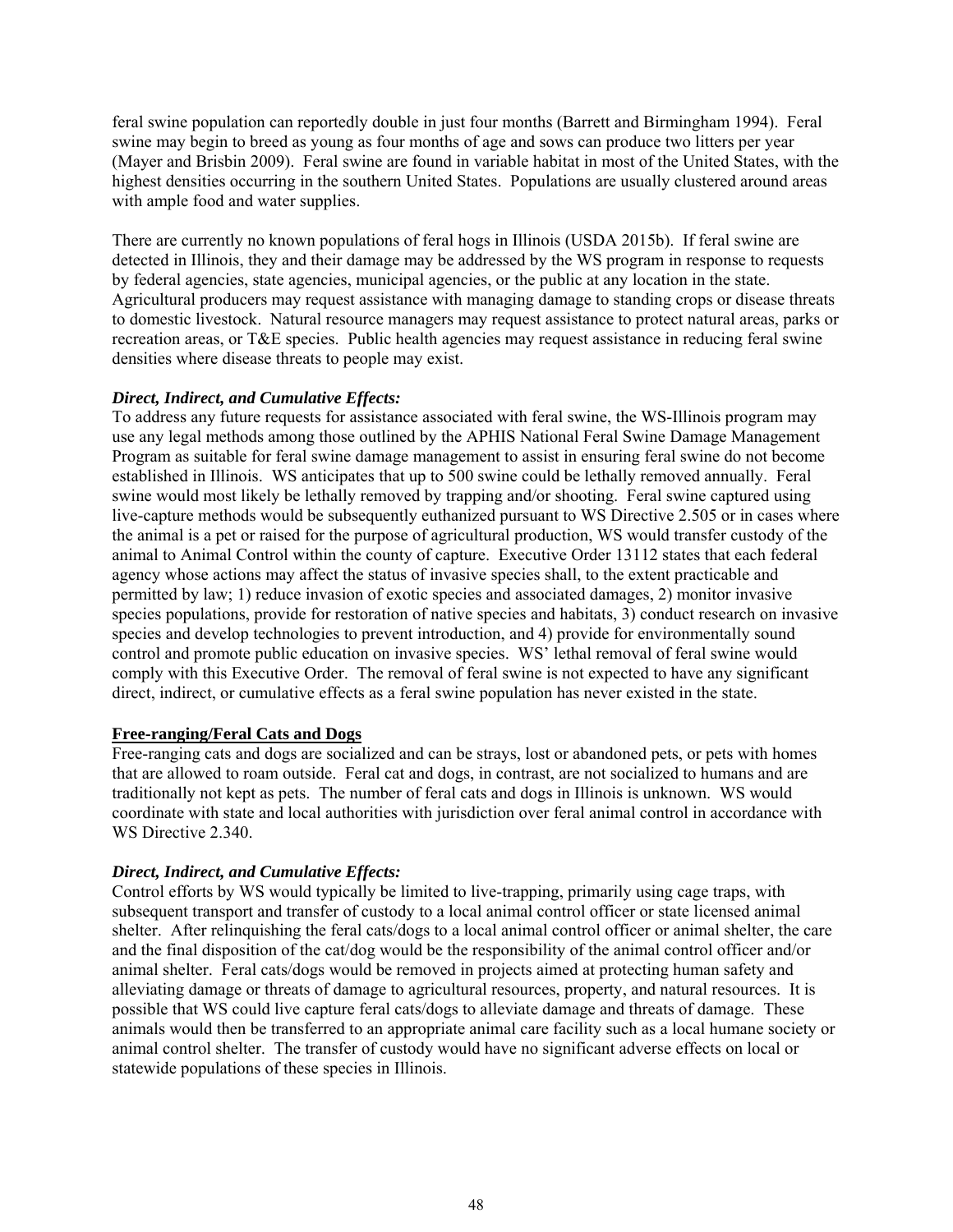## **Miscellaneous Rodents**

Rodents (mice, moles, voles, shrews, ground squirrels and rats) may be lethally removed by WS during wildlife hazard management, assessment, and monitoring at airports and airbases because these species serve as attractants to birds such as raptors and mammalian carnivores, which create direct hazards to aircraft. Additionally, these species may be lethally removed in or near rural parks and other structures to protect human health and safety or natural resources.

Large population fluctuations are characteristic of many small rodent populations and are highly prolific. For example, meadow voles may have up to 17 litters annually, typically with four to five young per litter, and deer mice have three to four litters with four to six young each (Burt and Grossenheider 1980, National Audubon Society 2000).

Franklin's ground squirrel (*Poliocitellus franklinii*) and the Eastern wood rat (*Neotoma floridana*) are the only small mammals listed under the IESPA. Lethal take of these species is not permitted and take of those species is not proposed in this EA. Measures that will be taken to prevent incidental take of these species is discussed later in the EA.

## *Direct, Indirect, and Cumulative Effects:*

The primary method of lethal removal for these species by WS would be trapping or toxicants. Removal of these species by WS would be done at specific isolated sites (e.g., airports, parks, etc.). WS could lethally remove up to 1,000 small rodents annually, of any species composition except those species listed as threatened or endangered. Impacts from the level of removal to rodent and insectivore populations would be minimal due to the species' relatively high reproductive rates and because rodent/insectivore damage management recommended and conducted by WS would be at a limited number of specific local sites within the range of these species. Based upon the above information, WS limited lethal removal of these small rodents may cause temporary reductions at the specific local sites, but would have no adverse direct or cumulative impacts on overall populations of the species.

Norway rats are not native to North America and were accidentally released into this country. In the wild, the impacts of these species are seen by many as entirely detrimental (Burt and Grossenheider 1980). Executive Order 13112 states that each federal agency whose actions may affect the status of invasive species shall, to the extent practicable and permitted by law; 1) reduce invasion of exotic species and associated damages, 2) monitor invasive species populations, provide for restoration of native species and habitats, 3) conduct research on invasive species and develop technologies to prevent introduction, and 4) provide for environmentally sound control and promote public education on invasive species. Although removal of these species up to and including extirpation could be seen as desirable, because of the productivity and distribution of the species and the limited nature of WS work, WS is unlikely to ever do more than limit populations at specific local sites. Based on the above information and WS limited lethal removal of Norway rats, WS should have minimal effects on rat populations.

## **Other Target Species**

Target species, in addition to the mammals analyzed above, have been lethally removed in small numbers by WS or could be lethally removed when requested to resolve damage or threats of damage. Under the proposed action, WS could lethally remove up to 20 individuals each of the following species annually: armadillo, bats that are not federally or state listed as threatened or endangered, bobcat, nutria, Eastern gray squirrel, fox squirrel, red squirrel, Southern flying squirrel, eastern chipmunk, plains pocket gopher, mink, Eastern mole, gray fox, long-tailed weasel, least weasel and river otter. The removal of 20 individuals would not significantly impact the populations for any of these species as this level of removal is of considerably low magnitude. Additionally, WS anticipates the potential to remove up to five badgers annually. Damage management activities would target single animals or local populations at sites where their presence was causing unacceptable damage to agriculture, human health or safety,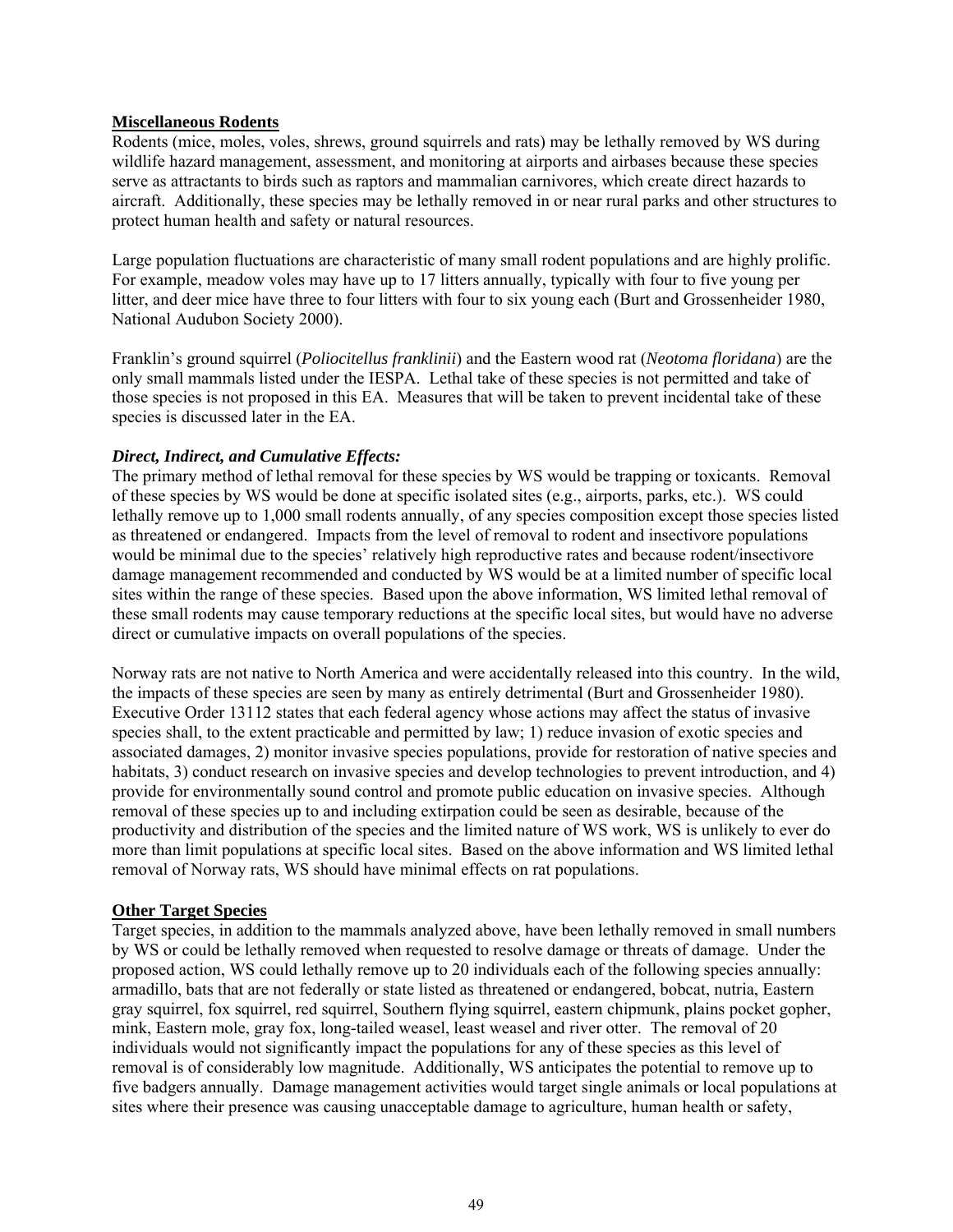natural resources, or property. Some local populations may be temporarily reduced as a result of removal activities to reduce damage at a local site. The estimated WS removal would be of low magnitude when compared to the number of those game species harvested each year, and would be of extremely low magnitude when compared to the statewide population of those species. Those species are not considered to be of low densities in the state.

## *Wildlife Disease Surveillance and Monitoring*

The ability to efficiently conduct surveillance for and detect diseases is dependent upon rapid detection of the pathogen if it is introduced. Effective implementation of a surveillance system will facilitate planning and execution at regional and state levels, and coordination of surveillance data for risk assessment. It will also facilitate partnerships between public and private interests, including efforts by federal, state, and local governments as well as non-governmental organizations, universities, and other interest groups. Data collected by organizations/agencies conducting research and monitoring will provide a broad species and geographic surveillance effort.

To provide the most useful information and a uniform structure for surveillance, strategies for collecting samples could be employed. Those strategies include:

Investigation of Illness/Death in Mammals: A systematic investigation of illness and death in mammals may be conducted to determine the cause of the illness or death. This strategy offers the best and earliest probability of detection if a disease is introduced into the United States. Illness and death involving wildlife are often detected by or reported to natural resource agencies and entities. This strategy capitalizes on existing situations of mammals without additional mammals being handled or killed.

Surveillance in Live Wild Mammals: This strategy involves sampling live-captured, apparently healthy mammals to detect the presence of a disease. Mammal species that represent the highest risk of being exposed to, or infected with, the disease because of their movement patterns, or mammals that may be in contact with species from areas with reported outbreaks would be targeted. Where possible, this sampling effort would be coordinated with local projects that already plan on capturing and handling the desired mammal species. Coordinating sampling with ongoing projects currently being conducted by state and federal agencies, universities, and others maximizes use of resources and minimizes the need for additional mammal capture and handling.

Surveillance in Harvested Mammals: Check stations for harvestable mammal species provide an opportunity to sample dead mammals to determine the presence of a disease, and could supplement data collected during surveillance of live mammals. Sampling of mammals harvested or lethally removed as part of damage management activities would focus on species that are most likely to be exposed to a disease.

Under the disease sampling strategies listed above that could be implemented to detect or monitor mammalian diseases, WS' implementation of those sampling strategies would not adversely affect mammal populations in the State. Sampling strategies that could be employed involve sampling livecaptured mammals that could be released on site after sampling occurs. The sampling (*e.g.*, drawing blood, hair sample, fecal sample) and the subsequent release of live-captured mammals would not result in adverse effects since those mammals are released unharmed on site. In addition, sampling of sick, dying, or hunter harvested mammals would not result in the additive lethal take of mammals that would not have already occurred in the absence of a disease sampling program. Therefore, the sampling of mammals for diseases would not adversely affect the populations of any of the mammal species addressed in this EA and would not result in any take of mammals that would not have already occurred in the absence of disease sampling (*e.g.*, hunter harvest).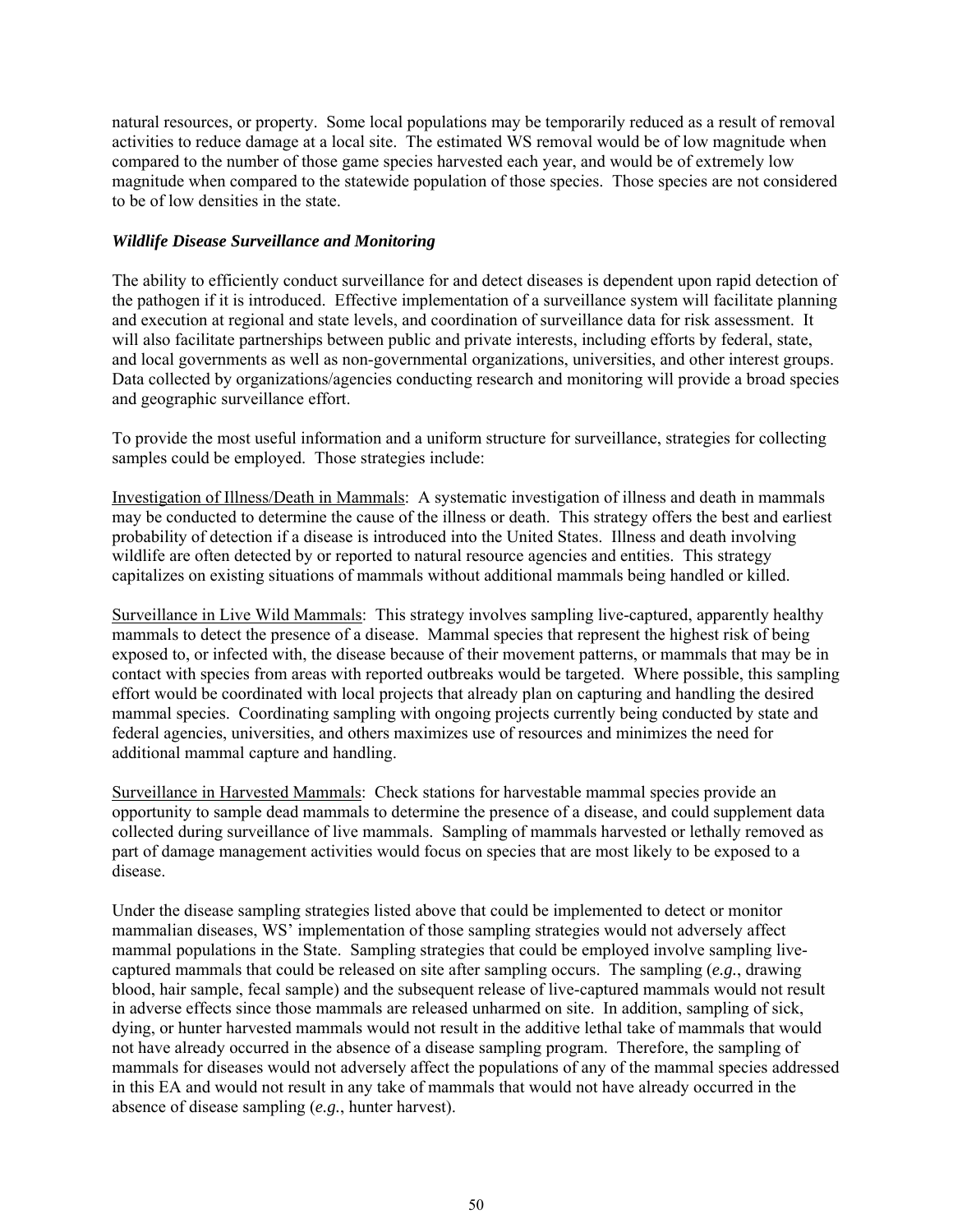## **Summary**

Evaluation of WS' activities relative to wildlife populations indicated that program activities will likely have no cumulative adverse effects on mammal populations. WS' actions would be occurring simultaneously, over time, with other natural processes and human-generated changes that are currently taking place. Those activities include, but are not limited to:

- Natural mortality of wildlife
- Human-induced mortality through private damage management activities
- Human and naturally induced alterations of wildlife habitat and populations
- Annual and perennial cycles in population densities

All those factors play a role in the dynamics of wildlife populations. In many circumstances, requests for assistance arise when some or all of those elements have contrived to elevate target species populations or place target species at a juncture to cause damage to resources. WS' actions taken to minimize or eliminate damage are constrained as to scope, duration and intensity, for the purpose of minimizing or avoiding impacts to the environment. WS evaluates damage occurring, including other affected elements and the dynamics of the damaging species; determines appropriate strategies to minimize effects on environmental elements; applies damage management actions; and subsequently monitors and adjusts/ceases damage management actions (Slate et al. 1992). This process allows WS to take into consideration other influences in the environment, such as those listed above, in order to avoid cumulative adverse impacts on target species.

## **Alternative 2 – Non-lethal Mammal Damage Management Only by WS**

Under this alternative, WS would not intentionally remove any target mammal species because no lethal methods would be used. Although, the methods employed by WS would not be intended to result in the death of an animal, some methods, such as live-capture and anesthesia, can result in injury or death of target animals despite the training and best efforts of management personnel. This type of removal is likely to be limited to a few individuals and would not adversely impact populations of any species.

## *Direct, Indirect, and Cumulative Effects:*

Although WS lethal removal of mammals would not occur, it is likely that without WS conducting some level of lethal MDM activities for these species, private MDM efforts would increase. Cumulative impacts on target species populations would be variable depending upon actions taken by affected landowners/resource managers and the level of training and experience of the individuals conducting the MDM. Some individuals experiencing damage may take illegal or unsafe action against the problem species either unintentionally due to lack of training, or deliberately out of frustration of continued damage. In these instances, more target species may be lethally removed than with a professional MDM program (Alternative 1). Overall impacts on target species populations would be similar to or slightly more significant than Alternative 1 depending upon the extent to which resource managers use the assistance provided by WS. However, for the reasons presented in the population effects analysis in section 3.1, it is unlikely that target mammal populations would be adversely impacted by implementation of this alternative.

## **Alternative 3 – No Mammal Damage Management Conducted by WS**

Under this alternative, WS would not conduct mammal damage management activities in the state. WS would have no direct involvement with any aspect of addressing damage caused by mammals and would provide no technical assistance. Mammals could continue to be lethally removed to resolve damage and/or threats occurring either through permits issued by the IDNR, during the regulated hunting or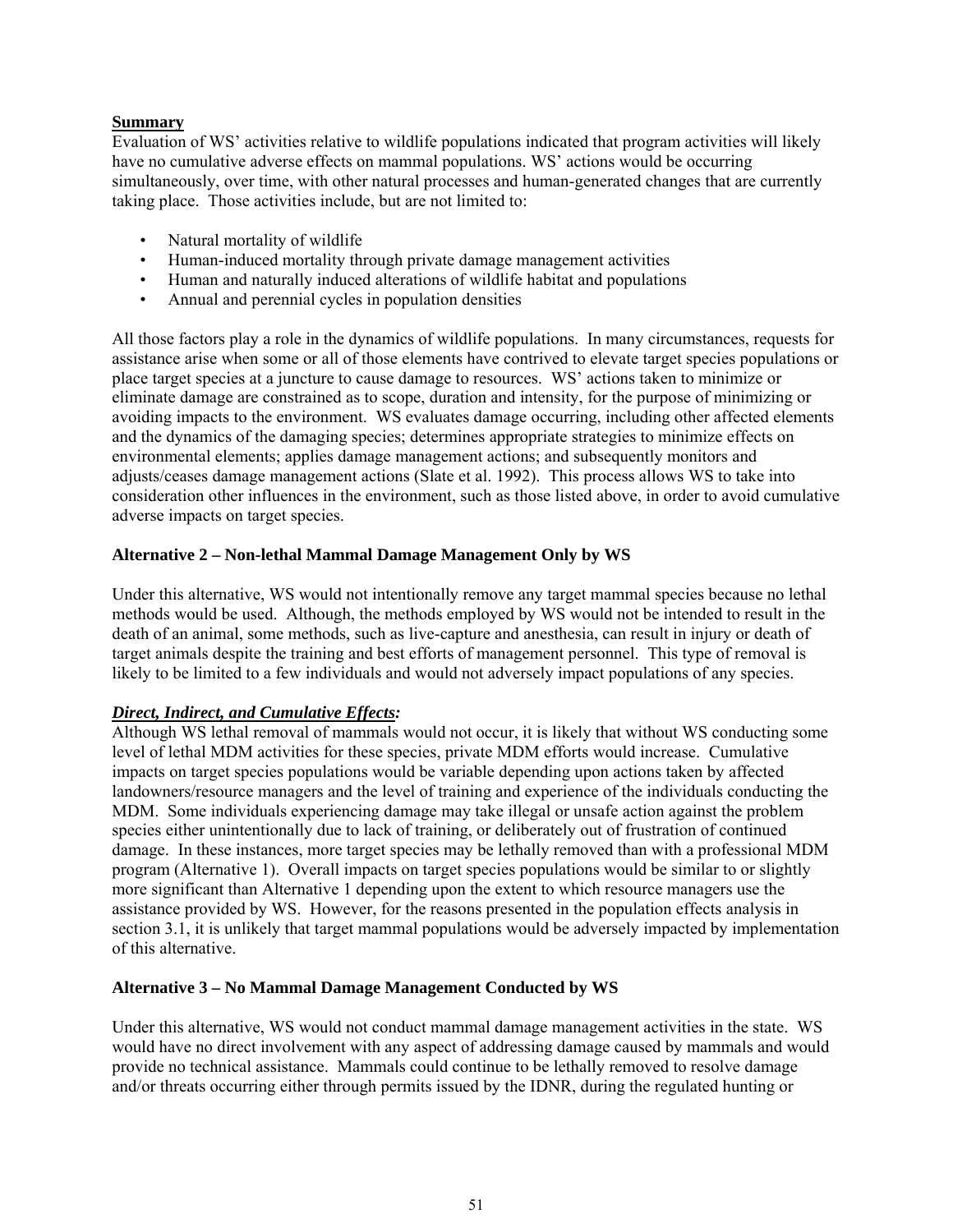trapping seasons, or without a permit as allowed in certain situations by state laws and regulations. Management actions taken by non-federal entities would be considered the *environmental status quo*.

### *Direct, Indirect, and Cumulative Effects:*

Local mammal populations could decline, stay the same, or increase depending on actions taken by those persons experiencing mammal damage. Some resource/property owners may take illegal, unsafe, or environmentally harmful action against local populations of mammals out of frustration or ignorance. While WS would provide no assistance under this alternative, other individuals or entities could conduct lethal damage management resulting in impacts similar to the proposed action.

Since mammals would still be lethally removed under this alternative, the potential effects on the populations of those mammal species would be similar among all the alternatives for this issue. Any actions to resolve damage or reduce threats associated with mammals could occur by other entities despite WS' lack of involvement under this alternative. However, for the reasons presented in the population effects analysis in section 4.1.1, it is unlikely that target mammal populations would be adversely impacted by implementation of this alternative.

## **Issue 2 - Effects on Non-target Wildlife Species Populations, Including T&E Species**

A concern is often raised about the potential impacts to non-target species, including T&E species, from the use of methods to resolve damage caused by mammals. The potential effects on the populations of non-target wildlife species, including T&E species, are analyzed below.

## **Alternative 1 - Continue the Current Adaptive Integrated Mammal Damage Management Program (No Action/Proposed Action)**

The potential for adverse effects to non-targets occurs from the employment of methods to address mammal damage. Under the proposed action, WS could provide both technical assistance and direct operational assistance to those requesting assistance. The use of non-lethal methods as part of an integrated direct operational assistance program would be similar to those risks to non-targets discussed in the other alternatives.

WS personnel are experienced and trained in wildlife identification and to select the most appropriate methods for taking targeted animals and excluding non-target species. To reduce the likelihood of capturing non-target wildlife, WS would employ the most selective methods for the target species, would employ the use of attractants that are as specific to target species as possible, and determine placement of methods to avoid exposure to non-targets. Management actions are directed towards specific animals or groups of animals responsible for causing damage or posing threats. WS consults with the USFWS and the IDNR to determine the potential risks to federally and state listed threatened and endangered species in accordance with the ESA and state laws. Non-lethal methods are given priority when addressing requests for assistance (WS Directive 2.101). Non-target animals captured in traps are released unless it is determined that the animal would not survive and or that the animal cannot be safely released. WS would only employ methods in response to a request for assistance after the property owner or manager has signed a document agreeing to allow specific methods be used on property they own and/or manage. SOPs to prevent and reduce any potential adverse impacts on non-targets are discussed in Chapter 2. Despite the best efforts to minimize non-target lethal removal during program activities, the potential for adverse impacts to non-targets exists when applying both non-lethal and lethal methods to manage damage or reduce threats to safety.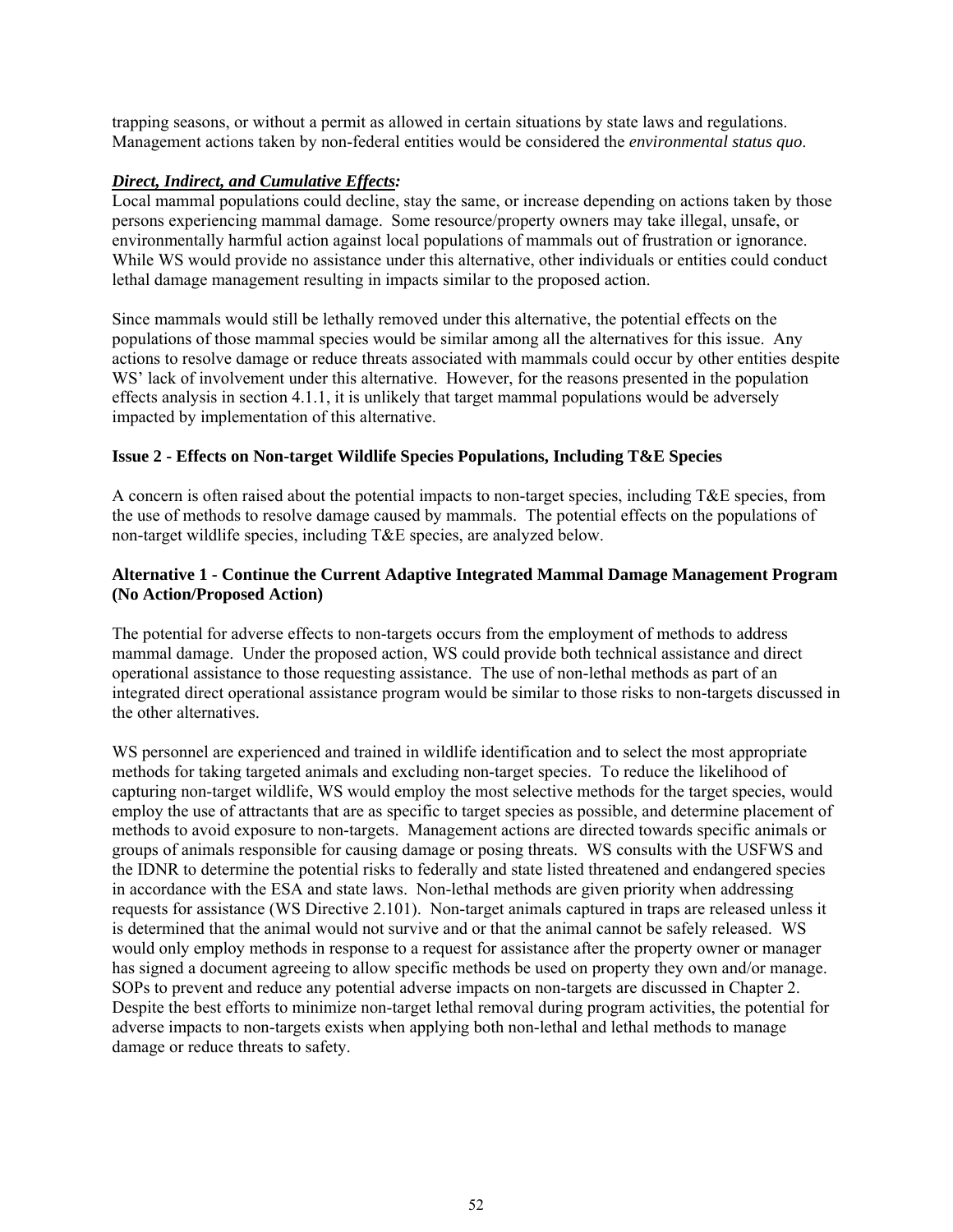#### *Non-Lethal Methods*

Non-lethal methods have the potential to cause adverse effects to non-targets primarily though physical exclusion, frightening devices or deterrents (see Appendix B). Any exclusionary device erected to prevent access to resources could also potentially exclude non-target species; therefore adversely impacting that species. The use of frightening devices or deterrents may also disperse non-target species from the immediate area where they are employed.

Other non-lethal methods available for use under any of the alternatives are live-capture traps (see Appendix B). WS would use and recommend the use of target-specific attractants and place them or recommend they be placed in areas where target species are active to reduce the risk of capturing nontargets. WS would monitor or recommend traps be monitored frequently so non-target species can be released unharmed.

Eagles may occur in or near areas where damage management activities are conducted. Routine activities conducted by WS' personnel under the proposed action / no action alternative could occur in areas where eagles are present, which could disrupt the current behavior of an eagle or eagles that are nearby during those activities. As discussed previously, "*take*" as defined by the Bald and Golden Eagle Protection Act, includes those actions that "*disturb*" eagles. Disturb has been defined under 50 CFR 22.3 as those actions that cause or are likely to cause injury to an eagle, a decrease in productivity, or nest abandonment by substantially interfering with their normal breeding, feeding, or sheltering behavior.

WS has reviewed those methods available under the proposed action / no action alternative and the use patterns of those methods. The routine measures that WS conducts would not meet the definition of disturb requiring a permit for the take of eagles. The USFWS states, *"Eagles are unlikely to be disturbed by routine use of roads, homes, or other facilities where such use was present before an eagle pair nesting in a given area. For instance, if eagles build a nest near your existing home, cabin, or place of business you do not need a permit."* (USFWS 2012). Therefore, activities that are species specific and are not of a duration and intensity that would result in disturbance as defined by the Act would not result in non-purposeful take (e.g. unintentional disturbance of an eagle). Activities, such as walking to a site, discharging a firearm, riding an ATV or driving a boat, generally represent short-term disturbances to sites where those activities take place. WS would conduct activities that are located near eagle nests using the National Bald Eagle Management Guidelines (USFWS 2007). The categories that encompass most of these activities are Category D (off-road vehicle use), Category F (non-motorized recreation and human entry), and Category H (blasting and other loud, intermittent noises). These categories generally call for a buffer of 330 to 660 feet for category D and F, and a  $\frac{1}{2}$ -mile buffer for category H. WS would take active measures to avoid disturbance of bald eagle nests by following the National Bald Eagle Management Guidelines. However, other routine activities conducted by WS do not meet the definition of "*disturb*" as defined under 50 CFR 22.3. Those methods and activities would not cause injuries to eagles and would not substantially interfere with the normal breeding, feeding, or sheltering behavior of eagles.

## *Lethal Methods*

As previously mentioned, eagles may occur in or near areas where management activities are conducted under the proposed action / no action alternative. Non-purposeful lethal removal of a bald or golden eagle or their nests is considered a "*take*" as defined by the Bald and Golden Eagle Protection Act. WS has reviewed those methods available under the proposed action / no action alternative and the use patterns of those methods. WS determined that the SOPs that WS uses while conducting damage management activities reduces the likelihood that eagles would be lethally removed (e.g., prohibiting placement of a snare within 50 feet of a carcass which may attract eagles).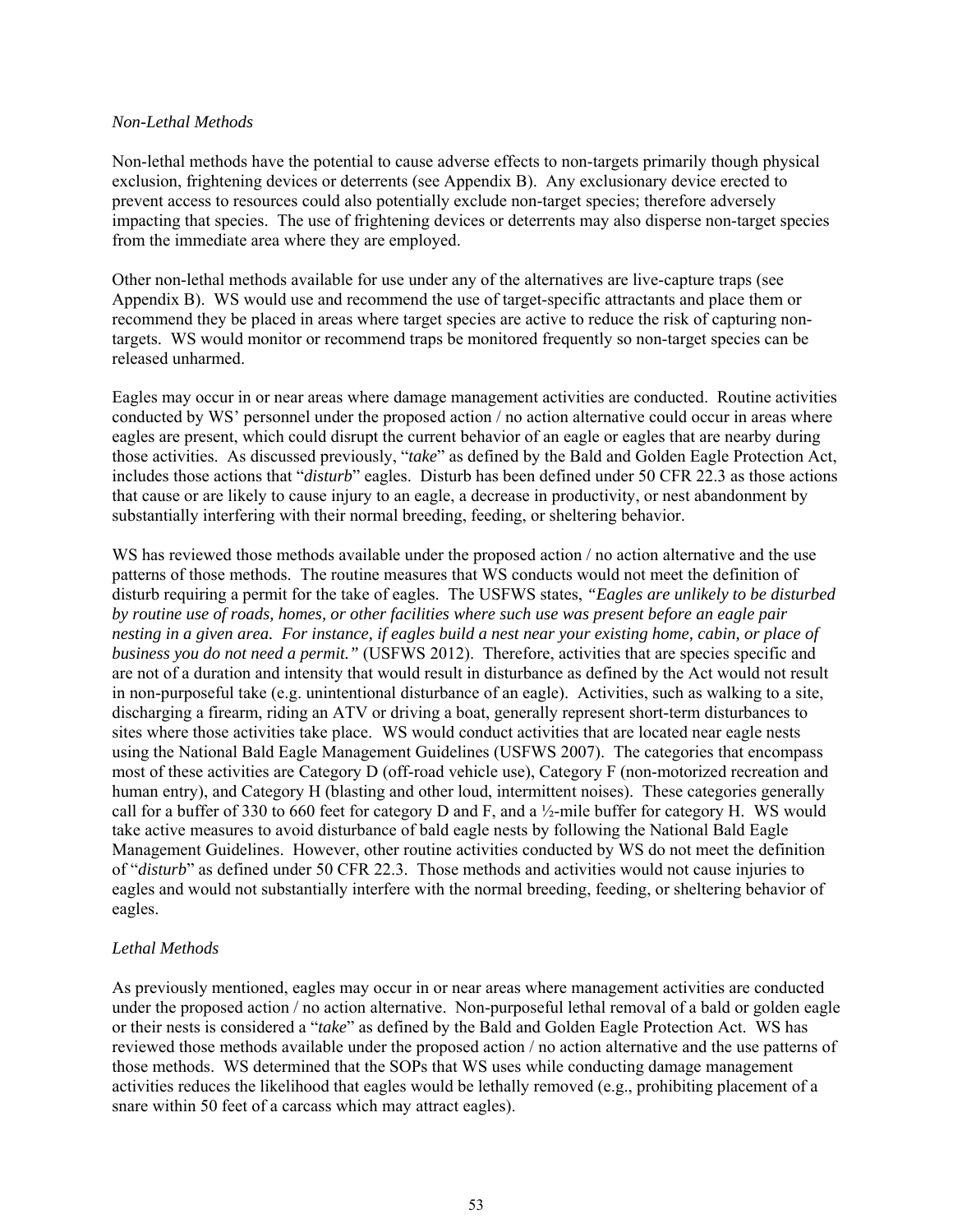All of the lethal methods listed in Appendix B could be available under this alternative. Some of these methods include:

*Shooting* - In cases where shooting was selected as an appropriate method, identification of an individual target would occur prior to application, eliminating risks to non-targets. Additionally, suppressed firearms would be used when appropriate to minimize noise impacts to non-targets.

*Euthanasia -* Non-target species captured during the implementation of non-lethal capture methods can usually be released prior to euthanasia which occurs subsequent to live-capture.

*Snare (cable device)* - WS would use snares in compliance with applicable federal, state and local laws and regulations (WS Directive 2.210) as well as WS Directives to minimize risks to nontargets.

*Bodygrip Trap (e.g., Conibear)* - WS would use bodygrip traps in compliance with applicable federal, state and local laws and regulations (WS Directive 2.210) as well as WS Directives to minimize risks to non-targets.

*Rodenticides* - A common concern regarding the use of rodenticides is the potential risk to nontarget animals, including threatened and endangered species. Rodenticides would be used by WS in accordance with their label and WS Directive 2.401 to minimize risks to non-targets.

*Fumigants* - Only fumigants and toxicants registered with the EPA and the IDOA pursuant to the FIFRA would be recommended and used by WS under this alternative. Fumigants and toxicants, including restricted use toxicants, could be used by licensed non-WS' pesticide applicators; therefore, WS' use of fumigants and toxicants would provide no additional negative impacts on non-target species as these substances could be used in the absence of WS' involvement. WS personnel are trained and licensed in the safe and effective use of fumigants and toxicants as well as the behavior and biology of both target and non-target wildlife species.

### *Direct, Indirect, and Cumulative Effects:*

The persistent use of non-lethal methods would likely result in the dispersal or abandonment of those areas where non-lethal methods are employed of both target and non-target species. Therefore, any use of non-lethal methods has similar results on both non-target and target species. However, the potential impacts to non-targets, like the impacts to target species, are expected to be temporary. WS would not employ or recommend these methods be employed over large geographic areas or at such intensity that essential resources would be unavailable and that long term adverse impacts to non-target populations would occur. Non-lethal methods are generally regarded as having minimal impacts on populations because individuals are unharmed. Therefore, non-lethal methods would not have any significant adverse impacts on non-target populations of wildlife including threatened and endangered species under this alternative.

Only those repellents registered with the EPA and IDOA pursuant to the FIFRA would be recommended and used by WS under this alternative. Therefore, the use and recommendation of repellents would not have negative impacts on non-target species when used according to label requirements. Most repellents for mammals pose a very low risk to non-targets when exposed to or when ingested.

Mammals could still be lethally removed during the regulated harvest season, when causing damage, and through the issuance of permits by the IDNR under this alternative. WS would also employ and/or recommend lethal methods under the proposed action alternative to alleviate damage caused by target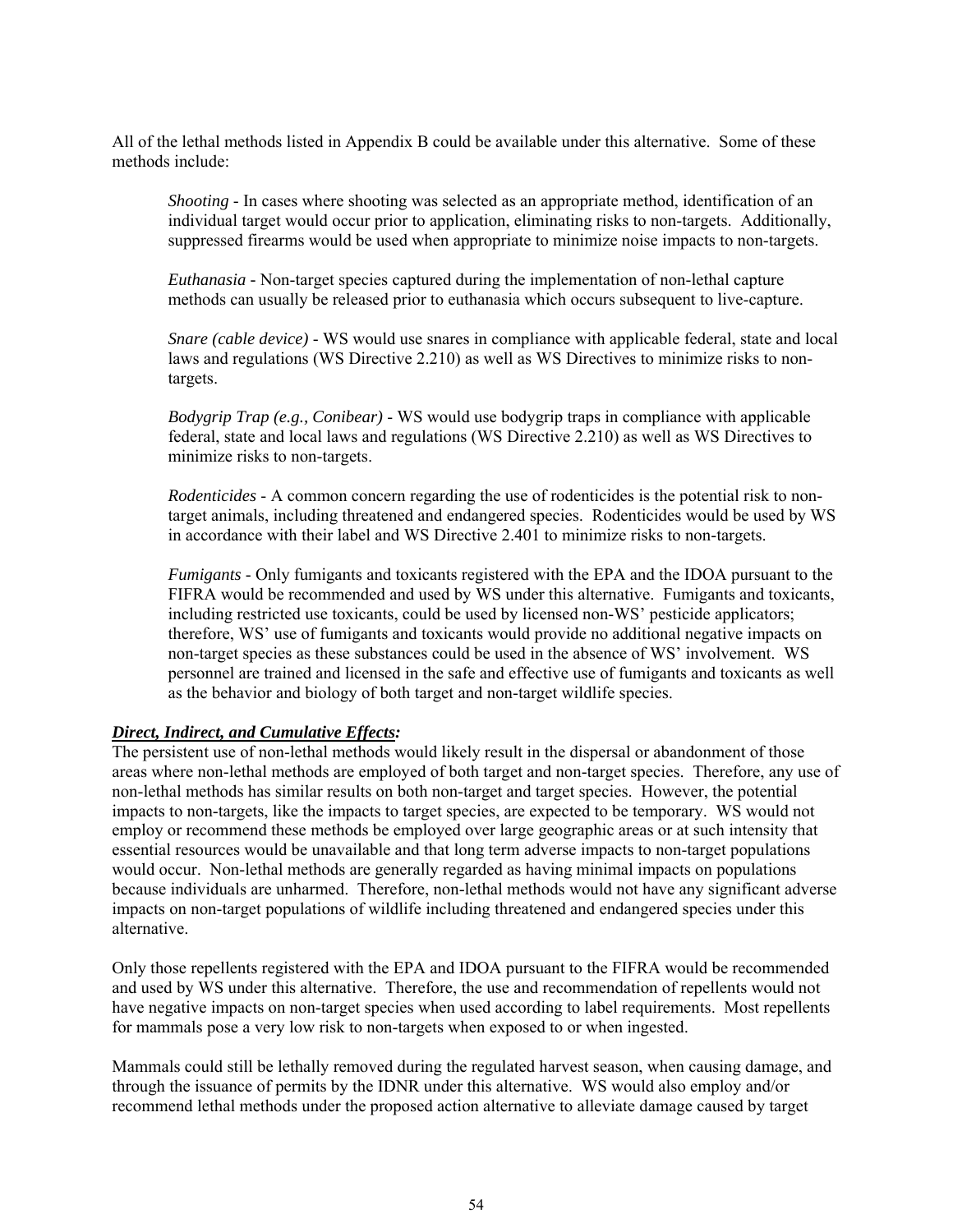mammals. Lethal methods available for use to manage damage caused by mammals under this alternative would include shooting, body-gripping traps, snares, snap traps, euthanasia after live-capture, and registered fumigants and toxicants.

The use of firearms is essentially selective for target species since animals are identified prior to application; therefore, no adverse impacts are anticipated from use of this method.

WS personnel's pesticide training in combination with following label requirements presents a low risk of exposure of non-targets species to registered fumigants and toxicants. Additionally, WS personnel would follow all label directions during pesticide applications. As appropriate, WS would use signage and other means of notification to ensure the public is aware of fumigant or toxicant applications or applications sites, to ensure non-target domestic species such as dogs are not exposed.

While every precaution is taken to safeguard against taking non-targets during operational use of methods and techniques for resolving damage and reducing threats caused by mammals, the use of such methods can result in the incidental lethal removal of unintended species. Those occurrences are infrequent and should not affect the overall populations of any species under the proposed action. WS' lethal removal of non-target species during activities to reduce damage or threats to human safety associated with mammals is expected to be extremely low to non-existent. Between FY 2010 and FY 2014, only 10 non-target mammals were unintentionally lethally removed by WS in Illinois (three river otters, three cottontails, four Eastern gray squirrels). WS would monitor the lethal removal of non-target species to ensure program activities or methodologies used in mammal damage management do not adversely impact nontargets. Methods available to resolve and prevent mammal damage or threats when employed by trained, knowledgeable personnel are selective for target species. WS would annually report to the IDNR any non-target lethal removal to ensure lethal removal by WS is considered as part of management objectives established. The potential impacts to non-targets are similar to the other alternatives and are considered to be minimal to non-existent.

The proposed MDM could benefit many other wildlife species that are impacted by predation, habitat modification or competition for resources. For example, fox often feed on the eggs, nestlings, and fledglings of ground nesting bird species. This alternative has the greatest possibility of successfully reducing mammal damage and conflicts to wildlife species since all available methods could possibly be implemented or recommended by WS.

## *T&E Species Effects*

Special efforts are made to avoid jeopardizing T&E species through biological evaluations of the potential effects and the establishment of special restrictions or minimization measures. SOPs to avoid T&E effects are described in Chapter 2 of this EA.

*Federally Listed Species* - The current list of species designated as threatened and endangered in Illinois as determined by the USFWS was obtained and reviewed during the development of this EA. Appendix C contains the list of species currently listed in the state.

Based on the species that are currently listed by the USFWS in Illinois and the actions and methods that WS intends to use to address MDM in the state, WS has made a "no effect" determination for all federally listed species. If program activities change in scope or intensity, WS will consult with the USFWS as necessary to ensure the protection and sustainability of all T&E species.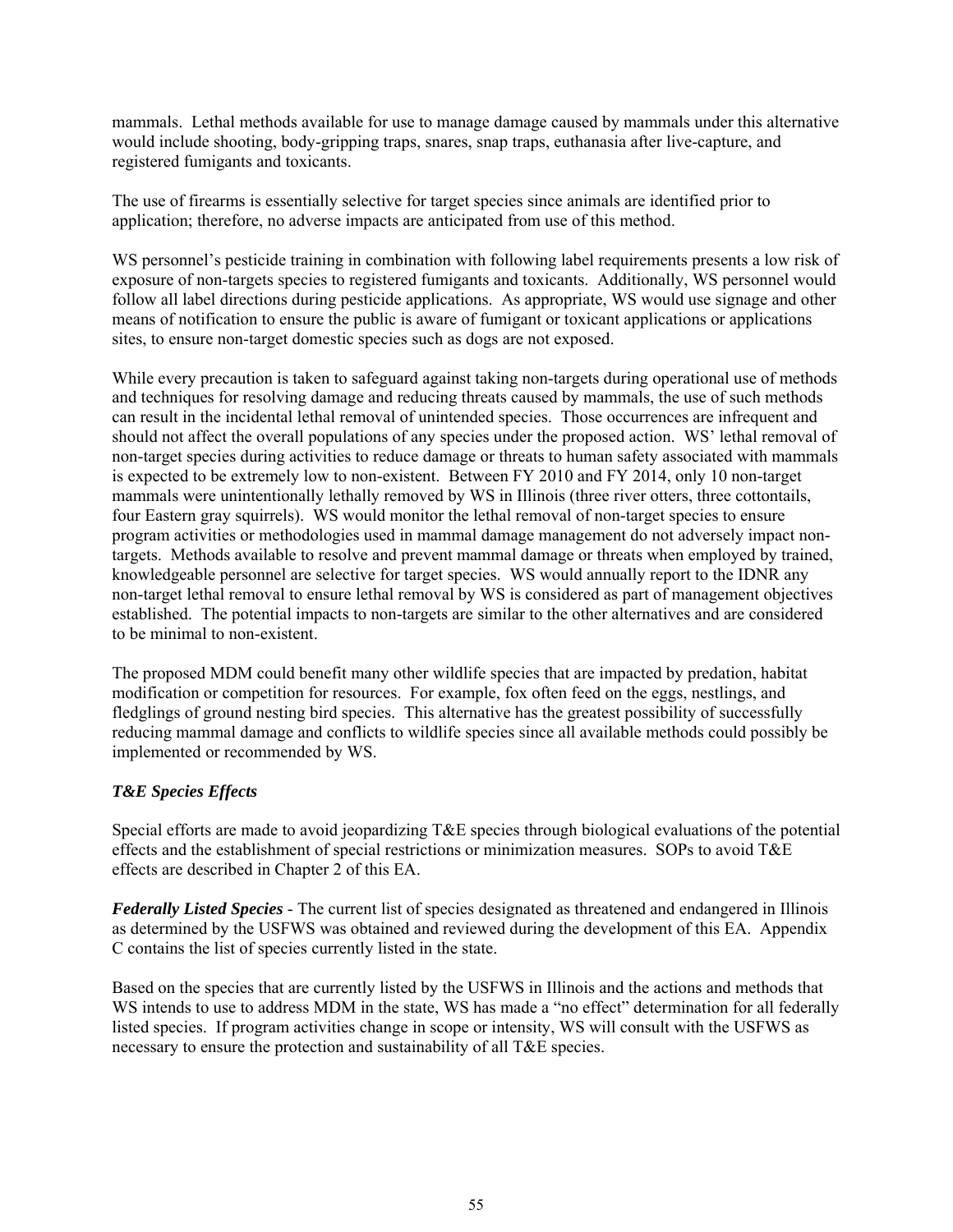*State Listed Species* – The current list of state listed species as determined by the IDNR was obtained and reviewed during the development of the EA (see Appendix D). WS has consulted with the IDNR to determine if the proposed activities would adversely affect those species currently listed by the state.

## **Summary of non-target animal impact analysis**

WS continually monitors, evaluates and makes modifications as necessary to methods or strategies when providing direct operational assistance, to not only reduce damage but also to minimize potentially harmful effects to non-targets. Additionally, WS consults as required with the USFWS and the IDNR to determine the potential risks to eagles and federally and state listed threatened and endangered species in accordance with the Bald and Golden Eagle Protection Act, ESA, IESA and state laws. WS annually reports to these entities to ensure that any non-target lethal removal by WS is considered as part of management objectives. Potential direct and cumulative impacts to non-targets, including threatened and endangered species, from the recommendation of methods by WS under this alternative would be expected to be insignificant. No indirect effects were identified for this issue.

# **Alternative 2 – Mammal Damage Management by WS through Non-lethal Methods Only**

Under this alternative, risks to non-target species from WS actions would likely be limited to the use of frightening devices, exclusionary devices, and the risks of unintentional capture of a non-target in a livecapture device as outlined under Alternative 1. Although the availability of WS assistance with nonlethal MDM methods could decrease incentives for non-WS entities to use lethal MDM methods, non-WS efforts to reduce or prevent damage could result in less experienced persons implementing lethal MDM methods and lead to a greater removal of non-target wildlife.

## *Direct, Indirect, and Cumulative Effects:*

Under this alternative, WS' efforts to protect rare, threatened or endangered species would not be as effective as the preferred alternative because WS would be unable to access lethal techniques if non-lethal techniques are ineffective. Lethal efforts to protect these species would have to be conducted by other natural resource management entities. Capture and release (e.g., for disease monitoring) and capture and relocate would be allowed under this alternative. There is the remote chance that the capture devices could result in the death of a non-target animal. However, given that these devices would be applied with provisions to keep the target animal alive, the risks to non-target species are very low and would not result in adverse impacts on non-target species populations.

If mammal damage problems were not effectively resolved by non-lethal control methods, members of the public may resort to other means of lethal control such as the use of shooting or the use of pesticides. This could result in less experienced persons implementing control methods and could lead to greater risks to non-target wildlife than the proposed action. For example, shooting by persons not proficient at mammal identification could lead to killing of non-target mammals. It is hypothetically possible that frustration caused by the inability to reduce damage and associated losses could lead to illegal use of chemical toxicants which could lead to unknown effects on local non-target species populations, including T&E species. Hazards to raptors, including bald eagles, could therefore be greater under this alternative if chemicals that are less selective or that cause secondary poisoning are used by frustrated private individuals. While cumulative impacts would be variable, WS does not anticipate any significant cumulative impacts from this alternative.

**Effects on T&E species:** WS' impacts on T&E species would be similar to the non-lethal methods used under Alternative 1. Risks to T&E species from increased private efforts to address damage management problems will vary depending upon the training and level of experience of the individual conducting the MDM. As stated above, frustrated individuals may resort to use of unsafe or illegal methods like poisons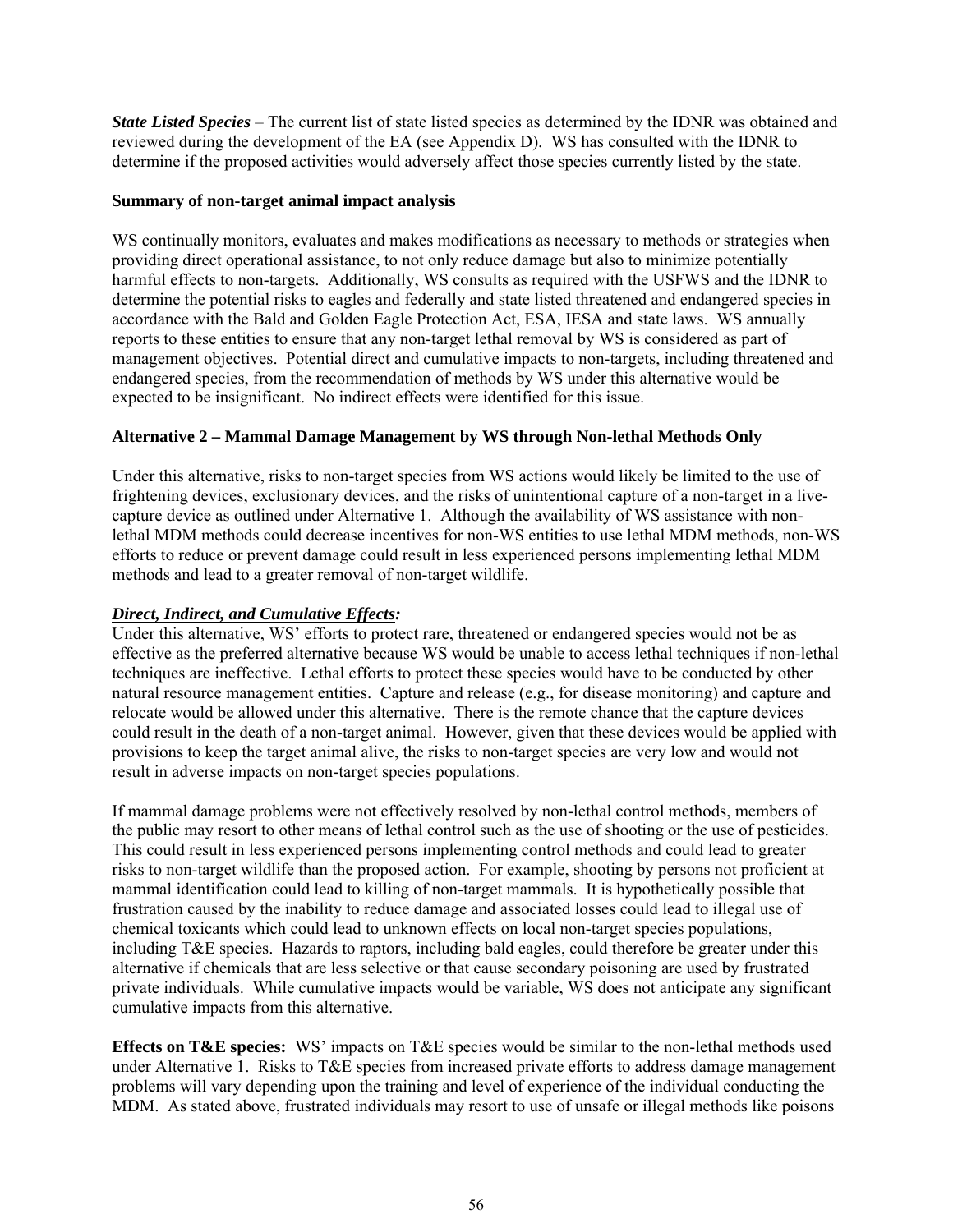which may increase risks to T&E species. Risks to T&E species may be lower with this alternative than with Alternative 3 because people would have ready access to assistance with non-lethal MDM techniques. WS, with the assistance of IDNR, could advise individuals as to the potential presence of state and federally listed species in their area.

## **Alternative 3 – No Mammal Damage Management Conducted by WS**

Under this alternative, WS would not be directly involved with mammal damage management activities. Therefore, no direct impacts to non-targets or T&E species would occur by WS under this alternative. Mammals would continue to be lethally removed under permits issued by the IDNR, harvest would continue to occur during the regulated season, and non-native mammal species could continue to be lethally removed without the need for a permit.

## *Direct, Indirect, and Cumulative Effects:*

The ability to reduce damage and threats of damage caused by mammals to other wildlife species, including T&E species, and their habitats would be variable based upon the skills and abilities of the person implementing damage management actions under this alternative. The risks to non-targets and T&E species would be similar across the alternatives since most of those methods described in Appendix B would be available across the alternatives. If those methods available were applied as intended, direct, indirect, and cumulative effects to non-targets would be minimal to non-existent. If methods available were applied incorrectly or applied without knowledge of mammal behavior, risks to non-target wildlife would be higher under this alternative. If frustration from the lack of available assistance causes those persons experiencing mammal damage to use methods that were not legally available for use, direct, indirect, and cumulative effects on non-targets would be higher under this alternative. People have resorted to the use of illegal methods to resolve wildlife damage that have resulted in the lethal removal of non-target wildlife (e.g., White et al. 1989, USFWS 2001, FDA 2003). Therefore, adverse direct, indirect, or cumulative impacts to non-targets, including T&E species, could occur under this alternative; however WS does not anticipate any significant cumulative impacts.

**Effects on T&E species:** WS will not have any direct impact on T&E species. Risks to T&E species from increased private efforts to address damage management problems will vary depending upon the training and level of experience of the individual conducting the MDM. As stated above, frustrated individuals may resort to use of unsafe or illegal methods like poisons which may increase risks to T&E species. Risks to T&E species may be higher with this alternative than with the other alternatives because WS would not have any opportunity to provide advice or assistance with the safe and effective use of MDM techniques or have the opportunity to advise individuals regarding the presence of T&E species.

## **Issue 3 - Effects of Damage Management Methods on Human Health and Safety**

A common concern is the potential adverse effects available methods could have on human health and safety. The threats to human safety of methods available under the alternatives are evaluated below by each of the alternatives.

## **Alternative 1 - Continue the Current Adaptive Integrated Mammal Damage Management Program (No Action/Proposed Action)**

WS would use the Decision Model to determine the appropriate method or methods that would effectively resolve requests for assistance. The methods chosen would be continually evaluated for effectiveness and, if necessary, additional methods could be employed. Risks to human safety from technical assistance conducted by WS would be similar to those risks addressed under the other alternatives. The use of non-lethal methods as part of an integrated approach to managing damage that would be employed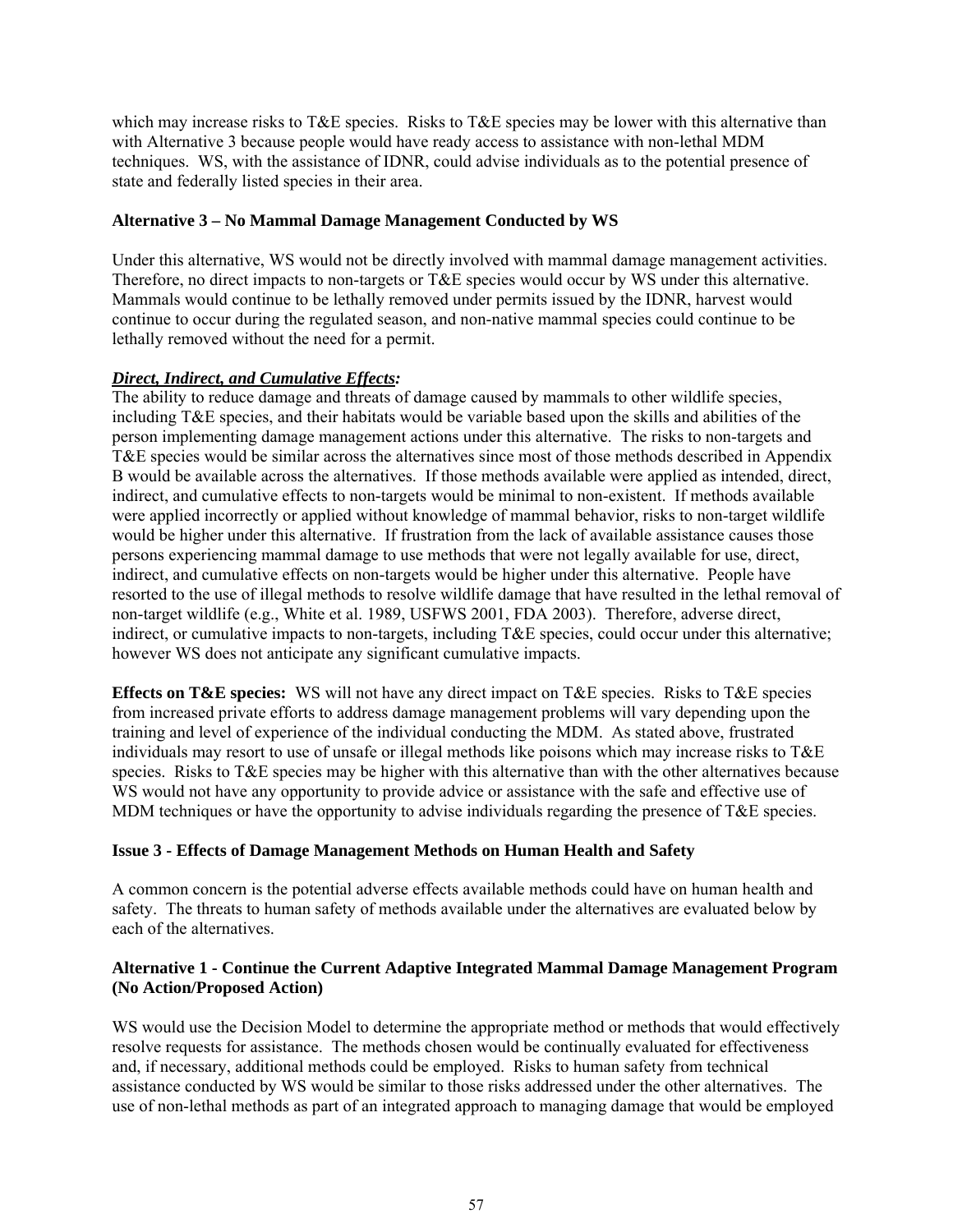as part of direct operational assistance by WS would be similar to those risks addressed by the other alternatives.

WS' employees who conduct MDM activities would be knowledgeable in the use of methods, wildlife species responsible for causing damage or threats, and WS' directives. That knowledge would be incorporated into the decision-making process inherent with the WS' Decision Model that would be applied when addressing threats and damage caused by mammals. Prior to and during the utilization of lethal methods, WS' employees would consider risks to human safety based on location and method. Risks to human safety from the use of methods would likely be greater in urban areas when compared to rural areas that are less densely populated. Consideration would also be given to the location where damage management activities would be conducted based on property ownership. Activities would generally be conducted when human activity is minimal (e.g., early mornings, at night) and/or in areas where human activities are minimal (e.g., in areas closed to the public).

Lethal methods available under the proposed action would include the use of firearms; kill traps (*e*.*g*., conibear traps, snap traps, glue traps); live-capture followed by euthanasia; registered fumigants and toxicants, and the recommendation that mammals be harvested during the regulated hunting or trapping season established for those species by the IDNR.

Other live-capture devices, such as cannon nets, pose minor safety hazards since activation of the device occurs by trained personnel after target species are observed in the capture area of the net. Lasers also pose minimal risks to the public since application occurs directly to target species by trained personnel which limits the exposure of the public to misuse of the method.

The issue of using chemical methods as part of managing damage associated with wildlife relates to the potential for human exposure either through direct contact with the chemical or exposure to the chemical from wildlife that have been exposed. Under the alternatives identified, the use of chemical methods would include immobilizing drugs, euthanasia drugs, reproductive inhibitors, fumigants, toxicants, and repellents (Appendix B). The use of immobilizing drugs under the identified alternatives would only be administered to mammals that have been live-captured using other methods or administered through injection using a projectile (*e*.*g*., dart gun). Immobilizing drugs used to sedate wildlife are used to temporary handle and transport animals to lessen the distress of the animal from the experience. Drug delivery to immobilize mammals is likely to occur on site with close monitoring of the animal to ensure proper care of the animal. Immobilizing drugs are fully reversible with a full recovery of sedated animals occurring.

Euthanizing drugs would be administered under similar circumstances to immobilizing drugs under the relevant proposed alternatives. Euthanized animals would be disposed of in accordance with WS Directives and in accordance with label directions; therefore, would not be available for harvest and consumption. If mammals were immobilized for sampling or translocation and released, risks could occur to human safety if harvest and consumption occurred. SOPs employed by WS to reduce risks are discussed in Chapter 2.

The cooperator requesting assistance is made aware through a MOU, CSA, or a similar document that those methods agreed upon could potentially be used on property owned or managed by the cooperator; thereby, making the cooperator aware of the use of those methods on property they own or manage to identify any risks to human safety associated with the use of those methods.

## *Direct, Indirect, and Cumulative Effects:*

To help ensure safe use and awareness, WS' employees who use firearms during official duties are required to attend an approved firearm safety training course and attend a safety training course in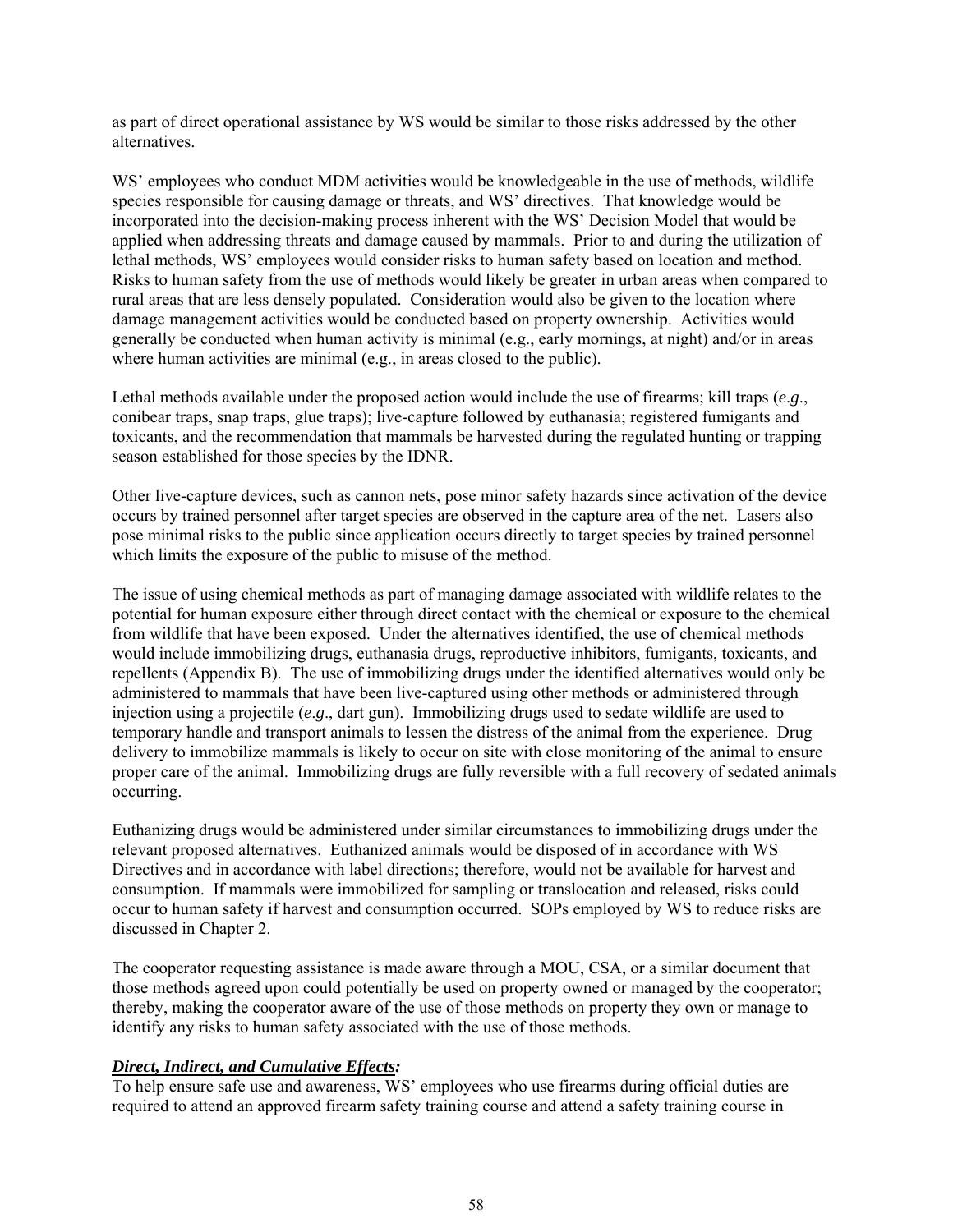accordance with WS Directive 2.615 to remain certified for firearm use. As a condition of employment, WS' employees who carry and use firearms are subject to the Lautenberg Domestic Confiscation Law, which prohibits firearm possession by anyone who has been convicted of a misdemeanor crime of domestic violence (18 USC § 922(g)(9)). A safety assessment based on site evaluations, coordination with cooperating and local agencies (if applicable), and consultation with cooperators would be conducted before firearms are deemed appropriate to alleviate or reduce damage and threats to human safety when conducting activities. WS and cooperating agencies would work closely with cooperators requesting assistance to ensure all safety issues are considered before firearms are deemed appropriate for use. The use of all methods, including firearms, must be agreed upon with the cooperator to ensure the safe use of those methods.

Restraining devices and body-gripping traps are typically set in situations where human activity is minimal to ensure public safety. Restraining devices and body-gripping traps rarely cause serious injury to humans and are triggered through direct activation of the device. Therefore, human safety concerns associated with restraining devices and body-gripping traps used to capture wildlife, including mammals, require direct contact to cause bodily harm. Again, restraining devices are not located in high-use areas to ensure the safety of the public and pets. Signs warning of the use of those tools in the area are posted for public view at access points to increase awareness that those devices are being used and to avoid the area, especially pet owners.

All WS' personnel who handle and administer chemical methods would be properly trained in the use of those methods. Training and adherence to agency directives would ensure the safety of employees applying chemical methods. Mammals euthanized by WS or lethally removed using chemical methods would be disposed of in accordance with WS Directive 2.515. All euthanasia would occur in accordance with AVMA guidelines and in the absence of the public to further minimize risks, whenever possible. All WS' personnel who apply fumigants and toxicants registered with the EPA pursuant to the FIFRA are licensed as pesticide applicators by the IDOA. WS personnel are trained in the safe and effective use of fumigants and toxicants. Training and adherence to agency directives and label requirements would ensure the safety of both employees applying fumigants and toxicants and members of the public. To the extent possible, toxicants, treated baits, and/or mammals lethally removed with fumigants or toxicants by WS will be collected and/or disposed of in accordance with label requirements to reduce risk of secondary toxicity to people who may be exposed to them or attempt to consume them. WS would utilize locking bait stations to restrict access of children to rodenticides such as anticoagulants. As appropriate, WS would use signage and other means of notification to ensure the public is aware of fumigant or toxicant applications or applications sites, to ensure people, including children, are not exposed.

The recommendation of repellents or the use of those repellents registered for use to disperse mammals could occur under the proposed action as part of an integrated approach to managing mammal damage. Those chemical repellents that would be available to recommend for use or be directly used by WS under this alternative would also be available under any of the alternatives. Therefore, risks to human safety from the recommendation of repellents or the direct use of repellents would be similar across all the alternatives. Risks to human safety associated with the use or recommendation of repellents would be similar across all the alternatives. WS' involvement, either through recommending the use of repellents or the direct use of repellents, would ensure that label requirements of those repellents are discussed with those persons requesting assistance when recommended through technical assistance or would be specifically adhered to by WS' personnel when using those chemical methods. Therefore, the risks to human safety associated with the recommendation of or direct use of repellents could be lessened through WS' participation.

The recommendation by WS that mammals be harvested during the regulated hunting and/or trapping seasons which are established by the IDNR would not increase risks to human safety above those risks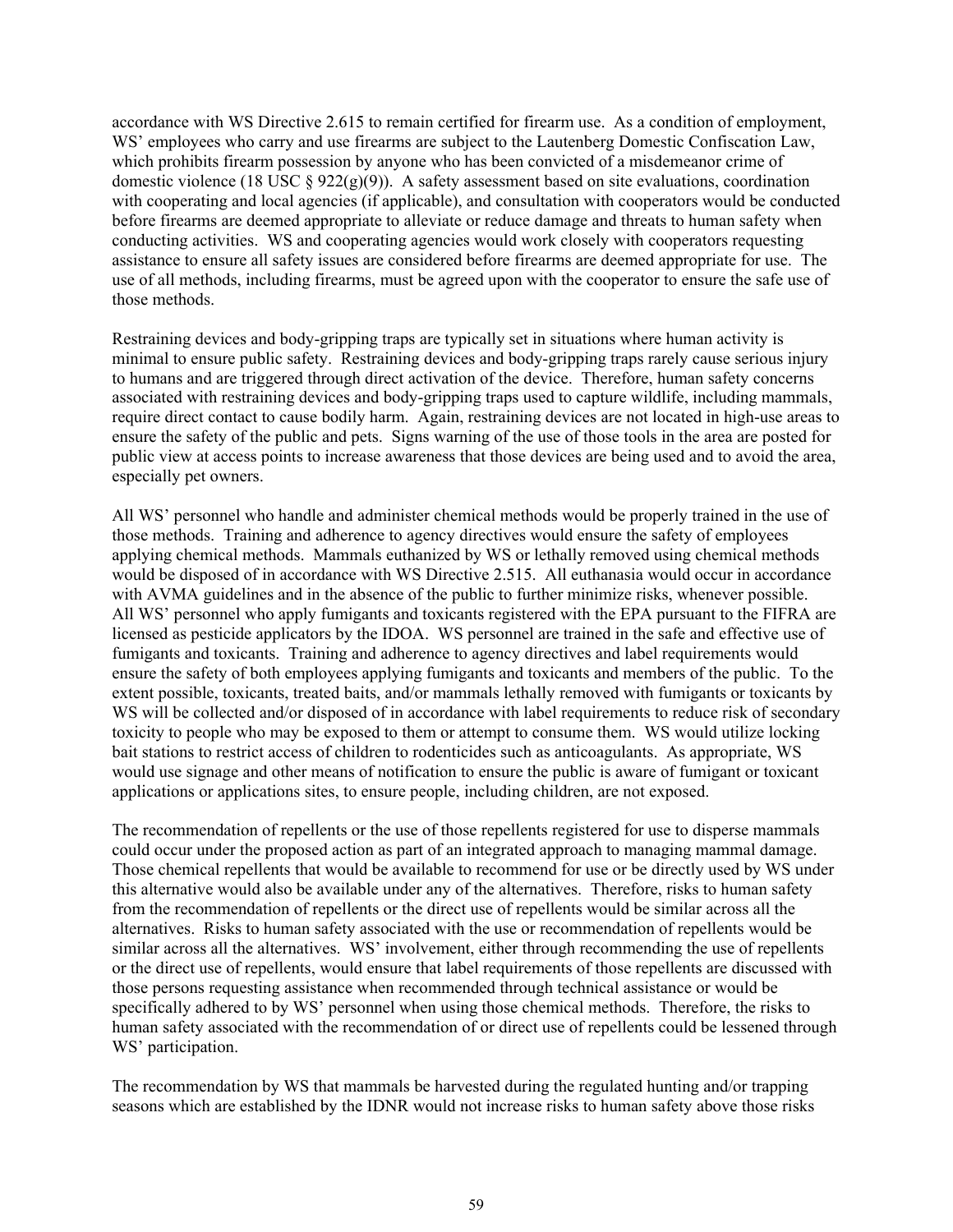already inherent with hunting or trapping those species. Recommendations of allowing hunting and/or trapping on property owned or managed by a cooperator to reduce mammal populations which could then reduce damage or threats would not increase risks to human safety. Safety requirements established by the IDNR for the regulated hunting and trapping seasons would further minimize risks associated with hunting and trapping. Although hunting and trapping accidents do occur, the recommendation of allowing hunting or trapping to reduce localized populations of mammals would not increase those risks.

No adverse direct or indirect effects to human safety have occurred from WS' use of methods to alleviate mammal damage from FY 2010 through FY 2014. The risks to human safety from the use of non-lethal and lethal methods, when used appropriately and by trained personnel, are considered low. No adverse direct effects to human health and safety are expected through the use of live-capture traps and devices or other non-lethal methods. Since WS personnel are required to complete and maintain firearms safety training, no adverse direct effects to human health and safety are expected as a result of the misuse of firearms by WS personnel. Additionally, WS personnel are properly trained on the safe storage, transportation and use of all chemicals handled and administered in the field, ensuring their safety as well as the safety of the public. Therefore, adverse direct effects to human health and safety from chemicals used by WS are anticipated to be very low. The amount of chemicals used or stored by WS and cooperating agencies would be minimal to ensure human safety. No adverse indirect effects are anticipated from the application of any of the chemicals available for WS. WS does not anticipate any additional adverse cumulative impacts to human safety from the use of firearms when recommending that mammals be harvested during regulated hunting seasons to help alleviate damage.

## **Alternative 2 – Mammal Damage Management by WS through Non-lethal Methods Only**

Under this alternative, WS would not use lethal MDM methods. Concerns about human health risks from WS' use of lethal mammal damage management methods would be alleviated because no such use would occur. However, most lethal methods would still be available to licensed pest control operators. Benefits to the public from WS' MDM activities will depend on the ability of WS to resolve problems using nonlethal methods and the effectiveness of non-WS MDM efforts. In situations where risks to human health and safety from mammals cannot be resolved using nonlethal methods, benefits to the public will depend on the efficacy of non-WS use of lethal MDM methods. If lethal MDM programs are implemented by individuals with less experience than WS, they may not be able to safely and effectively resolve the problem or it may take longer to resolve the problem than with a WS program.

# *Direct, Indirect, and Cumulative Effects:*

Since most methods available to resolve or prevent mammal damage or threats are available to anyone, the direct, indirect, and cumulative effects to human safety from the use of those methods are similar between the alternatives. Private efforts to reduce or prevent damage would be expected to increase, and would likely result in less experienced persons implementing chemical or other damage management methods which may have variable adverse direct, indirect, and/or cumulative effects to human and pet health and safety than under Alternative 1. Ignorance and/or frustration caused by the inability to reduce losses could lead to illegal use of toxicants by others which could lead to unknown direct, indirect, and/or cumulative impacts to humans and pets.

## **Alternative 3 – No Mammal Damage Management Conducted by WS**

Under the no mammal damage management alternative, WS would not be involved with any aspect of managing damage associated with mammals, including technical assistance. Due to the lack of involvement in managing damage caused by mammals, no impacts to human safety would occur directly from WS. This alternative would not prevent those entities experiencing threats or damage from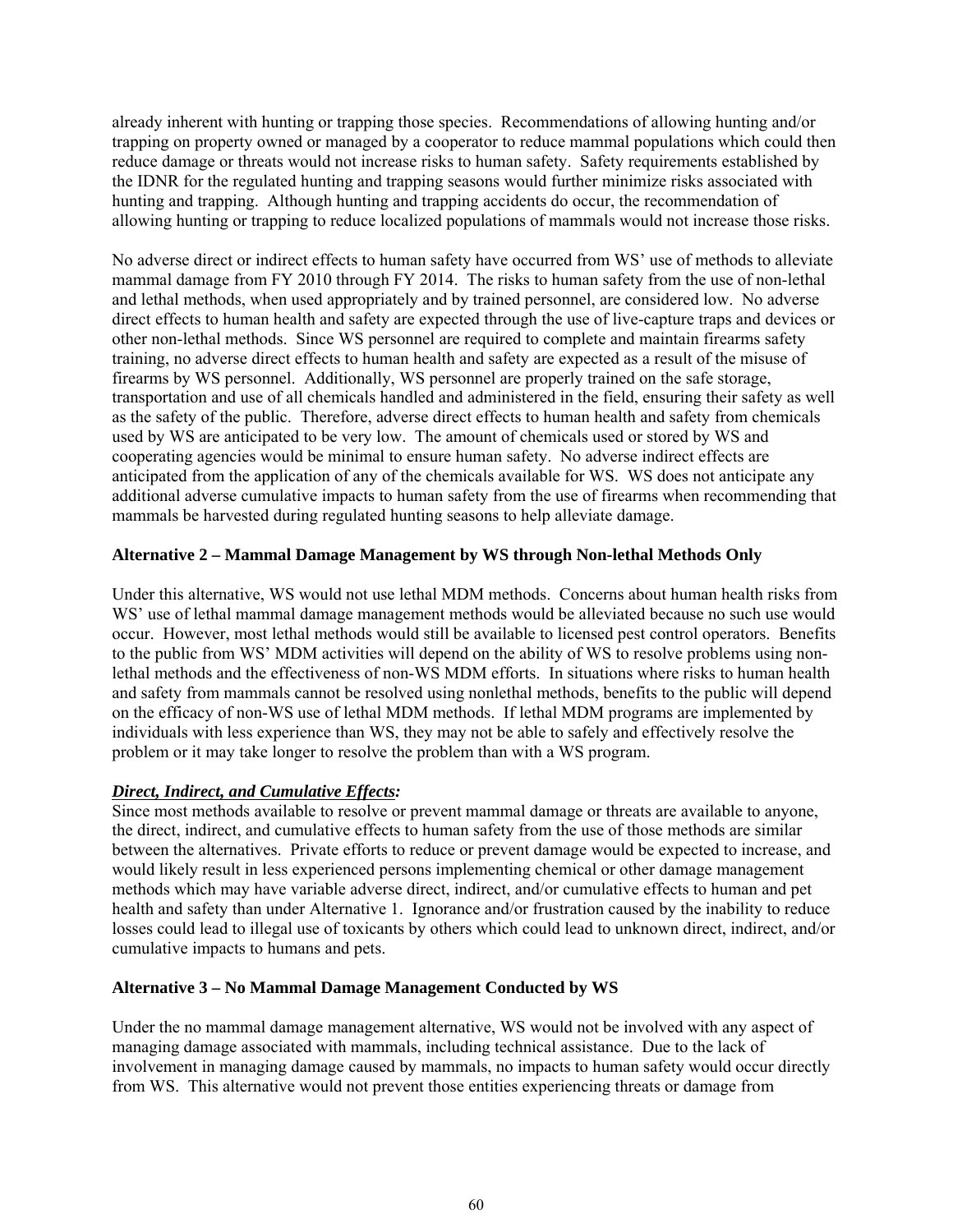mammals from conducting damage management activities in the absence of WS' assistance. The direct burden of implementing permitted methods would be placed on those experiencing damage.

## *Direct, Indirect, and Cumulative Effects:*

Similar to Alternative 2, reproductive inhibitors, immobilizing drugs, and euthanasia chemicals would not be available under this alternative to those persons experiencing damage or threats from mammals unless proper training and certifications were obtained. However, fumigants, toxicants, and repellents would continue to be available to those persons with the appropriate pesticide applicators license. Since most methods available to resolve or prevent mammal damage or threats are available to anyone, the threats to human safety from the use of those methods are similar between the alternatives. Habitat modification and harassment methods are also generally regarded as posing minimal adverse direct and indirect effects to human safety. Although some risks to safety are likely to occur with the use of pyrotechnics, propane cannons, and exclusion devices, those risks are minimal when those methods are used appropriately and in consideration of human safety. However, methods employed by those not experienced in the use of methods or are not trained in their proper use, could increase threats to human safety. Overall, the methods available to the public, when applied correctly and appropriately, pose minimal risks to human safety.

## **Issue 4 - Humaneness and Animal Welfare Concerns of Methods**

The issues of method humaneness relating to the alternatives are discussed below.

## **Alternative 1 - Continue the Current Adaptive Integrated Mammal Damage Management Program (No Action/Proposed Action)**

Under the proposed action, WS would integrate methods using WS' Decision Model as part of technical assistance and direct operational assistance. Methods available under the proposed action could include non-lethal and lethal methods integrated into direct operational assistance. Under this alternative, nonlethal methods would be used by WS which are generally regarded as humane. Non-lethal methods would include resource management methods (*e.g.*, crop selection, habitat modification, modification of human behavior), exclusion devices, frightening devices, reproductive inhibitors, cage traps, nets, and repellents.

WS may use EPA registered and approved chemicals to manage damage caused by some mammals. Some individuals consider the use of such chemicals to be inhumane. WS personnel are experienced, professional and humane in their use of management methods and always follow label directions. Under this alternative, mammals would be killed by experienced WS personnel using the best and most appropriate method(s) available.

The AVMA states "... euthanasia is the act of inducing humane death in an animal" and "...that if an animal's life is to be taken, it is done with the highest degree of respect, and with an emphasis on making the death as painless and distress free as possible" (AVMA 2013). Additionally, euthanasia methods should minimize any stress and anxiety experienced by the animal prior to unconsciousness. Although use of euthanasia methods to end an animal's life is desirable, as noted by the AVMA, "For wild and feral animals, many of the recommended means of euthanasia for captive animals are not feasible. In field circumstances, wildlife biologists generally do not use the term euthanasia, but terms such as killing, collecting, or harvesting, recognizing that a distress- free death may not be possible" (AVMA 2007).

AVMA (2013) notes, "While recommendations are made, it is important for those utilizing these recommendations to understand that, in some instances, agents and methods of euthanasia identified as appropriate for a particular species may not be available or may become less than an ideal choice due to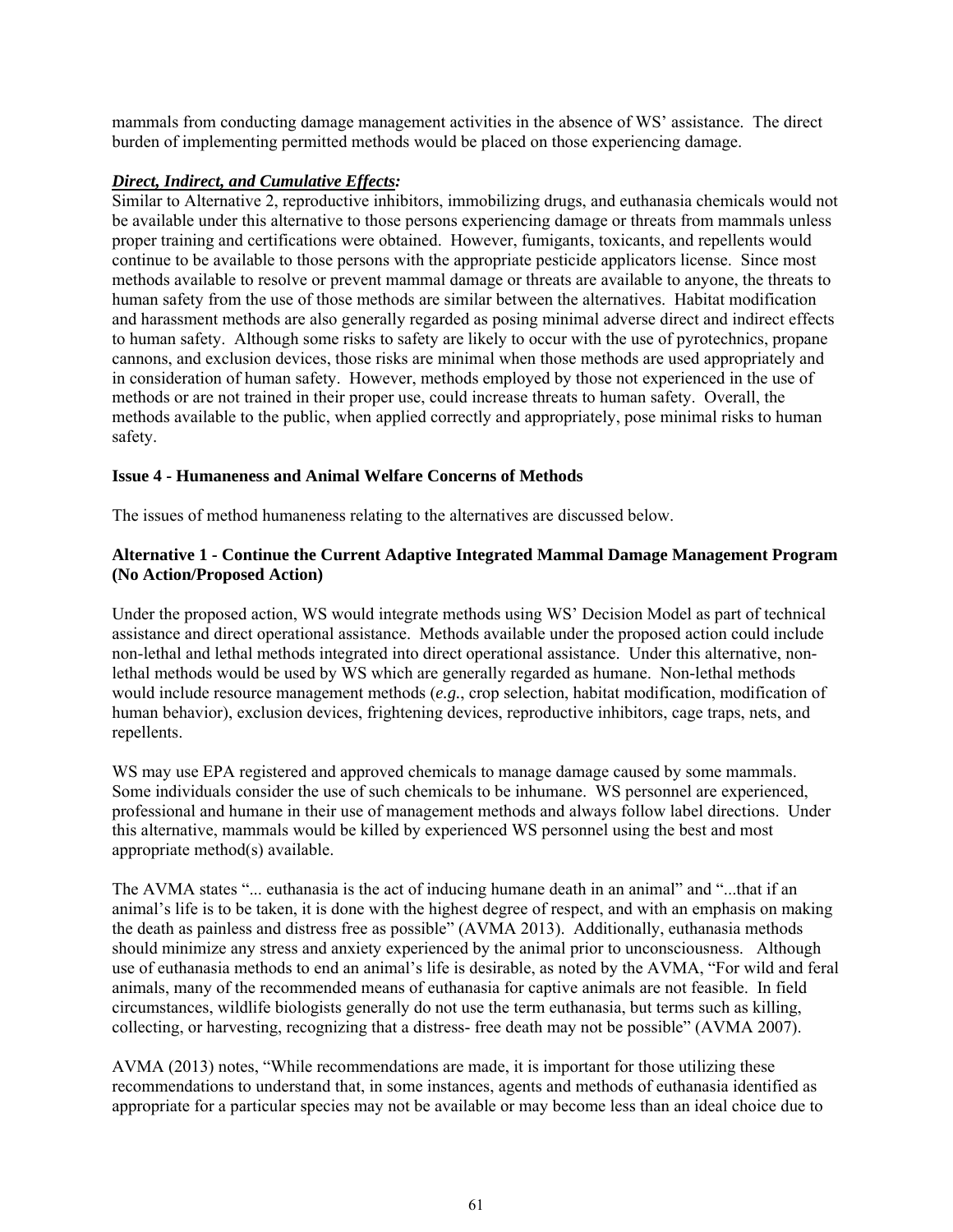differences in circumstances. Conversely, when settings are atypical, methods normally not considered appropriate may become the method of choice. Under such conditions, the humaneness (or perceived lack thereof) of the method used to bring about the death of an animal may be distinguished from the intent or outcome associated with an act of killing. Following this reasoning, it may still be an act of euthanasia to kill an animal in a manner that is not perfectly humane or that would not be considered appropriate in other contexts. For example, due to lack of control over free-ranging wildlife and the stress associated with close human contact, use of a firearm may be the most appropriate means of euthanasia. Also, shooting a suffering animal that is in extremis, instead of catching and transporting it to a clinic to euthanize it using a method normally considered to be appropriate (e.g., barbiturates), is consistent with one interpretation of a good death. The former method promotes the animal's overall interests by ending its misery quickly, even though the latter technique may be considered to be more acceptable under normal conditions (Yeates 2010). Neither of these examples, however, absolves the individual from her or his responsibility to ensure that recommended methods and agents of euthanasia are preferentially used."

AVMA (2013) recognizes that there is "an inherent lack of control over free-ranging wildlife, accepting that firearms may be the most appropriate approach to their euthanasia, and acknowledging that the quickest and most humane means of terminating the life of free-ranging wildlife in a given situation may not always meet all criteria established for euthanasia (i.e., distinguishes between euthanasia and methods that are more accurately characterized as humane killing). Because of the variety of situations that may be encountered, it is difficult to strictly classify methods for termination of free-ranging wildlife as acceptable, acceptable with conditions, or unacceptable. Furthermore, classification of a given method as a means of euthanasia or humane killing may vary by circumstances. These acknowledgments are not intended to condone a lower standard for the humane termination of wildlife. The best methods possible under the circumstances must be applied, and new technology and methods demonstrated to be superior to previously used methods must be embraced."

## *Direct, Indirect, and Cumulative Effects:*

The challenge in coping with this issue is how to achieve the least amount of animal suffering with the constraints imposed by current technology. MDM methods viewed by some persons as inhumane would be employed by WS under this alternative. These methods would include shooting, trapping, toxicants/chemicals, and snares. Despite SOPs and state trapping regulations designed to maximize humaneness, the perceived stress and trauma associated with being held in a trap or snare until the WS employee arrives at the capture site to dispatch or release the animal, is unacceptable to some persons. Other MDM methods used to remove target animals including shooting and use of body-gripping traps (i.e., Conibear) result in a relatively humane death because the animals die instantly or within seconds to a few minutes. These methods however, are also considered inhumane by some individuals.

WS has improved the selectivity and humaneness of management techniques through research and development. Research is continuing to bring new findings and products into practical use. Until new findings and products are found practical, a certain amount of animal suffering could occur when some MDM methods are used in situations where non-lethal damage management methods are not practical or effective. No indirect or cumulative adverse impacts were identified for this issue.

## **Alternative 2 – Mammal Damage Management by WS through Non-lethal Methods Only**

The issues of humaneness of methods under this alternative are likely to be perceived to be similar to humaneness issues discussed under the proposed action. This perceived similarity is derived from WS' recommendation of methods that some consider inhumane. WS would not directly be involved with damage management activities under this alternative. However, the recommendation of the use of methods would likely result in the requester employing those methods. Therefore, by recommending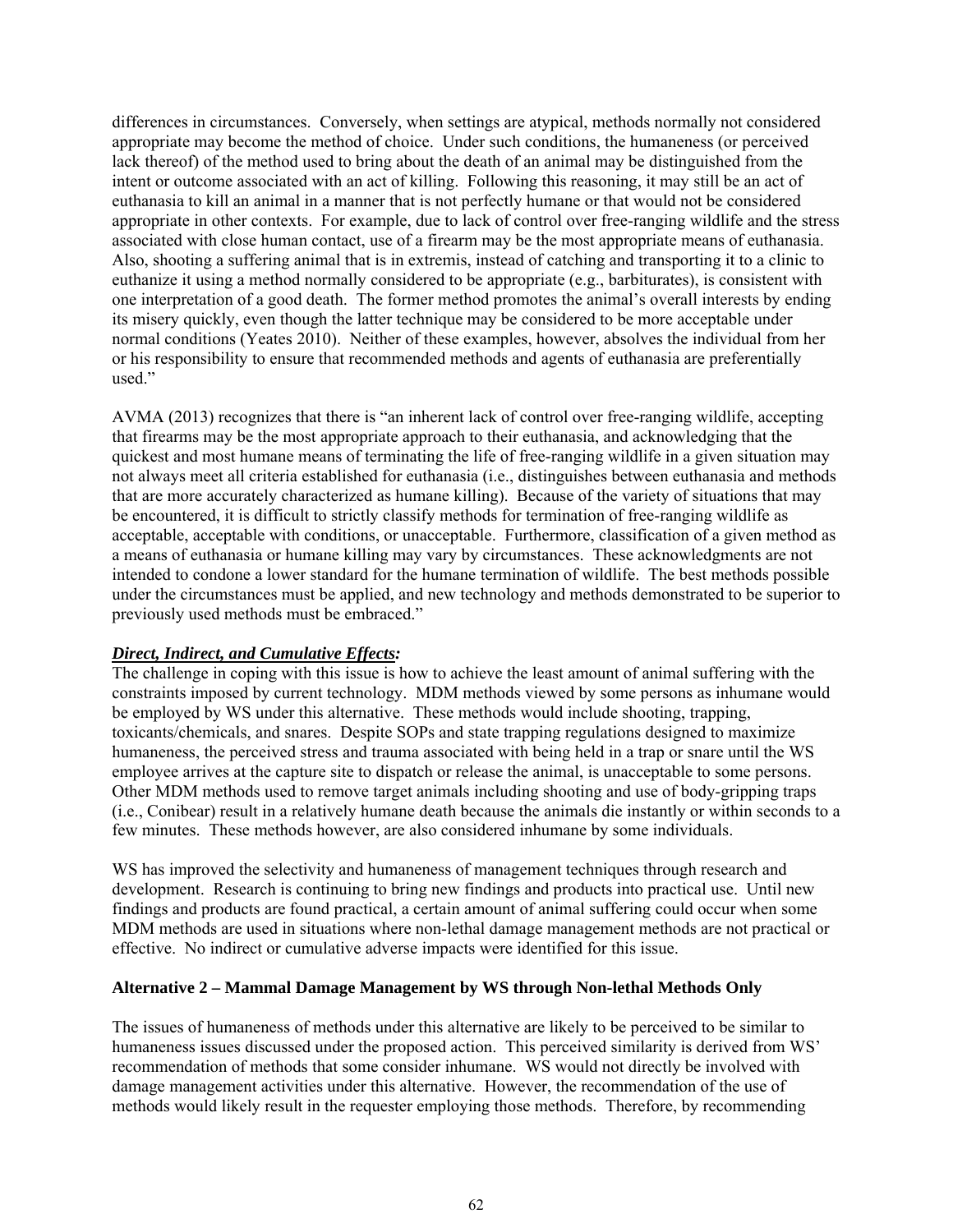methods and thus a requester employing those methods, the issue of humaneness would be similar to the proposed action.

# *Direct, Indirect, and Cumulative Effects:*

WS would instruct and demonstrate the proper use and placement of methodologies to increase effectiveness in capturing target mammal species and to ensure methods are used in such a way as to minimize pain and suffering. However, the efficacy of methods employed by a cooperator would be based on the skill and knowledge of the requestor in resolving the threat to safety or damage situation despite WS' demonstration. Therefore, a lack of understanding of the behavior of mammals or improperly identifying the damage caused by mammals along with inadequate knowledge and skill in using methodologies to resolve the damage or threat could lead to incidents with a greater probability of being perceived as inhumane. In those situations, the pain and suffering are likely to be regarded as greater than those discussed in the proposed action.

## **Alternative 3 – No Mammal Damage Management Conducted by WS**

Under this alternative, WS would have no involvement in any aspect of MDM in Illinois. Those persons experiencing damage or threats associated with mammals could continue to use those methods legally available. Those methods would likely be considered inhumane by those persons who would consider methods proposed under any alternative as inhumane. The issue of humaneness would likely be directly linked to the methods legally available to the general public since methods are often labeled as inhumane by segments of society no matter the entity employing those methods.

## *Direct, Indirect, and Cumulative Effects:*

The humaneness of methods would be based on the skill and knowledge of the person employing those methods. A lack of understanding of the target species or methods used could lead to an increase in situations perceived as being inhumane to wildlife despite the method used. Despite the lack of involvement by WS under this alternative, those methods perceived as inhumane by certain individuals and groups would still be available to the general public to use to resolve damage and threats caused by mammals.

# **3.2 ISSUES NOT CONSIDERD FOR COMPARATIVE ANALYSIS**

The following resource values are not expected to be significantly impacted by any of the alternatives analyzed as none of the alternatives cause any significant ground disturbance: soils, geology, minerals, water quality/quantity, flood plains, critical habitats (areas listed in threatened and endangered species recovery plans or labeled as such by USFWS and/or IDNR), visual resources, air quality, prime and unique farmlands, aquatic resources, timber, and range. Therefore, these resources were not analyzed.

Additional issues were identified by WS during the scoping process of this EA that were considered but will not receive detailed analyses for the reasons provided. The following issues were considered but will not be analyzed in detail:

## **Appropriateness of Preparing an EA (Instead of an EIS) For Such a Large Area**

WS has the discretion to determine the geographic scope of their analyses under the NEPA. The intent in developing this EA is to determine if the proposed action would potentially have significant individual and/or cumulative impacts on the quality of the human environment that would warrant the preparation of an EIS or a FONSI. This EA addresses impacts for managing damage and threats to human safety associated with mammals in Illinois to analyze individual and cumulative impacts, provide a thorough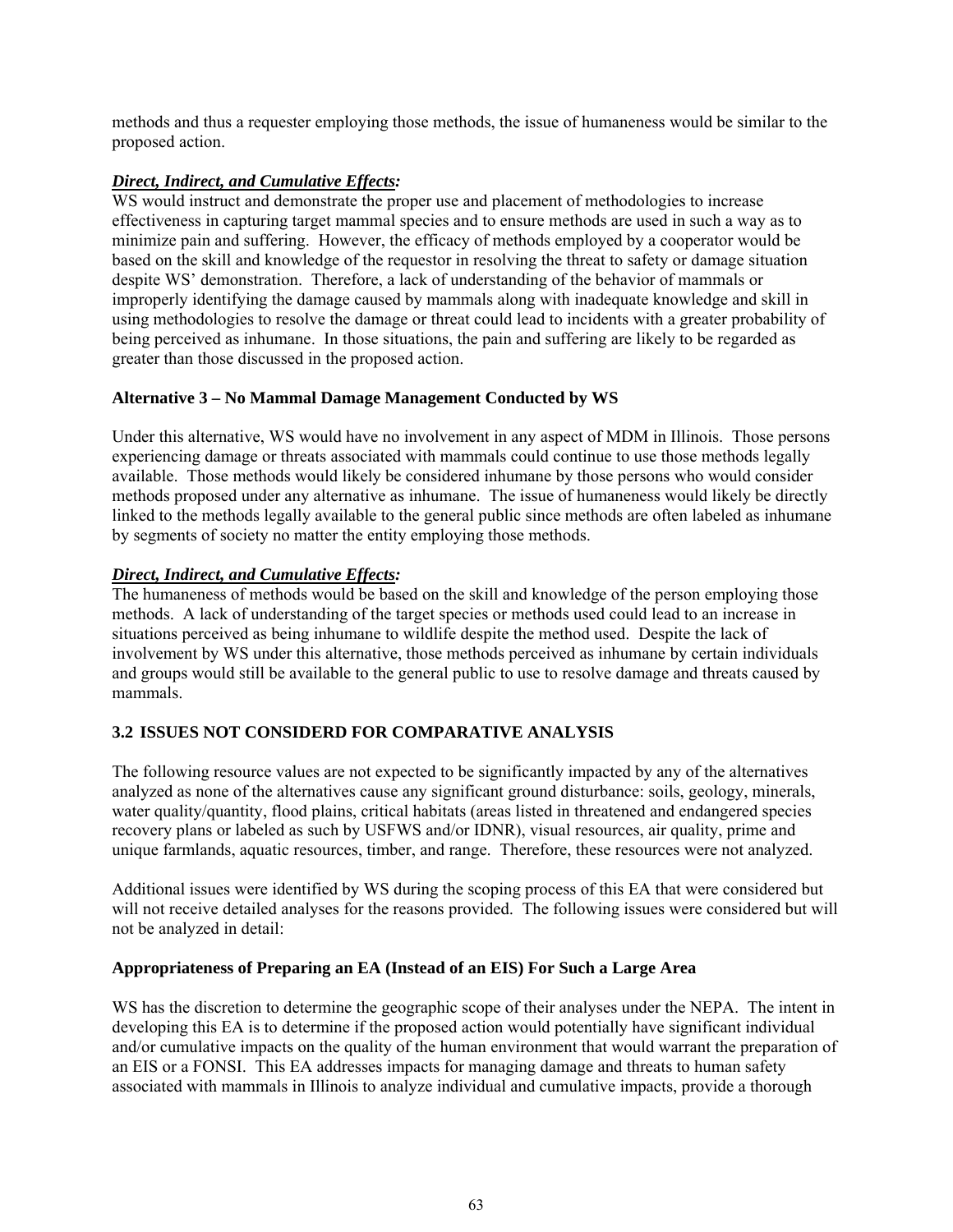analysis of other issues relevant to MDM, and provides the public an opportunity to review and comment on the analysis and alternatives.

In terms of considering cumulative effects, one EA analyzing impacts for the entire state will provide a more comprehensive and less redundant analysis than multiple EAs covering smaller areas. As most mammals are regulated by the IDNR, the best available data for analysis is often based on statewide population dynamics. For example, an EA on county level may not have sufficient data for that area and have to rely on statewide analysis anyway. If a determination is made through this EA that the proposed action or the other alternatives might have a significant impact on the quality of the human environment, then an EIS would be prepared.

## **WS' Impact on Biodiversity**

The WS program does not attempt to eradicate any species of native wildlife. WS operates in accordance with federal and state laws and regulations enacted to ensure species viability. The methods available are employed to target individual mammals or groups of mammals identified as causing damage or posing a threat of damage. Any reduction of a local population or group is frequently temporary because immigration from adjacent areas or reproduction replaces the animals removed. WS operates on a small percentage of the land area of Illinois and only targets those mammals identified as causing damage or posing a threat. Therefore, mammal damage management activities conducted pursuant to any of the alternatives would not adversely affect biodiversity.

## **A Loss Threshold Should Be Established Before Allowing Lethal Methods**

One issue identified through WS' implementation of the NEPA processes is a concern that a threshold of loss should be established before employing lethal methods to resolve damage and that wildlife damage should be a cost of doing business. Some damage and economic loss can be tolerated by cooperators until the damage reaches a threshold where damage becomes an economic burden. The appropriate level of allowed tolerance or threshold before employing lethal methods would differ among cooperators and damage situations. Therefore the threshold of damage or economic loss that can be tolerated is also unique to the individual. In addition, establishing a threshold would be difficult or inappropriate to apply to human health and safety situations.

## **Mammal Damage Management Should Not Occur at Taxpayer Expense**

Some individuals may believe that wildlife damage management should not be provided at the expense of the taxpayer or that activities should be fee-based. Funding for MDM activities is derived from federal appropriations and through cooperative funding. Activities conducted for the management of damage and threats to human safety from mammals would be funded through CSAs with individual property owners or associations. A minimal federal appropriation is allotted for the maintenance of the WS program in Illinois. The remainder of the WS program is mostly fee-based. Technical assistance is provided to requesters as part of the federally-funded activities, but the majority of direct assistance in which WS' employees perform damage management activities is funded through CSAs between the requester and WS.

## **Cost Effectiveness of Management Methods**

The CEQ does not require a formal, monetized cost benefit analysis to comply with the NEPA. Consideration of this issue is not essential to making a reasoned choice among the alternatives being considered. However, the methods determined to be most effective to reduce damage and threats to human safety caused by mammals and that prove to be the most cost effective would receive the greatest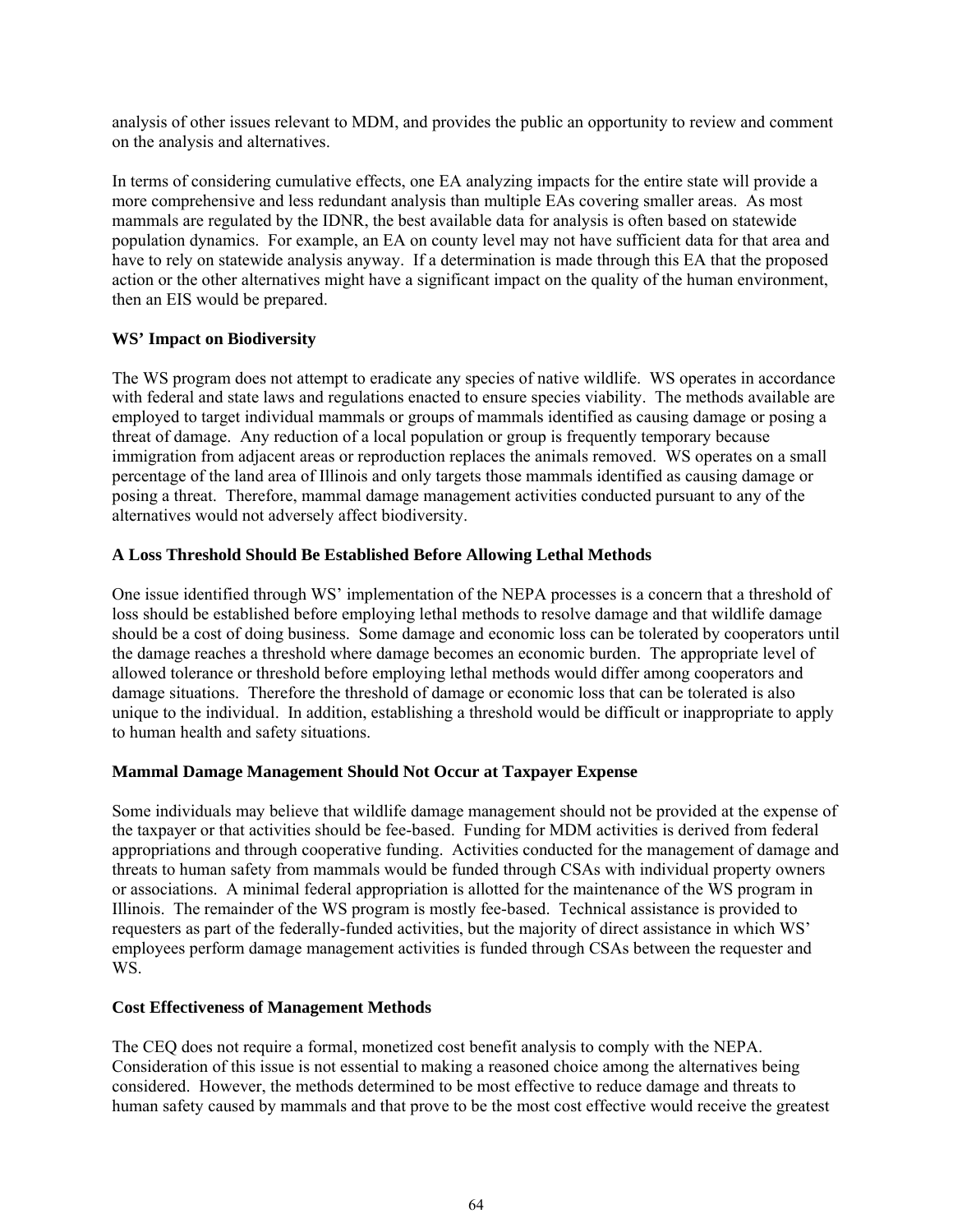application. As part of an integrated approach, evaluation of methods would continually occur to allow for those methods that are most effective at resolving damage or threats to be employed under similar circumstance where mammals are causing damage or pose a threat. Additionally, management operations may be constrained by cooperator funding and/or objectives and needs. The cost effectiveness of methods and the effectiveness of methods are linked.

## **Mammal Damage Should Be Managed By Private Nuisance Wildlife Control Agents**

Private nuisance wildlife control agents could be contacted to reduce mammal damage for property owners or property managers when deemed appropriate by the resource owner. Some property owners would prefer to use a private nuisance wildlife control agent because the nuisance wildlife agent is located in closer proximity and thus could provide the service at less expense, or because they prefer to use a private business rather than a government agency. However, some property owners would prefer to enter into an agreement with a government agency. In particular, large industrial businesses, airports, and cities and towns may prefer to use WS because of security and safety issues. The relationship between WS and private industry is addressed in WS directive 3.101.

## **Effects from the Use of Lead Ammunition in Firearms**

Questions have arisen about the deposition of lead into the environment from ammunition used in firearms to lethally remove mammals. As described in Appendix B, the lethal removal of mammals with firearms by WS to alleviate damage or threats would occur using a rifle, air rifle or shotgun. In an ecological risk assessment of lead shot exposure in non-waterfowl birds, ingestion of lead shot was identified as the concern rather than just contact with lead shot or lead leaching from shot in the environment (Kendall et al. 1996).

The lethal removal of mammals by WS using firearms occurs primarily from the use of rifles. However, the use of shotguns could be employed to lethally remove some species. Mammals that are removed using rifles would occur within areas where retrieval of all mammal carcasses for proper disposal is highly likely (*e.g.*, at an airport). With risks of lead exposure occurring primarily from ingestion of bullet fragments, the retrieval and proper disposal of mammal carcasses would greatly reduce the risk of scavengers ingesting or being exposed to lead that may be contained within the carcass.

However, deposition of lead into soil could occur if, during the use of a rifle, the projectile passes through a mammal, if misses occur, or if the mammal carcass is not retrieved. Laidlaw et al. (2005) reported that, because of the low mobility of lead in soil, all of the lead that accumulates on the surface layer of the soil is generally retained within the top 20 cm (about 8 inches). In addition, concerns exist that lead from bullets deposited in soil from shooting activities could lead to contamination of water, either ground water or surface water, from runoff. The amount of lead that becomes soluble in soil is usually very small (0.1- 2.0%) (USEPA 2005). Stansley et al. (1992) studied lead levels in water that was subjected directly to high concentrations of lead shot accumulation because of intensive target shooting at several shooting ranges. Although Stansley et al. (1992) detected elevated lead levels in water in a stream and a marsh that were in the shot "*fall zones*" at a shooting range, the study did not find higher lead levels in a lake into which the stream drained, except for one sample collected near a parking lot where it was believed the lead contamination was due to runoff from the parking lot, and not from the shooting range areas. The study also indicated that even when lead shot is highly accumulated in areas with permanent water bodies present, the lead does not necessarily cause elevated lead contamination of water further downstream (Stansley et al. 1992). Ingestion of lead shot, bullets or associated fragments is not considered a significant risk to fish and amphibians (The Wildlife Society 2008).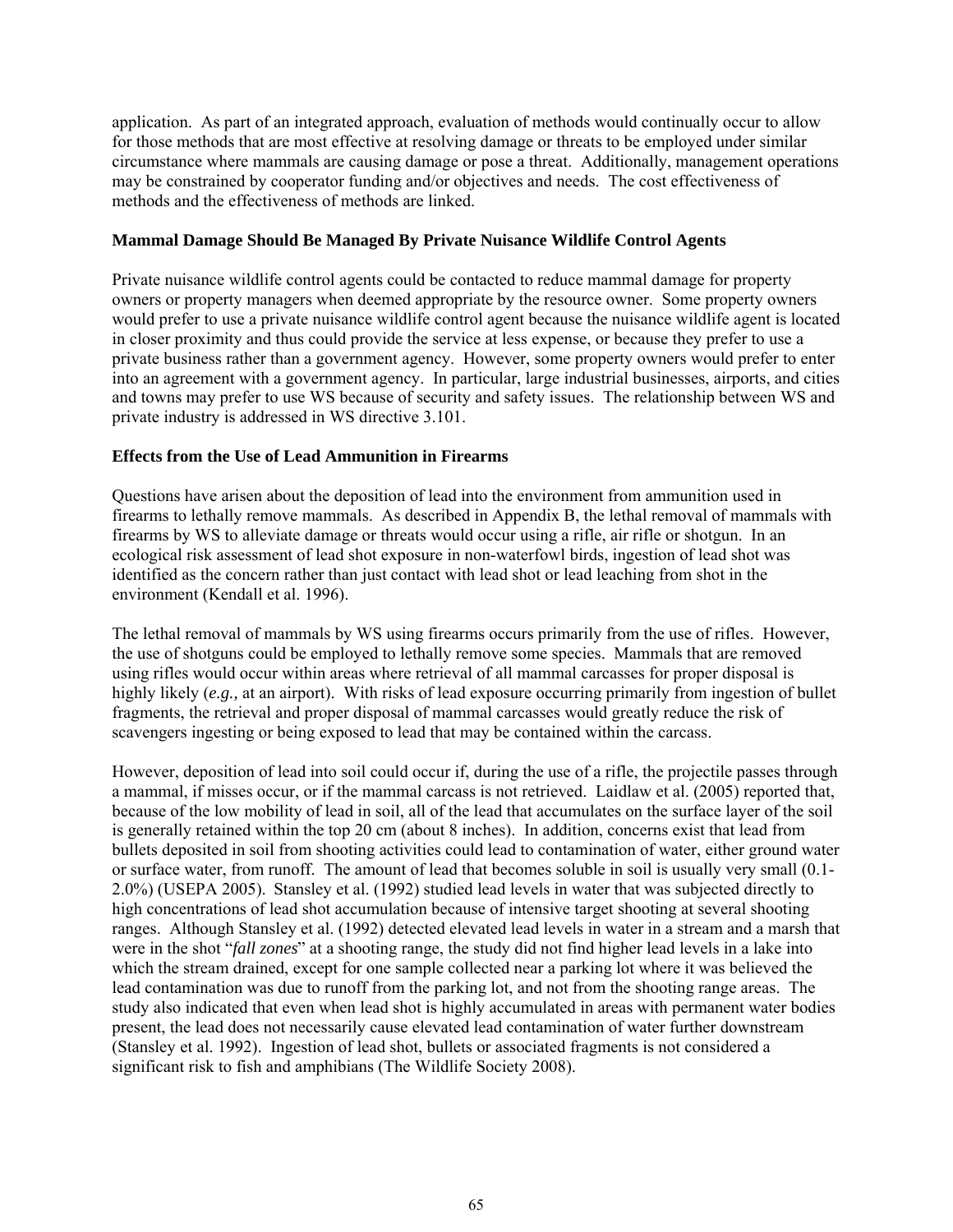Craig et al. (1999) reported that lead levels in water draining away from a shooting range with high accumulations of lead bullets in the soil around the impact areas were far below the "*action level*" of 15 parts per billion as defined by the EPA (*i.e.*, requiring action to treat the water to remove lead). These studies suggest that the very low amounts of lead that could be deposited from damage management activities would have minimal effects on lead levels in soil and water.

Lead ammunition is only one of many sources of lead in the environment, including use of firearms for hunting and target shooting, lost fishing sinkers (an approximated 3,977 metric tons of lead fishing sinkers are sold in the United States annually; The Wildlife Society 2008), and airborne emissions from metals industries (such as lead smelters and iron and steel production), manufacturing industries, and waste incineration that can settle into soil and water (USEPA 2013). Since the lethal removal of mammals can occur during regulated hunting seasons or through the issuance of permits by the IDNR, WS' assistance with removing mammals would not be additive to the environmental status quo since those mammals removed by WS using firearms could be lethally removed by the entities experiencing damage using the same method in the absence of WS' involvement. The amount of lead deposited into the environment may be lowered by WS' involvement in MDM activities. The proficiency training received by WS' employees in firearm use and accuracy increases the likelihood that mammals are lethally removed humanely in situations that ensure accuracy and that misses occur infrequently which further reduces the potential for lead to be deposited in the soil from misses or from projectiles passing through carcasses. In addition, WS' involvement ensures mammal carcasses lethally removed using firearms would be retrieved and disposed of properly to limit the availability of lead in the environment and ensures mammal carcass are removed from the environment to prevent the ingestion of lead in carcasses by scavengers. Based on current information, the risks associated with lead bullets that are deposited into the environment from WS' activities due to misses, the bullet passing through the carcass, or from mammal carcasses that may be irretrievable would be below any level that would pose any risk from exposure or significant contamination of water.

## **Effects of Mammal Damage Management Activities on the Regulated Harvest of Mammals**

Another issue commonly identified is a concern that mammal damage management activities conducted by WS would affect the opportunity for persons to harvest those species during the regulated hunting and trapping seasons either by reducing local populations through the lethal removal of mammals or by reducing the number of mammals present in an area through dispersal techniques. Those species that are addressed in this EA that also can be hunted or trapped during regulated seasons in Illinois include: Eastern cottontail, bobcat, groundhog, gray fox, red fox, gray squirrel, fox squirrel, red squirrel, raccoon, river otter, coyote, mink, muskrat, striped skunk, Virginia opossum, and beaver.

Potential impacts could arise from the use of non-lethal or lethal damage management methods. Nonlethal methods used to reduce or alleviate damage reduce mammal densities by dispersing animals from areas where damage or the threat of damage is occurring. Similarly, lethal methods used to reduce damage could locally lower target species densities in areas where damage is occurring, resulting in a reduction in the availability of those species during the regulated harvest season. WS' MDM activities would primarily be conducted in areas where hunting access is restricted (e.g., airports, urban areas) or hunting has been ineffective. The use of non-lethal or lethal methods often disperses mammals from areas where damage is occurring to areas outside the damage area which could serve to move those mammal species from those less accessible areas to places more accessible to hunters and trappers. In addition, in appropriate situations, WS commonly recommends recreational hunting and trapping as a damage management alternative for many of the species listed in this EA.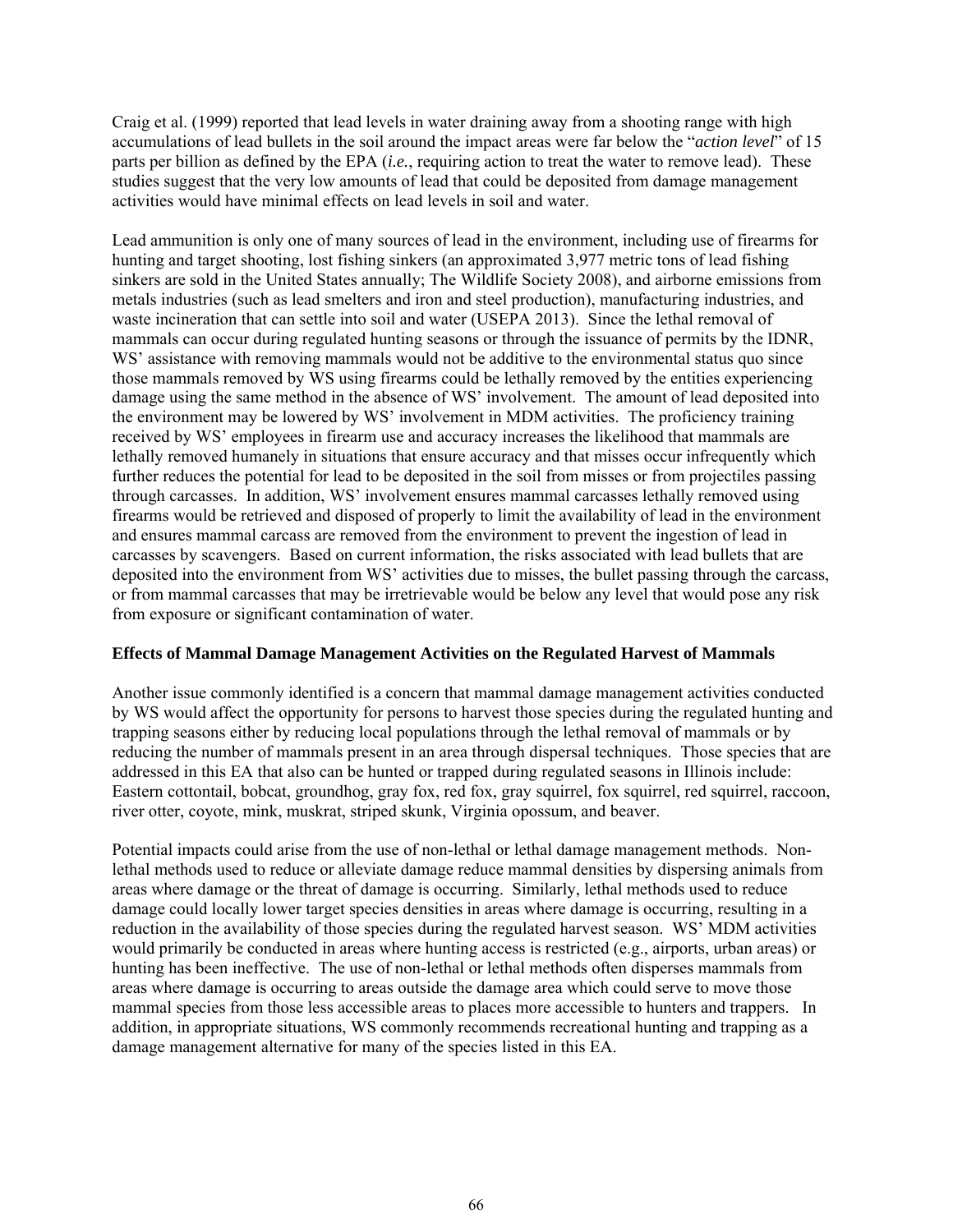#### **Effects of Beaver Dam Removal on the Status of Wetlands**

The issue of WS' potential impacts to wetlands stems from beaver damage management, primarily from the removal of beaver dams. Beaver dam removal during activities to manage damage caused by beaver sometimes occurs in areas inundated by water resulting from flooding. Beaver build dams primarily in smaller riverine systems (intermittent and perennial streams and creeks). Dam material usually consists of mud, sticks, and other vegetative material. Their dams obstruct the normal flow of water and can change the preexisting hydrology from flowing or circulating waters to slower, deeper, more expansive waters that accumulate bottom sediment. The depth of the bottom sediment depends on the length of time an area is covered by water and the amount of suspended sediment in the water.

Beaver dams, over time, can establish new wetlands. The regulatory definition of a wetland stated by the USACE and the EPA (40 CFR 232.2) is: "Those areas that are inundated or saturated by surface or groundwater at a frequency and duration sufficient to support, and that under normal circumstances do support, a prevalence of vegetation typically adapted for life in saturated soil conditions. Wetlands generally include swamps, marshes, bogs, and similar areas."

If a beaver dam is not removed and water is allowed to stand, hydric soils and hydrophytic vegetation eventually form. This process can take anywhere from several months to many years depending on preexisting conditions. Hydric soils are those soils that are saturated, flooded, or ponded long enough during the growing season to develop anaerobic conditions. In general, hydric soils form much easier where wetlands have preexisted. Hydrophytic vegetation includes those plants that grow in water or on a substrate that is at least periodically deficient in oxygen because of excessive water content. If those conditions are met, then a wetland has developed that would have different wildlife habitat values than an area that has been more recently impounded by beaver dam activity.

The intent of most dam removal operations is not to drain old established wetlands. With few exceptions, requests received by WS to remove beaver dams have involved the removal of the dam to return an area to the condition that existed before the dam had been built, or before it had been affecting the area for more than a few years. WS' beaver damage management activities are primarily conducted to address damage to agricultural crops, timber resources, public property such as roads and bridges, and water management structures. Beaver dam removal activities would primarily be conducted on small watershed streams, tributary drainages, and ditches. Those activities could be described as small, exclusive projects conducted to restore water flow through previously existing channels.

In the majority of instances, beaver dam removal would be accomplished by manual methods (i.e., hand tools). WS' personnel do not utilize heavy equipment, such as trackhoes or backhoes, for beaver dam removal. Only the portion of the dam blocking the stream or ditch channel would be breached. In some instances, WS' activities involve the installation of structures to manage water levels at the site of a breached beaver dam.

If the area does not have hydric soils, it usually takes many years for them to develop and a wetland to become established; this often takes greater than five years as indicated by the Swampbuster provision of the Food Security Act. Most beaver dam removal by WS would be allowed under exemptions stated in 33 CFR parts 323 and 330 of Section 404 of the Clean Water Act or parts 3821 and 3822 of the Food Security Act. However, the removal of some beaver dams could trigger certain portions of Section 404 that require landowners to obtain permits from the USACE prior to removing a blockage. WS' personnel determine the proper course of action upon inspecting a beaver dam impoundment.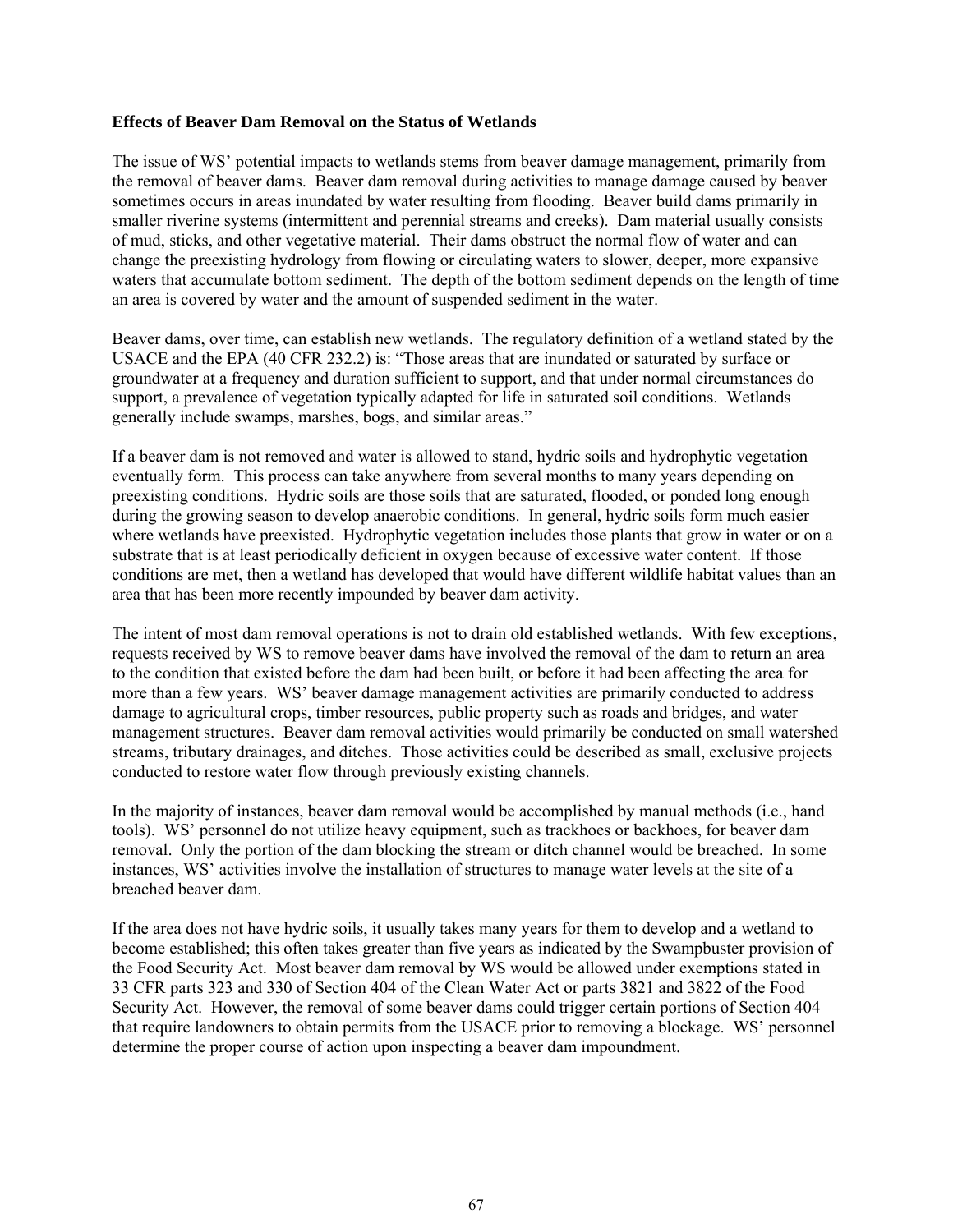#### **Global Climate Change/Greenhouse Gas Emissions**

The WS program activities that may result from the alternatives would have a negligible effect on atmospheric conditions including the global climate. Meaningful direct or indirect emissions of greenhouse gases would not occur as a result of the proposed action. The proposed action would meet requirements of applicable federal laws, regulations, and Executive Orders including the Clean Air Act and Executive Order 13514.

## **3.3 SUMMARY**

No significant cumulative environmental impacts are expected from any of the three Alternatives. Under the Proposed Action, the lethal removal of mammals by WS would not have significant impacts on overall native mammal populations, but some short-term local reductions may occur. Some efforts to reduce damage caused by non-native species could result in elimination of the species from local areas or the state (e.g. feral swine). No risk to public safety is expected when WS' programs are provided and accepted by requesting individuals in Alternative 1 since only trained and experienced wildlife biologists/specialists would conduct and recommend MDM activities. There is a slight increased risk to public safety when persons who reject WS assistance and recommendations in Alternatives 1 and 2 conduct their own MDM activities, and when no WS assistance is provided in Alternative 3. In all three Alternatives, however, the increase in risk would not be to the point that the impacts would be significant. Although some persons will likely be opposed to WS's participation in MDM activities on public and private lands, the analysis in this EA indicates that WS Integrated MDM program will not result in significant cumulative adverse impacts on the quality of the human environment.

## **CHAPTER 4: LIST OF PREPARERS AND PERSONS CONSULTED**

## **4.1 LIST OF PREPARERS**

Adam C. Phillips, USDA-WS, Wildlife Biologist, Springfield, IL Scott Beckerman, USDA-WS, State Director, Springfield, IL Timothy White, USDA-WS, Wildlife Disease Biologist, Springfield, IL John Hartmann, USDA-WS, Wildlife Biologist, Chicago, IL Hunter Ray, USDA-WS, Wildlife Specialist, Springfield, IL Michelle Bloomquist, USDA-WS, Christopher Croson, USDA-WS, Staff Wildlife Biologist, Elkins, WV

## **4.2 LIST OF PERSONS CONSULTED**

USFWS

IDNR

IDOA

IDPH

Chicago Park District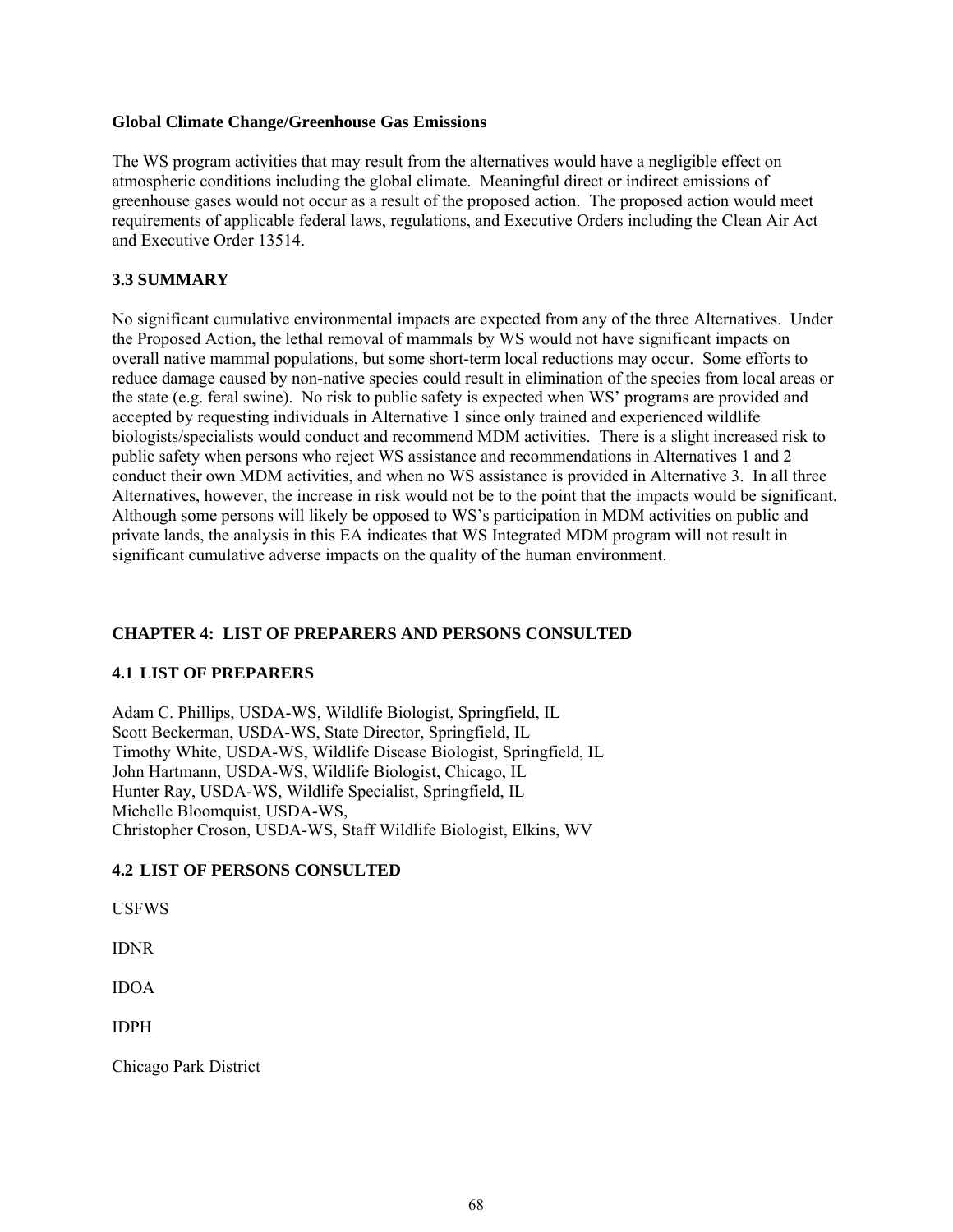#### **APPENDIX A: LITERATURE CITED**

- American Bird Conservancy (ABC). 2005. Cats Indoors! The Campaign for Safer Birds and Cats. www.abcbirds.org.
- Animal and Plant Health Inspection Service (APHIS). 2003. Summary of Selected Disease Events: January – June 2003. Accessed online April 29, 2016: https://www.aphis.usda.gov/animal\_health/emergingissues/downloads/Q12003.pdf
- Apa, A.D., D. W. Uresk, and R. L. Linder. 1991. Impacts of Black-tailed Prairie Dog Rodenticides on Non-target Passerines. In Great Basin Naturalist 51(4), 1991, pp. 301-309.
- American Veterinary Medical Association (AVMA). 1987. Journal of the American Veterinary Medical Association. Panel Report on the Colloquim on Recognition and Alleviation of Animal Pain and Distress. 191:1186-1189.
- AVMA. 2013. AVMA guidelines on euthanasia. American Veterinary Medical Association. https://www.avma.org/KB/Policies/Documents/euthanasia.pdf. Accessed on February 10, 2016.
- AVMA. 2016. Position on abandoned and feral cats. https://www.avma.org/KB/Policies/Pages/Free roaming-Abandoned-and-Feral-Cats.aspx. Accessed on February 10, 2016.
- Armitage, K. B. 2003. Marmots (Marmota monax and allies). Pages 188-210 in G. A. Feldhamer, B. C. Thompson, and J. A. Chapman (editors). Wild Mammals of North America: Biology, Management, and Conservation. The Johns Hopkins University Press, Baltimore, Maryland, USA.
- Barrett, R. H., and G. H. Birmingham. 1994. Wild pigs. Pages D65-D70 in S. Hygnstrom, R. Timm, and . Larsen, editors. Prevention and Control of Wildlife Damage. Cooperative Extension Service, University of Nebraska, Lincoln, NE, USA.
- Barrows, P. L. 2004. Professional, ethical, and legal dilemmas of trapneuter-release. Journal of the American Veterinary Medical Association 225:1365–1369.
- Beach, R. 1993. Depredation problems involving feral pigs. Pages 67-75 in C.W. Hanselka and J. F. Cadenhead (eds.) Feral Swine: A Compendium for Resource Managers. Texas Agricultural Extension Service, San Angelo.
- Beach, R., and W. F. McCulloch. 1985. Incidence and significance of giardia lamblia (Lambl) in Texas beaver populations. In Proc. Great Plains Wildl. Damage Cont. Work., 7:152-164.
- Beasley, J. C., and O. E. Rhodes, Jr. 2008. Relationship between raccoon abundance and crop damage. Human-Wildlife Conflicts. 2(2): 248-259.
- Beaver, B. V., W. Reed, S. Leary, B. McKieran, F. Bain, R. Schultz, B. T. Bennett, P. Pascoe, E. Shull, L. C. Cork, R. Francis-Floyd, K. D. Amass, R. Johnson, R. H. Schmidt, W. Underwood, G. W. Thorton, and B. Kohn. 2001. 2000 Report of the AVMA panel on euthanasia. Journal of the American Veterinary Medical Association 218:669-696.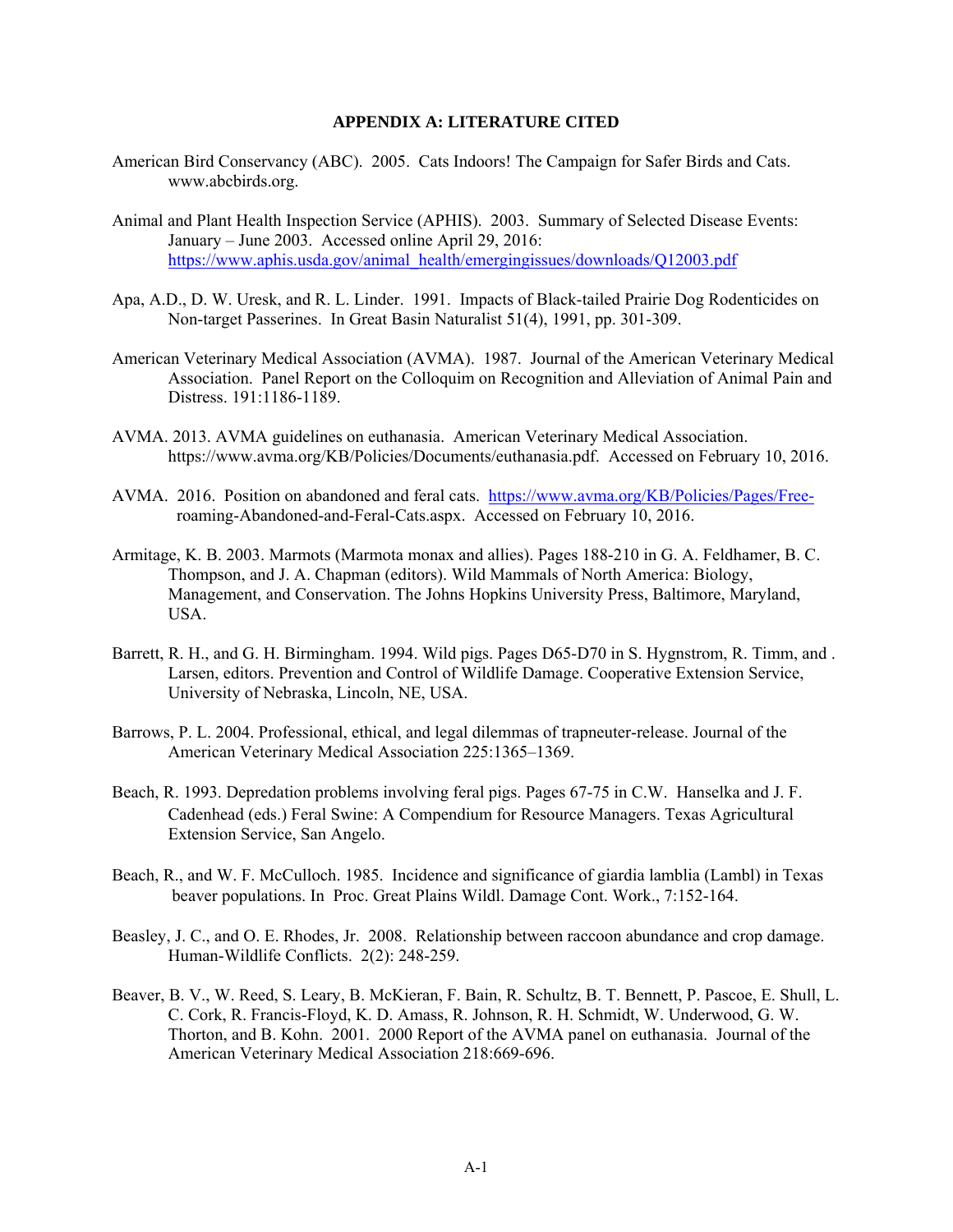- Benedict, K. and R. K. Mody. 2016. Epidemiology of histoplasmosis outbreaks, United States, 1938- 2013. Emerging Infectious Diseases. 22.3: 370.
- Beran, G. W. 1994**.** Handbook of zoonoses. Boca Raton, FL, CRC Press. 1,168 pp.
- Berryman, J. H. 1991. Animal damage management: responsibilities of various agencies and the need for coordination and support. Proc. East. Wildl. Damage Control Conf. 5:12-14.
- Boggess, E.K. 1994. Raccoons. In S. E. Hygnstrom, R. M. Timm and G. E. Larson, Eds., Prevention and Control of Wildlife Damage. Univ. Nebr. Coop. Ext., USDA-APHIS-ADC, and Great Plains Agric. Council Wildl. Comm., Lincoln, Nebraska, Pp C101-107.
- Boutin, S., and D. E. Birkenholz. 1987. Muskrat and round-tailed muskrat. Wild furbearer management and conservation in North America. Ontario Ministry of Natural Resources, Toronto, Canada. pp 314-325.
- Brown, I. H. 2004. Influenza virus infections in pigs. Pig Disease Information Centre. Cambridgeshire,  $U.K.$
- Burt, W. H., and R. P. Grossenheider. 1980. A field guide to the mammals of North America North of Mexico. Houghton Mifflin Col, Boston. 289 pp.
- California Department of Fish and Game. 1991. California Department of Fish and Game. Final environmental document - bear hunting. Sections 265, 365, 366, 367, 367.5. Title 14 Calif. Code of Regs. Calif. Dept. of Fish and Game, State of California, April 25, 1991. 13pp.
- California Food Emergency Response Team. 2007. Investigation of an Escherichia coli O157:H7 outbreak associated with Dole pre-packaged spinach. California Department of Health Services, Food and Drug Branch, Sacramento, CA.
- Castillo, D., AND A. L. Clarke. 2003. Trap/neuter/release methods ineffective in controlling domestic cat "colonies" on public lands. Natural Areas Journal 23:247–253.
- CDC (Centers For Disease Control and Prevention). 2000. Notice to readers: Update: West Nile Virus isolated from mosquitoes - New York, 2000. Morbidity and Mortality Weekly Report. 49(10):211.
- CDC. 2016a. Hantavirus Pulmanary Syndrome (HPS) Cases, by State of Exposure. Information obtained at website : http://www.cdc.gov/hantavirus/surveillance/state-of-exposure.html
- CDC. 2016b. Tularemia, Map of reported Cases. Information obtained at website : http://www.cdc.gov/tularemia/statistics/index.html
- Churcher, P. B., and J. H. Lawton. 1989. Beware of well-fed felines. Natural History 7:40-46.
- Cleary, E. C., S. E. Wright, and R. A. Dolbeer. 2000. Wildlife strikes to civil aircraft in the United States 1990-1999 U.S. Dept. of Trans., Federal Aviation Admin. Ser. Rep. No.4. Washington, D.C. 61 pp.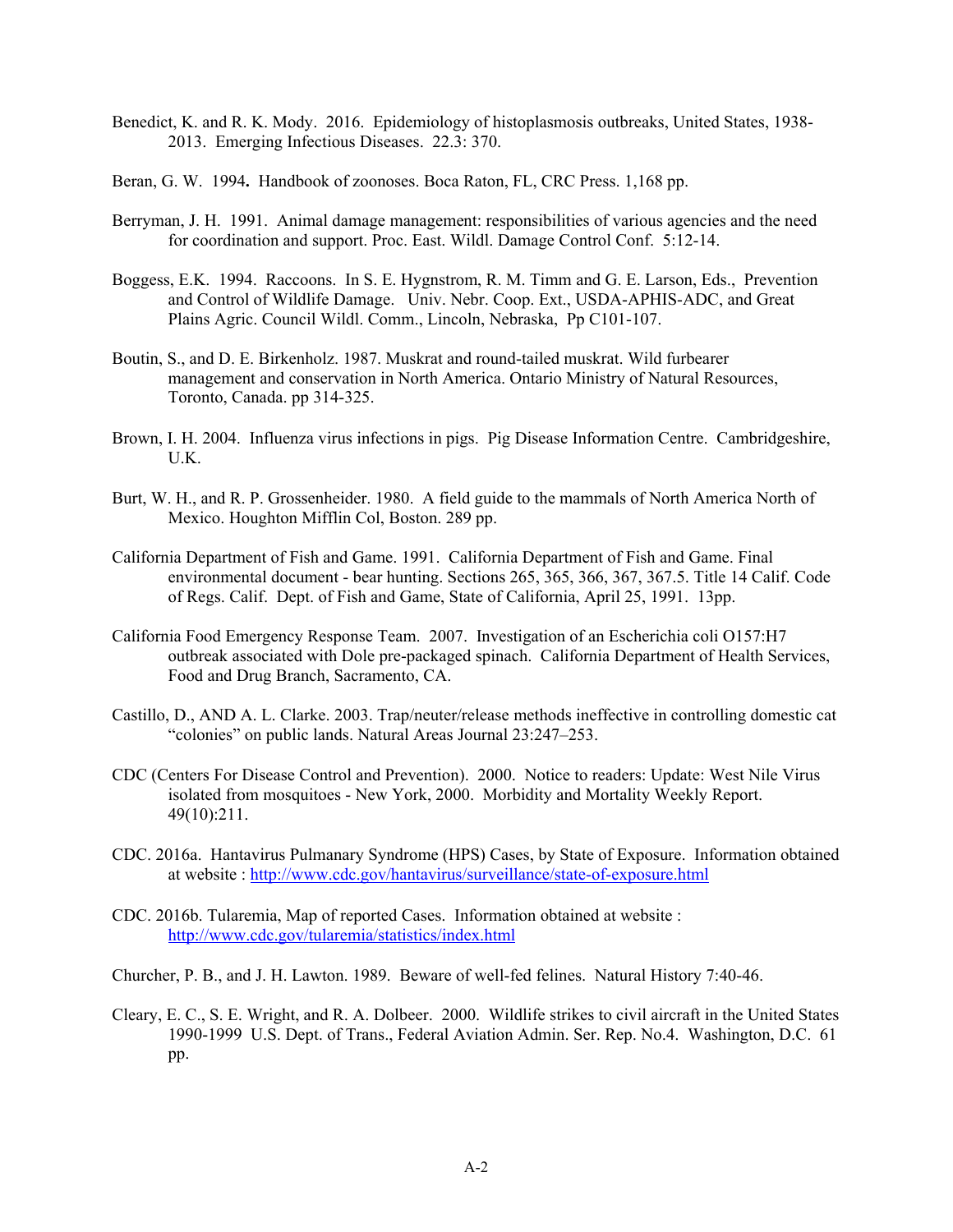- Coleman, J. S., S. A. Temple, and S. R. Craven. 1997. Facts on cats and wildlife: a conservation dilemma. Misc. Publications. USDA Cooperative Extension, University of Wisconsin. http://wildlife.wisc.edu.
- Connolly, G.E. 1995. The effects of control on coyote populations: another look. Symposium Proceedings—Coyotes in the Southwest: A Compendium of Our Knowledge (1995). Paper 36. http://digitalcommons.unl.edu/coyotesw/36. Accessed 6 April 2012.
- Conover, M. R. 1982. Comparison of two behavioral techniques to reduce bird damage to blueberries: Methiocarb and hawk-kite predator model. Wildl. Soc. Bull., 10,211-216.
- Conover, M.R., W.C. Pitt, K.K. Kessler, T.J. DuBow and W.A. Sanborn. 1995. Review of human injuries, illnesses, and economic losses caused by wildlife in the United States. Wildlife Society Bulletin , Vol. 23, No. 3 (Autumn, 1995), pp. 407-414. Accessed online 6 January 2012. http://www.jstor.org/stable/3782947.
- Conover, M.R. 2002. Resolving human-wildlife conflicts: the science of wildlife damage management. Lewis Publishers, Boca Raton, Florida, USA.
- Corn, J.L. , P.K. Swiderek, B.O. Blackburn, G.A. Erickson, A.B. Thiermann, and V.F. Nettles. 1986. Survey of selected diseases in wild swine in Texas. Journal of the American Veterinary Medical Association 189: 1029-1032.
- Craig, J.R., J.D. Rimsstidt, C.A. Bonnaffon, T.K. Collins, and P.F. Scanlon. 1999. Surface water transport of lead at a shooting range. Bull. Environ. Contam. Toxicol. 63:312-319.
- Craven, S.R. 1994. Cottontail rabbits. In Hygnstrom, S. E., R. M. Timm, and G. E. Larson, eds. Prevention and control of wildlife damage, Vol. 2. Lincoln: Univ. Neb. Coop. Ext. pp. D.75–80.
- Craven, S.R. and S.E. Hygnstrom. 1994. Deer. in S. E. Hygnstrom, R. M. Timm and G. E. Larson, Eds., Prevention and control of wildlife damage. Univ. Nebr. Coop. Ext., USDA-APHIS-ADC, and Great Plains Agric. Council Wildl. Comm., Lincoln, Nebraska, Pp D25-40.
- Davidson, W. R. 2006. Field manual of wildlife diseases in the southeastern United States. 3<sup>rd</sup> ed. The Univ. of Georgia, Athens, Georgia. 448pp.
- Davidson, W. R. and V. F. Nettles. 1997. Field manual of wildlife diseases in the southeastern United States.  $2<sup>nd</sup>$  ed. The Univ. of Georgia, Athens, Georgia. 417pp.
- Decker, D.J., and L.C. Chase. 1997. Human dimensions of living with wildlife a management challenge for the 21<sup>st</sup> century. Wildlife Society Bulletin 25:788-795.
- Decker, D. J. and G. R. Goff. 1987. Valuing Wildlife: Economic and Social Perspectives. Westview Press. Boulder, Colorado, 424 p.
- Decker, D. J. and K. G. Purdy. 1988. Toward a concept of wildlife acceptance capacity in wildlife management. Wildl. Soc. Bull. 16:53-57.
- Deisch, M. S. 1986. The effects of three rodenticides on nontarget small mammals and invertebrates. Unpublished thesis, South Dakota State University, Brookings. 149 pp.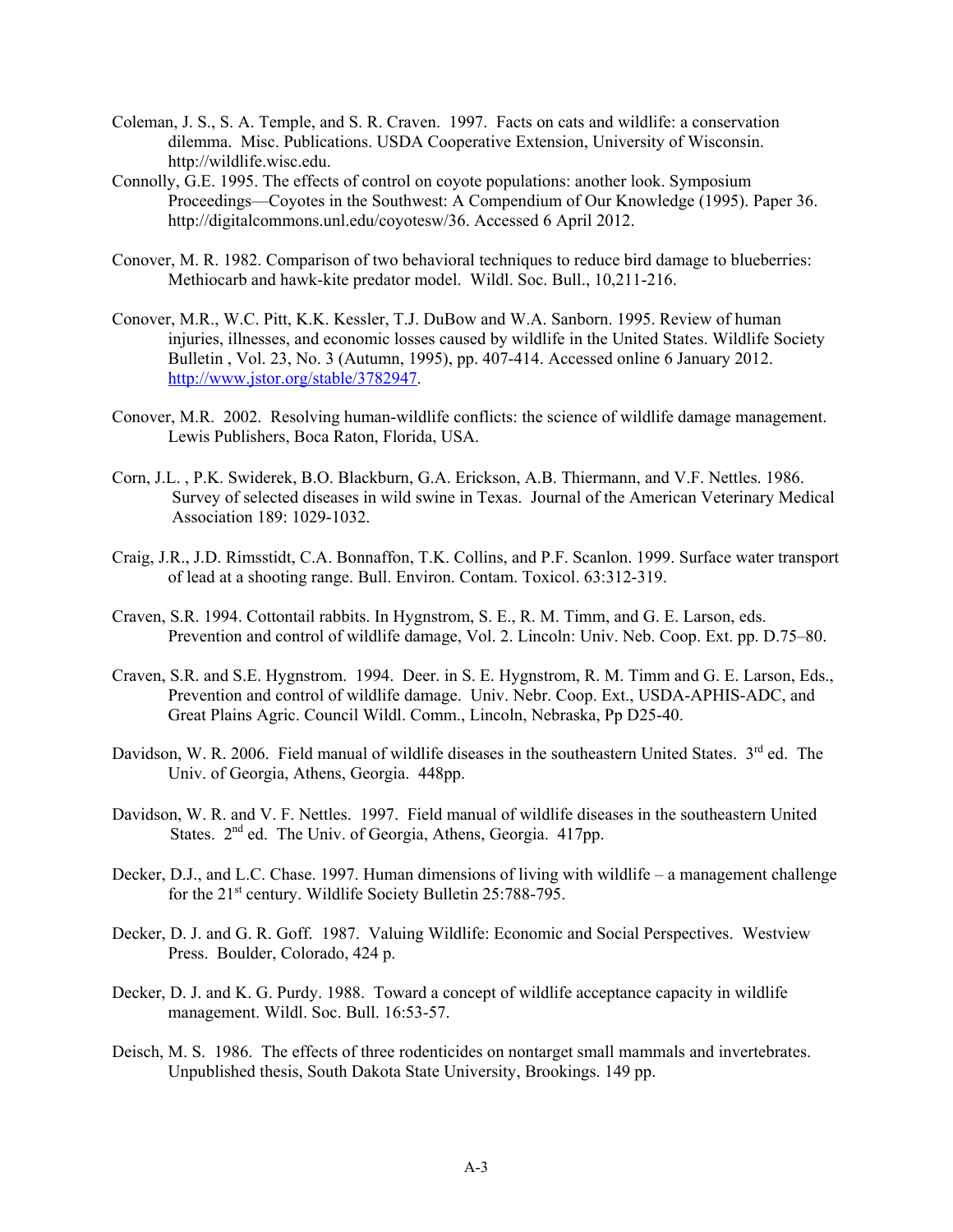- Deisch, M. S., D. W. Uresk, R. L. Linder. 1989.Effects of two prairie dog rodenticides on grounddwelling invertebrates in western South Dakota. Pages 166-170 in Ninth Great Plains wildlife damage control workshop proceedings. USDA Forest Service General Technical Report RM-171. 181 pp.
- Deishch M.S., Uresk D.W., and Linder R. L. 1990. Effects of Prairie Dog Rodenticides on Deer Mice in Western South Dakota. Great Basin Naturalist 50(4), 1990.
- Dennis, D.T., T.V. Inglesby, and D.A. Henderson. 2001. Tularemia as a biological weapon. J. Amer. Med. Assoc. 285:2763-2773.
- Devault, T.L., J.C. Beasley, L.A. Humberg, B.J. MacGowan, M.I. Retamosa, and O.E. Rhodes, Jr. 2007. Intrafield patterns of wildlife damage to corn and soybean in northern Indiana. Human-Wildlife Conflicts 1:179-187.
- Dolbeer, R.A. 1998. Population dynamics: the foundation of wildlife damage management for the 21<sup>st</sup> century. Proc. 18<sup>th</sup> Vertebr. Pest Conf., Davis, CA, Pp. 2-11.
- Dolbeer, R.A. 2000. Birds and aircraft: fighting for airspace in crowded skies. Proceedings of the Vertebrate Pest Conference 19:37-43.
- Dolbeer, R.A., S.E. Wright, J. Weller, and M.J. Begier. 2014. Wildlife strikes to civil aircraft in the United States 1990-2013. Federal Aviation Administration, National Wildlife Strike Database, Serial Report Number 20.
- Dolbeer, R.A., S.E. Wright, J. Weller, A.L. Anderson and M.J. Beiger. 2015. Wildlife Strikes to Civil Aircraft in the United States, 1990–2014. U.S. Department of Transportation, Federal Aviation Administration, Office of Airport Safety and Standards, Serial Report No. 21, Washington, D.C., USA.
- Dubey, J. P. 1973. Feline toxoplasmosis and coccidiosis; a survey of domiciled and stray cats. Journal Of the American Veterinary Medicine Association. 162(10): 873-877.
- Federal Aviation Administration (FAA). 2015. FAA National Wildlife Strike Database. Website accessed February 3, 2016. http://wildlife.faa.gov/default.aspx.
- Federal Emergency Management Agency (FEMA). 2005. Dam Owner's Guide to Animal Impacts on Earthen Dams. FEMA L-264.
- Fitzgerald, B.M., W. B. Johnson, C. M. King, and P. J. Moors. 1984. Research on Mustelids and cats in New Zealand. WRLG Res. Review No. 3. Wildl. Res. Liaison Group, Wellington. 22 pp.
- Fowler, M. E. and R. E. Miller. 1999. Zoo and Wild Animal Medicine. W.B. Saunders Co. Philadelphia, PA.
- Fredebaugh, S. L., N. E. Mateus-Pinilla, M. McAllister, R. E. Warner and H. Weng. 2011. Prevalence of Antibody to *Toxoplasma Gondii* in Terrestrial Wildlife in a Natural Area. Journal of Wildlife Diseases. 47(2): 381-392.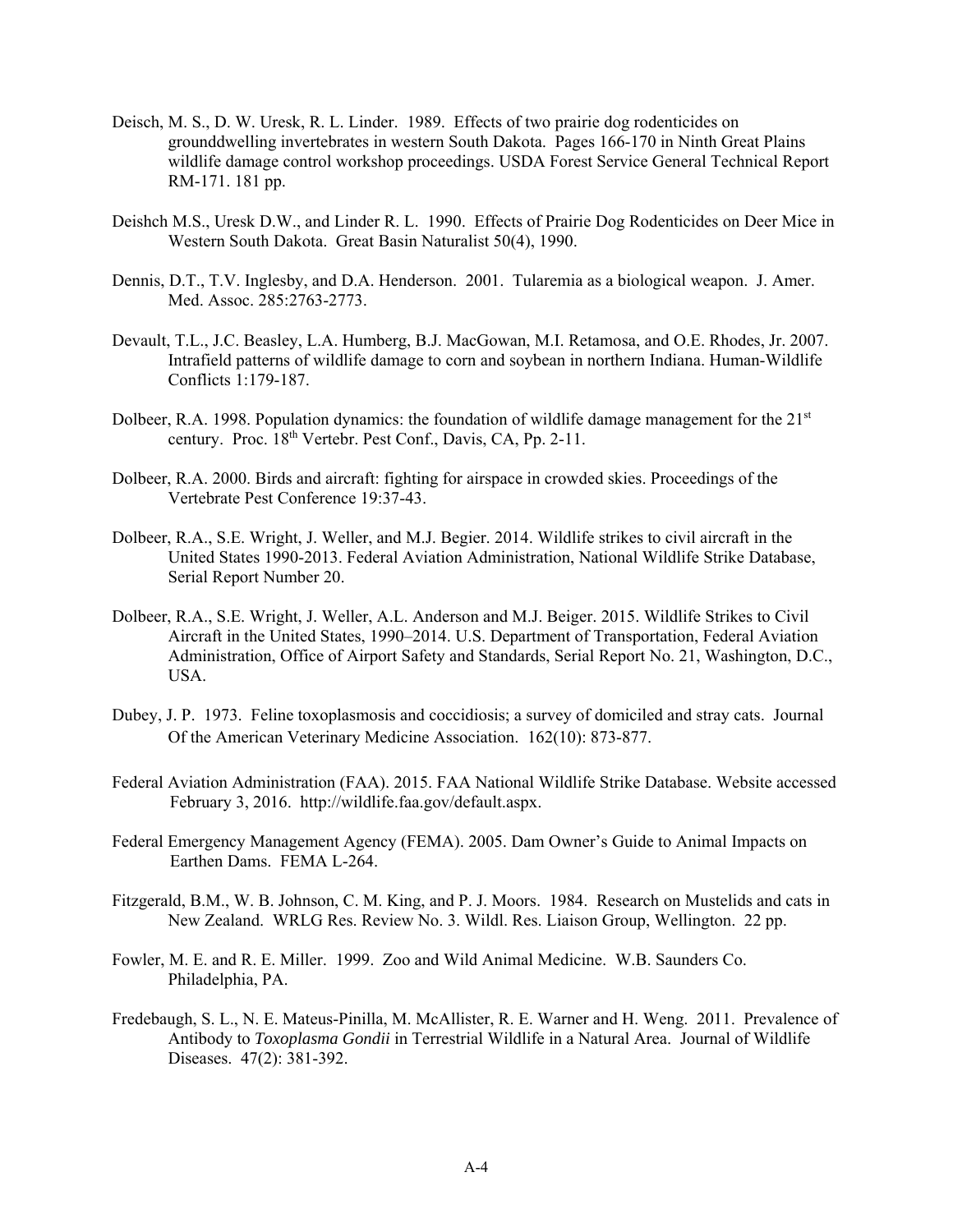- Gehrt, S. D., G. F. Hubert, and J. A. Ellis. 2002. Long-term Population Trends of Raccoons in Illinois. Wildlife Society Bulletin (1973-2006) 30 (2):457–63.
- Gosselink, T. E., T. R. Van Deelen, R. E. Warner, and M. G. Joselyn. 2003. Temporal habitat partitioning and spatial use of coyotes and red foxes in east-central Illinois. The Journal of Wildlife Management 67(1):90–103.
- Greenhall, A. M. and S. C. Frantz. 1994. Bats. Pp D5-24 in S. E. Hygnstrom, R. M. Timm and G. E. Larson, Eds., Prevention and Control of Wildlife Damage. Univ. Nebr. Coop. Ext., USDA-APHIS-ADC, and Great Plains Agric. Council Wildl. Comm., Lincoln, Nebr.
- Hardin, G. 1986. Cultural carrying capacity: a biological approach to human problems. Bioscience. 36(9): 599-606.
- Hegdal, P.L. and T.A. Gatz. 1977. Hazards to pheasants and cottontail rabbits associated with zinc phosphide baiting for microtine rodents in orchards. Unpubl. report, Denver Wildlife Research Center.
- Hegdal, P.L., T.A. Gatz, and E.C. Fite. 1980. Secondary effects of rodenticides on mammalian predators, p. 1781-1793. In Worldwide Furbearer Conf. Proceedings, Vol. Ill (J.A. Chapman and D. Pursley, eds.) [Frostburg, Md., Aug. 3-11, 1980] 2056 p.
- Henry, S. 2003. Biosecurity, control and eradication strategies of PRRS and Aujesky's disease. National Institute for American Agriculture Annual Meeting.
- Hill, E.F. and J.W. Carpenter. 1982. Response of Siberian ferrets to secondary zinc phosphide poisoning. J. Wildl. Manage. 46(3).
- Hoagland, J.W. 1993. Nuisance Beaver Damage Control Proposal. Okla. Dept. Wildl. Cons. Internal Document. 20 pp.
- Hoff, G. L. and W. J. Bigler. 1981. The role of bats in the propagation and spread of histoplasmosis: a review. Journal of Wildlife Diseases. 17.2: 191-196.
- Hutton, T., DeLiberto, T., Owen, S., and Morrison, B. 2006. Disease Risks Associated with Increasing Feral Swine Numbers and Distribution in the United States. Midwest Association of Fish and Wildlife Agencies Wildlife and Fish Health Committee.
- IDNR. 2016a. "Beaver Scientific name Castor canadensis". Dnr.state.il.us, n.d. Web. 25 January 2016. <http://www.dnr.state.il.us/orc/wildlife/furbearers/beaver.htm>.
- IDNR. 2016b. "Coyote Scientific name Canis latrans". Dnr.state.il.us, n.d. Web. 21 January 2016. <http://www.dnr.state.il.us/orc/wildlife/furbearers/coyote.htm>.
- IDNR. 2016c. "Eastern Cottontail (Sylvilagus floridanus)". Web.extension.illinois.edu, n.d. Web 28 January 2016. http://web.extension.illinois.edu/wildlife/directory\_show.cfm?species=cottontail.
- IDNR. 2016d. "Muskrat Scientific name Ondatra zibethicus". Dnr.state.il.us, n.d. Web. 25 January 2016. < http://www.dnr.state.il.us/orc/wildlife/furbearers/muskrat.htm >.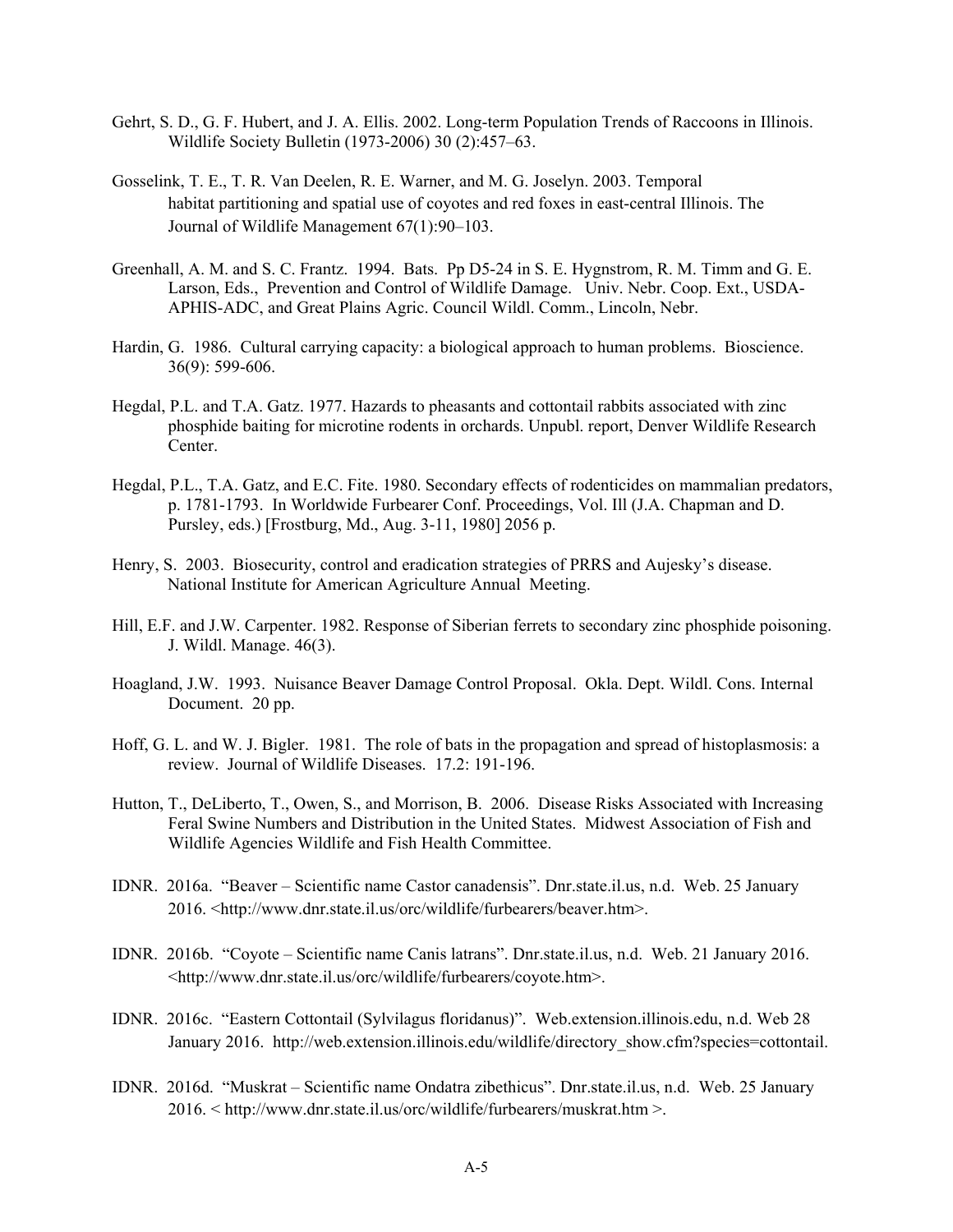- IDNR. 2016e. "Opossum Scientific name Didelphis virginiana". Dnr.state.il.us, n.d. Web. 22 January 2016. < http://www.dnr.state.il.us/orc/wildlife/furbearers/opossum.htm >.
- IDNR. 2016f. "Red Fox- Scientific name Vulpes vulpes". Dnr.state.il.us, n.d. Web. 16 February 2016. < http://www.dnr.state.il.us/orc/wildlife/furbearers/red\_fox.htm>.
- IDNR. 2016g. "Striped Skunk Scientific name Mephitis mephitis". Dnr.state.il.us, n.d. Web. 22 January 2016. < http://www.dnr.state.il.us/orc/wildlife/furbearers/striped\_skunk.htm >.
- IDNR. 2016h. "Woodchuck or "Ground Hog" (Marmota monax)". Web.extension.illinois.edu, n.d. Web. 28 January 2016. http://web.extension.illinois.edu/wildlife/directory\_show.cfm?species= woodchuck.
- IDNR. 2015a. Study X Furbearer Investigations and Restorations. Illinois Department of Natural Resources, Springfield, Illinois, USA.
- IDNR. 2015b. Cottontail Rabbit Status Report, 2015; Agriculture and Grassland Wildlife Program Note 15-1. Accessed online 21 January 2016. http://www.dnr.illinois.gov/hunting/uplandgame/ Documents/RabbitStatusReport.pdf.
- IDNR. 2014a. 2013-14 Illinois Fur Harvest Survey; Wildlife Diversity Program Note 14-4. Illinois Department of Natural Resources, Springfield, Illinois, USA.
- IDNR. 2014b. Wildlife Damage Management in Illinois 2014 Summary; Wildlife Diversity Program Note 15-4. Illinois Department of Natural Resources, Springfield, Illinois, USA.
- IDNR. 2014c. 2014 Archery Deer Hunter Survey; Wildlife Diversity Program Note 15-2. Illinois Department of Natural Resources, Springfield, Illinois, USA.
- IDNR. 2013a. 2012-13 Illinois Fur Harvest Survey; Wildlife Diversity Program Note 12-3. Illinois Department of Natural Resources, Springfield, Illinois, USA.
- IDNR. 2013b. Wildlife Damage Management in Illinois 2013 Summary; Wildlife Diversity Program Note 14-3. Illinois Department of Natural Resources, Springfield, Illinois, USA.
- IDNR. 2012a. 2011-12 Illinois Fur Harvest Survey; Wildlife Diversity Program Note 12-3. Illinois Department of Natural Resources, Springfield, Illinois, USA.
- IDNR. 2012b. Wildlife Damage Management in Illinois 2012 Summary; Wildlife Diversity Program Note 13-4. Illinois Department of Natural Resources, Springfield, Illinois, USA.
- IDNR. 2011a. 2010-11 Illinois Fur Harvest Survey; Wildlife Diversity Program Note 10-4. Illinois Department of Natural Resources, Springfield, Illinois, USA.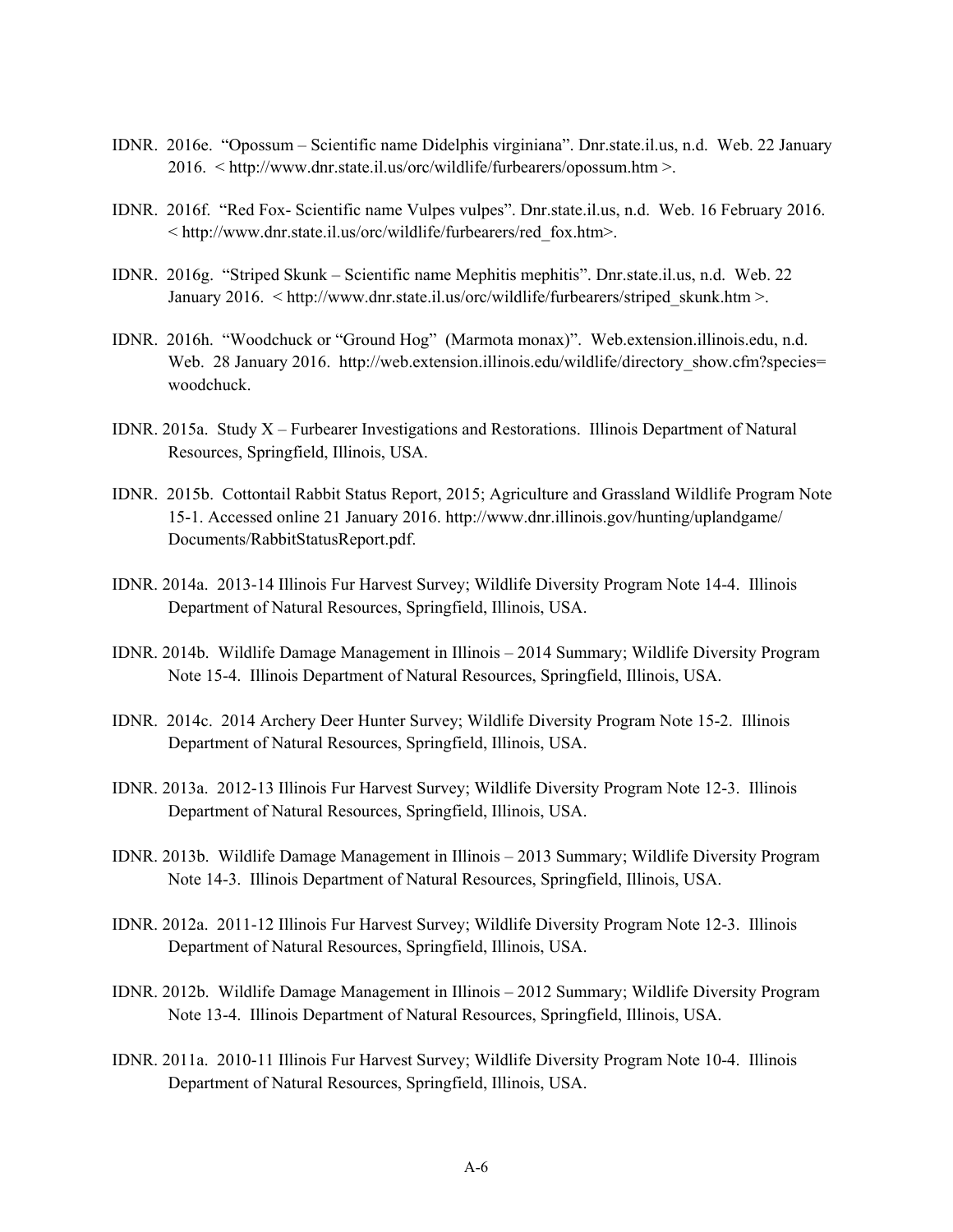- IDNR. 2011b. Wildlife Damage Management in Illinois 2011 Summary; Wildlife Diversity Program Note 12-2. Illinois Department of Natural Resources, Springfield, Illinois, USA.
- IDNR. 2010. Wildlife Damage Management in Illinois 2010 Summary; Wildlife Diversity Program Note 10-1. Illinois Department of Natural Resources, Springfield, Illinois, USA.
- Illinois Department of Public Health (IDPH). 2016a. WNV surveillance. Accessed online February 3, 2016. http://www.dph.illinois.gov/topics-services/diseases-and-conditions/west-nilevirus/surveillance
- Illinois Department of Public Health (IDPH) 2016b. Animal Rabies Surveillance Reports. Accessed online at: http://www.idph.state.il.us/health/infect/reportdis/rabies.htm
- Jessup, D. A. 2004. The welfare of feral cats and wildlife. Journal of the American Veterinary Medical Association 225:1377-1383.
- Johnson, G. D. and K. A. Fagerstone. 1994. Primary and secondary hazards of zinc phosphide to nontarget wildlife - a review of the literature. USDA/APHIS/DWRC Research Report No. 11-55- 005.
- Johnson, M. R., R. G. McLean, and D. Slate. 2001. Field Operations Manual for the Use of Immobilizing and Euthanizing Drugs. USDA, APHIS, WS Operational Support Staff, Riverdale, Maryland, USA.
- Kendall, C., S.R. Silva, C.C.Y. Chang, D.A. Burns, D.H. Campbell, and J.B. Shanley. 1996. Use of the d18O and d15N of nitrate to determine sources of nitrate in early spring runoff in forested catchments. IAEA, Symposium on Isotopes in Water Resources Management, Vienna, Austria, 20-24 March, 1995, 1: 167-176.
- Knowlton, F. F. 1972. Preliminary interpretations of coyote population mechanics with some management implications. J. Wildl. Manage. 36:369-383.
- Kreeger, T. J., and J. M. Arnemo. 2012. Handbook of wildlife chemical immobilization: Fourth edition. 448 pp.
- Laidlaw, M.A.S., H.W. Mielke, G.M. Filippelli, D.L. Johnson, C.R. Gonzales. 2005. Seasonality and children's blood lead levels: developing a predictive model using climatic variables and blood lead data from Indianapolis, Indiana, Syracuse, New York, and New Orleans, Louisiana (USA) Environ Health Perspect 113793–800.800doi:10.1289/ehp.7759.
- Latham, R.M. 1960. Bounties Are Bunk. Nat. Wildl. Federation, Wash., D.C. 10 pp.
- Leopold, A. S. 1933. Game Management. Charles Scribner & Sons, NY, NY. 481 pp.
- Levy, J.K. and P.C. Crawford. 2004. Humane strategies for controlling feral cat populations. Journal of American Veterinary Medical Association 2004, 225: 1354-1360.
- Lindsey, N. P., J. A. Lehman, J. E. Staples, and M. Fischer. 2014. West Nile Virus and other arboviral diseases – United States, 2013. Morbidity and Mortality Weekly Report 2014/ 63:521-533.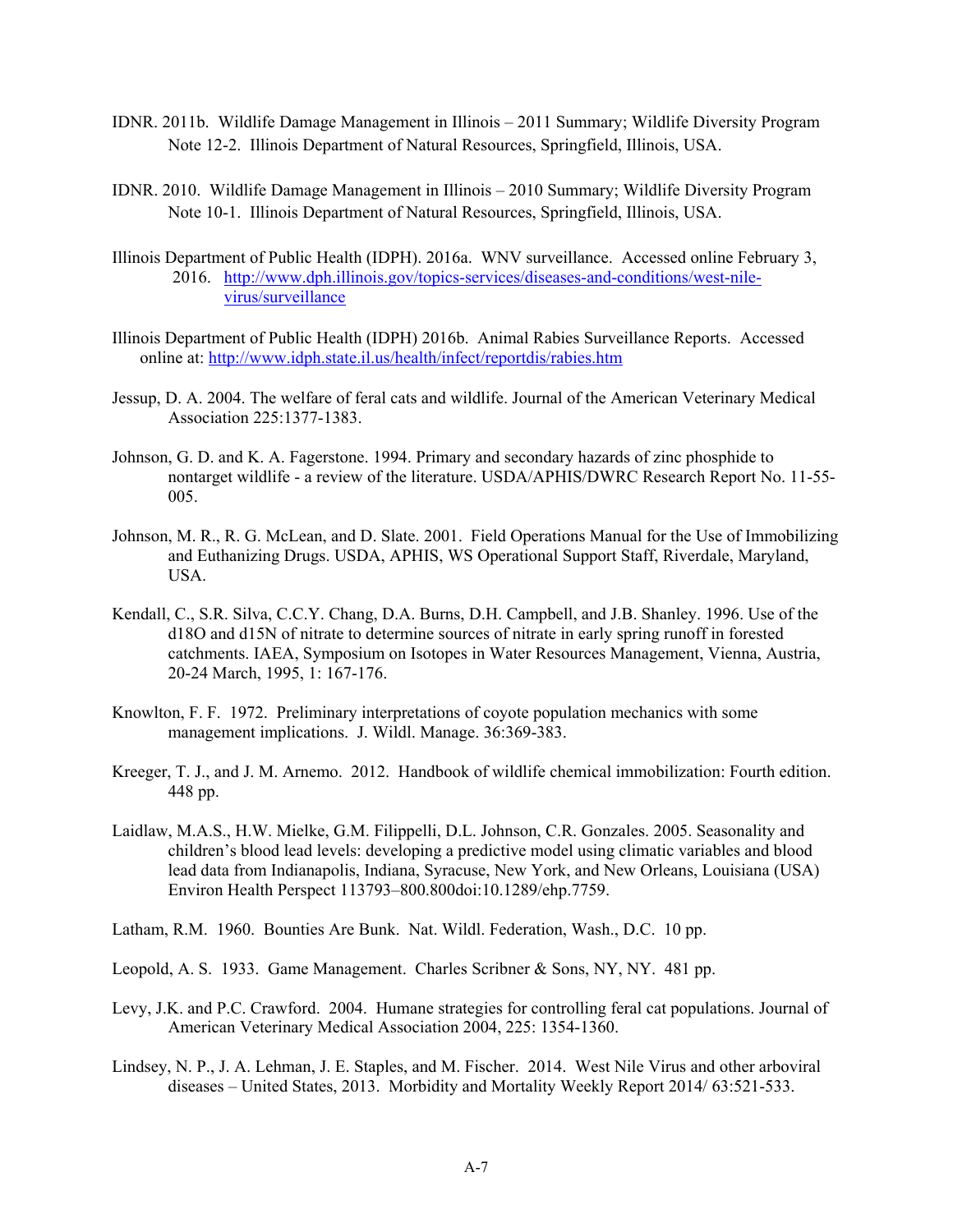- Linnell, M. A., M. R. Conover, and T. J. Ohashi. 1996. Analysis of bird strikes at a tropical airport. Journal of Wildlife Management 60:935-945.
- Loss, S. R., T. Will and P. P. Marra. 2013. The impact of free-ranging domestic cats on wildlife of the United States. Nature Communications. Vol. 4, Art. 1396.
- MacKinnon, B., R. Sowden, and S. Dudley (Editors). 2001. Sharing the Skies: an Aviation Guide to the Management of Wildlife Hazards. Transport Canada, Aviation Publishing Division, Tower C, 330 Sparks Street, Ottawa, Ontario, K1A 0N8 Canada. 316 pages.
- Mallis, A. 1982. Handbook of pest control, 6th ed. Franzak & Foster Co., Cleveland. 1101 pp.
- Manos, N. E., S. H. Ferebee, and W. F. Kerschbaum. 1956. Geographic variation in the prevalence of histoplasmin sensitivity. CHEST Journal. 29.6: 649-668.
- Mayer, J. J., and I. L. Brisbin, Jr. editors. 2009. Wild pigs: biology, damage, control techniques and management. SRNLRP-2009-00869. Savannah River National Laboratory, Aiken, South Carolina, USA.
- Merritt, J.F. 1987. Guide to the mammals of Pennsylvania. Univ. of Pittsburgh Press for The Carnegie Museum of Natural History, Pittsburgh, PA. 408 pp.
- Miller, J. E. and G.K. Yarrow. 1994. Beavers. pp. B1-B11. in S.E. Hygnstrom, R.M. Timm and G.E. Larson, eds., Prevention and control of wildlife damage. Univ. Nebr. Coop. Ext., USDA- APHIS-ADC, and Great Plains Agric. Council Wildl. Comm., Lincoln, Nebr.
- Mosillo, M., E. J. Heske and J. D. Thompson. 1999. Survival and Movements of Translocated Raccoons in Northcentral Illinois. The Journal of Wildlife Management. 63(1): 278-286.
- Muller, L. I., R. J. Warren, and D. L. Evans. 1997. Theory and practice of immunocontraception in wild animals. Wildl. Soc. Bull. 25(2):504-514.
- NASS. 2011. Cattle death loss 2010. Released May 12, 2011. USDA, National Agricultural Statistics Service, Washington, DC. http://www.usda.gov/nass/PUBS/TODAYRPT/catlos11.pdf . Website accessed September 25, 2013.
- NASS (National Agricutural Statistical Service). 2014. 2012 Census of Agriculture: Illinois State and County Data. AC-12-A-13. Accessed online April 20, 2016: http://www.agcensus.usda.gov/Publications/2012/Full\_Report/Volume\_1,\_Chapter\_1\_State\_Lev el/Illinois/ilv1.pdf
- National Audubon Society. 2000. Field guide to North American mammals. J. O. Whitaker, Jr., ed. Indiana State Univ. Alfred A. Knopf, New York, N.Y. 937pp.
- Nelson, T.A., and C.K. Nielsen. 2011. Population ecology of beavers in Illinois. http://www.dnr.state.il.us/orc/wildlife/virtual\_news/pdf/Beavers\_in\_Illinois.pdf. Web. 25 January 2016.
- Nielsen, L. 1988. Definitions, considerations, and guidelines for translocation of wild animals. Pp 12-51 in L. Nielsen and R. D. Brown, eds. Translocation of wild animals. Wis. Humane Soc.,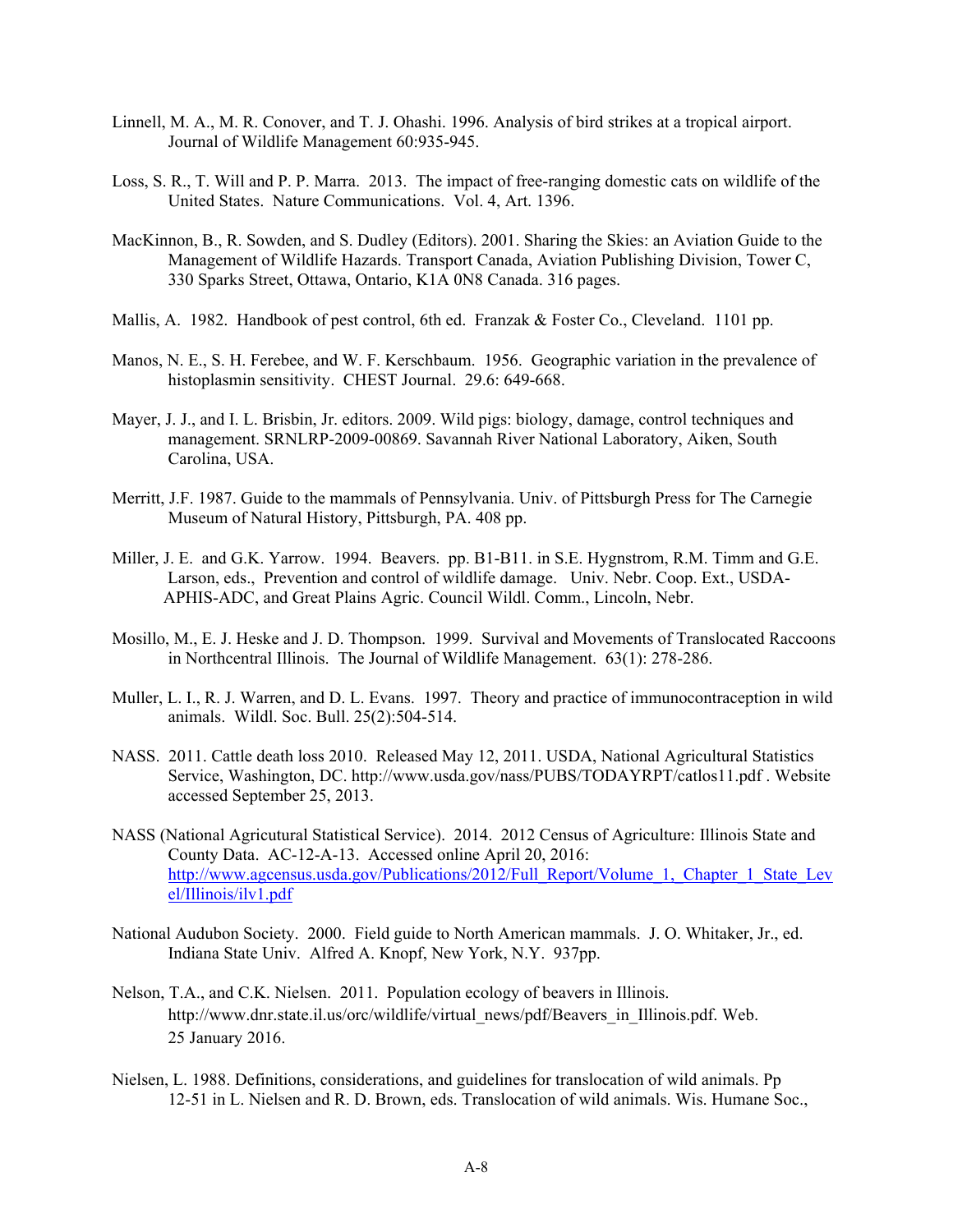Inc., Milwaukee and Caesar Kleberg Wildl. Res. Inst., Kingsville, TX. 333pp.

- Novak, M. 1987. Beaver. pp. 283-312 in Novak, M., J. A. Baker, M.E. Obbard, B. Mallock. Wild Furbearer Management and Conservation in North America. Ministry of Natural Resources, Ontario, Canada. 1150. pp.
- Ramey, C. A., J. B. Bourassa, AND J. E. Brooks. 2000. Potential risks to ring-necked pheasants in California agricultural areas using zinc phosphide. Int. Biodeter. Biodegrad. 45:223-230.
- Robinson, M. 1996. The Potential for Significant Financial Loss Resulting from Bird Strikes in or Around an Airport. Proceedings and Papers. International Bird Strike Committee (IBSC) meeting no. 23, May 1996. London, U.K.: IBSC, 1996. 353-367.
- Saliki, J. T., S. J. Rodgers, and G. Eskew. 1998. Serosurvey of selected viral and bacterial diseases in wild swine from Oklahoma. Journal of Wildlife Diseases. 34(4): 834-838.
- Schmidt, R. 1989. Wildlife management and animal welfare. Trans. N.Amer. Wildl. And Nat. Res. Conf. 54:468-475.
- Siegfried, W.R. 1968. The reactions of certain birds to rodent baits treated with zinc phosphide. Ostrich 39.
- Skinner, Q. D., J. E. Speck Jr., M. Smith, and J. C. Adams. 1984. Stream water quality as influenced by beaver within grazing systems in Wyoming. J. Range. Manage. 37:142-146.
- Slate, D.A., R. Owens, G. Connolly, and G. Simmons. 1992. Decision making for wildlife damage management. In Trans. N. A. Wildl. Nat. Res. Conf 57:51-62.
- Slater, M.R. 2004. Understanding issues and solutions for unowned, free-roaming cat populations. Journal of the American Veterinary Medical Association 225, 1350-1354.
- Stansley, W., L. Widjeskog, and D.E. Roscoe. 1992. Lead contamination and mobility in surface water at trap and skeet ranges. Bulletin of Environmental Contamination and Toxicology 49:640-647.
- Stoskopf, M.K., and F.B. Nutter. 2004. Analyzing approaches to feral cat management-one size does not fit all. JAVMA 225:1361-1364.
- Teutsch, S. M., D. D. Juranek, A. Sulzer, J. P. Dubey, and R. K. Sikes. 1979. Epidemic toxoplasmosis associated with infected cats. The New England Journal of Medicine. 300: 695-699.
- The Wildlife Society and American Fisheries Society. 2008. Sources and implications of lead ammunition and fishing tackle on natural resources. Technical Review 08-01. June 2008. 68 pp.
- The Wildlife Society. 2010. Final Position Statement: Wildlife Damage Management. The Wildlife Society. Bethesda, MD. 2 pp.
- Thorpe, J. 1996. Fatalities and Destroyed Civil Aircraft due to Bird Strikes, 1912-1995. Proceedings of the Bird Strike Committee Europe. 23:17-31.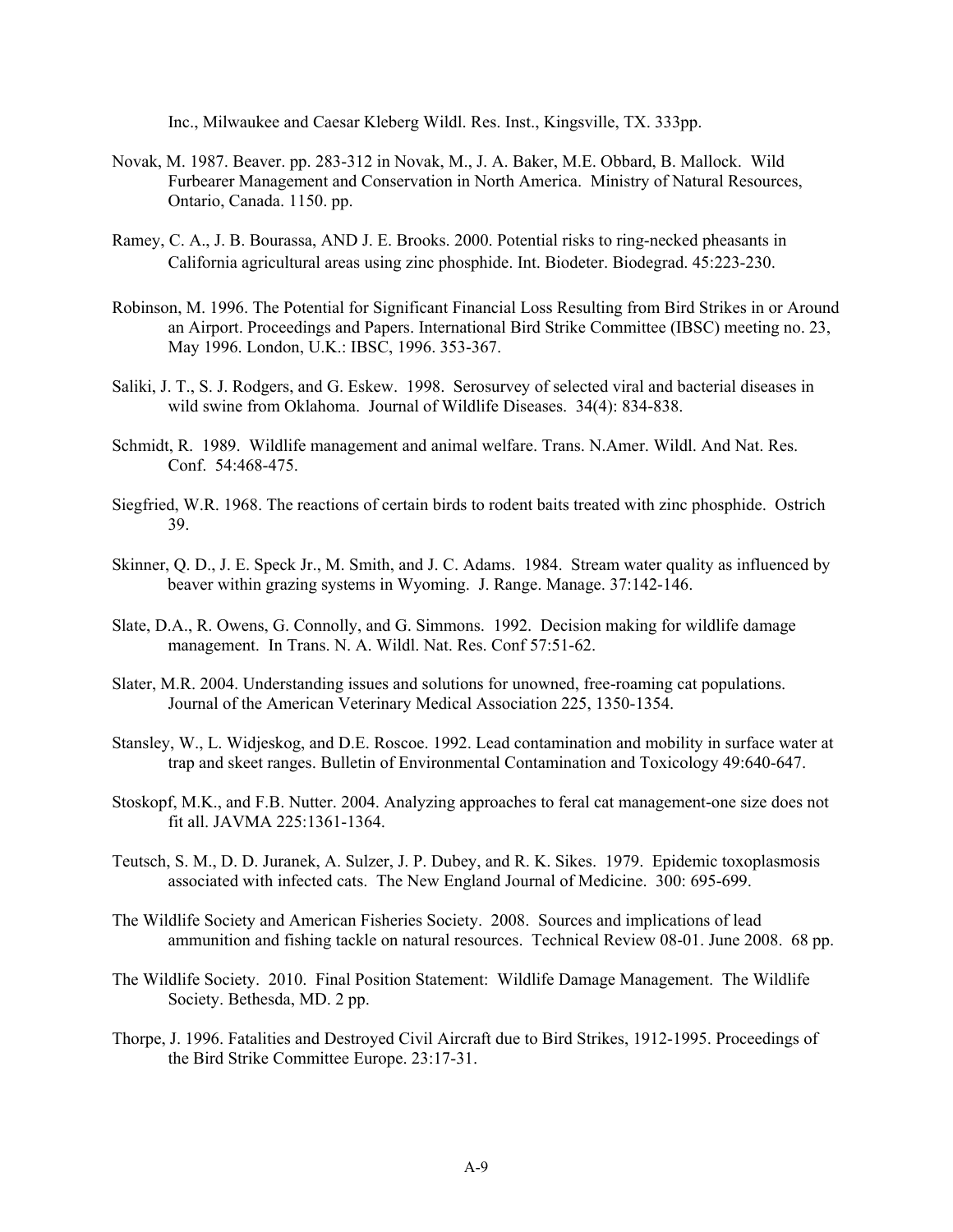- Tietjen, H.P. 1976. Zinc phosphide:its development as a control agent for black-tailed prairie dogs. Spec. Sci. Rep.--Wildl. No. 195, USFWS, Washington, DC. Unpubl. report, Denver Wildlife Research Center.
- Tietjen, H.P.**,** and G. H. Matschke. 1982. Aerial prebaiting for management of prairie dogs with zinc phosphide. Journal of Wildlife Management 46:1108-1112.
- Timm, R. M. 1994. Norway rats. Pp B105-120 in S. E. Hygnstrom, R. M. Timm and G. E. Larson, eds., Prevention and Control of Wildlife Damage. Univ. Nebr. Coop. Ext., USDA-APHIS-ADC, and Great Plains Agric. Council Wildl. Comm., Lincoln, Nebr.
- Uresk , D. W., R. M. King**,** A. D. Apa, M. S. Deisch, and R. L. Linde r. 1988. Rodenticidal effects of zinc phosphide and strychnine on nontarget species. Eighth Great Plains wildlife damage control workshop proceedings, Rapid City, South Dakota, 28-30 April 1987. USDA Forest Service General Technical Report RM-154.
- USDA (United States Department of Agriculture). 2009. Environmental Assessment: Mammal Damage Management in Illinois. USDA, APHIS, WS. 2869 Via Verde Dr, Springfield, IL 62703.
- USDA. 2010. USDA-APHIS-Wildlife Services. Managing Wildlife Damage to Crops and Agriculture. http://www.aphis.usda.gov/wildlife\_damage/state\_report\_pdfs/2010/protects\_agriculture.pdf. USDA, APHIS, WS, Operational Support Staff, 4700 River Road, Unit 87, Room 2D05, Riverdale, MD 20782. Accessed 29 March 2012.
- USDA. 2012. Supplement to the Environmental Assessment: Mammal Damage Management in Illinois. USDA, APHIS, WS. 3430 Constitution Drive, Springfield, IL 62711.
- USDA. 2014. Environmental Assessment: White-tailed Deer Damage Management in Illinois. USDA, APHIS, WS. 3430 Constitution Drive, Springfield, IL 62711.
- USDA. 2015a. Final Environmental Impact Statement: Feral Swine Damage Management: A National Approach. USDS, APHIS, WS. 4700 River Road, Unit 87, Riverdale, MD 20737.
- USDA. 2015b. Feral Swine Activity Report. USDA APHIS Wildlife Services, Springfield, Illinois 62711.
- USDA. 2015c. Sheep and lamb predator and nonpredator death loss in the United States, 2015. USDA, APHIS, VS, CEAH, NAHMS. 2150 Centre Avenue, Fort Collins, CO 80526.
- USEPA. March 2005. Ecological soil screening levels for lead Interim final. OSWER Directive 9285.7-70. USEPA Office of Solid Waste and Emergency Response. 242 pp. https://www.epa.gov/sites/production/files/documents/epa\_bmp.pdf.
- USEPA. 2013. Integrated Science Assessment for lead, EPA/600/R-10/075F, Office of Research and Development, National Center for Environmental Assessment, Research Triangle Park, NC, June 2013.
- United States Fish and Wildlife Service (USFWS). 2001. Inside Region 3: Ohio man to pay more than \$11,000 for poisoning migratory birds. Volume 4(2):5.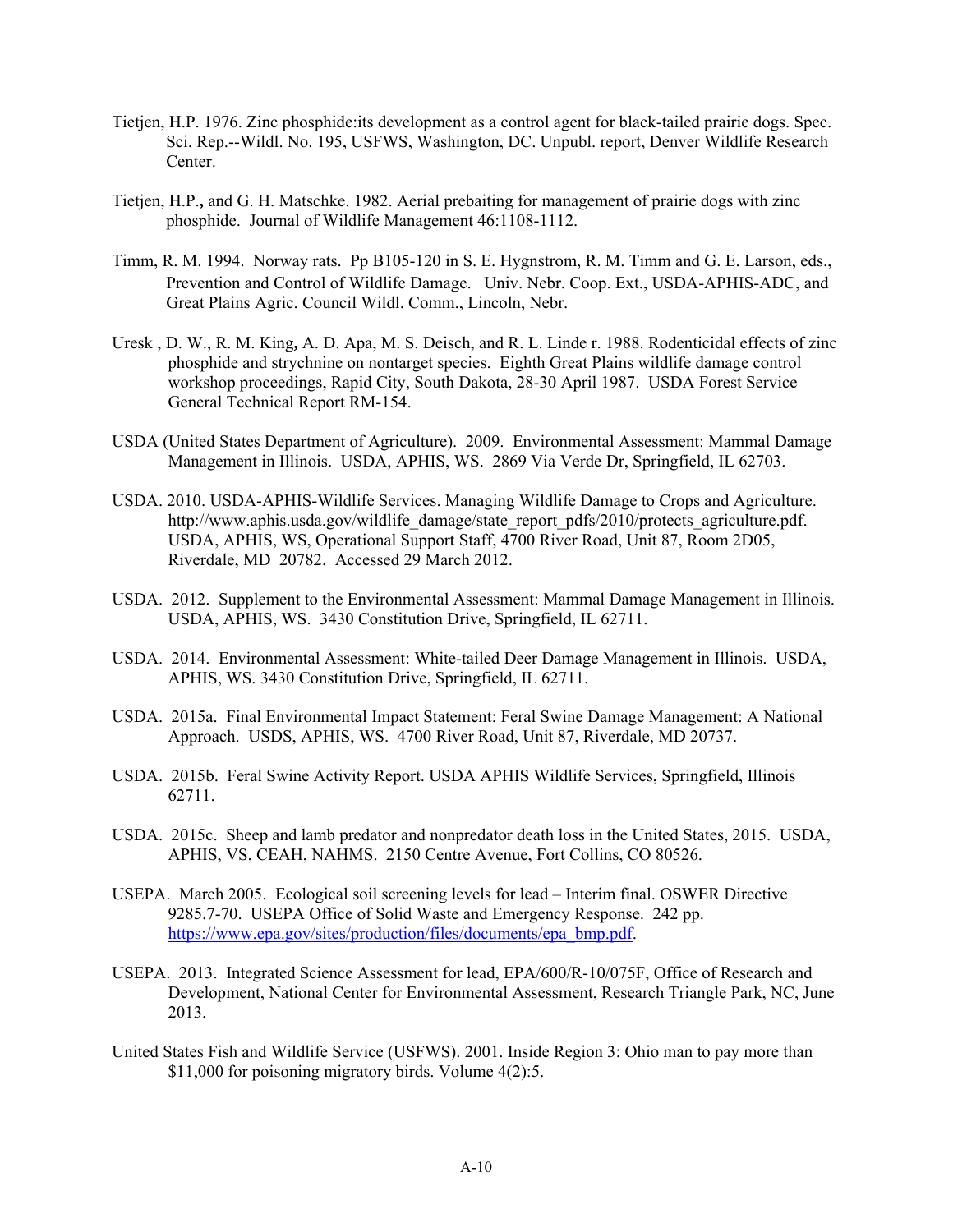- U.S. Food and Drug Administration (FDA). 2003. Bird poisoning of federally protected birds. Office of Criminal Investigations. Enforcement Story 2003. http://www.fda.gov/ICECI/EnforcementActions/EnforcementStory/EnforcementStoryArchive/uc m096381.htm.
- USGS NWHC (United States Geological Survey -National Wildlife Health Center). 2001. Foot-andmouth disease may threaten North American wildlife. Information obtained at website http://www.nwhc.usgs.gov/whats\_new/fact\_sheet/fact\_fmd.pdf.
- Voigt, D.R, and W.E. Berg. 1987. Coyote. Pp 345-357 in M. Novak, J. A. Baker, M.E. Obbard, B. Mallock, eds., Wild Furbearer Management and Conservation in North America. Ministry of Natural Resources, Ontario, Canada. 1150pp.
- Wade, D. E. and C. W. Ramsey. 1986. Identifying and managing mammals in Texas: beaver, nutria and muskrat. Texas Agri. Ext. Serv. and TX Agri. Exp. Sta. Texas A&M Univ. in coop. with United States Department of the Interior-USFWS (Fish and Wildl. Serv.) Pub. B-1556. 46 pp.
- Wagner, K. K., R. H. Schmidt, and M. R. Conover. 1997. "Compensation Programs for Wildlife Damage in North America". USDA National Wildlife Research Center - Staff Publications. Paper 829.
- West, B. C., A. L. Cooper, and J. B. Armstrong. 2009. Managing wild pigs: A technical guide. Human-Wildlife Interactions Monograph 1:1-55.
- White, D.H., L.E. Hayes, and P.B. Bush. 1989. Case histories of wild birds killed intentionally with famphur in Georgia and West Virginia. Journal of Wildlife Diseases. 25:144-188.
- Winter, L. 2004. Trap-neuter-release programs: the reality and the impacts. Journal of the American Veterinary Medical Association 225:1369-1376.
- Woodward, D. K., 1983. Beaver management in the southeastern United States: a review and update. In Proc. East. Wildl. Damage Contr. Conf. 1:163-165.
- Yeates, J. 2010. Ethical aspects of euthanasia of owned animals. In Practice. 32(2): 70-73.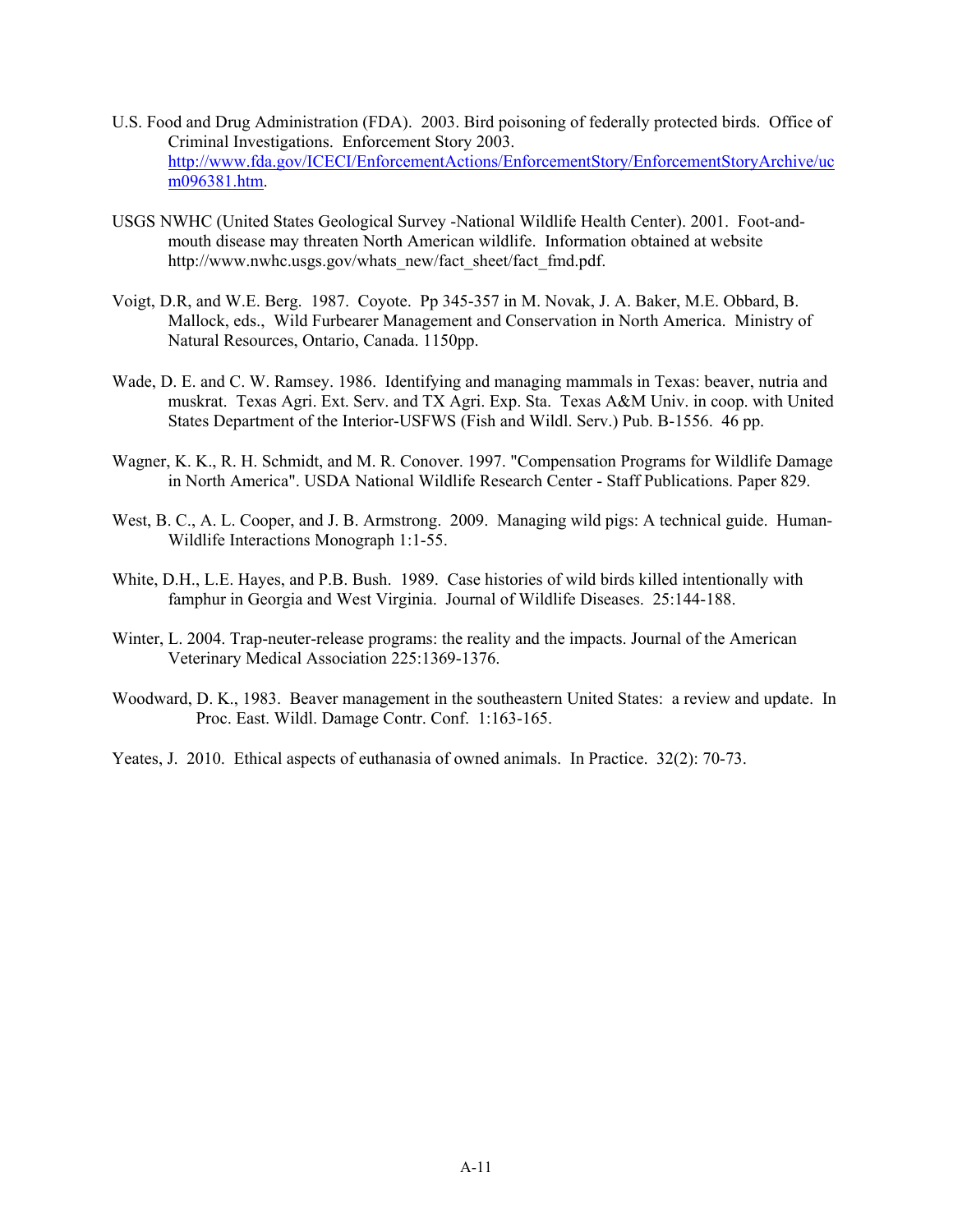# **APPENDIX B**

# **METHODS AVAILABLE for RESOLVING or PREVENTING MAMMAL DAMAGE in the STATE of ILLINOIS**

The most effective approach to resolving wildlife damage problems is to integrate the use of several methods, either simultaneously or sequentially. An Integrated Wildlife Damage Management (IWDM) plan would integrate and apply practical methods of prevention and reduce damage by wildlife while minimizing harmful effects of damage reduction measures on humans, other species, and the environment. IWDM may incorporate resource management, physical exclusion and deterrents, and population management, or any combination of these, depending on the characteristics of specific damage problems.

In selecting damage management techniques for specific damage situations, consideration is given to the responsible species and the magnitude, geographic extent, duration and frequency, and likelihood of wildlife damage. Consideration is also given to the status of target and potential non-target species, local environmental conditions and impacts, social and legal aspects, and relative costs of damage reduction options. The cost of damage reduction may sometimes be a secondary concern because of the overriding environmental, legal, and animal welfare considerations. These factors are evaluated in formulating damage management strategies that incorporate the application of one or more techniques.

A variety of methods are potentially available to the WS program relative to the management or reduction of damage from mammals. Various federal, state, and local statutes and regulations and WS directives govern WS' use of damage management tools and substances. WS develops and recommends or implements IWDM strategies based on resource management, physical exclusion, and wildlife management approaches. Within each approach there may be available a number of specific methods or tactics. The following methods and materials may be recommended or used in technical assistance and direct damage management efforts of the WS program.

### **Non-Chemical Mammal Damage Management Methods**

Non-chemical management methods consist primarily of tools or devices used to repel, capture or kill a particular animal or local population of wildlife to alleviate damage and conflicts. Methods may be nonlethal (e.g., fencing, frightening devices, etc.) or lethal (e.g., firearms, body gripping traps, snares, etc.). If WS personnel apply these methods on private lands, a Work Initiation Document or similar document must be signed by the landowner or administrator authorizing the use of each damage management method. Non-chemical methods used or recommended by WS include:

**Exclusion** pertains to preventing access to resources through fencing or other barriers. Fencing of small critical areas can sometimes prevent animals which cannot climb from entering areas of protected resources. Fencing, especially if it is installed with an underground skirt, can prevent access to areas for many mammal species which dig, including fox, coyote, and striped skunks. Areas such as airports, yards or hay meadows may be fenced. Hardware cloth or other metal barriers can sometimes be used to prevent girdling and gnawing of valuable trees and to prevent the entry of mammals into buildings through existing holes or gaps. Exclusion and one-way devices such as netting or nylon window screening can be used to exclude bats from a building or an enclosed structure (Greenhall and Frantz 1994). Electric fences of various constructions have been used effectively to reduce damage to various crops by deer, raccoons, and other species (Craven and Hygnstrom 1994, Boggess 1994).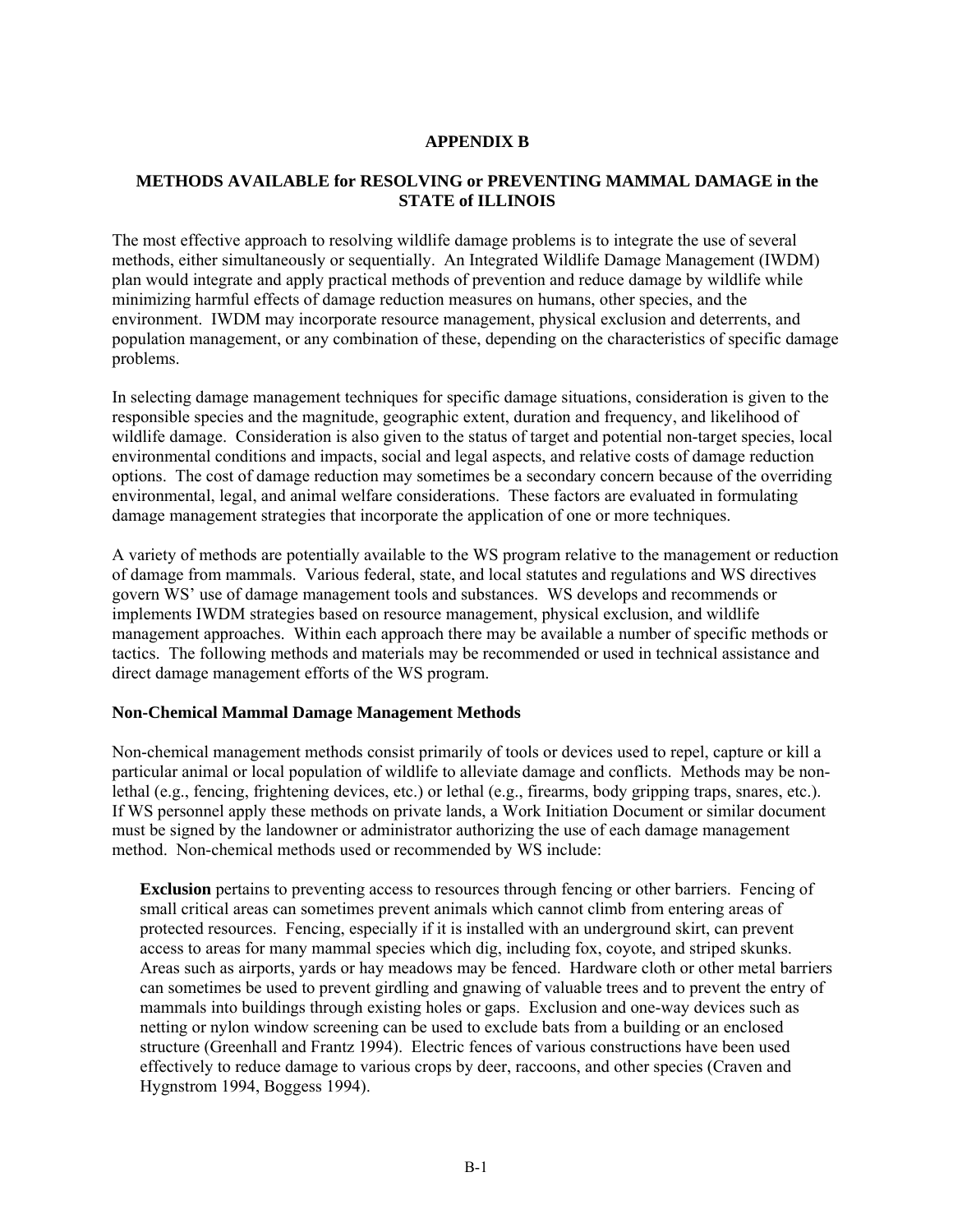**Cultural methods and habitat management** includes the application of practices which seek to minimize exposure of the protected resource to damaging animals through processes other than exclusion. They may include animal husbandry practices such as employing guard dogs, herders, shed lambing, carcass removal, or pasture selection. Strategies may also include minimizing cover where damaging mammals might hide, manipulating the surrounding environment through barriers or fences to deter animals from entering a protected area, or planting lure crops on fringes of protected crops. Removal of trees from around buildings can sometimes reduce damage associated with raccoons.

Some mammals which cause damage in urban environments are attracted to homes by the presence of garbage or pet food left outside and unprotected. Removal or sealing of garbage in tight trash receptacles and elimination of all pet foods from outside areas can reduce the presence of unwanted mammals. If raccoons are a problem, making trash and garbage unavailable and removing all pet food from outside during nighttime hours can reduce their presence.

Lure crops/alternate foods are crops planted or other food resources provided to mitigate the potential loss of higher value crops

**Animal behavior modification** refers to tactics that deter or repel damaging mammals and thus, reduce damage to the protected resource. These techniques are usually aimed at causing target animals to respond by fleeing from the site or remaining at a distance. They usually employ extreme noise or visual stimuli. Unfortunately, many of these techniques are only effective for a short time before wildlife habituate to them (Conover 1982). Devices used to modify behavior in mammals include:

- electronic guards (siren strobe-light devices)
- **propane** exploders
- **Property Property Property Property Property Property Property Property Property Property Property Property Property Property Property Property Property Property Property Property P**
- **a** laser lights
- **human** effigies
- harassment / shooting into groups

**Beaver dam removal** may be recommended or executed by WS. Removing beaver dams not only restores natural hydrology, but it also often alleviates the damage associated with flooding, which may impact roads and private property. The specific tools to remove beaver dams may include hand tools, heavy machinery, or binary explosives.

Live capture and relocation can be accomplished through the use of cage traps, species specific traps, live snares, nets, foothold traps, and other methods to capture some species of mammals for the purpose of translocating them for release to wild sites. However, there are exceptions for the relocation of damaging mammals that might be a viable solution, such as when the mammals are considered to have high value such as T&E species. Under the right conditions, relocating wildlife can be a viable and effective wildlife management technique (Craven et al. 1998). WS-Illinois would only relocate wildlife at the direction of and only after consulting with the USFWS and/or IDNR to coordinate capture, transportation, and selection of suitable relocation sites, as well as compliance with all proper guidelines.

**Trapping** can utilize a number of devices, including footholds, species specific traps, cage-type traps, body gripping (conibear) traps, snaps traps, and glue traps. These techniques are implemented by WS personnel because of the technical training required to use such devices.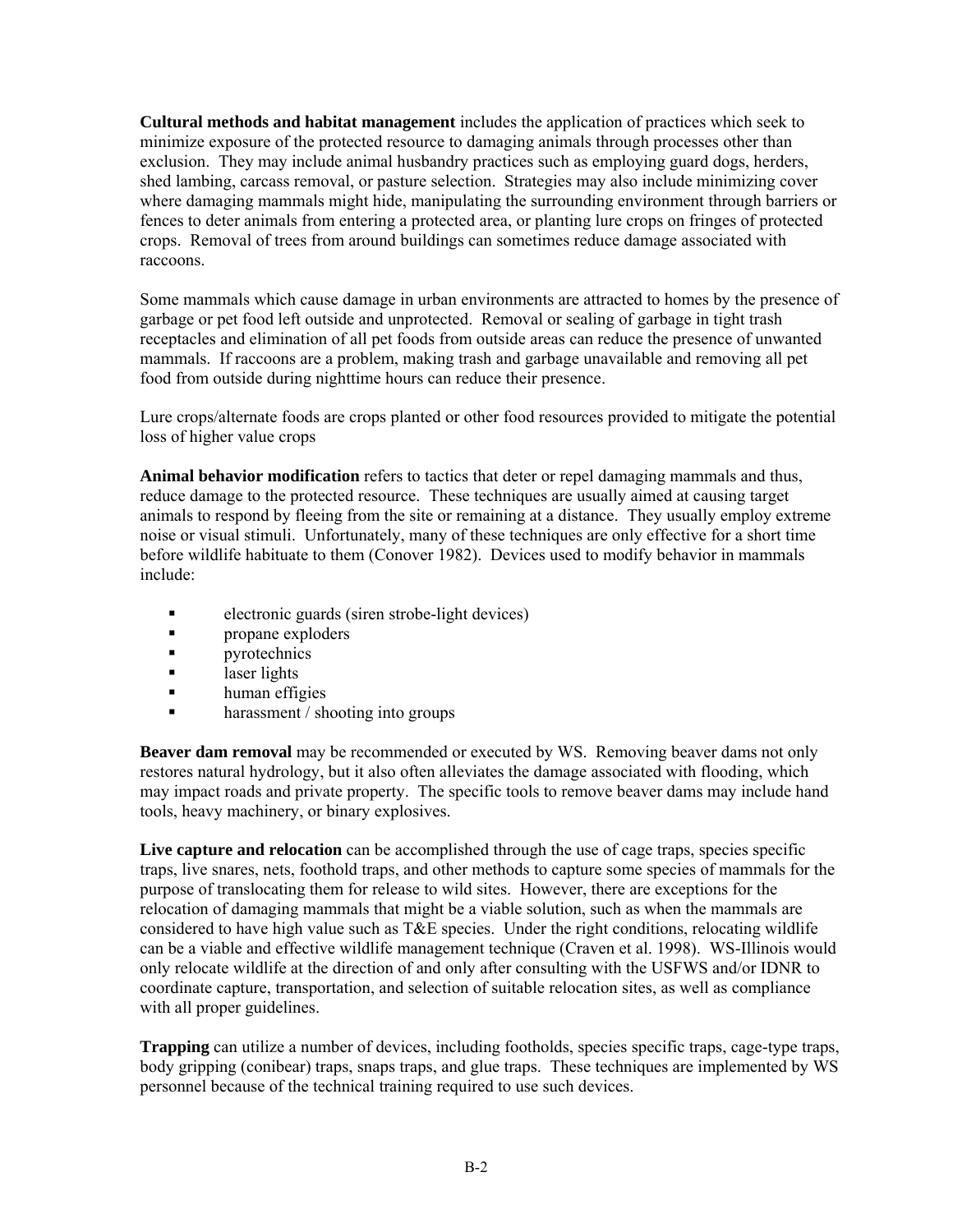**Foothold traps** can be effectively used to capture a variety of mammals. Foothold traps are either placed beside, or in some situations, in travel ways being actively used by the target species. Placement of traps is contingent upon the habits of the respective target species, habitat conditions, and presence of non-target animals. Effective trap placement and adjustment and the use and placement of appropriate baits and lures by trained WS personnel also contribute to the foothold trap's selectivity. An additional advantage is that foothold traps can allow for the on-site release of non-target animals. The use of foothold traps requires more skill than some methods, but they are indispensable in resolving many damage problems.

**Species specific traps** (e.g. "Dog-proof traps) can be effectively used specifically to capture raccoons. Species specific traps are either placed beside travel ways or foraging areas being actively used by raccoons. These types of traps require bait to be placed inside the trap and the raccoon is required to reach in with its paw in an attempt to access the bait resulting in capture.

**Cage traps** are live capture traps used to trap a variety of small to medium sized mammals. Cage traps come in a variety of sizes and are made of galvanized wire mesh, and consist of a treadle in the middle of the cage that triggers the door to close behind the animal after it enters the trap.

**Body-grip (e.g., Conibear-type) traps** are designed to cause the quick death of the animal that activates the trap. Placement is at travel corridors or burrow entrances created or used by the target species. The animal is captured as it travels through the trap and activates the triggering mechanism. Safety hazards and risks to humans are usually related to setting, placing, checking, or removing the traps.

**Hancock (e.g., suitcase/basket-type) traps** are designed to live-capture beaver. This type of trap is constructed of a metal frame covered in chain-link fence that is hinged with springs. Trap appearance is similar to a large suitcase when closed. When set, the trap is opened to allow an animal to enter, and when tripped the sides close around the animal.

**Colony traps** are multi-catch traps used to either live-capture or drown muskrats. There are various types of colony traps. One common type of colony trap consists of a cylindrical tube of wire mesh with a one-way door on each end (Novak 1987). Colony traps are set at entrances to muskrat burrows or placed in muskrat travel lanes.

**Sherman box traps** are small live traps used to capture small mammals such as rodents. These traps are often made of galvanized steel or aluminum and fold up for easy transport. Sherman box traps also consist of a treadle towards the back of the trap that triggers the door to close behind the animal being trapped.

**Snares (cable restraints)** are traps made of light cable with a locking device, and are used to catch small and medium sized mammals. The cable is placed in the path of an animal in the form of a loop. When the target species walks into the snare the loop becomes smaller in size, holding the animal as if it were on a leash. When used as a live capture device, snares are equipped with integrated stops that permit snaring, but do not choke the animal.

**Bow nets** are small circular net traps used for small mammals. The nets are hinged and spring loaded so that when the trap is set it resembles a half moon. The net is set over a food source and it triggered by an observer using a pull cord.

**Hand nets** are used to catch small mammals in confined areas such as homes and businesses. These nets resemble fishing dip nets with the exception that they are larger and have long handles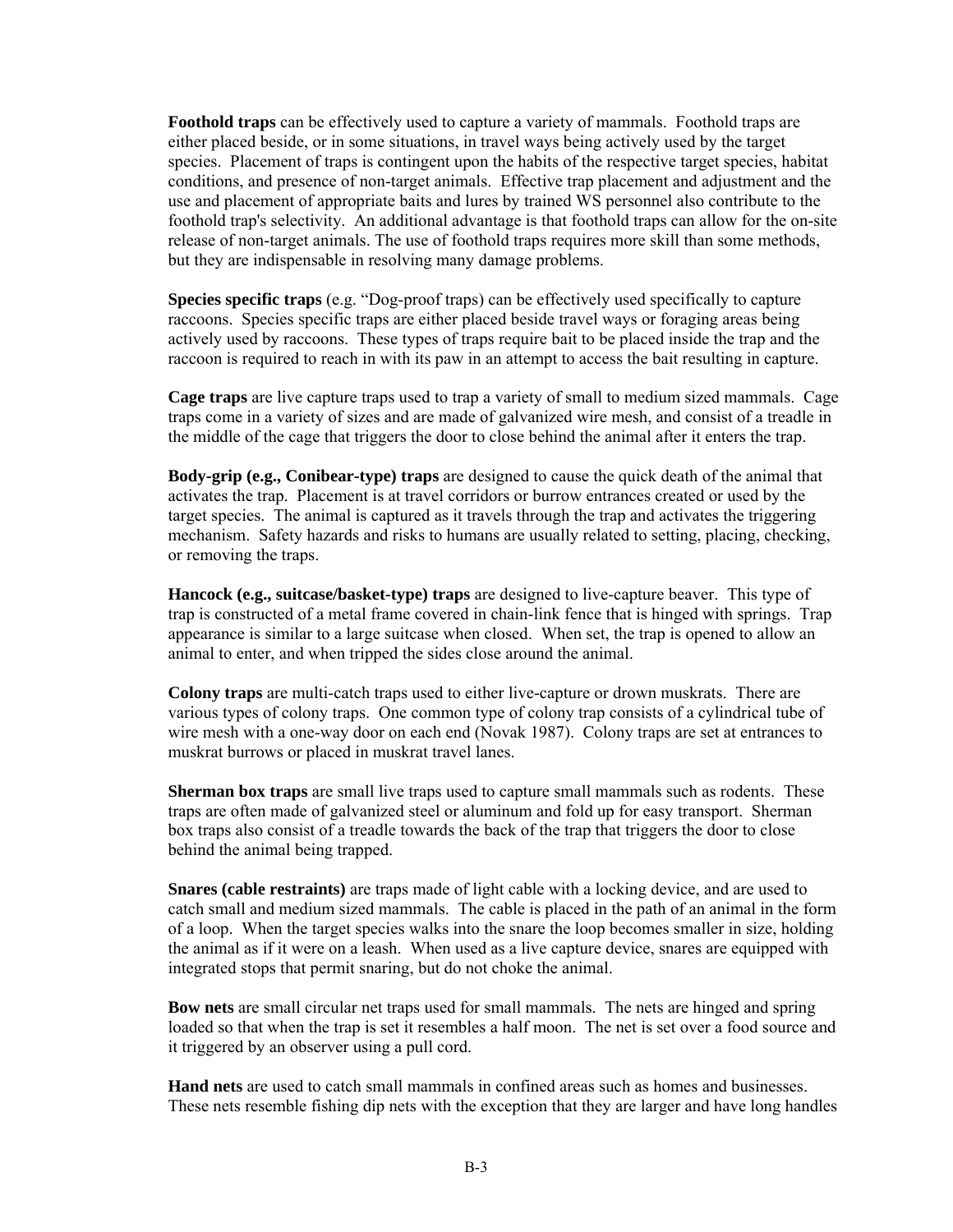**Catch poles** are devices that allow animals to be restrained while keeping them a safe distance away. The device consists of a noose that is usually plastic coated cable at the end of a long pole. The operator of the pole can place the noose over the head and around the neck of an animal and tighten the noose to prevent the animal's escape.

**Net guns** are devices that project a net over a target animal using a specialized gun.

**Snap traps** are similar to body-grip traps in that they are designed to cause the quick death of the animal that activates the trap. Placement is along travel corridors or they may be baited. The animal is captured as crosses over the triggering mechanism or while it feeds on the bait. Snap traps are small, designed for mice and rats, and safety hazards and risks to humans are usually low and are related to setting, placing, checking, or removing the traps.

**Glue traps** also called glue boards or sticky traps are designed to capture mice and rats that cross over them in an extremely sticky glue. They do not cause a quick death of the animal trapped which generally die from dehydration and may be considered inhumane if they are not checked regularly and trapped animals humanely euthanized or released (the glue can be deactivated with vegetable oil). Placement is along travel corridors used by the target species. Safety hazards and risks to humans are very low.

**Shooting** is selective for target species and may involve the use of spotlights and either a handgun, shotgun, rifle, or air rifle. Shooting is an effective method to remove a small number of mammals in damage situations, especially where trapping is not feasible. Removal of specific animals in the problem area can sometimes provide immediate relief from a problem. Shooting is sometimes utilized as one of the first lethal damage management options because it offers the potential of resolving a problem more quickly and selectively than some other methods, but it is not always effective. Shooting may sometimes be one of the only damage management options available if other factors preclude setting of damage management equipment. WS personnel receive firearms safety training to use firearms that are necessary for performing their duties. Shooting may also require the use of artificial light, night vision and Forward Looking Infrared equipment when conducted at night.

**Cervical dislocation** is sometimes used to euthanize small rodents which are captured in live traps and when relocation is not a feasible option. The animal is stretched and the neck is hyper-extended and dorsally twisted to separate the first cervical vertebrae from the skull. When done properly, the AVMA approves this technique as humane method of euthanasia and states that cervical dislocation is a humane technique for euthanasia of small rodents (Beaver et al 2001). Cervical dislocation is a technique that may induce rapid unconsciousness, does not chemically contaminate tissue, and is rapidly accomplished (Beaver et al 2001).

**Hunting/Trapping:** WS sometimes recommends that resource owners consider legal hunting and trapping as an option for reducing mammal damage. Although legal hunting/trapping is impractical and/or prohibited in many urban-suburban areas, it can be used to reduce some populations of mammals.

# **Chemical Mammal Damage Management Methods**

All chemicals used by WS are registered by the EPA (under FIFRA) and IDOA. WS personnel that use restricted-use chemical methods are certified as pesticide applicators by IDOA and are required to adhere to all certification requirements set forth in FIFRA and Illinois pesticide control laws and regulations and have specific training by WS for MDM pesticide application. Chemicals are only used on private, public,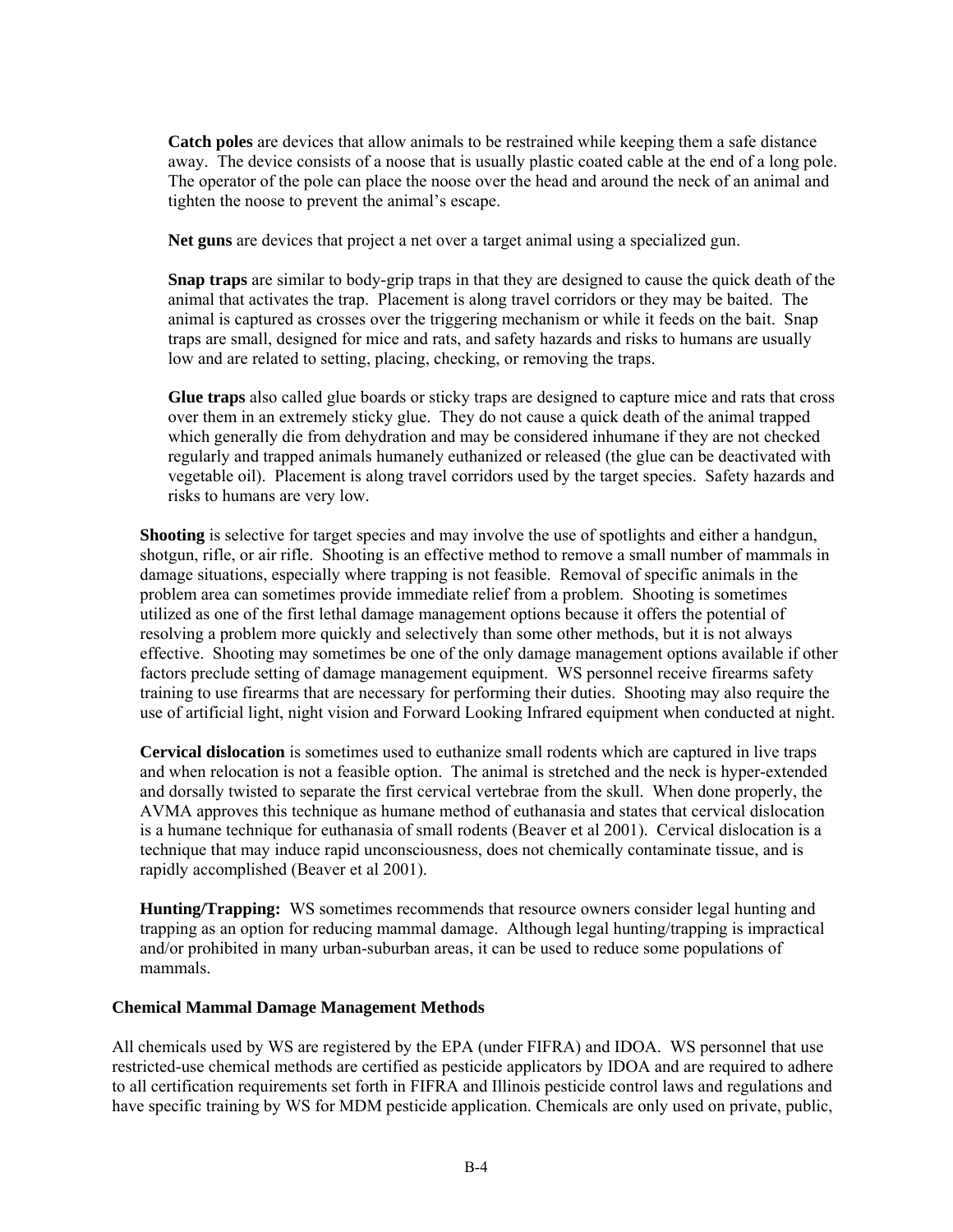or tribal property sites with authorization from the property owner/manager. Pharmaceutical drugs, including those used in wildlife capture and handling, are administrated by FDA and/or DEA.

No chemicals are used by WS on public or private lands without authorization from the land management agency or property owner or manager. The following chemical methods have been proven to be selective and effective in reducing damage by mammals.

**Ketamine** (Ketamine HCl) is a dissociative anesthetic that is used to capture wildlife, primarily mammals, birds, and reptiles. It is used to eliminate pain, calms fear, and allay anxiety. Ketamine is possibly the most versatile drug for chemical capture, and it has a wide safety margin (Fowler and Miller 1999). When used alone, this drug may produce muscle tension, resulting in shaking, staring, increased body heat, and, on occasion, seizures. Usually, ketamine is combined with other drugs such as xylazine. The combination of such drugs is used to control an animal, maximize the reduction of stress and pain, and increase human and animal safety.

**Xylazine** is a sedative (analgesic) that calms nervousness, irritability, and excitement, usually by depressing the central nervous system. Xylazine is commonly used with ketamine to produce a relaxed anesthesia. It can also be used alone to facilitate physical restraint. Because xylazine is not an anesthetic, sedated animals are usually responsive to stimuli. Therefore, personnel should be even more attentive to minimizing sight, sound, and touch. When using ketamine/xylazine combinations, xylazine will usually overcome the tension produced by ketamine, resulting in a relaxed, anesthetized animal (Fowler and Miller 1999). This reduces heat production from muscle tension, but can lead to lower body temperatures when working in cold conditions.

**Telazol** (tiletamine) is another anesthetic used in wildlife capture. It is two-and-a-half to five times more potent than ketamine; therefore, it generally works faster and lasts longer. Currently, tiletamine can only be purchased as Telazol, which is a mixture of two drugs: tiletamine and zolazepam (a tranquilizer). Muscle tension varies with species. Telezol produces extensive muscle tension in dogs, but produces a more relaxed anesthesia in coyotes, wolves, and bears. It is often the drug of choice for these wild species (Fowler and Miller 1999).

**BAM** is a combination of Butorphanol tartrate, Azaperone tartrate, and Medetomidine hydrochloride used for a broad range of species. BAM provides smooth induction times, as well as quick reversal times. BAM is potent in small volume quantities, which make it effective for immobilizing wildlife remotely by a dart. Animals that are administered BAM have superior muscle relaxation and a good anesthetic plane which facilitates handling and data collection.

**Medetomidine** (Medetomidine HCI) is an alpha-2 adrenergic agonist with sedative and analgesic properties. Medetomidine calms the animal and provides pain relief. Medetomidine is routinely used in combination with ketamine or tiletamine-zolazepam, and when the combinations are administered produce an animals that is very manageable and in a good state of analgesia. Medetomidine sedative effects can be reversed by yohimbine, tolazoline, or atipamezole.

**Tiletamine-zolazepam** (Telazol) is a dissociative anesthetic. It is two-and-a-half to five times more potent than ketamine; therefore, it generally works faster and lasts longer. Currently, tiletamine can only be purchased as Telazol, which is a mixture of two drugs: tiletamine and zolazepam (a tranquilizer). Muscle tension varies with species. Telezol produces extensive muscle tension in dogs, but produces a more relaxed anesthesia in coyotes, wolves, and bears. It is often the drug of choice for these wild species (Fowler and Miller 1999).

**Atipamezole** (Atipamezole HCL) is an alpha-2 antagonist used to reverse the sedative effects of medetomidine and xylazine. Absorption of atipamezole is rapid which producing quick recovery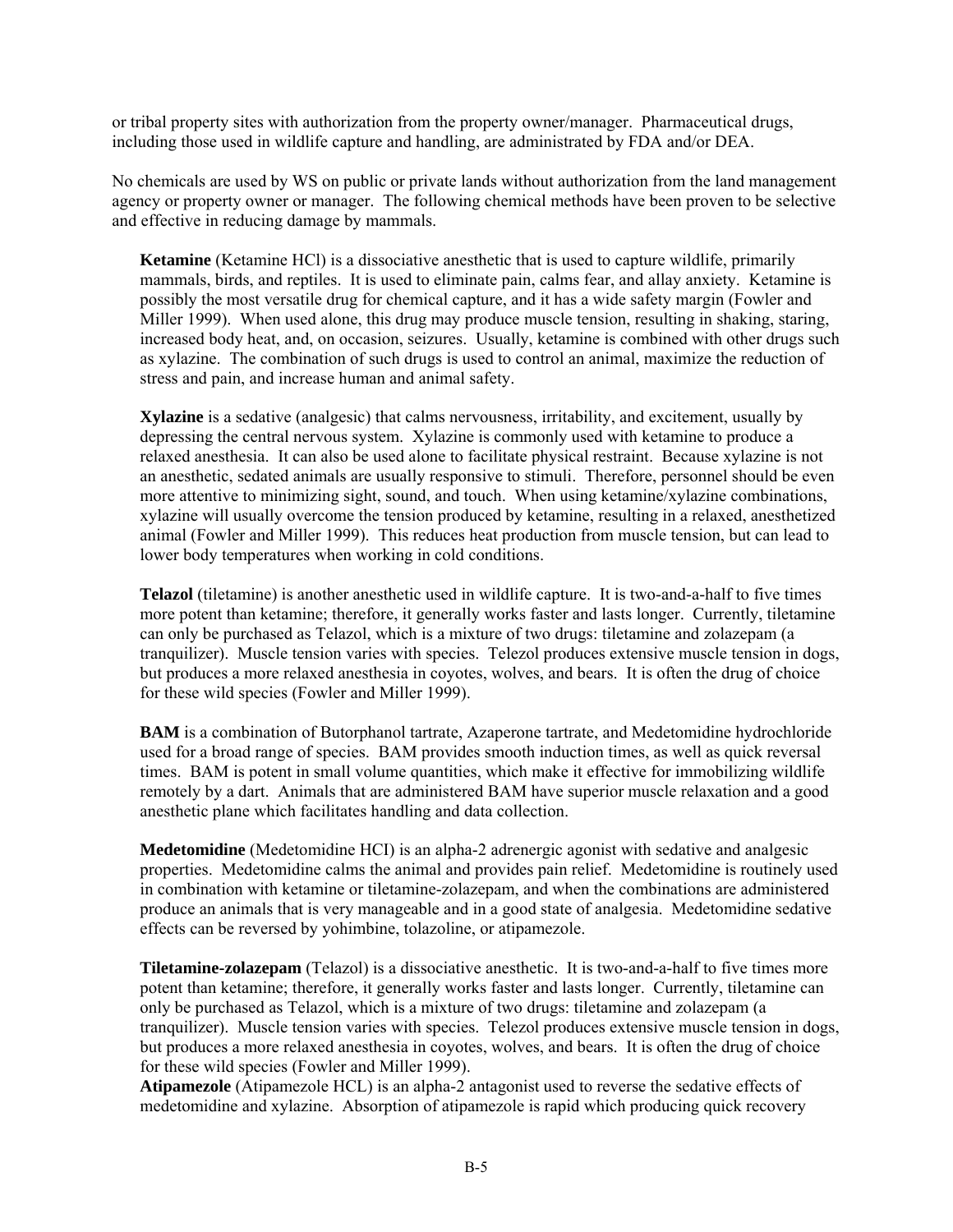times. Atipamezole typically reverses the sedative effect of medetomidine in 5-10 minutes. Atipamezole is highly selective which minimizes undesirable effects.

**Naltrexone** (Naltrexone HCI) is an antagonism of any opiate sedation in any species. High doses of naltrexone are an effective tool in reducing or preventing renarcotization. Naltrexone is a pure opioid antagonists, therefore it has a high therapeutic indices.

**Tolazoline** (Tolazoline HCL) is a combination alpha-1 and alpha-2 antagonist used to reverse the sedative effects of xylazine. Tolazoline works well on white-tailed deer, black-tailed deer, mule deer, moose, and blackbuck antelope. Reversal is quick typically within two minutes.

**Yohimbine** (Yohimbine HCL) is an alpha-2 antagonist used to reverse the sedative effects of xylazine. Yohimbine quickly reverses the sedative effects of xylazine, typically 2-10 minutes. Additionally, cardiac side effects such as arrhythmia and bradycardia are reverse with yohimbine. Yohimbine is effective on a variety of carnivores and hoofstock, but not cervids.

**Sodium pentobarbital with local anesthetic additives** combines pentobarbital with another substance to hasten cardiac arrest. Specific drugs in this category include Beuthanasia –D Special® and Euthasol®. Sodium pentobarbital is a barbituric acid derivitave, which are generally the preferred method to euthanize animals and work on almost all species and size of animals (Kreeger and Arnemo 2012). Intravenous and intracardiac are the only acceptable routes of injection. As with pure sodium pentobarbital, IC injections are only acceptable for animals that are unconscious or deeply anesthetized. With other injection routes, there are concerns that the cardiotoxic properties may cause cardiac arrest before the animal is fully unconscious.

**Gas cartridges** are incendiary devices composed of carbon and sodium nitrate. When ignited and placed in the target animal's burrow, the resultant carbon monoxide and other gases cause asphyxiation. The only risks to non-target species are risks to rodents and other species found in burrows with the target species. WS will not use gas cartridges in areas where state and federally listed species may be in burrows with the target animal.

**Zinc Phosphide** is a toxicant used to kill rodents, lagomorphs and nutria. In Illinois, this pesticide will not be used on species protected by the Wildlife Code, including  $T\&E$  species. It is two to 15 times more toxic to rodents than to carnivores (Hill and Carpenter 1982). Secondary risks appear to be minimal to predators and scavengers that scavenge carcasses of animals killed with zinc phosphide (Hill and Carpenter 1982, Tietjen 1976, Hegdal and Gatz 1977, Hegdal et al. 1980, and Johnson and Fagerstone 1994). This is because: 1) 90% of the zinc phosphide ingested by rodents is detoxified in the digestive tract (Matschke unpubl. as cited in Hegdal et al. 1980), 2) 99% of the zinc phosphide residues occur in the digestive tracts, with none occurring in the muscle, 3) the amount of zinc phosphide required to kill target rodents is not enough to kill most other predatory animals that consume prairie dog tissue (Johnson and Fagerstone 1994).

Use of zinc phosphide on various types of fruit, vegetable, or cereal baits (e.g., apples, carrots, sweet potatoes, oats, barley) has proven to be effective at suppressing nutria populations. All chemicals used by WS are registered under FIFRA and administered by EPA and IDOA. Zinc phosphide is federally registered for use by APHIS/WS. Specific bait applications are designed to minimize nontarget hazards (Evans 1970). WS personnel that use chemical methods are certified as pesticide applicators by IDOA and are required to adhere to all certification requirements set forth in FIFRA and the Illinois pesticide control laws and regulations. No chemicals are used on federal or private lands without authorization from the land management agency or property owner/manager.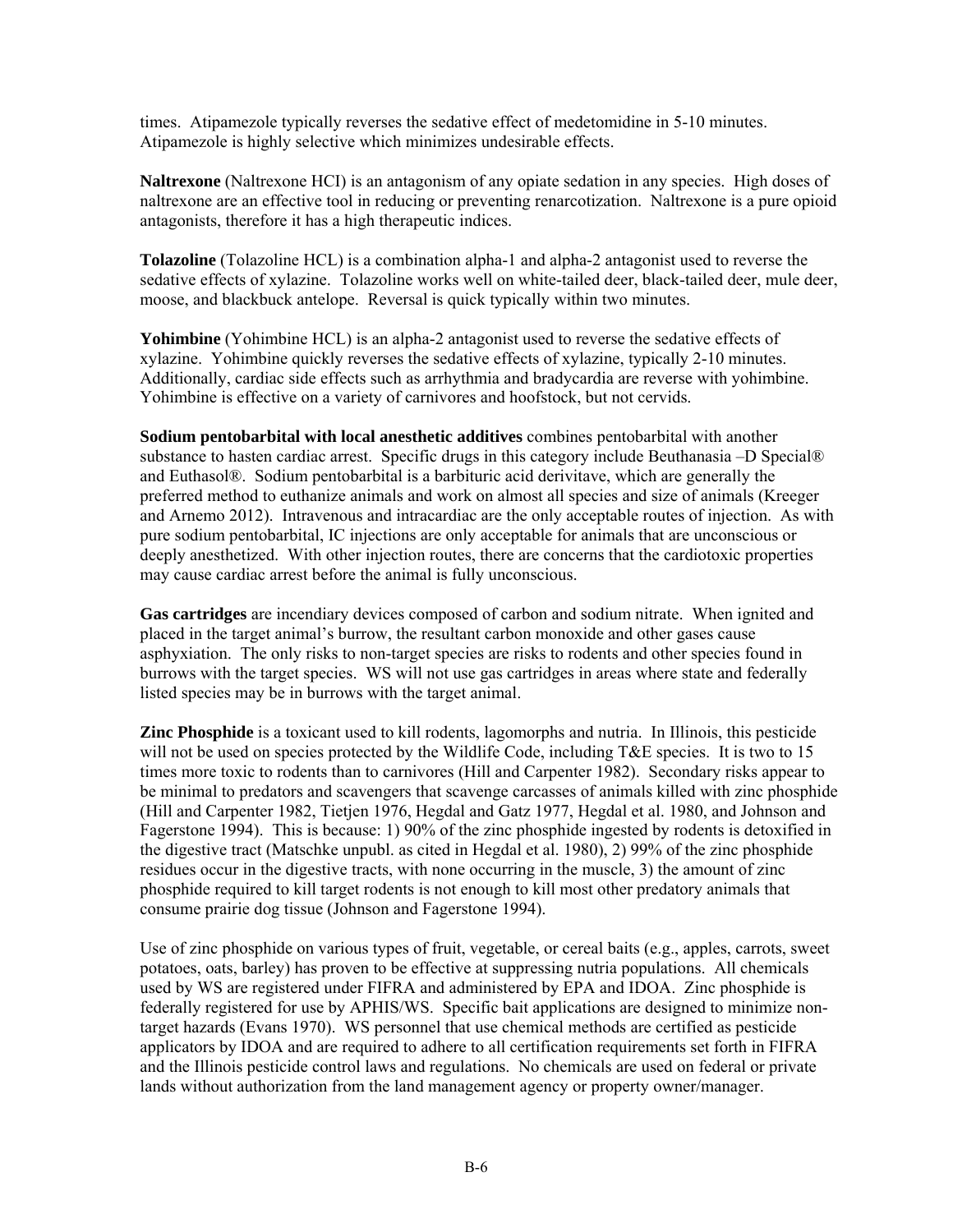In addition, zinc phosphide has a strong emetic action (i.e., causes vomiting) and most non-target animals in research tests regurgitated bait or tissues contaminated with zinc phosphide without succumbing to the toxicant (Hegdal and Gatz 1977, Hegdal et al. 1980, Johnson and Fagerstone 1994). Furthermore, predators tend to eviscerate zinc phosphide-poisoned rodents before eating them or otherwise avoid the digestive tract and generally do not eat the stomach and intestines (Hegdal et al. 1980, Johnson and Fagerstone 1994). Although zinc phosphide baits have a strong, pungent, phosphorous-like odor (garlic like), this characteristic seems to attract rodents, particularly rats, and apparently makes the bait unattractive to some other animals. Many birds appear capable of distinguishing treated from untreated baits and they prefer untreated grain when given a choice (Siefried 1968, Johnson and Fagerstone 1994). Birds appear particularly susceptible to the emetic effects of zinc phosphide, which would tend to offer an extra degree of protection against bird species dying from zinc phosphide grain bait consumption or, for scavenging bird species, from eating poisoned rodents. Use of rolled oats instead of whole grain also appears to reduce bird acceptance of bait. Uresk et al. (1988) reported on the effects of zinc phosphide on six non-target rodent populations. They determined that no differences were observed from pretreatment until after treatment in populations of eastern cottontail rabbits (*Sylvilagus floridanus*) and white-tailed jackrabbits (*Lepus townsendii*). However, primary consumption of bait by non-target wildlife can occur and potentially cause mortality. Uresk et al. (1988) reported a 79% reduction in deer mouse (Peromyscus maniculatus) populations in areas treated with zinc phosphide, however the effect was not statistically significant because of high variability in densities and the reduction was not longterm (Deisch et al. 1990).

Ramey et al. (2000) reported that five weeks after treatment, no ring-necked pheasants (*Phasianus colchicus*) had been killed as a result of zinc phosphide baiting. In addition, Hegdal and Gatz (1977) determined that zinc phosphide did not affect non-target populations and more radio-tracked animals were killed by predators than died from zinc phosphide intoxication (Hegdal and Gatz 1977, Ramey et al. 2000). Tietjen (1976) observed horned larks (*Eremophila alpestris*) and mourning doves (*Zenaida macroura*) on zinc phosphide-treated prairie dog colonies, but observations after treatment did not locate any sick or dead birds, a finding similar to Apa et al. (1991). Uresk et al. (1988) reported that ground feeding birds showed no difference in numbers between control and treated sites. Apa et al. (1991) further states that zinc phosphide was not consumed by horned larks because: 1) poison grain remaining for their consumption was low (i.e., bait was accepted by prairie dogs before larks could consume it), 2) birds have an aversion to black-colored foods, and 3) birds have a negative sensory response to zinc phosphide. Reduced impacts on birds have also been reported by Tietjen and Matschke (1982). Deisch et al. (1989) reported on the effect zinc phosphide has on invertebrates. They determined that zinc phosphide bait reduced ant densities, however, spider mites, crickets, wolf spiders, ground beetles, darkling beetles and dung beetles were not affected. Wolf spiders and ground beetles showed increases after one year on zinc phosphide treated areas (Desich 1986). Generally, direct long-term impacts from rodenticide treatments were minimal for the insect populations sampled (Deisch et al. 1989). Long-term effects were not directly related to rodenticides, but more to habitat changes (Deisch 1986) as vegetative cover and prey diversity increased without prairie dogs grazing and clipping the vegetation (Deisch et al. 1989).

**Carbon Dioxide (CO2)** is sometimes used to euthanize mammals which are captured in live traps and when relocation is not a feasible option. Live mammals are placed in a sealed chamber.  $CO<sub>2</sub>$  gas is released into the chamber and the animal quickly dies after inhaling the gas. This method is approved as a euthanizing agent by the AVMA.  $CO<sub>2</sub>$  gas is a byproduct of animal respiration, is common in the atmosphere, and is required by plants for photosynthesis. It is used to carbonate beverages for human consumption and is also the gas released by dry ice. The use of  $CO<sub>2</sub>$  by WS for euthanasia purposes is exceedingly minor and inconsequential to the amounts used for other purposes by society.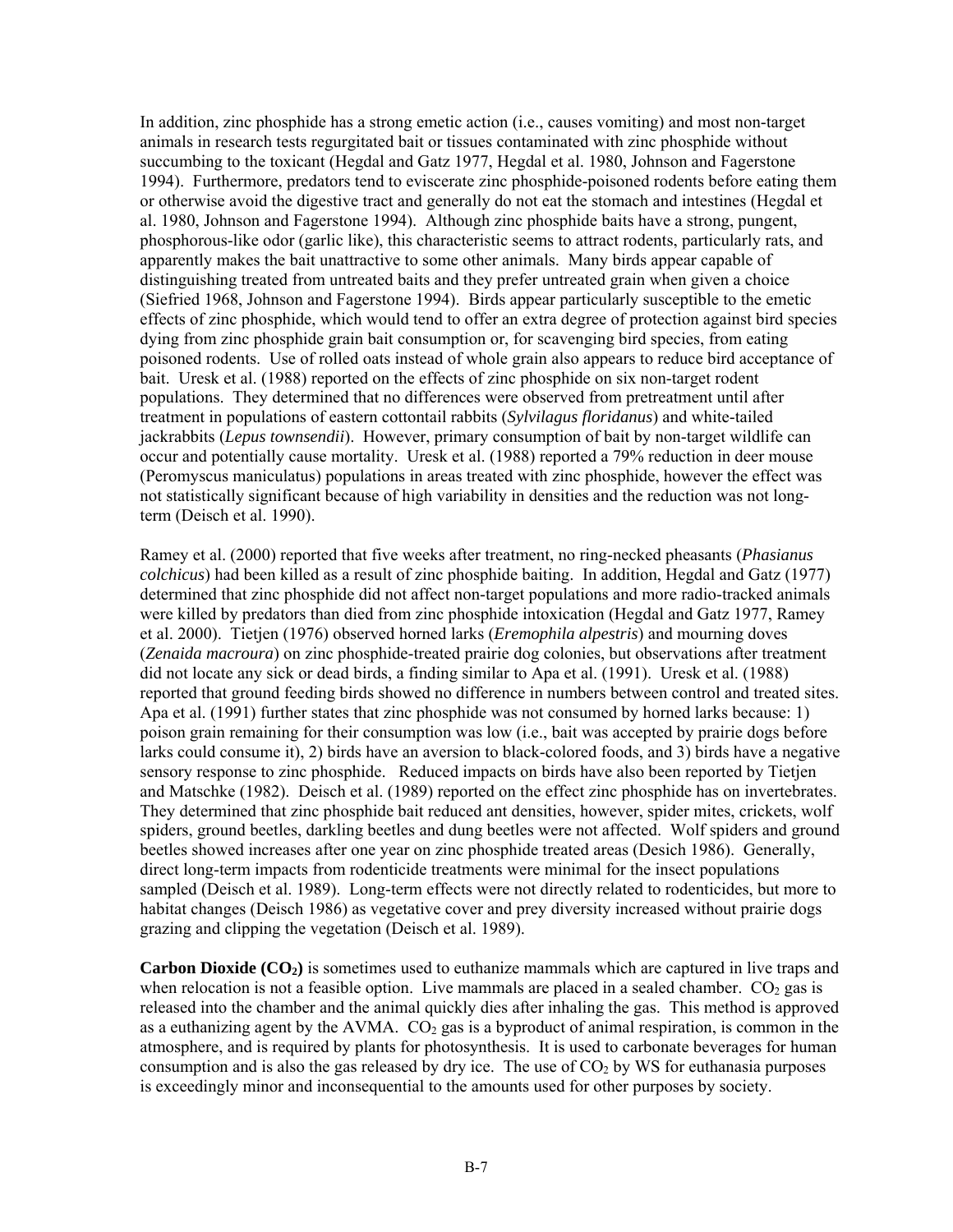**Repellents** are usually naturally occurring substances or chemicals formulated to be distasteful or to elicit pain or discomfort for target animals when they are smelled, tasted, or contacted. Only a few repellents are commercially available for mammals, and are registered for use on only a few species. Repellents are not available for many species which may present damage problems, such as some predators or furbearing species. Repellents are variably effective and depend to a great extent on resource to be protected, time and length of application, and sensitivity of the species causing damage. Again, acceptable levels of damage control are usually not realized unless repellents are used in conjunction with other techniques.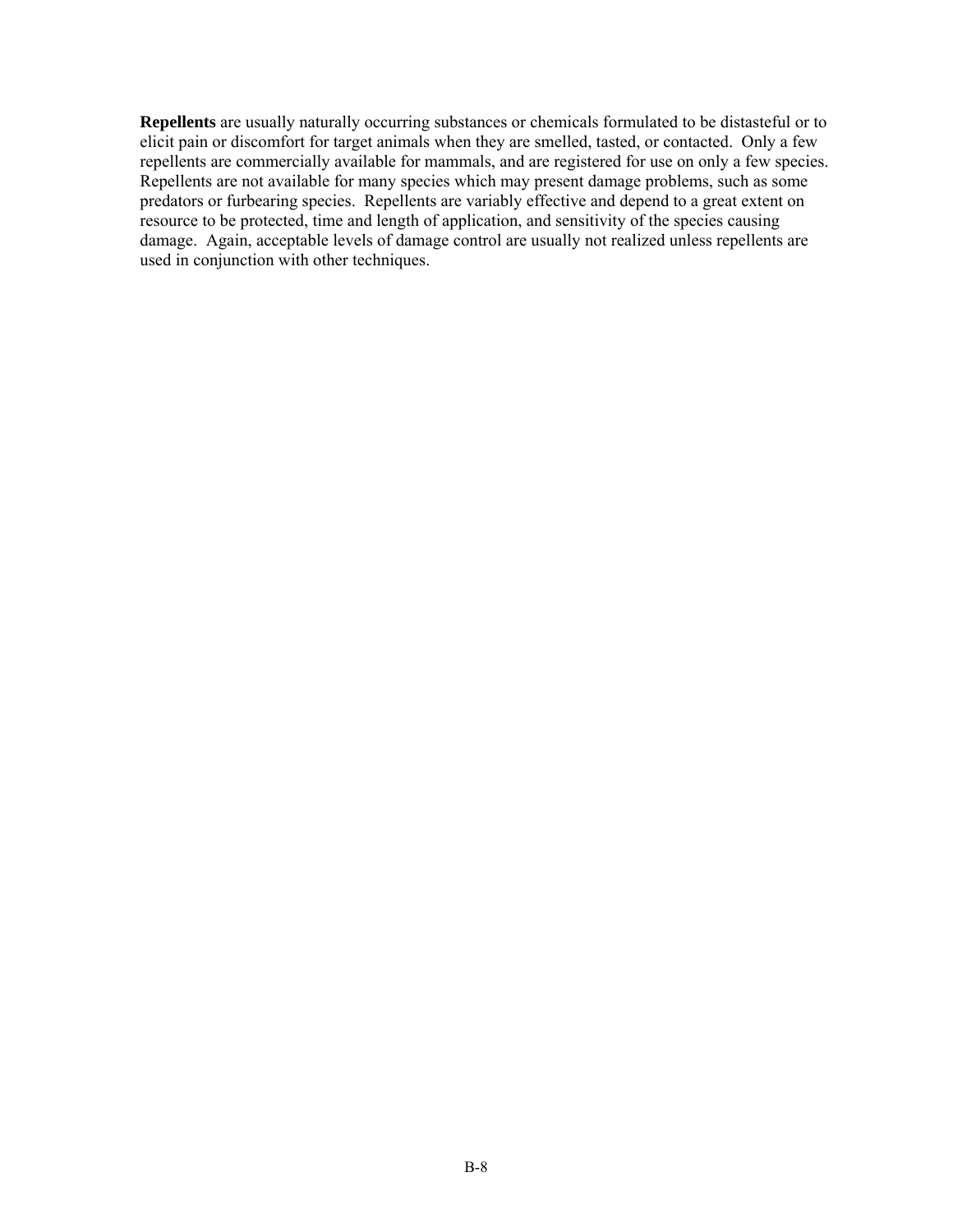# **APPENDIX C**

# **FEDERALLY LISTED THREATENED AND ENDANGERED SPECIES**

# **USFWS Listing of Threatened and Endangered Species**

# **Summary of Animals listings**

| Animal species listed that occur in Illinois (19 species)        |                                                                                                                                   |  |
|------------------------------------------------------------------|-----------------------------------------------------------------------------------------------------------------------------------|--|
| <b>Status</b>                                                    | <b>Species</b>                                                                                                                    |  |
| E                                                                | Amphipod, Illinois cave (Gammarus acherondytes)                                                                                   |  |
| E                                                                | Bat, gray (Myotis grisescens)                                                                                                     |  |
| E                                                                | Bat, Indiana (Myotis sodalis)                                                                                                     |  |
| T                                                                | Bat, Northern long-eared (Myotis septentrionalis)                                                                                 |  |
| E                                                                | Butterfly, Karner blue (Lycaeides Melissa samuelis)                                                                               |  |
| E                                                                | Clubshell (Pleurobema clava)                                                                                                      |  |
| E                                                                | Dragonfly, Hine's emerald (Somatochlora hineana)                                                                                  |  |
| E                                                                | Fanshell (Cyprogenia stegaria)                                                                                                    |  |
| E                                                                | Higgins eye (pearlymussel) (Lampsilis higginsii)                                                                                  |  |
| T                                                                | Knot, red (Calidris canutus rufa)                                                                                                 |  |
| E                                                                | Mussel, scaleshell (Leptodea leptodon)                                                                                            |  |
| E                                                                | Mucket, pink (pearlymussel) (Lampsilis abrupta)                                                                                   |  |
| E                                                                | Mussel, sheepnose (Plethobasus cyphyus)                                                                                           |  |
| E                                                                | Mussel, snuffbox (Epioblasma triquetra)                                                                                           |  |
| E                                                                | Pimpleback, orangefoot (pearlymussel) (Plethobasus cooperianus)                                                                   |  |
| E                                                                | Plover, piping (Charadrius melodus)                                                                                               |  |
| E                                                                | Pocketbook, fat (Potamilus capax)                                                                                                 |  |
| T                                                                | Rabbitsfoot (Quadrula cylindrical cylindrical)                                                                                    |  |
| E                                                                | Snail, Iowa Pleistocene (Discus macclintocki)                                                                                     |  |
| E                                                                | Spectaclecase (mussel) (Cumberlandia monodonta)                                                                                   |  |
| E                                                                | Sturgeon, pallid (Scaphirhynchus albus)                                                                                           |  |
| E                                                                | Tern, least interior pop. (Sterna antillarum)                                                                                     |  |
| Animal species listed that do not occur in Illinois (13 species) |                                                                                                                                   |  |
| <b>Status</b>                                                    | <b>Species</b>                                                                                                                    |  |
| ${\bf E}$                                                        | Bean, rayed (Villosa fabalis)                                                                                                     |  |
| E                                                                | Beetle, American burying Entire (Nicrophorus americanus)                                                                          |  |
| E                                                                | Blossom, tubercled (Pearlymussel) Entire Range; Except where listed as Experimental<br>Populations (Epioblasma torulosa torulosa) |  |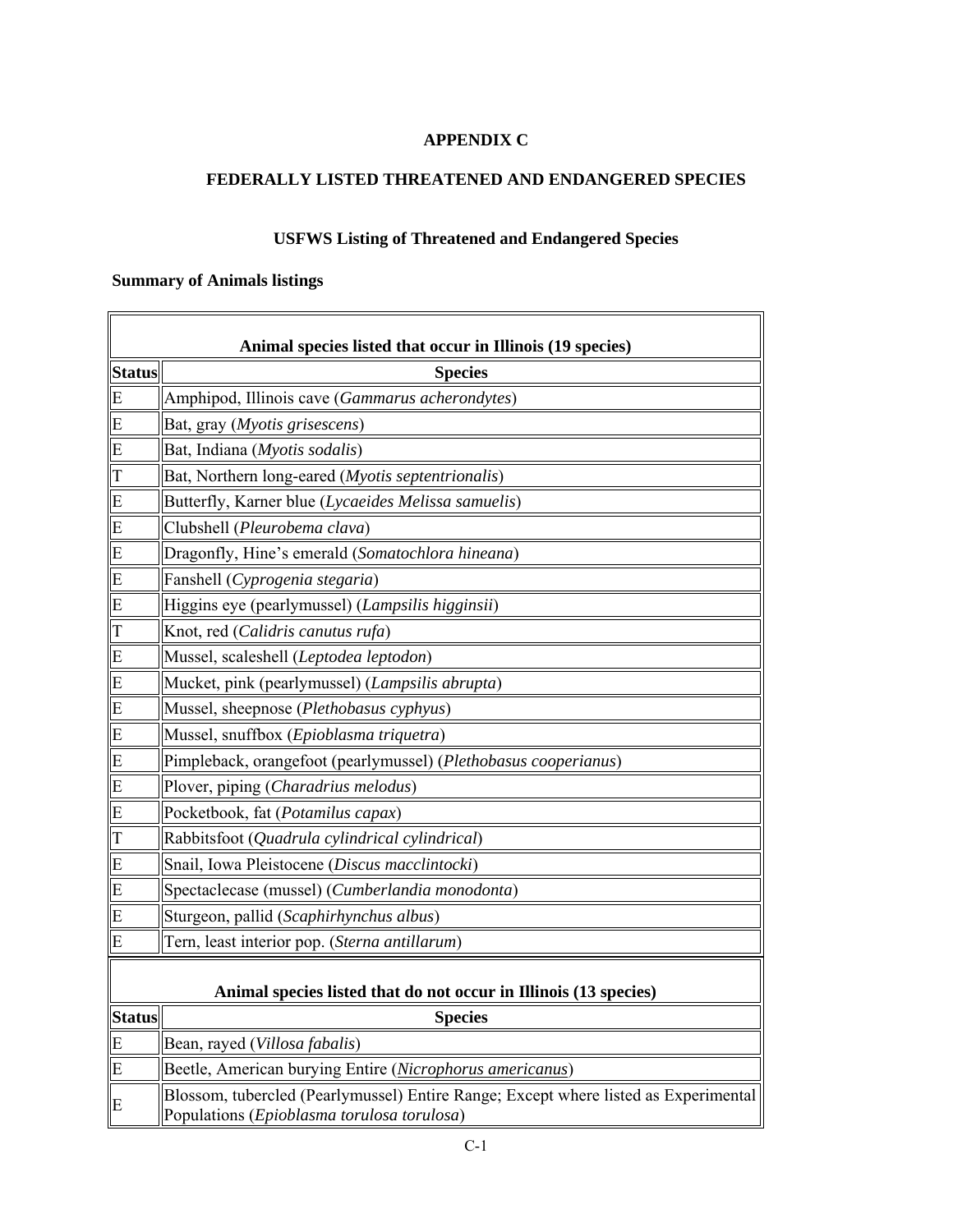| Animal species listed that do not occur in Illinois (13 species) |                                                                                                                                                                                                                                                                                                                                   |  |
|------------------------------------------------------------------|-----------------------------------------------------------------------------------------------------------------------------------------------------------------------------------------------------------------------------------------------------------------------------------------------------------------------------------|--|
| <b>Status</b>                                                    | <b>Species</b>                                                                                                                                                                                                                                                                                                                    |  |
| E                                                                | Mussel, scaleshell (Leptodea leptodon)                                                                                                                                                                                                                                                                                            |  |
| E                                                                | Pearlymussel, cracking Entire Range; Except where listed as Experimental<br>Populations (Hemistena lata)                                                                                                                                                                                                                          |  |
| IЕ                                                               | Puma (=cougar), eastern Entire ( <i>Puma (=Felis) concolor couguar</i> )                                                                                                                                                                                                                                                          |  |
| E                                                                | Purple Cat's paw (Purple Cat's paw pearlymussel) Entire Range; Except where listed<br>as Experimental Populations (Epioblasma obliquata obliquata)                                                                                                                                                                                |  |
| E                                                                | Riffleshell, northern Entire (Epioblasma torulosa rangiana)                                                                                                                                                                                                                                                                       |  |
| E                                                                | Ring pink (mussel) (Obovaria retusa)                                                                                                                                                                                                                                                                                              |  |
| T                                                                | Skipper, Dakota (Hesperia dacotae)                                                                                                                                                                                                                                                                                                |  |
| IТ                                                               | Shake, copperbelly water Indiana north of 40 degrees north latitude, Michigan, Ohio<br>(Nerodia erythrogaster neglecta)                                                                                                                                                                                                           |  |
| IΕ                                                               | Wartyback, white (pearlymussel) (Plethobasus cicatricosus)                                                                                                                                                                                                                                                                        |  |
| IЕ                                                               | Wolf, gray U.S.A.: All of AL, AR, CA, CO, CT, DE, FL, GA, KS, KY, LA, MA, MD,<br>ME, MO, MS, NC, NE, NH, NJ, NV, NY, OK, PA, RI, SC, TN, VA, VT and WV;<br>those portions of AZ, NM, and TX not included in an experimental population; and<br>portions of IA, IN, IL, ND, OH, OR, SD, UT, and WA. Mexico. ( <i>Canis lupus</i> ) |  |

# **Summary of Plant listings**

Ē.

| Plant species listed that occur in Illinois (9 species)        |                                                           |  |
|----------------------------------------------------------------|-----------------------------------------------------------|--|
| <b>Status</b>                                                  | <b>Species</b>                                            |  |
| $\mathbf T$                                                    | Aster, decurrent false (Boltonia decurrens)               |  |
| $\overline{T}$                                                 | Bush-clover, prairie (Lespedeza leptostachya)             |  |
| $\frac{1}{T}$                                                  | Daisy, Lakeside (Hymenoxyx herbacea)                      |  |
|                                                                | Milkweed, Mead's (Asclepias meadii)                       |  |
| $\overline{T}$                                                 | Orchid, eastern prairie fringed (Plantanthera leucophaea) |  |
| $\overline{T}$                                                 | Pogonia, small whorled (Isotria medeoloides)              |  |
|                                                                | Potato-bean, Price's (Apios priceana)                     |  |
| $\overline{E}$                                                 | Prairie-clover, leafy (Dalea foliosa)                     |  |
|                                                                | Thistle, Pitcher's (Cirsium pitcher)                      |  |
| Plant species listed that do not occur in Illinois (1 species) |                                                           |  |
| <b>Status</b>                                                  | <b>Species</b>                                            |  |
| E                                                              | Clover, running buffalo (Trifolium stoloneferum)          |  |

Notes:

- This report shows the listed species associated in some way with this state.
- This list does not include experimental populations and similarity of appearance listings.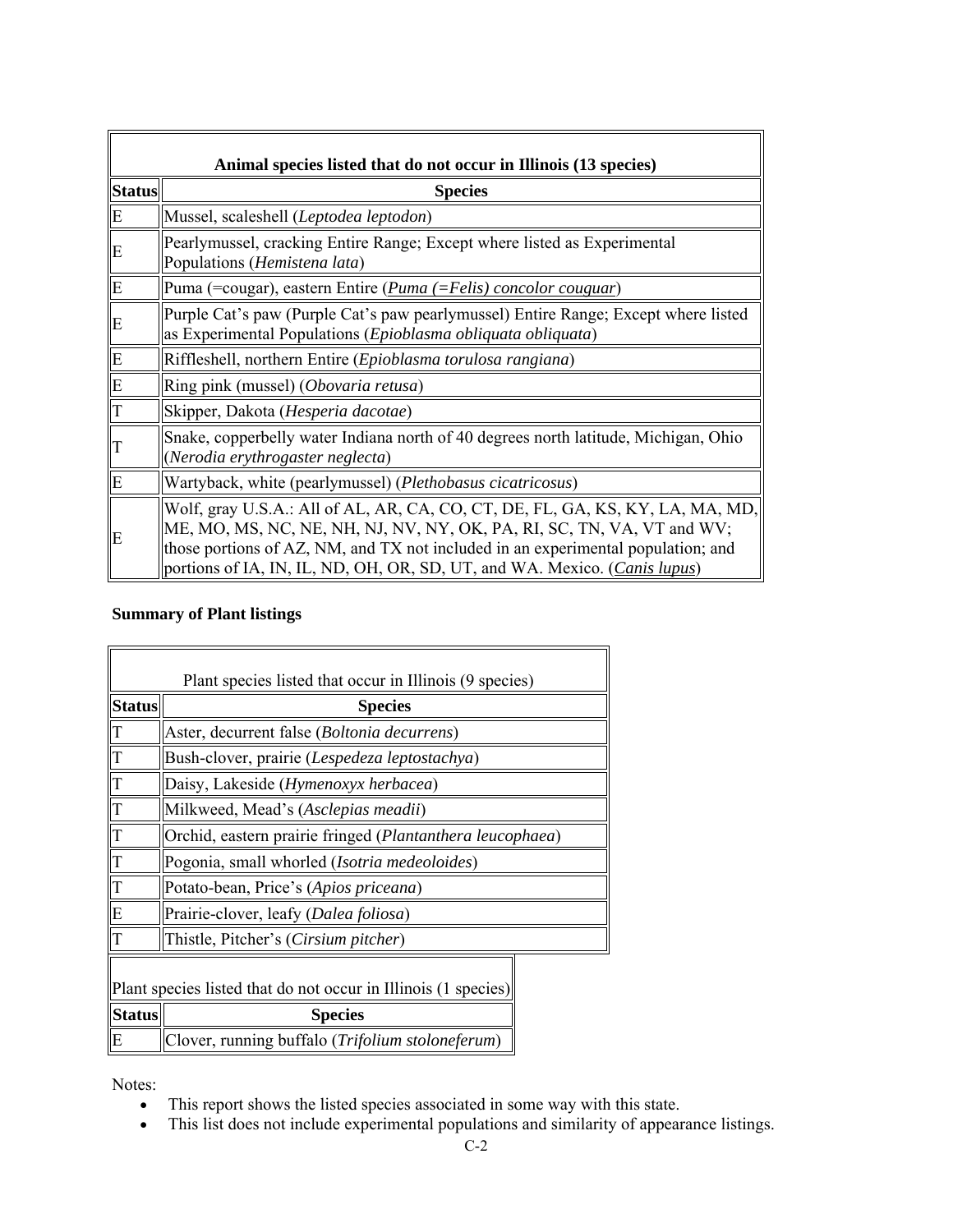- This list includes non-nesting sea turtles and whales in State/Territory coastal waters.
- This list includes species or populations under the sole jurisdiction of the National Marine Fisheries Service.

Obtained from the USFWS website at https://ecos.fws.gov/ecp0/reports/species-listed-by-statereport?state=IL&status=listed on 10/11/2016.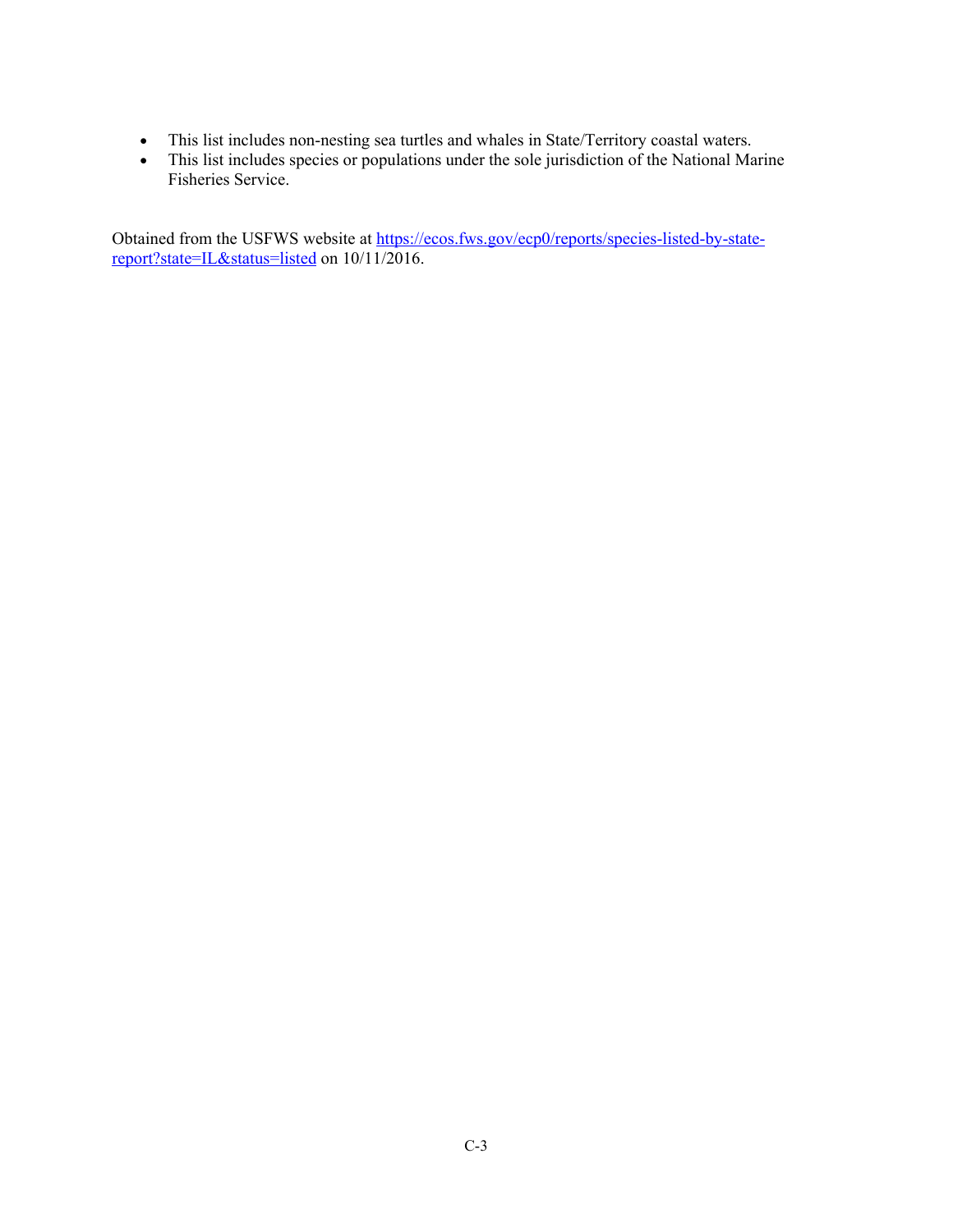#### **APPENDIX D**

#### **STATE LISTED THREATENED AND ENDANGERED SPECIES IN THE STATE OF ILLINOIS**

E – State Endangered, T – State Threatened, \* Federal Threatened, \*\*Federal Endangered, \*\*\* Federal Candidate

### **PLANTS**

Moschatel - *Adoxa moschatellina* (E) Speckled Alder - *Alnus incana subsp. rugosa* (E) Shadbush - *Amelanchier sanguinea* (E) Smooth False Indigo - *Amorpha nitens* (E) Bog Rosemary - *Andromeda glaucophylla* (E) Bearberry - *Arctostaphylos uva-ursi* (E) Dragon Wormwood - *Artemisia dracunculus* (E) Wooly Milkweed - *Asclepias lanuginosa* (E) Mead's Milkweed - *Asclepias meadii* (E)**\*** Oval Milkweed - *Asclepias ovalifolia* (E) Narrow-leaved Green Milkweed - *Asclepias stenophylla* (E) Bradley's Spleenwort - *Asplenium bradleyi* (E) Black Spleenwort - *Asplenium resiliens* (E) Large Ground Plum - *Astragalus crassicarpus var. trichocalyx* (E) Bent Milk Vetch - *Astragalus distortus* (E) Tennessee Milk Vetch - *Astragalus tennesseensis* (E) Yellow Wild Indigo - *Baptisia tinctoria* (E) Screwstem - *Bartonia paniculata* (E) American Slough Grass - *Beckmannia syzigachne* (E) Yellow Birch - *Betula alleghaniensis* (E) Prairie Moonwort - *Botrychium campestre* (E) Daisyleaf Grape Fern - *Botrychium matricariifolium* (E) Northern Grape Fern - *Botrychium multifidum* (E) Dwarf Grape Fern - *Botrychium simplex* (E) Blue Grama - *Bouteloua gracilis* (E) Wooly Buckthorn - *Bumelia lanuginosa* (E) Hollow Reed Grass - *Calamagrostis insperata* (E) Water Arum - *Calla palustris* (E) Oklahoma Grass Pink Orchid - *Calopogon oklahomensis* (E) Grass Pink Orchid - *Calopogon tuberosus* (E) Wild Hyacinth - *Camassia angusta* (E) Cuckoo Flower - *Cardamine pratensis var. palustris* (E)

Winged Sedge - *Carex alata* (E) Arkansas Sedge - *Carex arkansana* (E) Brownish Sedge - *Carex brunnescens* (E) Silvery Sedge - *Carex canescens var. disjuncta* (E) Cordroot Sedge - *Carex chordorrhiza* (E) Crawford's Sedge - *Carex crawfordii* (E) Sedge - *Carex cumulata* (E) Cypress-knee Sedge - *Carex decomposita* (E) Sedge - *Carex diandra* (E) Shortleaf Sedge - *Carex disperma* (E) Sedge - *Carex echinata* (E) Sedge - *Carex formosa* (E) Elk Sedge - *Carex garberi* (E) Large Sedge - *Carex gigantea* (E) Plains Sedge - *Carex inops subsp. heliophila* (E) Swollen Sedge - *Carex intumescens* (E) Black-edged Sedge - *Carex nigromarginata* (E) Few-seeded Sedge - *Carex oligosperma* (E) Bellow's Beak Sedge - *Carex physorhyncha* (E) Plaintain-leaved Sedge- *Carex plantaginea* (E) Reniform Sedge - *Carex reniformis* (E) Three-seeded Sedge - *Carex trisperma* (E) Tuckerman's Sedge - *Carex tuckermanii* (E) Pale Hickory – *Carya pallida* (E) Downy Yellow Painted Cup - *Castilleja sessiliflora* (E) Redroot - *Ceanothus herbaceus* (E) Fairy Wand - *Chamaelirium luteum* (E) Seaside Spurge - *Chamaesyce polygonifolia* (E) Spotted Wintergreen - *Chimaphila maculata* (E) Pipsissewa - *Chimaphila umbellata* (E) American Bugbane - *Cimicifuga americana* (E) False Bugbane - *Cimicifuga racemosa* (E) Black Cohosh - *Cimicifuga rubifolia* (E) Small Enchanter's Nightshade - *Circaea alpina*  (E) Yellowwood - *Cladrastis lutea* (E) Blue Jasmine - *Clematis crispa* (E) Mountain Clematis - *Clematis occidentalis* (E) Leatherflower - *Clematis viorna* (E) Violet Collinsia - *Collinsia violacea* (E) Sweetfern - *Comptonia peregrina* (E)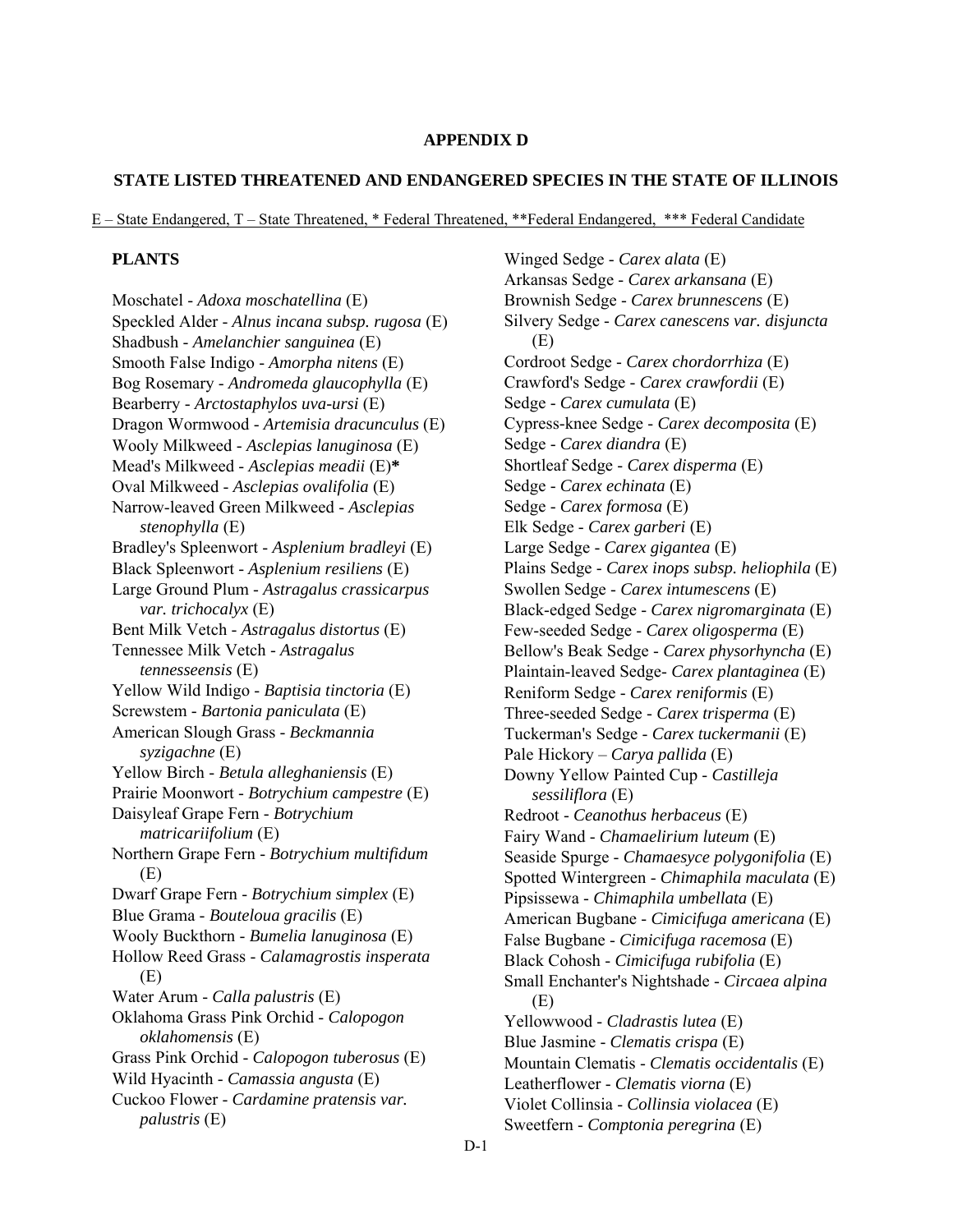Hemlock Parsley - *Conioselinum chinense* (E) Spotted Corral-root Orchid - *Corallorhiza maculata* (E) Bunchberry - *Cornus canadensis* (E) Golden Corydalis - *Corydalis aurea* (E) Hale's Corydalis - *Corydalis halei* (E) Pink Corydalis - *Corydalis sempervirens* (E) Beaked Hazelnut - *Corylus cornuta* (E) Cynosciadium - *Cynosciadium digitatum* (E) Moccasin Flower - *Cypripedium acaule* (E) Small Yellow Lady's Slipper - *Cypripedium parviflorum var. makasin* (E) Showy Lady's Slipper - *Cypripedium reginae* (E) Laurentian Fragile Fern - *Cystopteris laurentiana* (E) Leafy Prairie Clover - *Dalea foliosa* (E)**\*\*** Hay-scented Fern - *Dennstaedtia punctilobula* (E) Hairgrass - *Deschampsia flexuosa* (E) Northern Panic Grass - *Dichanthelium boreale* (E) Panic Grass - *Dichanthelium joorii* (E) Hemlock Panic Grass - *Dichanthelium portoricense* (E) Ravenel's Panic Grass - *Dichanthelium ravenelii* (E) Panic Grass - *Dichanthelium yadkinense* (E) Whitlow Grass - *Draba cuneifolia* (E) Round-leaved Sundew - *Drosera rotundifolia* (E) Log Fern - *Dryopteris celsa* (E) Small Burhead - *Echinodorus tenellus* (E) Capitate Spikerush - *Eleocharis olivacea* (E) Few-flowered Spikerush - *Eleocharis pauciflora* (E) Bearded Wheat Grass - *Elymus trachycaulus* (E) Dwarf Scouring Rush - *Equisetum scirpoides* (E) Woodland Horsetail - *Equisetum sylvaticum* (E) Rusty Cotton Grass - *Eriophorum virginicum* (E) Eryngo - *Eryngium prostratum* (E) Hyssop-leaved Thoroughwort - *Eupatorium hyssopifolium* (E) Spurge - *Euphorbia spathulata* (E) Vahl's Fimbristylis - *Fimbristylis vahlii* (E) Boykin's Dioclea - *Galactia mohlenbrockii* (E) Dwarf Bedstraw - *Galium virgatum* (E)

Northern Cranesbill - *Geranium bicknellii* (E) Arkansas Manna Grass - *Glyceria arkansana* (E) Hedge Hyssop- *Gratiola quartermaniae* (E) Oak Fern - *Gymnocarpium dryopteris* (E) Scented Oak Fern - *Gymnocarpium robertianum* (E) Stickseed - *Hackelia deflexa var. americana* (E) Silverbell Tree - *Halesia carolina* (E) Tall Sunflower - *Helianthus giganteus* (E) Slender Heliotrope - *Heliotropium tenellum* (E) Mud Plantain - *Heteranthera reniformis* (E) Crested Coralroot Orchid - *Hexalectris spicata* (E) False Heather - *Hudsonia tomentosa* (E) One-flowered Hydrolea - *Hydrolea uniflora* (E) Shore St. John's Wort - *Hypericum adpressum* (E) Kalm's St. John's Wort - *Hypericum kalmianum* (E) Kankakee Mallow - *Iliamna remota* (E) Bloodleaf - *Iresine rhizomatosa* (E) Butler's Quillwort - *Isoetes butleri* (E) Small Whorled Pogonia - *Isotria medeoloides*  $(E)$ \* Whorled Pogonia - *Isotria verticillata* (E) Vasey's Rush - *Juncus vaseyi* (E) Trailing Juniper - *Juniperus horizontalis* (E) Water Willow - *Justicia ovata* (E) Savanna Pinweed - *Lechea intermedia* (E) Prairie Bush Clover - *Lespedeza leptostachya* (E)**\*** Silvery Bladderpod - *Lesquerella ludoviciana* (E) Red Honeysuckle - *Lonicera dioica var. glaucescens* (E) Yellow Honeysuckle - *Lonicera flava* (E) Hairy Woodrush - *Luzula acuminata* (E) Bog Clubmoss - *Lycopodiella inundata* (E) Running Pine - *Lycopodium clavatum* (E) Ground Pine - *Lycopodium dendroideum* (E) Creeping Loosestrife - *Lysimachia radicans* (E) Narrow-leaved Crabapple - *Malus angustifolia* (E) False Mallow - *Malvastrum hispidum* (E) Climbing Milkweed - *Matelea decipiens* (E) Indian Cucumber Root - *Medeola virginiana* (E) Water Marigold - *Megalodonta beckii* (E) White Melanthera - *Melanthera nivea* (E) Two-Flowered Melic Grass - *Melica mutica* (E)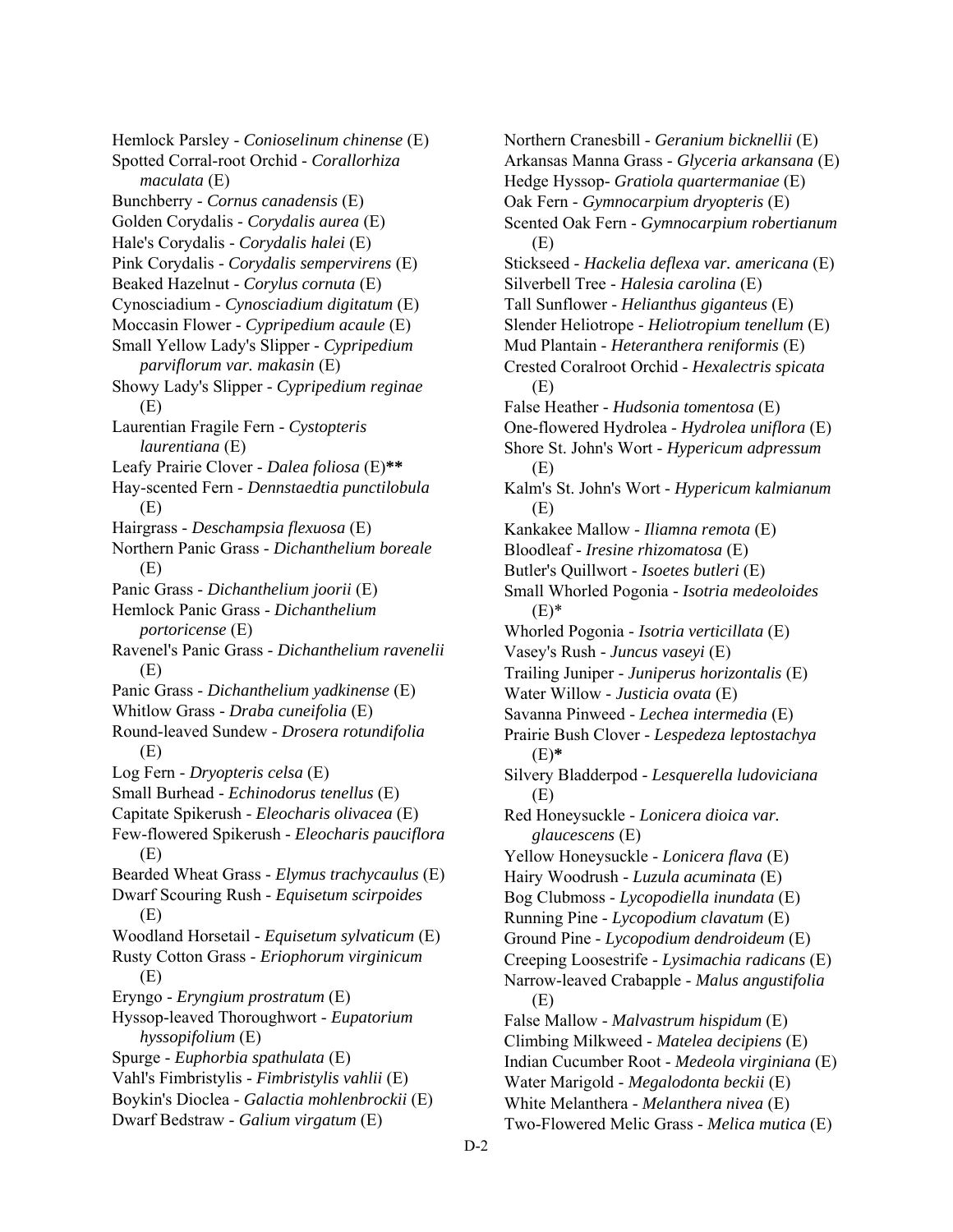Stickleaf – *Mentzelia oligosperma* (E) Yellow Monkey Flower - *Mimulus glabratus* (E) Hairy Umbrella-wort - *Mirabilis hirsuta* (E) Baby Blue-eyes - *Nemophila triloba* (E) Prairie Dandelion - *Nothocalais cuspidata* (E) Fragile Prickly Pear - *Opuntia fragilis* (E) Clustered Broomrape - *Orobanche fasciculata* (E) Large-flowered Beard Tongue - *Penstemon grandiflorus* (E) Tube Beards Tongue - *Penstemon tubaeflorus* (E) Ozark Phacelia - *Phacelia gilioides* (E) Long Beech Fern - *Phegopteris connectilis* (E) Sangamon Phlox - *Phlox pilosa subsp. sangamonensis* (E) Jack Pine - *Pinus banksiana* (E) Shortleaf Pine - *Pinus echinata* (E) Red Pine - *Pinus resinosa* (E) Heart-leaved Plantain - *Plantago cordata* (E) Orange Fringed Orchid - *Platanthera ciliaris* (E) Wood Orchid - *Platanthera clavellata* (E) Eastern Prairie Fringed Orchid - *Platanthera leucophaea* (E)**\*** Purple Fringed Orchid - *Platanthera psycodes* (E) Grove Bluegrass - *Poa alsodes* (E) Weak Bluegrass - *Poa languida* (E) Wolf's Bluegrass - *Poa wolfii* (E) Snake-mouth - *Pogonia ophioglossoides* (E) James' Clammyweed - *Polanisia jamesii* (E) Pink Milkwort - *Polygala incarnata* (E) Carey's Heartsease - *Polygonum careyi* (E) Balsam Poplar - *Populus balsamifera* (E) White-stemmed Pondweed - *Potamogeton praelongus* (E) Spotted Pondweed - *Potamogeton pulcher* (E) Fern Pondweed - *Potamogeton robbinsii* (E) Stiff Pondweed - *Potamogeton strictifolius* (E) Bird's-eye Primrose - *Primula mistassinica* (E) Mock Bishop's Weed - *Ptilimnium nuttallii* (E) Nuttall's Oak - *Quercus texana* (E) Alder Buckthorn - *Rhamnus alnifolia* (E) Dull Meadow Beauty - *Rhexia mariana* (E) Beaked Rush - *Rhynchospora glomerata* (E) Clustered Beak Rush - *Rhynchospora glomerata* (E) Northern Gooseberry - *Ribes hirtellum* (E) Bristly Rose - *Rosa acicularis* (E)

Prairie Rose Gentian - *Sabatia campestris* (E) Arrowhead - *Sagittaria australis* (E) Autumn Willow - *Salix serissima* (E) Dune Willow - *Salix syrticola* (E) Red-berried Elder - *Sambucus racemosa subsp. pubens* (E) American Burnet - *Sanguisorba canadensis* (E) Southern Black Snakeroot - *Sanicula smallii* (E) Pitcher Plant - *Sarracenia purpurea* (E) Early Saxifrage - *Saxifraga virginiensis* (E) False Melic Grass - *Schizachne purpurascens* (E) Pursh's Bulrush - *Schoenoplectus purshianus* (E) Smith's Bulrush - *Schoenoplectus smithii* (E) Bulrush - *Scirpus hattorianus* (E) Bulrush - *Scirpus microcarpus* (E) Muhlenberg's Nut Rush - *Scleria muhlenbergii* (E) Carolina Whipgrass - *Scleria pauciflora* (E) Buffaloberry - *Shepherdia canadensis* (E) Ovate Catchfly - *Silene ovata* (E) Royal Catchfly - *Silene regia* (E) Eastern Blue-eyed Grass - *Sisyrinchium atlanticum* (E) Mountain Blue-eyed Grass - *Sisyrinchium montanum* (E) American Mountain Ash - *Sorbus americana* (E) American Burreed - *Sparganium americanum* (E) Green-fruited Burreed *- Sparganium emersum* (E) Yellow-lipped Ladies' Tresses *- Spiranthes lucida* (E) Spring Ladies' Tresses - *Spiranthes vernalis* (E) Great Chickweed - *Stellaria pubera* (E) Patterson's Bindweed - *Stylisma pickeringii* (E) Bigleaf Snowbell Bush - *Styrax grandifolius* (E) Snowberry - *Symphoricarpos albus var. albus* (E) Fameflower - *Talinum calycinum* (E) Lakeside Daisy - *Tetraneuris herbacea***\*** (E) New York Fern - *Thelypteris noveboracensis* (E) White Basswood - *Tilia heterophylla* (E) Pole Manna-grass - *Torreyochloa pallida* (E) Halberd-leaved Tearthumb - *Tracaulon arifolium* (E) Prairie Spiderwort – *Tradescantia bracteata* (E) Filmy Fern - *Trichomanes boschianum* (E)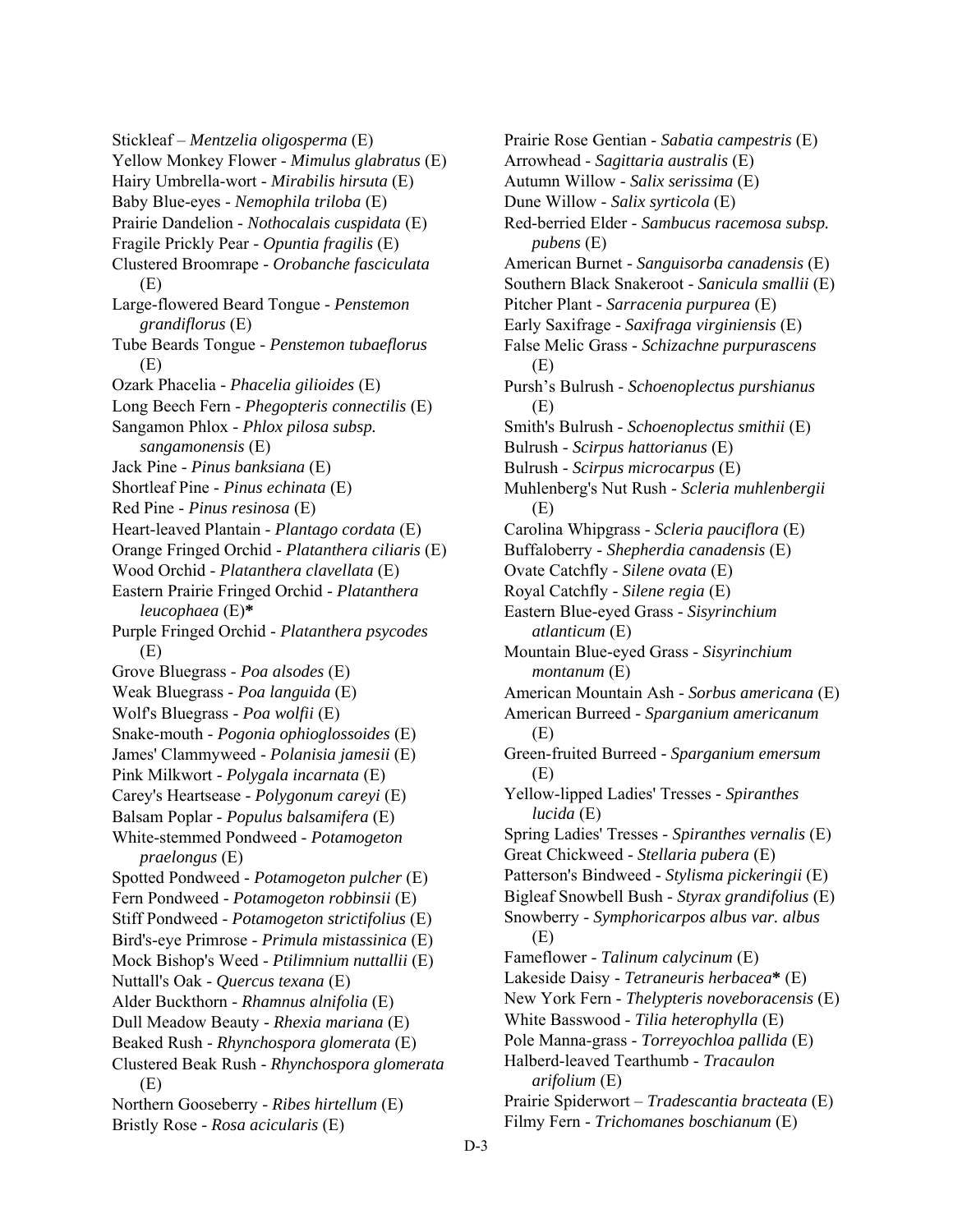Tufted Bulrush - *Trichophorum cespitosum* (E) Star-flower - *Trientalis borealis* (E) Nodding Trillium - *Trillium cernuum* (E) Ill-scented Trillium - *Trillium erectum* (E) Green Trillium - *Trillium viride* (E) Rock Elm - *Ulmus thomasii* (E) Horned Bladderwort - *Utricularia cornuta* (E) Small Bladderwort - *Utricularia minor* (E) Hair Bladderwort – *Utricularia subulata* (E) Highbush Blueberry - *Vaccinium corymbosum* (E) Large Cranberry - *Vaccinium macrocarpon* (E) Small Cranberry - *Vaccinium oxycoccos* (E) Deerberry - *Vaccinium stamineum* (E) Marsh Valerian - *Valeriana uliginosa* (E) Corn Salad - *Valerianella chenopodifolia* (E) Corn Salad - *Valerianella umbilicata* (E) American Brooklime - *Veronica americana* (E) Hairy White Violet - *Viola blanda* (E) Canada Violet - *Viola canadensis* (E) Primrose Violet - *Viola primulifolia* (E) Rusty Woodsia - *Woodsia ilvensis* (E) White Camass - *Zigadenus elegans* (E) Pale False Foxglove - *Agalinis skinneriana* (T) Shadbush - *Amelanchier interior* (T) Marram Grass - *Ammophila breviligulata* (T) Forked Aster - *Aster furcatus* (T) Kitten Tails - *Besseya bullii* (T) Decurrent False Aster - *Boltonia decurrens* (T)**\*** Bluehearts- *Buchnera americana* (T) Sea Rocket - *Cakile edentula* (T) Sedge - *Carex atlantica* (T) Golden Sedge - *Carex aurea* (T) Sedge - *Carex bromoides* (T) Fibrous-rooted Sedge - *Carex communis* (T) Yellow Sedge - *Carex cryptolepis* (T) Sharp-scaled Sedge - *Carex oxylepis* (T) Drooping Sedge - *Carex prasina* (T) Little Green Sedge - *Carex viridula* (T) Willdenow's Sedge - *Carex willdenowii* (T) Water Hickory - *Carya aquatica* (T) Leatherleaf - *Chamaedaphne calyculata* (T) Pitcher's (Dune) Thistle - *Cirsium pitcheri***\*** Umbrella Sedge - *Cyperus grayioides* (T) Galingale- *Cyperus lancastriensis* (T) Wild Blue Larkspur- *Delphinium carolinianum* (T)

French's Shootingstar - *Dodecatheon frenchii* (T) Narrow-leaved Sundew - *Drosera intermedia* (T) Beaked Spike Rush - *Eleocharis rostellata* (T) Downy Willow Herb - *Epilobium strictum* (T) Meadow Horsetail - *Equisetum pratense* (T) American Strawberry Bush - *Euonymus americanus* (T) Queen of the Prairie - *Felependula rubra* (T) Narrow-leaved Sunflower - *Helianthus angustifolius* (T) Cliff Clubmoss - *Huperzia porophila* (T) Old Plainsman - *Hymenopappus scabiosaeus* (T) Richardson's Rush- *Juncus alpinus* (T) Ground Juniper - *Juniperus communis* (T) Tamarack - *Larix laricina* (T) Pale Vetchling - *Lathyrus ochroleucus* (T) Bunchflower - *Melanthium virginicum* (T) Squirting Cucumber - *Melothria pendula* (T) Buckbean - *Menyanthes trifoliata* (T) Slender Sandwort - *Minuartia patula* (T) Broomrape - *Orobanche ludoviciana* (T) Illinois Wood Sorrel - *Oxalis illinoensis* (T) Lea's Bog Lichen- *Phaeophyscia leana* (T) Water Elm - *Planera aquatica* (T) Tubercled Orchid - *Platanthera flava* var. *herbiola* (T) Downy Solomon's Seal - *Polygonatum pubescens* (T) Grass-leaved Pondweed - *Potamogeton gramineus* (T) Rock Chestnut Oak - *Quercus montana* (T) Willow Oak - *Quercus phellos* (T) Prairie Buttercup - *Ranunculus rhomboideus* (T) Purple-flowering Raspberry - *Rubus odoratus* (T) Dwarf Raspberry - *Rubus pubescens* (T) Bristly Blackberry - *Rubus schneideri* (T) Missouri Orange Coneflower - *Rudbeckia missouriensis* (T) Blue Sage - *Salvia azurea* subsp. *pitcheri* (T) Hall's Bulrush - *Schoenoplectus hallii* (T) Bulrush - *Scirpus polyphyllus* (T) American Orpine - *Sedum telephioides* (T) Cliff Goldenrod - *Solidago sciaphila* (T) Grass-leaved Lilly - *Stenanthium gramineum* (T) Storax - *Styrax americana* (T) Sullivantia - *Sullivantia sullivantii* (T)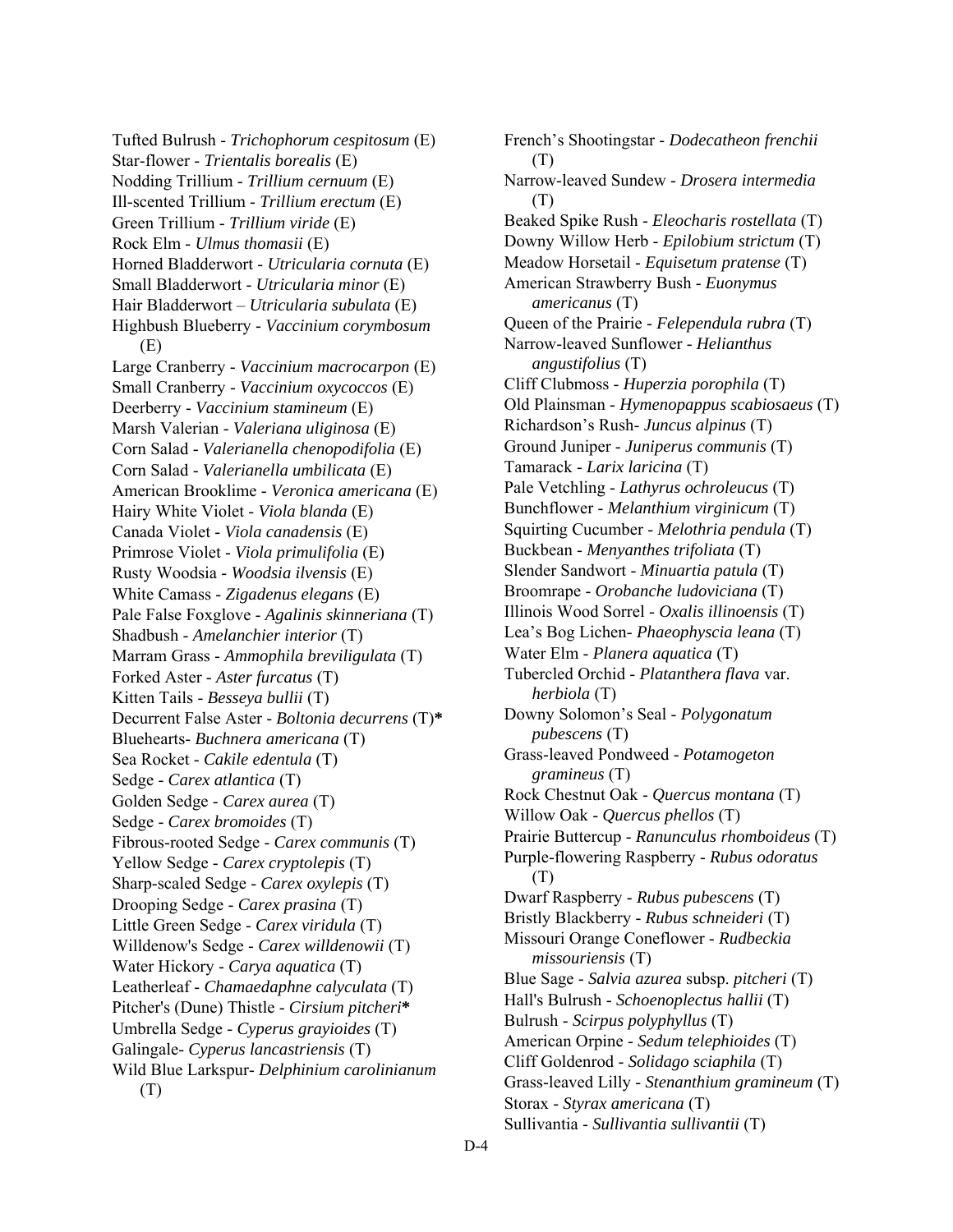Hairy Synandra - *Synandra hispidula* (T) Small Flower-of-an-hour - *Talinum parviflorum* (T) Buffalo Clover - *Trifolium reflexum* (T) Common Bog Arrowgrass - *Triglochin maritima* (T) Slender Bog Arrowgrass - *Triglochin palustris* (T) Flat-leaved Bladderwort - *Urtica chamaedryoides* (T) Nettle - *Utricularia intermedia* (T) Marsh Speedwell - *Veronica scutellata* (T) Arrowwood - *Viburnum molle* (T)

# **FISH**

Lake Sturgeon *- Acipenser fulvescens* (E) Western Sand Darter *- Ammocrypta clarum* (E) Bluebreast Darter *- Etheostoma camurum* (E) Harlequin Darter *- Etheostoma histrio* (E) Cypress Minnow *- Hybognathus hayi* (E) Bigeye Chub *- Hybopsis amblops* (E) Pallid Shiner *- Hybopsis amnis* (E) Northern Brook Lamprey *- Ichthyomyzon fossor* (E) Redspotted Sunfish – *Lepomis miniats* (E) Sturgeon Chub *- Macrhybopsis gelida* (E) Greater Redhorse *- Moxostoma valenciennesi* (E) River Chub *- Nocomis micropogon* (E) Pugnose Shiner *- Notropis anogenus* (E) Bigeye Shiner *- Notropis boops* (E) Blacknose Shiner *- Notropis heterolepis* (E) Taillight Shiner *- Notropis maculatus* (E) Weed Shiner *- Notropis texanus* (E) Northern Madtom *- Noturus stigmosus* (E) Pallid Sturgeon *- Scaphirhynchus albus* (E)**\*\*** Eastern Sand Darter *- Ammocrypta pellucidum* (T) American Eel - *Anguilla rostrata* (T) Longnose Sucker *Catostomus catostomus* (T) Cisco - *Coregonus artedi* (T) Crystal Darter - *Crystallaria asprella* (T) Gravel Chub *- Erimystax x-punctatus* (T) Iowa Darter *- Etheostoma exile* (T) Banded Killifish *- Fundulus diaphanous* (T) Starhead Topminnow *- Fundulus dispar* (T) Brassy Minnow - *Hybognathus hankinsoni* (T) Least Brook Lamprey *- Lampetra aepyptera* (T) Bantam Sunfish *- Lepomis symmetricus* (T)

American Brook Lamprey *- Lenthenteron appendix* (T) River Redhorse *- Moxostoma carinatum* (T) Ironcolor Shiner *- Notropis chalybaeus* (T) Blackchin Shiner - *Notropis heterodon* (T)

# **AMPHIBIANS**

Silvery Salamander - *Ambystoma platineum* (E) Hellbender - *Cryptobranchus alleganiensis* (E) Spotted Dusky Salamander - *Desmognathus conanti* (E) Jefferson Salamander - *Ambystoma jeffersonianum* (T) Eastern Narrowmouth Toad - *Gastrophryne carolinesnsis* (T) Four-toed Salamander - *Hemidactylium scutatum* (T) Bird-voiced Treefrog *- Hyla avivoca* (T) Illinois Chorus Frog - *Pseudacris streckeri* (T) Mudpuppy – *Necturus maculosus* (T)

# **REPTILES**

Smooth Softshell – *Apalone mutica* (E) Spotted Turtle - *Clemmys guttata* (E) Great Plains Ratsnake - *Elaphe emoryi* (E) Illinois Mud Turtle - *Kinosternon flavescens* (E) Alligator Snapping Turtle - *Macrochelys temminckii* (E) Coachwhip - *Masticophis flagellum* (E) Broad-banded Watersnake - *Nerodia fasciata* (E) River Cooter - *Pseudemys concinna* (E) Eastern Massasauga - *Sistrurus catenatus* (E)\*\*\* Yellow Mud Turtle - Kinosternon flavescens (E) Kirtland's Snake - *Clonophis kirtlandi* (T) Timber Rattlesnake - *Crotalus horridus* (T) Blanding's Turtle - *Emydoidea blandingii* (E) Western Hognose Snake - *Heterodon nasicus* (T) Mississippi Green Watersnake - *Nerodia cyclopion* (T) Flathead Snake - *Tantilla gracilis* (T) Ornate Box Turtle - *Terrepenne ornata* (T) Eastern Ribbon Snake - *Thamnophis sauritus* (T) Lined Snake *- Tropidoclonion lineatum* (T)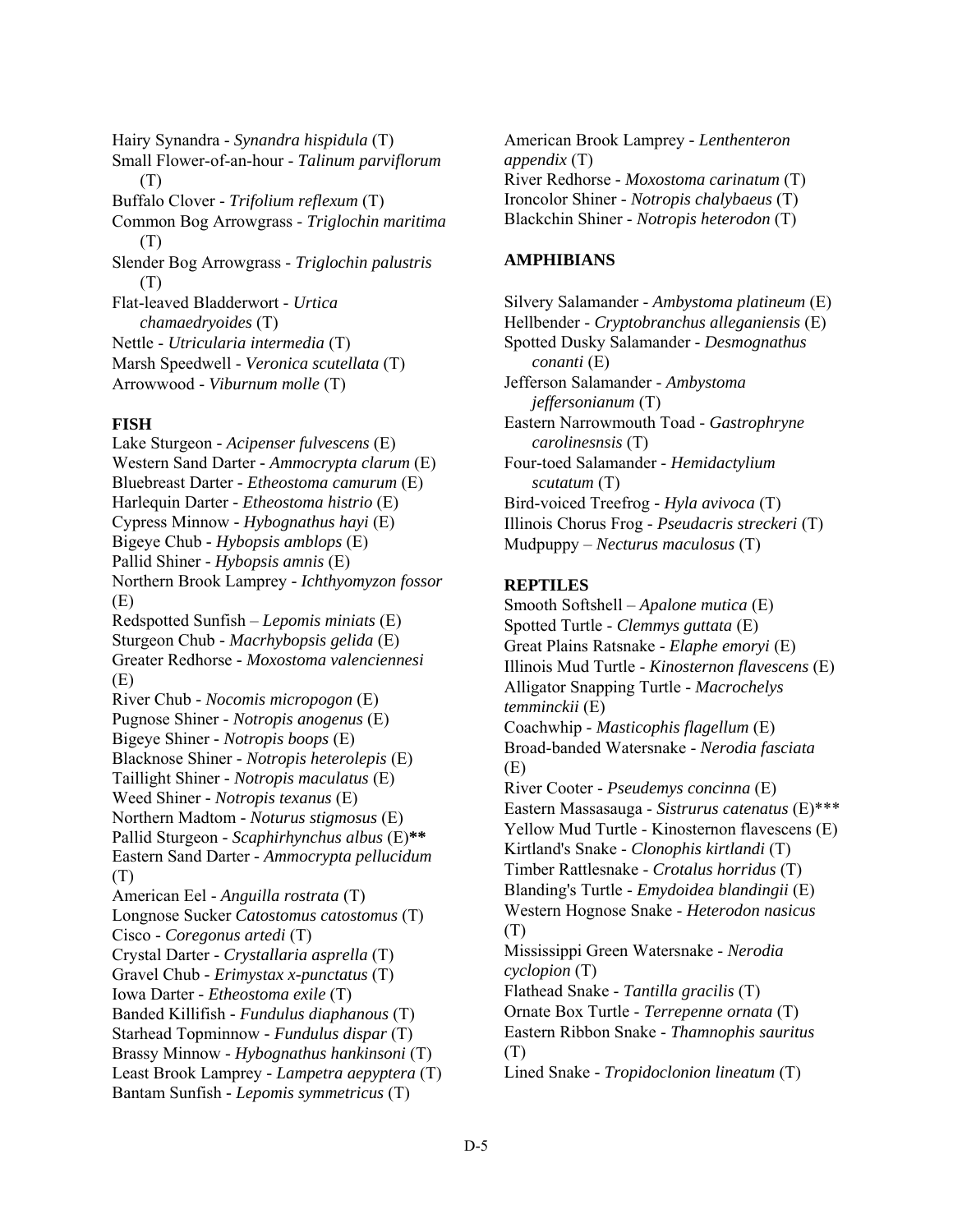#### **BIRDS**

Short-eared Owl - *Asio flammeus* (E) Upland Sandpiper - *Bartramia longicauda* (E) American Bittern - *Botaurus lentiginosus* (E) Swainson's Hawk - *Buteo swainsoni* (E) Piping Plover - *Charadrius melodus* (E)**\*\*** Black Tern - *Chlidonias niger* (E) Northern Harrier - *Circus cyaneus* (E) Little Blue Heron - *Egretta caerulea* (E) Snowy Egret - *Egretta thula* (E) Common Gallinule - *Gallinula galeata* (E) Loggerhead Shrike - *Lanius ludovicianus* (E) Black Rail - *Laterallus jamaicensis* (E) Swainson's Warbler - *Limnothlypis swainsonii* (E) Yellow-crowned Night-heron - *Nyctanassa violacea* (E) Black-crowned Night-heron - *Nycticorax nycticorax* (E) Osprey - *Pandion haliaetus* (E) Wilson's Phalarope - *Phalaropus tricolor* (E) King Rail - *Rallus elegans* (E) Least Tern - *Sterna antillarum* (E)**\*\*** Forster's Tern - *Sterna forsteri* (E) Common Tern - *Sterna hirundo* (E) Bewick's Wren - *Thryomanes bewickii* (E) Greater Prairie Chicken - *Tympanuchus cupido* (E) Barn Owl - *Tyto alba* (T) Yellow-headed Blackbird - *Xanthocephalus xanthocephalus* (E) Black-billed Cuckoo - *Coccyzus erythropthalmus* (T) Cerulean Warbler - *Dendroica cerulea* (T) Mississippi Kite – *Ictinia mississippiensis* (T) Least Bittern - *Ixobrychus exilis* (T)

# **MAMMALS**

Rafinesque's Big-eared Bat - *Corynorhinus rafinesquii* (E) Southeastern Myotis - *Myotis austroriparius* (E) Gray Bat - *Myotis grisescens* (E)**\*\*** Indiana Bat - *Myotis sodalis* (E)**\*\*** Eastern Woodrat - *Neotoma floridana* (E) Gray/Timber Wolf - *Canis lupus* (T)\*\* Eastern Small-footed Bat - *Myotis leibii* (T)

Northern Long-eared Bat – Myotis septentrionalis (T)\* Franklin's Ground Squirrel - *Spermophilus franklinii* (T)

#### **INVERTEBRATES**

Redveined Prairie Leafhopper - *Aflexia rubranura* (T) Slippershell - *Alasmidonta viridis* (T) Isopod *- Caecidotea lesliei* (E) Swamp Metalmark - *Calephelis muticum* (E) Anomalous Spring Amphipod - *Crangonyx anomalus* (E) Packard's Cave Amphipod - *Crangonyx packardi* (E) Spectaclecase *- Cumberlandia monodonta* (E) Purple Wartyback - *Cyclonaias tuberculata* (T) Fanshell *- Cyprogenia stegaria* (E)**\*\*** Iowa Pleistocene Snail - *Discus macclintocki* (E)**\*\*** Butterfly - *Ellipsaria lineolata* (T) Elephant-ear - *Elliptio crassidens* (E) Spike - *Elliptio dilatata* (T) Snuffbox - *Epioblasma triquetra* (E) Hydrobiid Cave Snail - *Fontigens antroecetes* (E) Ebonyshell - *Fusconaia ebena* (T) Illinois Cave Amphipod - *Gammarus acherondytes* (E)**\*\*** Cobweb Skipper - *Hesperia metea* (T) Ottoe Skipper - *Hesperia ottoe* (E) Hoary Elfin - *Incisalia polios* (E) Pink Mucket - *Lampsilis abrupta* (E)**\*\*** Wavy-rayed Lampmussel - *Lampsilis fasciola* (E) Higgins Eye - *Lampsilis higginsii* (E)**\*\*** Onyx Rocksnail - *Leptoxis praerosa* (E) Black Sandshell - *Ligumia recta* (T) Karner Blue Butterfly - *Lycaeides melissa samuelis* (E)**\*\*** Elfin Skimmer - *Nannothemis bella* (T) Indiana Crayfish - *Orconectes indianensis* (E)

Kentucky Crayfish - *Orconectes kentuckiensis* (E)

Shrimp Crayfish - *Orconectes lancifer* (E) Bigclaw Crayfish - *Orconectes placidus* (E) Eryngium Stem Borer - *Papaipema eryngii* (E)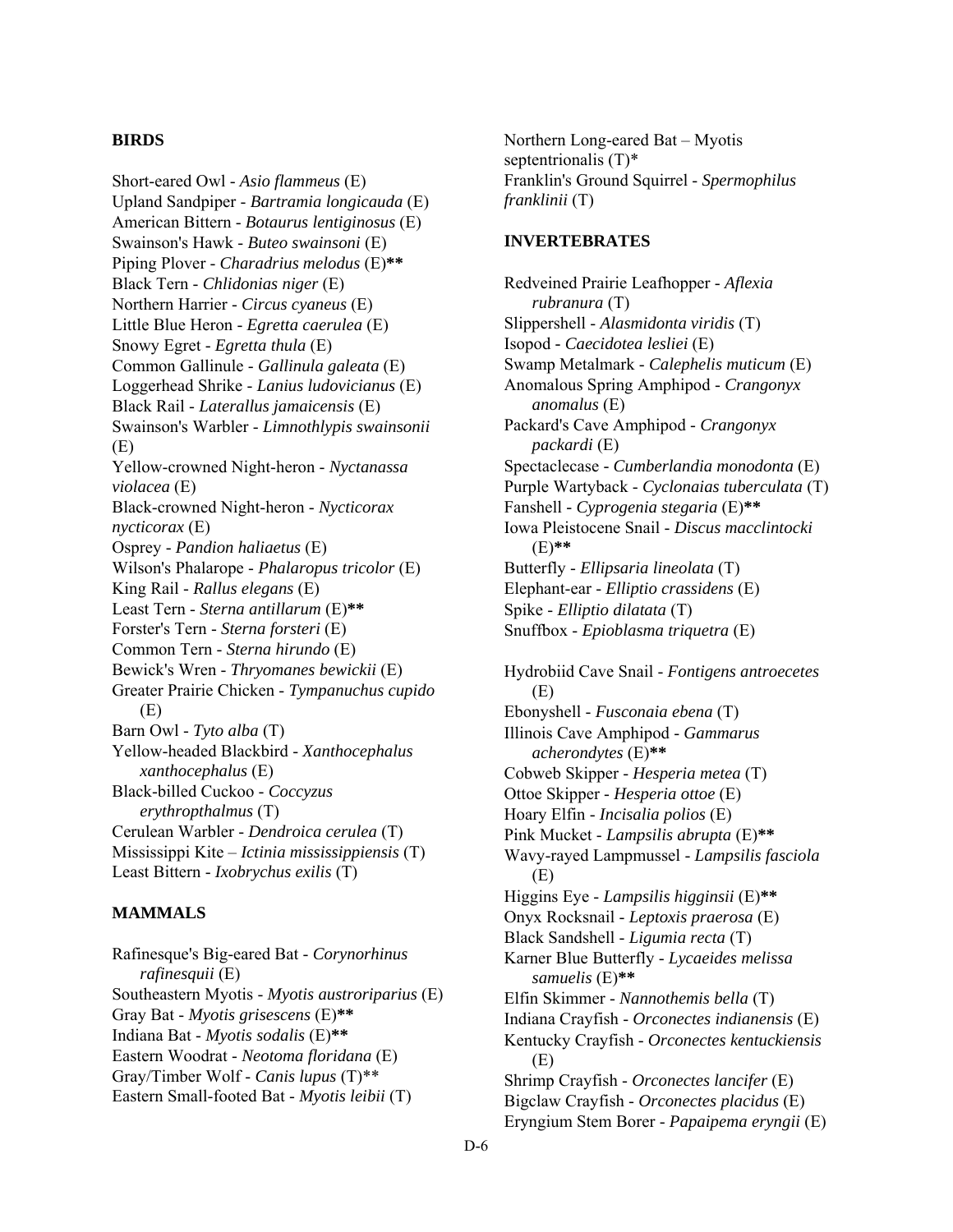Leafhopper - *Paraphlepsius lupalus* (E) Orangefoot Pimpleback *- Plethobasus cooperianus* (E)**\*\*** Sheepnose - *Plethobasus cyphyus* (E) Clubshell - *Pleurobema clava* (E)**\*\*** Ohio Pigtoe - *Pleurobema cordatum* (E) Fat Pocketbook - *Potamilus capax* (E)**\*\*** Kidneyshell - *Ptychobranchus fasciolaris* (E) Rabbitsfoot - *Quadrula cylindrica* (E) Salamander Mussel - *Simpsonaias ambigua* (E) Hine's Emerald Dragonfly - *Somatochlora hineana* (E)**\*\*** Regal Fritillary - *Speyeria idalia* (T) Iowa Amphipod - *Stygobromus iowae* (E) Purple Lilliput - *Toxolasma lividus* (E) Rainbow - *Villosa iris* (E) Little Spectaclecase - *Villosa lienosa* (T) Shawnee Rocksnail - *Lithasia obovata* (E) Northern Riffleshell- *Epioblasma rangiana* (E)\*\* Common Striped Scorpion- *Centruroides vittatus* (E) Madonna Cave Springtail- *Pygrarrhopalites madonnensis* (E) Robust Springfly- *Diploperla robusta* (E) Central Forestfly- *Prostoia completa* (E) Leafhopper- Athysanella incongrua (E) Source: Illinois. Endandered Species Protection Board, One

Natural Resources Way, Springfield, IL 62702 Effective May 19, 2015 Acquired December 15, 2015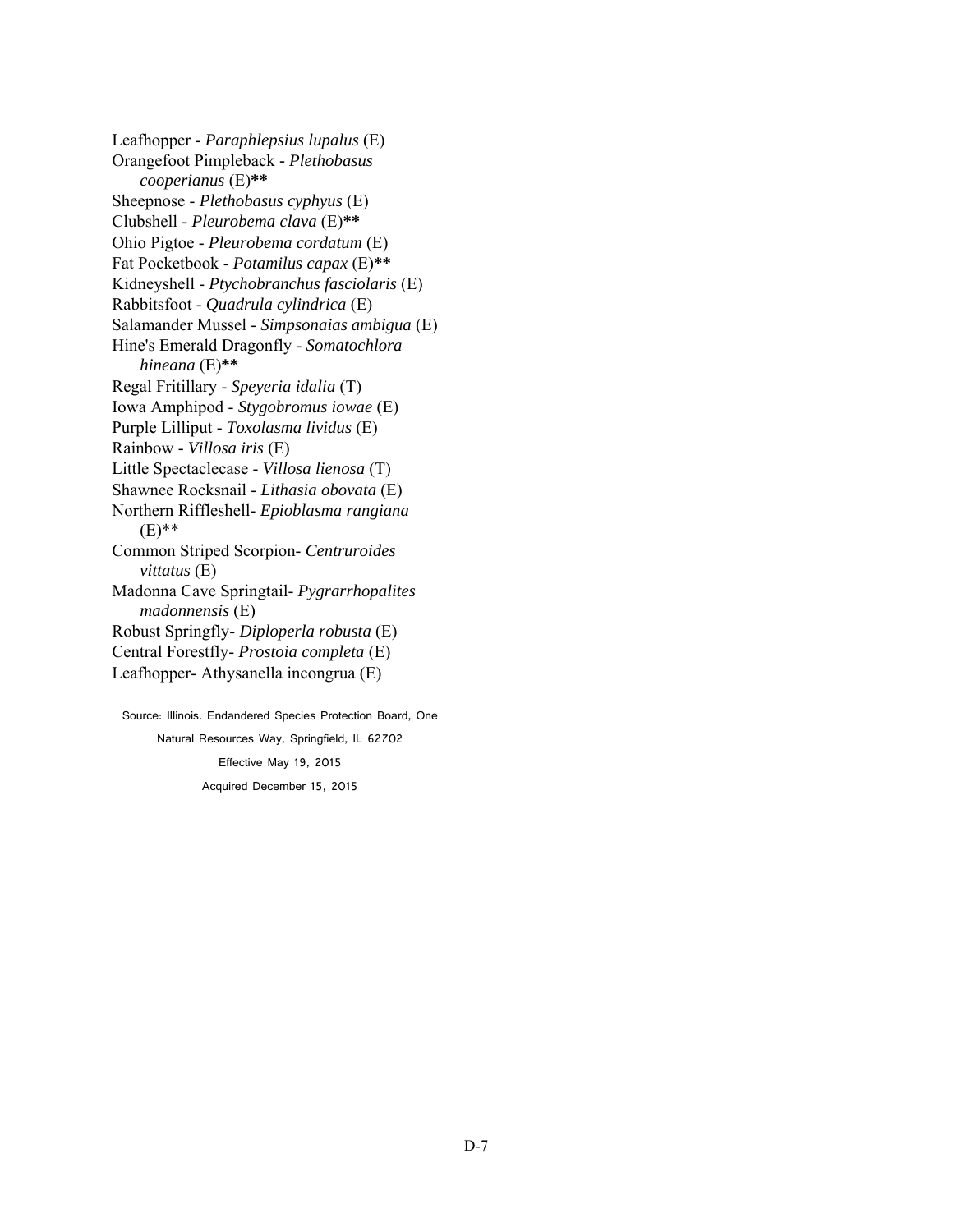### **APPENDIX E: STATE LAWS AND REGULATIONS REGARDING NUISANCE MAMMALS**

### **TITLE 17: CONSERVATION CHAPTER 1: DEPARTMENT OF NATURAL RESOURCES SUBCHAPTER B: FISH AND WILDLIFE PART 525: NUISANCE WILDLIFE CONTROL PERMITS**

#### **Section 525.10 Purpose**

This Part has been established to govern the taking, possession, transport, and disposition of Protected Species as defined by Section 2.2 of the Wildlife Code [520 ILCS 5/2.2] which are causing damage to property or a risk to human health or safety and the issuance of Nuisance Wildlife Control Permits. Drainage Districts controlling beavers under authority of the Wildlife Code [520 ILCS 5/2.37] and recipients of Nuisance Animal Removal Permits, Deer Removal Permits and Deer Population Control Permits are exempt from the provisions of this Part.

#### **Section 525.20 Requirements and Application**

- a) Any individual desiring to control Protected Species which are causing damage to property or a risk to human health or safety on the land of another, for a fee, must first obtain a valid Class A Nuisance Wildlife Control Permit from the Department. Taking any protected species in violation of this subsection is a Class B misdemeanor (see 520 ILCS 5/2.33, 2.33(a)). Control of white-tailed deer and threatened or endangered species is prohibited except as provided for in Section 525.30(h). Unlawful taking of white-tailed deer is a Class B misdemeanor (see 520 ILCS 5/2.24), as is unlawful taking of migratory birds (see 520 ILCS 5/2.18). Unlawful taking of an endangered species is a Class A misdemeanor (see 520 ILCS 10/9).
- b) Any person desiring to control Protected Species which are causing damage to property or a risk to human health or safety on the land of another, at no charge, must first obtain a valid Class B Nuisance Wildlife Control Permit from the Department. Not-for-profit  $(501(c)(3))$  zoos and botanical gardens desiring to control protected species that are causing damage to property or are a risk to human health or safety on lands owned by that entity must first obtain a valid Class B Nuisance Wildlife Control Permit from the Department. Control of white-tailed deer and migratory, threatened, or endangered species is prohibited except as provided for in Section 525.30(h). Unlawful taking of white-tailed deer is a Class B misdemeanor (see 520 ILCS 5/2.24), as is unlawful taking of an endangered species (see 520 ILCS 5/2.18). Unlawful taking of migratory birds is a Class B misdemeanor (see 520 ILCS 10/9).
- c) Any governmental body desiring to control Protected Species which are causing damage to property or a risk to human health or safety on lands governed, owned or managed by that governmental body must first obtain a valid Class C Nuisance Wildlife Control Permit from the Department. Control of white-tailed deer and migratory, threatened, or endangered species is prohibited except as provided for in Section 525.30(h). Unlawful taking of white-tailed deer is a Class B misdemeanor (see 520 ILCS 5/2.24), as is unlawful taking of an endangered species (see 520 ILCS 5/2.18). Unlawful taking of migratory birds is a Class B misdemeanor (see 520 ILCS 10/9).
- d) Permit Procedures
	- 1) To be eligible for a Class A or Class B Nuisance Wildlife Control Permit the applicant must be at least 18 years of age.
	- 2) Application for a Nuisance Wildlife Control Permit shall be made on forms provided by the Department's Division of Wildlife Program Development and Coordination and shall be obtained by submitting a request to the Division.
		- 3) The Department shall issue a Class A Nuisance Wildlife Control Permit to an individual provided the applicant has:
		- A) met eligibility requirements as per this Section;
		- B) passed a written examination administered by the Department which tests the applicant's knowledge and understanding of: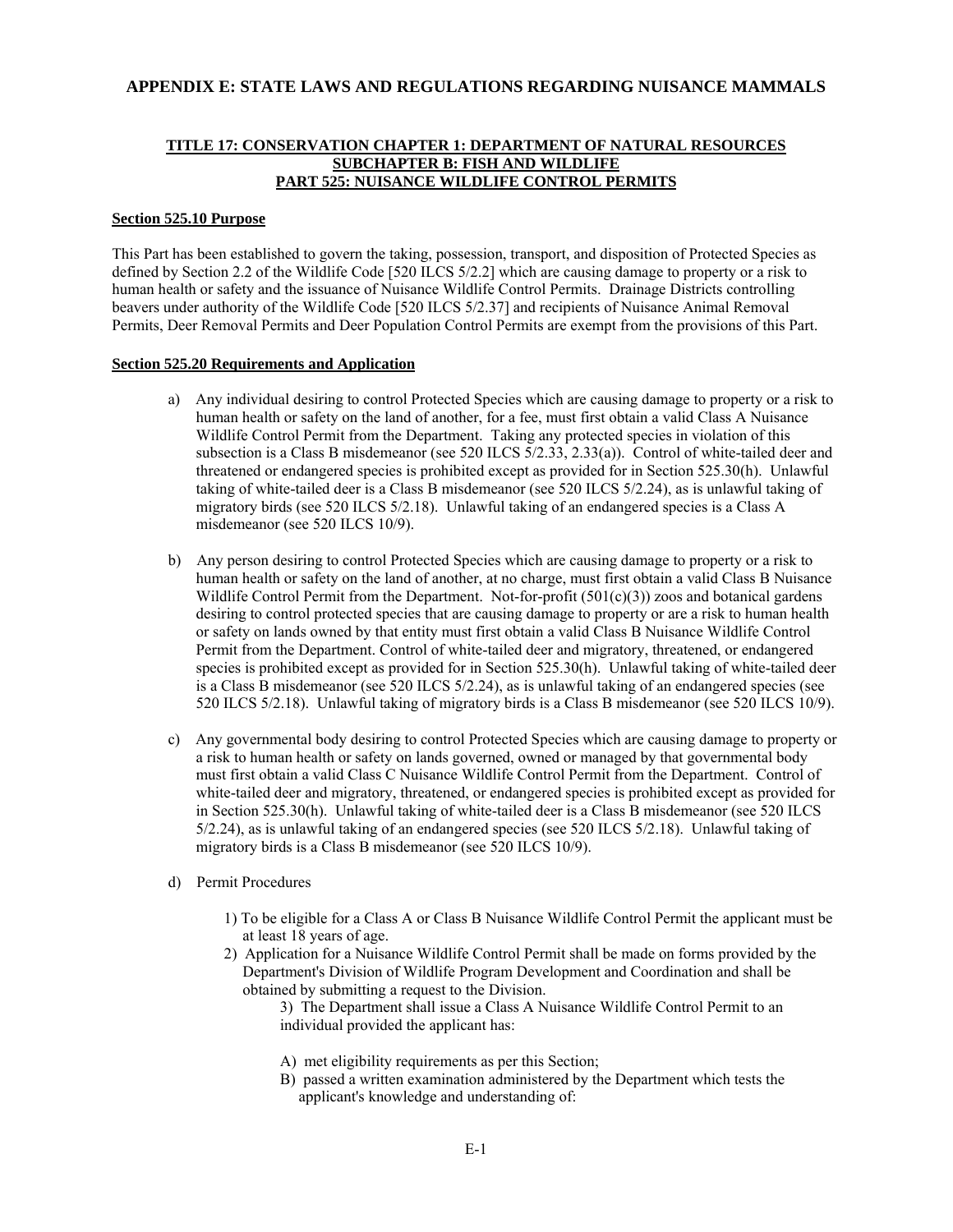- i) this Part;
	- ii) the Wildlife Code [520 ILCS 5/2.37];
- iii) Illinois List of Endangered and Threatened Fauna (17 Ill. Adm. Code 1010); iv) the Illinois Dead Animal Disposal Act [225 ILCS 610];
- v) "Specifications for the Humane Handling, Care, Treatment, and Transportation of Warmblooded Animals Other Than Dogs, Cats, Rabbits, Hamsters, Guinea Pigs, Nonhuman Primates, and Marine Mammals" (Subpart F, Subchapter A, ch. 1, Title 9 CFR, 2004) (no later editions or amendments are included);
- vi) Disease Free Certification and Quarantine Provisions for Propagation, Release, Importation, Exportation, and Transportation of Game Mammals, Game Birds, Migratory Birds, or Exotic Wildlife (17 Ill. Adm. Code 630); and
- vii) Diseases, life cycles, habits, and habitats of common Illinois wildlife as well as methods of preventing or controlling damage and risks to human health or safety.
- C) completed a Hunter Safety Course administered by the Department or provided proof of equivalent training if guns are to be used to take or euthanize animals.
- 4) Each new applicant or person whose permit has been revoked or has expired shall be required to answer correctly at least 80% of the questions on the closed-book examination. Applicants failing the required examination may repeat the exam after 45 days. Should a second failure occur, a six-month waiting period from the date of the second exam is required. The examination sequence can be repeated no more than twice during any two-year period.
- 5) The Department shall issue a Class B Nuisance Wildlife Control Permit to an individual provided the applicant has:
	- A) met eligibility requirements as per this Section;
	- B) successfully completed an interview during which a representative of the Division of Wildlife Resources has determined the applicant's knowledge of wildlife and wildlife capture techniques sufficient to render services as provided for in this Section; and
	- C) completed a Hunter Safety Course administered by the Department or provided proof of equivalent training if guns are to be used to take or euthanize animals.
- 6) The Department shall issue a Class B Nuisance Wildlife Control Permit to a not-for-profit  $(501(c)(3))$  zoo provided that entity is accredited by the American Zoological Association and a staff member in charge of nuisance wildlife control activities complies with provisions set forth in Section 525.20(d)(5). The Department shall issue a Class B Nuisance Wildlife Control Permit to a not-for-profit  $(501(c)(3))$  botanical garden provided that entity is a member of the American Arboreta and Botanic Garden Association and a staff member in charge of nuisance wildlife control activities complies with provisions set forth in Section  $525.20(d)(5)$ . Authorization granted to not-for-profit zoos and botanical gardens is limited to properties owned by those entities and subject to refusal, r revocation and/or suspension pursuant to Sections 525.20(e), 525.30(q), and 525.40.
- 7) The Department shall issue a Class C Nuisance Wildlife Control Permit to a governmental body upon application.
- e) Violation of the Illinois Endangered Species Protection Act [520 ILCS 10], the Fish Code of 1971 [520 ILCS 5] or the Wildlife Code [520 ILCS 5] during the three years prior to application for a Class A or Class B Nuisance Wildlife Control Permit shall be grounds for refusal to issue said permit.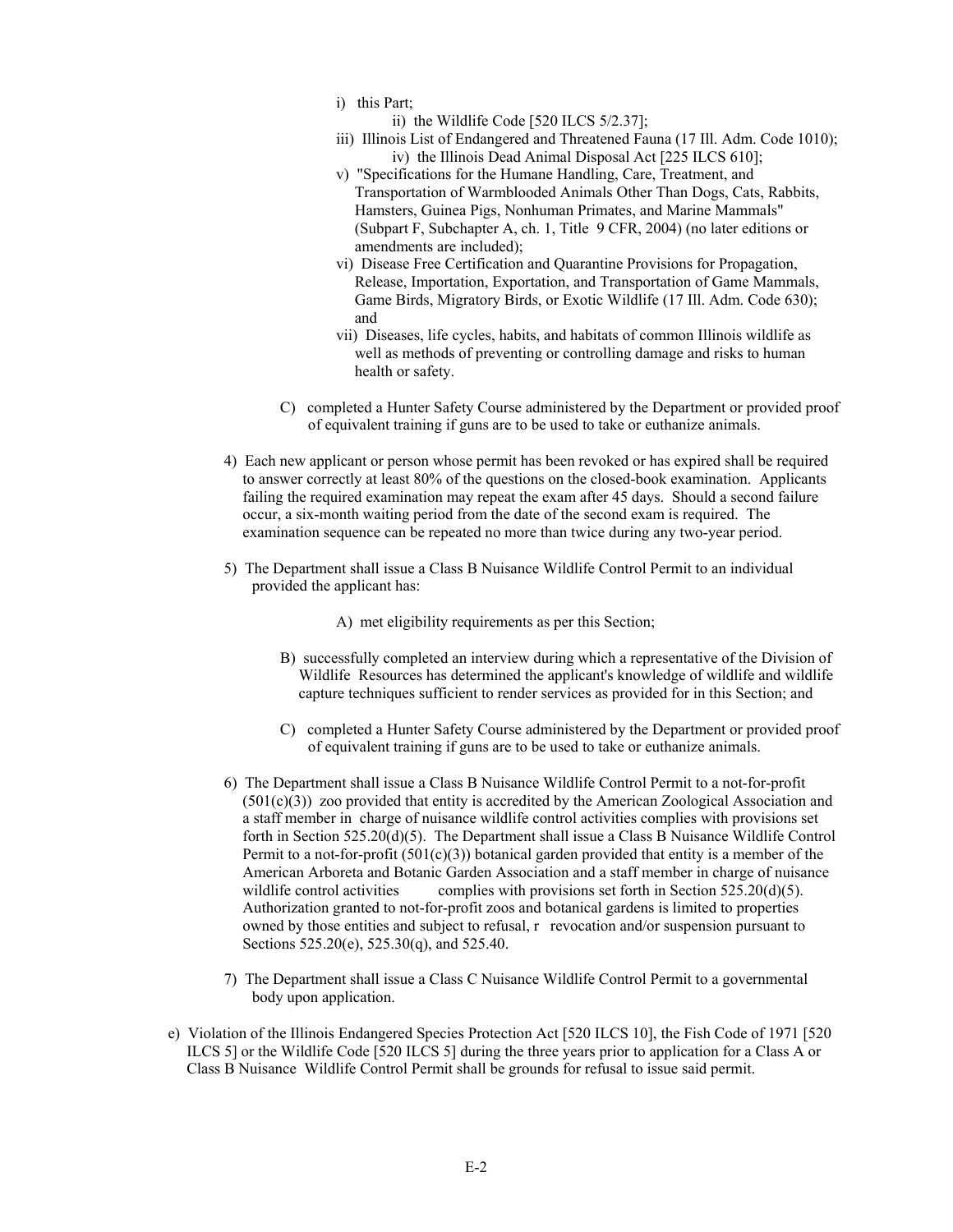- f) Final judgment of applications shall be made by the Chief, Division of Wildlife Program Development and Coordination, or his designee, based on criteria contained in subsection (d).
- g) Providing deceptive or false information on an application is a Class A misdemeanor (see 520 ILCS 5/2.38).

#### **Section 525.30 General Provisions**

- a) Nuisance Wildlife Control Permits shall be issued on an annual basis and expire January 31 of each year. Nuisance Wildlife Control Permits are not transferable. Permitted Nuisance Wildlife Control is governed solely by Sections 2.37 and 2.38 of the Wildlife Code [520 ILCS 5/2.37 and 2.38] and this Part. All other provisions of The Game Protective Regulations of the Wildlife Code [520 ILCS 5] do not apply.
- b) Under no circumstances shall a Nuisance Wildlife Control Permit be used in lieu of a scientific collector's permit or sport or commercial licenses.
- c) Permittee's method of taking fauna must be approved by the Department. Approved methods include, but are not limited to trapping and shooting. In addition,
	- 1) Only the following devices shall be used for land sets:
	- A) box traps, cage traps or traps of similar design;
	- B) EGG traps<sup>®</sup>, D-P<sup>®</sup> (Dog-Proof) traps or traps of similar design with a single access opening no larger than three square inches;
	- C) cushion-hold traps with no modifications from the manufacturer's specifications other than the addition of auxiliary springs and/or swivels. "Cushion-hold trap" means an approved, commercially manufactured trap of the spring-loaded type with offset jaws designed to capture an animal by closing upon one of its limbs and that is so constructed that the edges designed to touch the animal are composed of a nonmetallic substance that eliminates or mitigates injury to the trapped animal; and
	- D) body-gripping traps powered by two springs and having an inside jaw spread no larger than 25 square inches may be used if set inside a residence at least four inches from any outside surface of the structure or set outdoors at least eight feet from the ground and enclosed in a tube, cylinder or open-ended box constructed of solid wood, metal or plastic such that the trigger of the trap is located at least twelve inches from any entrance to the enclosure in which it is set.
		- E) Violation is a Class B misdemeanor (see 520 ILCS 5/2.33(a)).
	- 2) Body-gripping traps, cushion-hold traps, leghold traps,  $EGG^{\mathcal{B}}$  traps and D-P $^{\mathcal{B}}$  (Dog-Proof) traps or traps of similar design, Bailey beaver traps or traps of similar design, Snead colony traps or traps of similar design, and cage traps, box traps or traps of similar design may be used for water sets. Snares that are not powered by springs or other mechanical devices shall be used for water sets only if at least one-half of the snare noose loop is located under water at all times; the noose loop diameter is not greater than 15 inches (38.1 CM); the snare is equipped with a mechanical lock, anchor swivel, and stop device to prevent the mechanical lock from closing the noose loop to a diameter of less than  $2\frac{1}{2}$  inches (6.4 CM); the cable diameter is not less than 5/64 inch (2.0 MM) but not greater than ⅛ inch (3.2 MM); and the snare is not constructed of stainless steel metal cable or wire. Violation is a Class B misdemeanor (see 520 ILCS 5/2.33(a)).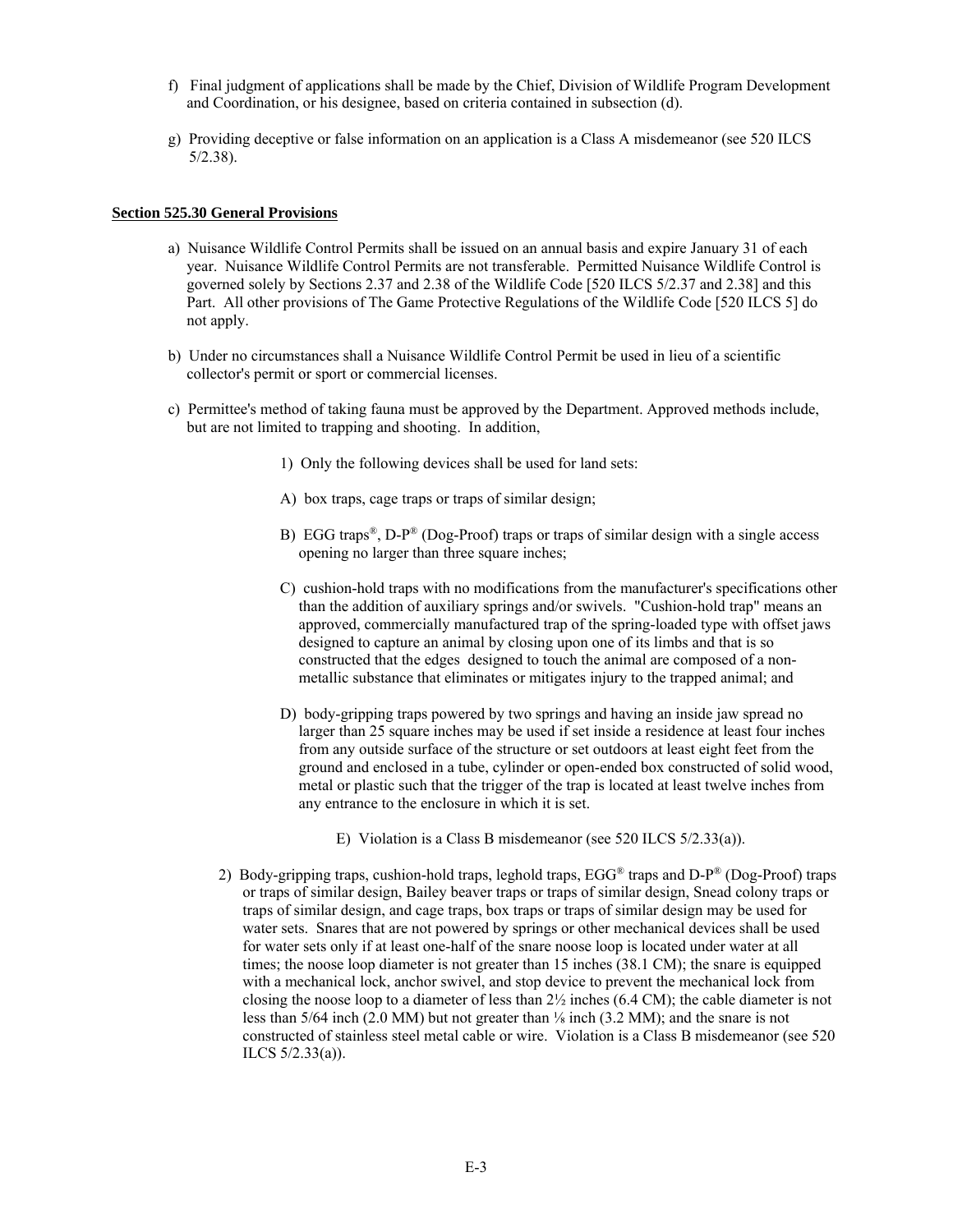3) It is unlawful to fail to visit and remove all animals from traps staked out, set, used, tended, placed or maintained at least once each calendar day. Violation is a Class B misdemeanor (see 520 ILCS 5/2.33(a)).

 4) It is unlawful for any person to place, set, use, or maintain any trap or snare that is not tagged, inscribed, or otherwise identified with the permittee's name and address. Violation is a Class B misdemeanor (see 520 ILCS 5/2.33(a)).

 5) It is unlawful for any person to place, set, use, or maintain a cushion-hold trap or leghold trap, in water, that has an inside jaw spread larger than 7½ inches (19.1 CM), or a body-gripping trap having an inside jaw spread larger than 144 square inches. Violation is a Class B misdemeanor (see 520 ILCS 5/2.33(a)).

 6) It is unlawful for any person to place, set, use, or maintain a cushion-hold trap, on land, that has an inside jaw spread larger than  $6\frac{1}{2}$  inches (16.6 CM). Violation is a Class B misdemeanor (see 520 ILCS 5/2.33(a)).

 7) It is unlawful to use any trap with saw-toothed, serrated, spiked, or toothed jaws. Violation is a Class B misdemeanor (see 520 ILCS 5/2.33(a)).

 8) It is unlawful to place, set, or maintain any leghold trap or cushion-hold trap within 30 feet (9.14 m) of bait placed in such a manner or position that it is not completely covered and concealed from sight, except that this shall not apply to underwater sets. Bait shall mean and include any bait composed of mammal, bird, or fish flesh, fur, hide, entrails, or feathers. Violation is a Class B misdemeanor (see 520 ILCS 5/2.33(a)).

 9) It is unlawful to use any deadfall, pit trap, spear, gig, hook, crossbow, poison, chemical, explosive or any like device to take any Protected Species, except that commercially available gas cartridges that emit carbon monoxide or carbon dioxide as primary lethal agents may be used according to the manufacturer's specifications. Violation is a Class B misdemeanor (see 520 ILCS 5/2.33(a)).

- 10) It is unlawful for any person, except persons permitted by law, to have or carry any gun in or on any vehicle, conveyance or aircraft, unless such gun is unloaded and enclosed in a case. Violation is a Class B misdemeanor (see 520 ILCS 5/2.33(n)).
- 11) It is unlawful to fire a rifle, pistol, revolver, or airgun on, over or into any waters of this State, including frozen waters. Violation is a Class B misdemeanor (see 520 ILCS 5/2.33(q)).
- 12) It is unlawful to discharge any gun along, upon, across, or from any public right-of-way or highway in this State. Violation is a Class B misdemeanor (see 520 ILCS 5/2.33(r)).
- 13) It is unlawful to use a silencer or other device to muffle or mute the sound of the explosion or report resulting from the firing of any gun. Violation is a Class B misdemeanor (see 520 ILCS  $5/2.33(s)$ ).
- 14) It is unlawful for any person to remove animals from or to move or disturb in any manner, the traps owned by another person without written authorization of the owner to do so. Violation is a Class B misdemeanor (see 520 ILCS 5/2.33(v)).
- 15) It is unlawful for any person to wantonly or carelessly injure or destroy, in any manner whatsoever, any real or personal property on the land of another while engaged in activities permitted by this Section. Violation is a Class B misdemeanor (see 520 ILCS  $5/2.33(x)$ ).
- 16) It is unlawful for any person to take any Protected Species during the gun deer hunting season in those counties open to gun deer hunting, unless he wears, when in the field, a cap and outer garment of a solid blaze orange color, with such articles of clothing displaying a minimum of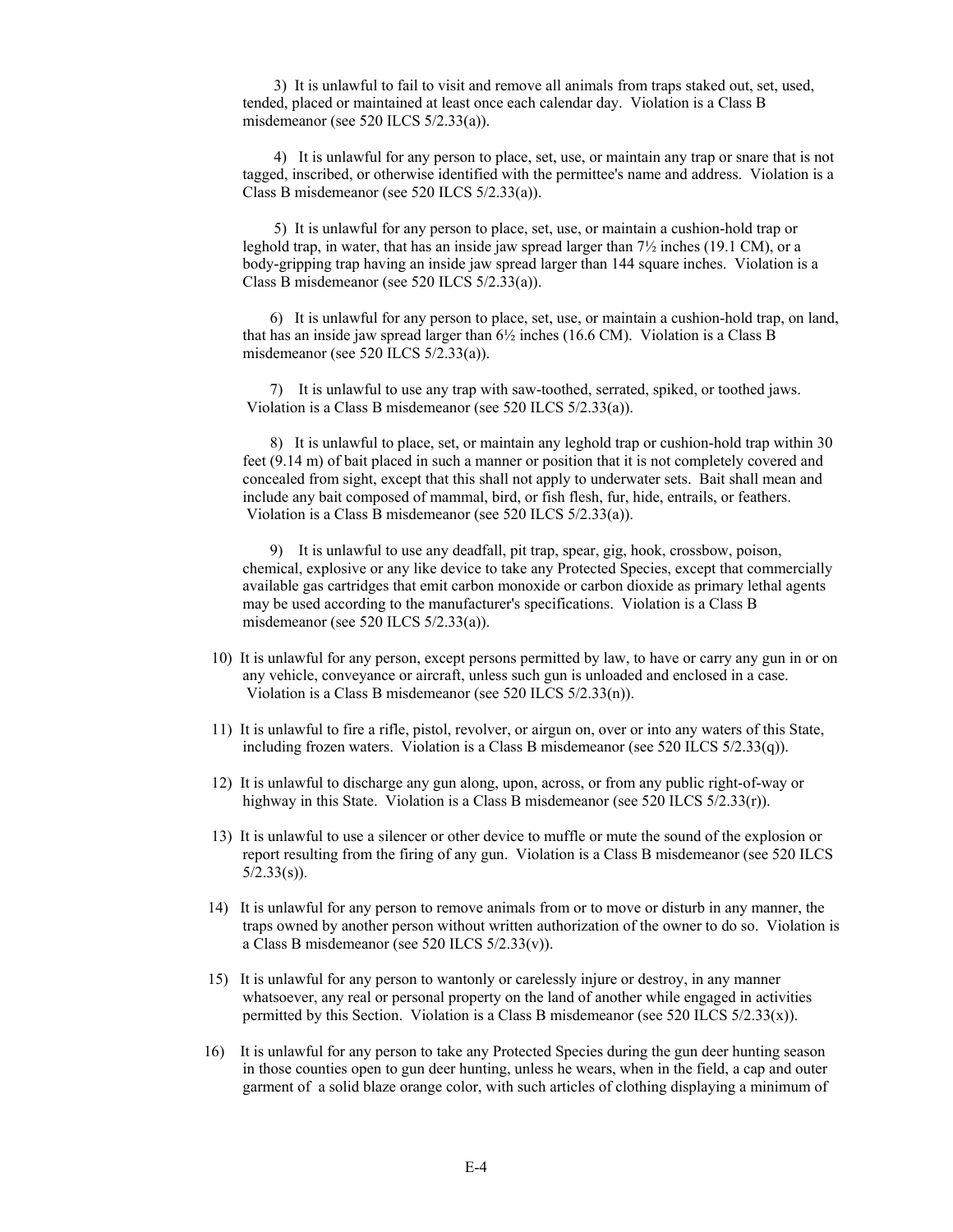400 square inches of blaze orange material. Violation is a Class B misdemeanor (see 520 ILCS 5/2.33(ff)).

- 17) The use of guns shall be subject to all State restrictions.
- 18) The use of guns shall be subject to municipal restrictions unless otherwise authorized in writing by an official of the municipality.

d) Taking of fauna on private properties by Class A and Class B permittees requires the landowner's or tenant's written permission. Class B not-for-profit permittees are restricted to taking nuisance fauna only on the lands owned by the not-for-profit entity. Nothing in this Part allows the taking of wildlife on the property of another without permission from the landowner or tenant. Violation is a Class B misdemeanor (see 520 ILCS 5/2.33(t)).

- e) Taking of fauna on State-owned or -managed lands requires written authorization from the Site Superintendent or District Wildlife Habitat Biologist. Violation is a Class B misdemeanor (see 520 ILCS 835/6).
- f) Permittees shall describe to the persons seeking services the estimated cost and type of control methods to be used to relieve the nuisance problem and/or to alleviate damage to livestock, crops, or property.
- g) The Nuisance Wildlife Control Permit must be carried on the person at all times when taking or transporting fauna and be presented, upon request, to any authorized employee of the Department or any peace officer. Violation is a petty offense (see 520 ILCS 5/2.37).
- h) The taking of white-tailed deer, endangered species, threatened species or other species protected by Federal regulations is prohibited except for the salvage and disposal of dead white- tailed deer in accordance with subsection (k) of this Section.
- i) All fur-bearing mammals [520 ILCS 5/1.2g] and game mammals [520 ILCS 5/1.2h] that are not endangered or threatened (17 Ill. Adm. Code 1010) and are taken under authority of this Part must be released alive or euthanized except that:
	- 1) striped skunks must be euthanized; and

2) raccoons must be euthanized or released on the same property and within 100 yards of where they were captured, or surrendered to a licensed veterinarian who is a licensed wildlife rehabilitator for euthanasia or treatment and release. Release may only be after an observation period of at least 45 days. During observation, raccoons may be housed at any properly licensed rehabilitator. Violation is a petty offense (see 520 ILCS 5/2.37).

All other Protected Species must be released alive or surrendered to a licensed rehabilitator. Violation is a Class B misdemeanor (see 520 ILCS 5/2.33).

- j) Methods of euthanizing animals must be approved by the Department and include such methods as:
	- 1) captive bolt, gunshot, drowning, and stunning (mechanical only);
	- 2) inhalants, including halothane, isoflurane, carbon monoxide, and carbon dioxide; and
	- 3) non-inhalants including Secobarbital/dibucaine.
- k) All dead animals must be transferred to a licensed renderer or disposed of in accordance with the Illinois Dead Animal Disposal Act [225 ILCS 610]. Violation is a Class C misdemeanor (see 225 ILCS 610/19).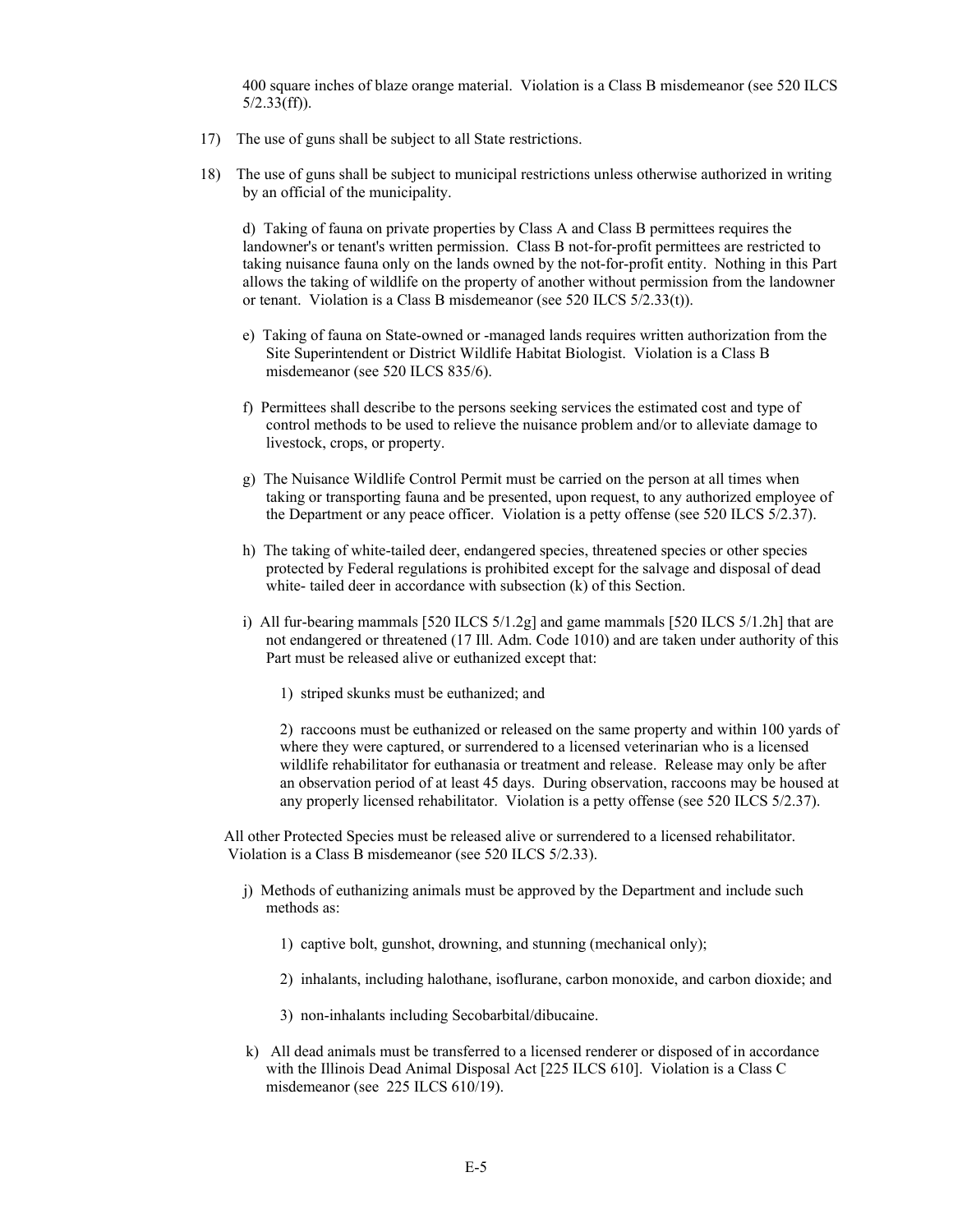- l) Animals, animal parts and animal by-products taken under authority of this Part may not be sold, offered for sale, bartered or shipped for the purpose of sale or barter. Violation is a Class A misdemeanor (see 520 ILCS 5/2.36).
- m) All animals released alive must be re-located into suitable habitat in the State of Illinois within 24 hours after capture. Except as provided for in subsection (i) of this Section, the release site must be located at least 10 but not more than 40 miles from the capture site unless the Department grants specific authority to release animals greater than 40 miles from the capture site and the animals are certified disease-free as provided for in 17 Ill. Adm. Code 630. Animals captured by duly appointed representatives of municipalities shall be re-located into suitable habitat less than 10 miles from the capture site if this subsection would require the release of animals on lands outside their jurisdiction. Violation is a petty offense (see 520 ILCS 5/2.37).
- n) Temporary holding facilities must meet U.S. Department of Agriculture standards for animal welfare as specified in "Specifications for the Humane Handling, Care, Treatment, and Transportation of Warm-blooded Animals Other Than Dogs, Cats, Rabbits, Hamsters, Guinea Pigs, Nonhuman Primates, and Marine Mammals" (subpart F, subchapter A, ch. 1, Title 9 CFR, 2004) (no later editions or amendments are included). Violation is a petty offense (see 520 ILCS 5/2.37).
- o) Release of fauna onto public or private land requires written authorization from the site superintendent, tenant, or landowner. In the event that threatened or endangered species are involved, the release shall be directed by the Endangered and Threatened Species Conservation Program Coordinator, Division of Resource Stewardship and Protection, Department of Natural Resources, One Natural Resources Way, Springfield, Illinois 62702- 1271. Violation is a petty offense (see 520 ILCS 5/2.37).
- p) Permittees who rent, lend or otherwise transfer traps to clients, citizens, or other parties who are not under their direct supervision and have not obtained a Nuisance Wildlife Control Permit or a Nuisance Animal Removal Permit are responsible for any damages or violations of this Section that are perpetrated by the other party. Any animals taken by a second party must be reported by the permittee in accordance with subsection (q). Failure to comply with this Part shall result in permit suspension or revocation in accordance with Section 525.40.
- q) All permittees shall maintain records and submit an annual report to the Department showing the following information: total number of complaints received, number of complaints serviced, county of residence, name, address, and phone number of the permittee, number and kinds of animals relocated, name, address, and phone number of any site supervisor, tenant or landowner on whose property animals were released, locations where animals were released, and number and kinds of all animals euthanized. This report shall be made on or before January 20 and shall include all operations for the period from January 1 through December 31 of the previous year. All such reports and records required by this Section shall be available for inspection by any officer or authorized employee of the Department, any sheriff, deputy sheriff, or any other peace officer at any reasonable time when request is made for same. Failure to comply with the provisions of this Section shall bar the permittee from obtaining a Nuisance Wildlife Control Permit for the following year.
- r) It shall be unlawful for any person to represent himself or herself falsely to be an authorized employee of the Department, or to assume to act as such without having been duly appointed and employed as such. Violation is a petty offense (see 520 ILCS 5/1.23).
- s) A Class A Nuisance Wildlife Control Permittee is an industrial user as listed in the Hypodermic Syringes and Needles Act [720 ILCS 635].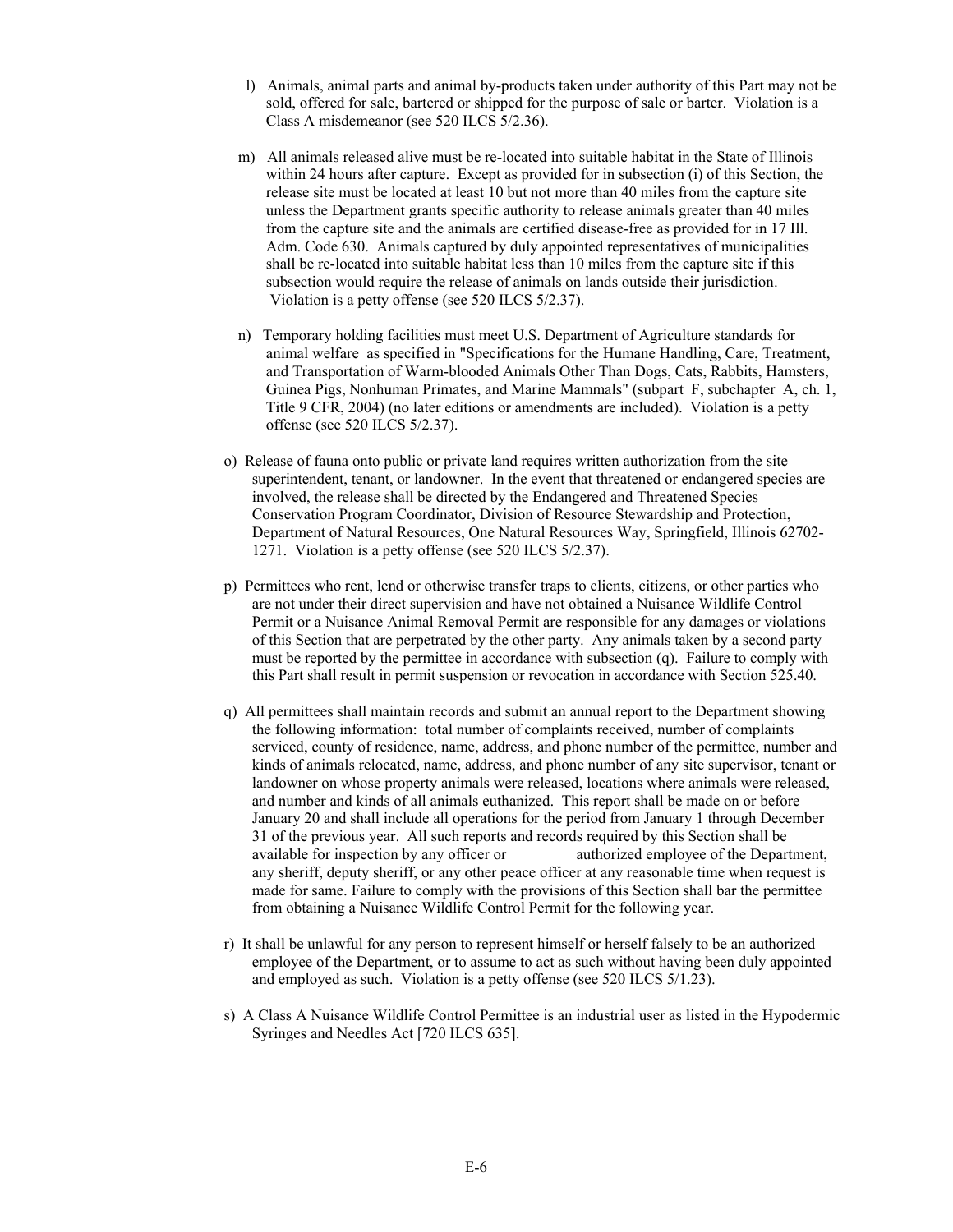#### **Section 525.40 Revocation and Suspension of Permits** – **Hearings and Appeals**

In accordance with Section 3.36 of the Wildlife Code [520 ILCS 5/3.36], failure to comply with the provisions of the Nuisance Wildlife Control Permit, portions of the Wildlife Code of Illinois pertaining to Nuisance Wildlife Control Permits, and this Part or providing false information to obtain a Nuisance Wildlife Control permit shall result in suspension and revocation of the Nuisance Wildlife Control Permit. Suspension of the Nuisance Wildlife Control Permit shall be for a period of not less than one year. Upon receiving three or more complaints about services rendered by a permittee, the Department shall review allegations and shall immediately suspend the permit of said person for a period not to exceed 90 days pending an investigation. The procedure by which suspensions and revocations are made, the rights of permittees to notice and hearing; and the procedures governing such hearings are set forth in 17 Ill. Adm. Code 2530.

#### *Illinois Compiled Statutes Chapter 520: Wildlife Section 5: Wildlife Code*

#### *520 ILCS 5/2.37. Permit to Take, Kill, or Capture Wild Animal Damaging Property.*

 Authority to kill wildlife responsible for damage. Subject to federal regulations and Section 3 of the Illinois Endangered Species Act, the Department may authorize owners and tenants of lands or their agents to remove or destroy any wild bird or wild mammal when the wild bird or wild mammal is known to be destroying property or causing a risk to human health or safety upon his or her land. Upon receipt by the Department of information from the owner, tenant, or sharecropper that any one or more species of wildlife is damaging dams, levees, ditches, or other property on the land on which he resides or controls, together with a statement regarding location of the property damages, the nature and extent of the damage, and the particular If, after investigation, the Department finds that damage does exist and can be abated only by removing or destroying that wildlife, a permit shall be issued by the Department to remove or destroy the species responsible causing the damage. A permit to control the damage shall be for a period of up to 90 days, shall specify the means and methods by which and the person or persons by whom the wildlife may be removed or destroyed, and shall set forth the disposition procedure to be made of all wildlife taken and other restrictions the Director considers necessary and appropriate in the circumstances of the particular case. Whenever possible, the specimens destroyed shall be given to a bona-fide public or State scientific, educational, or zoological institution. The permittee shall advise the Department in writing, within 10 days after the expiration date of the permit, of the number of individual species of wildlife taken, disposition made of them, and any other information which the Department may consider necessary. Subject to federal regulations and Section 3 of the Illinois Endangered Species Act, the Department may grant to an individual, corporation, association or a governmental body the authority to control species protected by this Code. The Department shall set forth applicable regulations in an Administrative Order and may require periodic reports listing species taken, numbers of each species taken, dates when taken, and other pertinent information. Drainage Districts shall have the authority to control beaver provided that they must notify the Department in writing that a problem exists and of their intention to trap the animals at least seven days before the trapping begins. The District must identify traps used in beaver control outside the dates of the furbearer trapping season with metal tags with the district's name legibly inscribed upon them. During the fur trapping season, traps must be identified as prescribed by law. Conibear traps at least size 330 shall be used except during the statewide furbearer trapping season. During that time trappers may use any device that is legal according to the Wildlife Code. Except during the statewide furbearer trapping season, beaver traps must be set in water at least 10 inches deep. Except during the statewide furbearer trapping season, traps must be set within 10 feet of an inhabited bank burrow or house and within 10 feet of a dam maintained by a beaver. No beaver or other furbearer taken outside of the dates for the furbearer trapping season may be sold. All animals must be given to the nearest conservation officer or other Department of Natural Resources representative within 48 hours after they are caught. Furbearers taken during the fur trapping season may be sold provided that they are taken by persons who have valid trapping licenses in their possession and are lawfully taken. The District must submit an annual report showing the species and numbers of animals caught. The report must indicate all species which were taken.